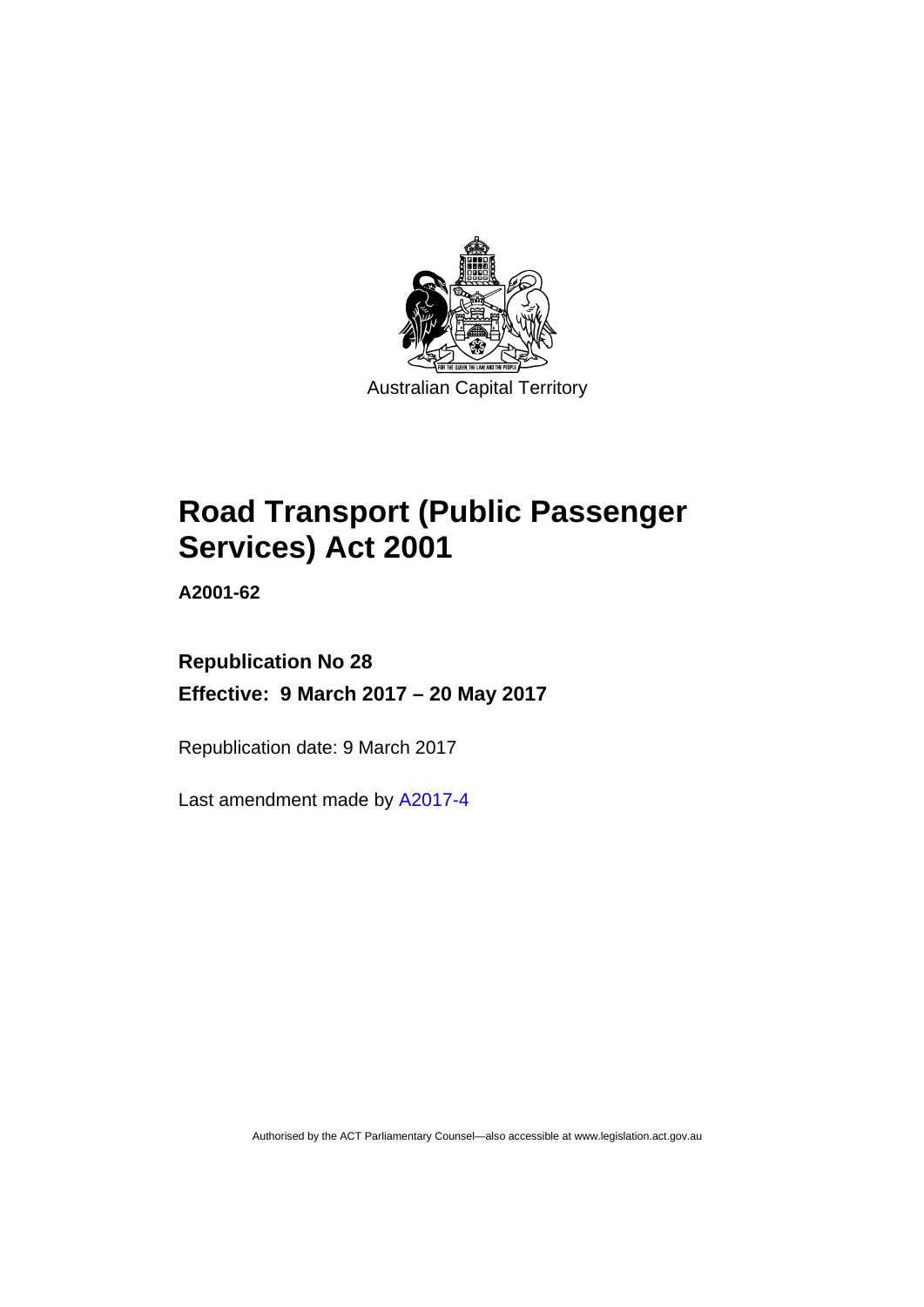### **About this republication**

#### **The republished law**

This is a republication of the *Road Transport (Public Passenger Services) Act 2001* (including any amendment made under the *[Legislation Act 2001](http://www.legislation.act.gov.au/a/2001-14)*, part 11.3 (Editorial changes)) as in force on 9 March 2017*.* It also includes any commencement, amendment, repeal or expiry affecting this republished law to 9 March 2017.

The legislation history and amendment history of the republished law are set out in endnotes 3 and 4.

#### **Kinds of republications**

The Parliamentary Counsel's Office prepares 2 kinds of republications of ACT laws (see the ACT legislation register at [www.legislation.act.gov.au](http://www.legislation.act.gov.au/)):

- authorised republications to which the *[Legislation Act 2001](http://www.legislation.act.gov.au/a/2001-14)* applies
- unauthorised republications.

The status of this republication appears on the bottom of each page.

#### **Editorial changes**

The *[Legislation Act 2001](http://www.legislation.act.gov.au/a/2001-14)*, part 11.3 authorises the Parliamentary Counsel to make editorial amendments and other changes of a formal nature when preparing a law for republication. Editorial changes do not change the effect of the law, but have effect as if they had been made by an Act commencing on the republication date (see *[Legislation Act 2001](http://www.legislation.act.gov.au/a/2001-14)*, s 115 and s 117). The changes are made if the Parliamentary Counsel considers they are desirable to bring the law into line, or more closely into line, with current legislative drafting practice.

This republication includes amendments made under part 11.3 (see endnote 1).

#### **Uncommenced provisions and amendments**

If a provision of the republished law has not commenced, the symbol  $\mathbf{U}$  appears immediately before the provision heading. Any uncommenced amendments that affect this republished law are accessible on the ACT legislation register [\(www.legislation.act.gov.au\)](http://www.legislation.act.gov.au/). For more information, see the home page for this law on the register.

#### **Modifications**

If a provision of the republished law is affected by a current modification, the symbol  $\mathbf{M}$ appears immediately before the provision heading. The text of the modifying provision appears in the endnotes. For the legal status of modifications, see the *[Legislation Act 2001](http://www.legislation.act.gov.au/a/2001-14)*, section 95.

#### **Penalties**

At the republication date, the value of a penalty unit for an offence against this law is \$150 for an individual and \$750 for a corporation (see *[Legislation Act 2001](http://www.legislation.act.gov.au/a/2001-14)*, s 133).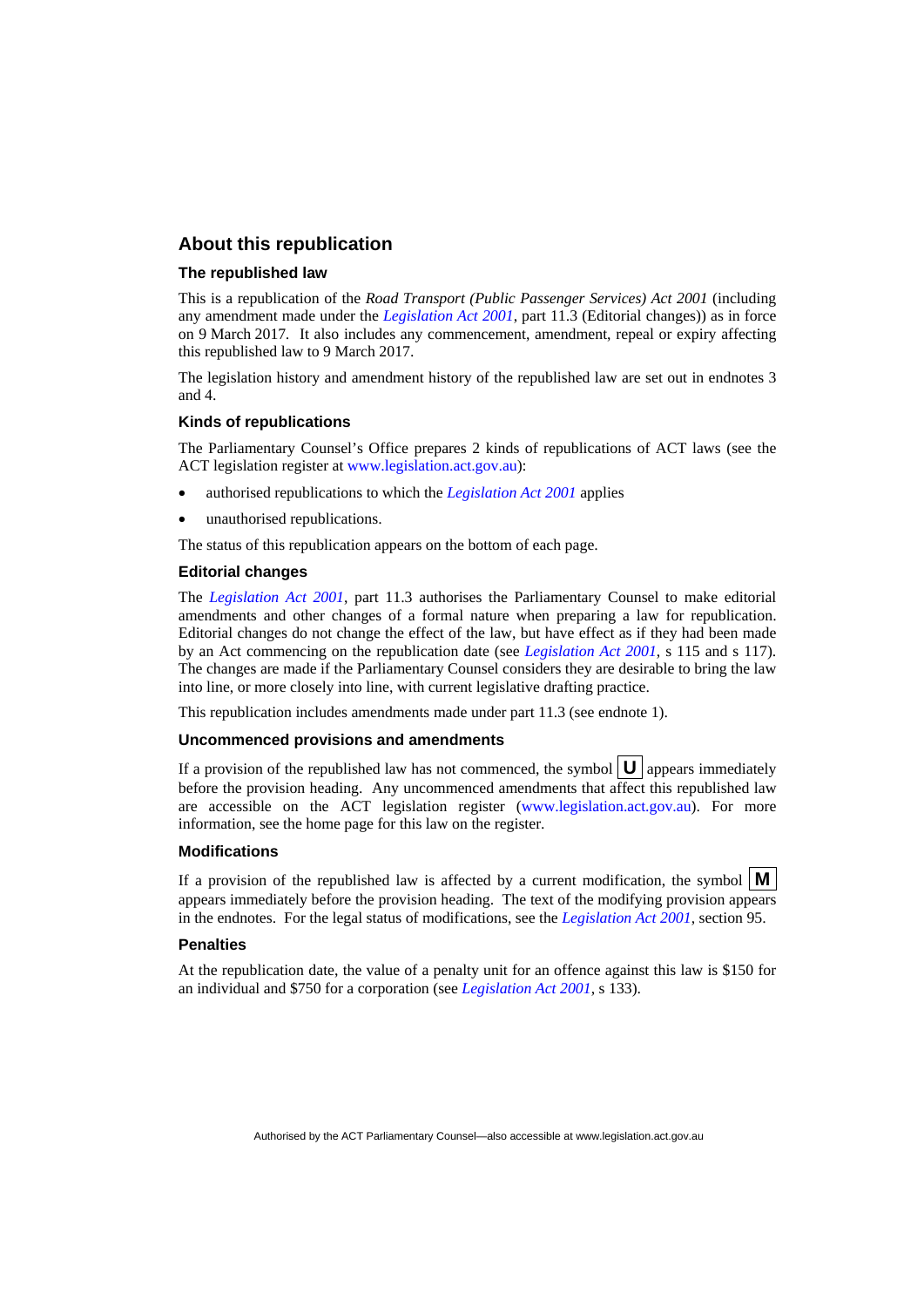

# **Road Transport (Public Passenger Services) Act 2001**

## **Contents**

| Part 1                      | <b>Preliminary</b>                                                                  |            |
|-----------------------------|-------------------------------------------------------------------------------------|------------|
| 1                           | Name of Act                                                                         | 2          |
| 2                           | Objects of Act                                                                      | 2          |
| 3                           | Dictionary                                                                          | 3          |
| 4                           | <b>Notes</b>                                                                        | 3          |
| 4A                          | Offences against Act-application of Criminal Code etc                               | 3          |
| 5                           | Functions of road transport authority                                               | 5          |
| 6                           | Registers under this Act                                                            | 5          |
| $\overline{7}$              | Security and disclosure of information in registers                                 | 6          |
| 8                           | Competition and Consumer Act authorisation                                          | 7          |
| 9                           | Combinations of accreditations, authorisations and licences                         | 7          |
| 10                          | What is a public passenger service?                                                 | 7          |
| Part 2                      | <b>Bus services</b>                                                                 |            |
| Division 2.1                | <b>Basic concepts</b>                                                               |            |
| 10A                         | Meaning of bus and public bus                                                       | 8          |
| 11                          | Meaning of bus service                                                              | 8          |
| $12 \overline{ }$           | What is a regular route service?                                                    | 8          |
| R <sub>28</sub><br>09/03/17 | Road Transport (Public Passenger Services) Act 2001<br>Effective: 09/03/17-20/05/17 | contents 1 |

Page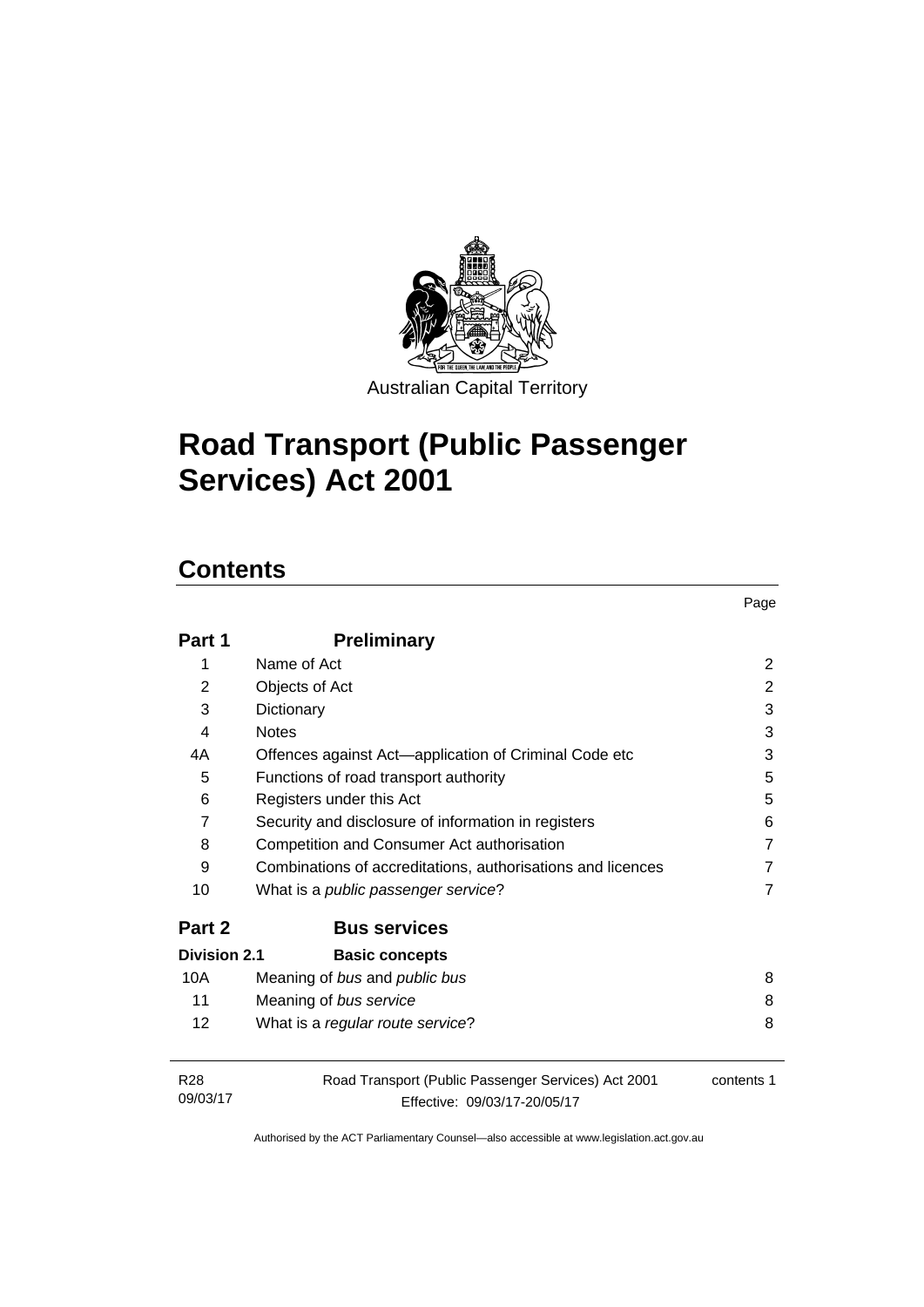|                     |                                                                                     | Page                        |
|---------------------|-------------------------------------------------------------------------------------|-----------------------------|
| 13                  | What is a tour and charter service?                                                 | 8                           |
| 14                  | What is a long-distance service?                                                    | 9                           |
| <b>Division 2.2</b> | Accreditation of bus service operators                                              |                             |
| 15                  | Bus operators-purposes of accreditation                                             | 9                           |
| 16                  | Regulations about accreditation system                                              | 9                           |
| <b>Division 2.3</b> | Service contracts for regular route services                                        |                             |
| 17                  | Service contracts-regular route services                                            | 11                          |
| <b>Division 2.4</b> | Entitlement to operate certain bus services                                         |                             |
| 18                  | Entitlement to operate regular route services                                       | 12                          |
| 19                  | Entitlement to operate tour and charter services                                    | 13                          |
| 19A                 | Territory's entitlement to operate bus service                                      | 13                          |
| 20                  | Unaccredited operators not to operate certain bus services                          | 13                          |
| 21                  | Pretending to be an accredited bus service operator                                 | 14                          |
| 22                  | Operators of regular route services to hold service contracts                       | 14                          |
| <b>Division 2.5</b> | <b>Regulation of bus services</b>                                                   |                             |
| 23                  | Regular route services-power to determine maximum fares                             | 15                          |
| 24                  | Regulations about operation of bus services by accredited people                    | 15                          |
| 25                  | Regulations about operation of public buses                                         | 16                          |
| 26                  | Regulations about bus drivers                                                       | 17                          |
| 27                  | Regulations about conduct of passengers                                             | 18                          |
| Part 3              | <b>Transport booking services</b>                                                   |                             |
| <b>Division 3.1</b> | <b>Basic concepts</b>                                                               |                             |
| 28                  | Meaning of transport booking service                                                | 19                          |
| 29                  | Meaning of bookable vehicle and bookable vehicle driver                             | 19                          |
| <b>Division 3.2</b> | <b>Transport booking service-accreditation</b>                                      |                             |
| 30                  | Transport booking service-purpose of accreditation                                  | 20                          |
| 31                  | Transport booking service-regulations about accreditation                           | 20                          |
| 32                  | Transport booking service must be accredited                                        | 21                          |
| 33                  | Transport booking service must comply with accreditation conditions                 | 22                          |
| 34                  | Pretend to be accredited transport booking service                                  | 22                          |
| <b>Division 3.3</b> | Transport booking service-affiliated drivers and<br>affiliated operators            |                             |
| 35                  | Meaning of affiliated driver                                                        | 22                          |
| contents 2          | Road Transport (Public Passenger Services) Act 2001<br>Effective: 09/03/17-20/05/17 | R <sub>28</sub><br>09/03/17 |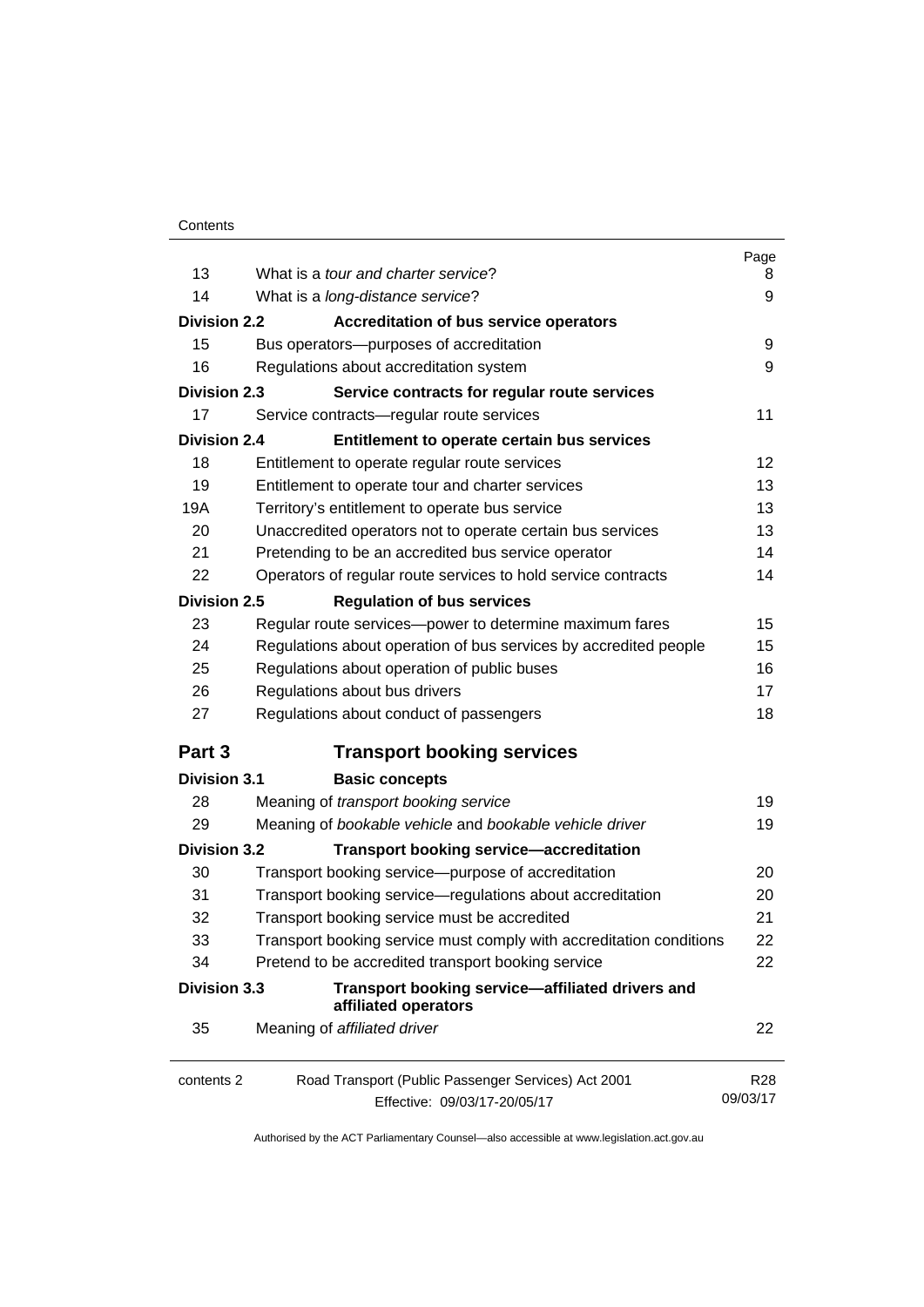| Contents |
|----------|
|----------|

| 36<br>36A           | Meaning of affiliated driver agreement<br>Pretend to be affiliated driver | Page<br>22<br>23 |
|---------------------|---------------------------------------------------------------------------|------------------|
| 36B                 | Meaning of affiliated operator                                            | 23               |
| 36C                 | Meaning of affiliated operator agreement                                  | 23               |
| 36D                 | Pretend to be affiliated operator                                         | 24               |
| 36E                 | Taxi driver or taxi service operator must be affiliated with transport    |                  |
|                     | booking service                                                           | 24               |
| 36F                 | Rideshare driver must be affiliated with transport booking service        | 25               |
| Division 3.4        | <b>Transport booking service-operation</b>                                |                  |
| 36G                 | Transport booking service-responsibilities                                | 25               |
| 36H                 | Transport booking services-regulations about operation                    | 26               |
| <b>361</b>          | Court may order transport booking service to take certain actions         | 27               |
| Part 4              | <b>Licensing of taxi vehicles</b>                                         |                  |
| <b>Division 4.1</b> | <b>Basic concepts</b>                                                     |                  |
| 37                  | Meaning of taxi licence                                                   | 31               |
| 38                  | Meaning of restricted taxi licence                                        | 31               |
| Division 4.2        | <b>Taxi licences</b>                                                      |                  |
| 39                  | Maximum numbers of taxi licences                                          | 31               |
| 40                  | Issue of taxi licences                                                    | 31               |
| 41                  | Transferability of taxi licences                                          | 32               |
| 42                  | Use of vehicles as taxis                                                  | 32               |
| 43                  | Pretending vehicles are licensed taxis                                    | 33               |
| 44                  | Regulations about taxi licences                                           | 33               |
| Part 5              | <b>Taxi services</b>                                                      |                  |
| <b>Division 5.1</b> | <b>Basic concepts</b>                                                     |                  |
| 45                  | Meaning of taxi                                                           | 35               |
| 46                  | Meaning of restricted taxi                                                | 35               |
| 47                  | Meaning of taxi service                                                   | 35               |
| 48                  | Meaning of restricted taxi service                                        | 35               |
| <b>Division 5.2</b> | Accreditation of taxi service operators                                   |                  |
| 49                  | Taxi service operators--purposes of accreditation                         | 36               |
| 50                  | Taxi service operators-regulations about accreditation system             | 36               |
| R <sub>28</sub>     | Road Transport (Public Passenger Services) Act 2001                       | contents 3       |
| 09/03/17            | Effective: 09/03/17-20/05/17                                              |                  |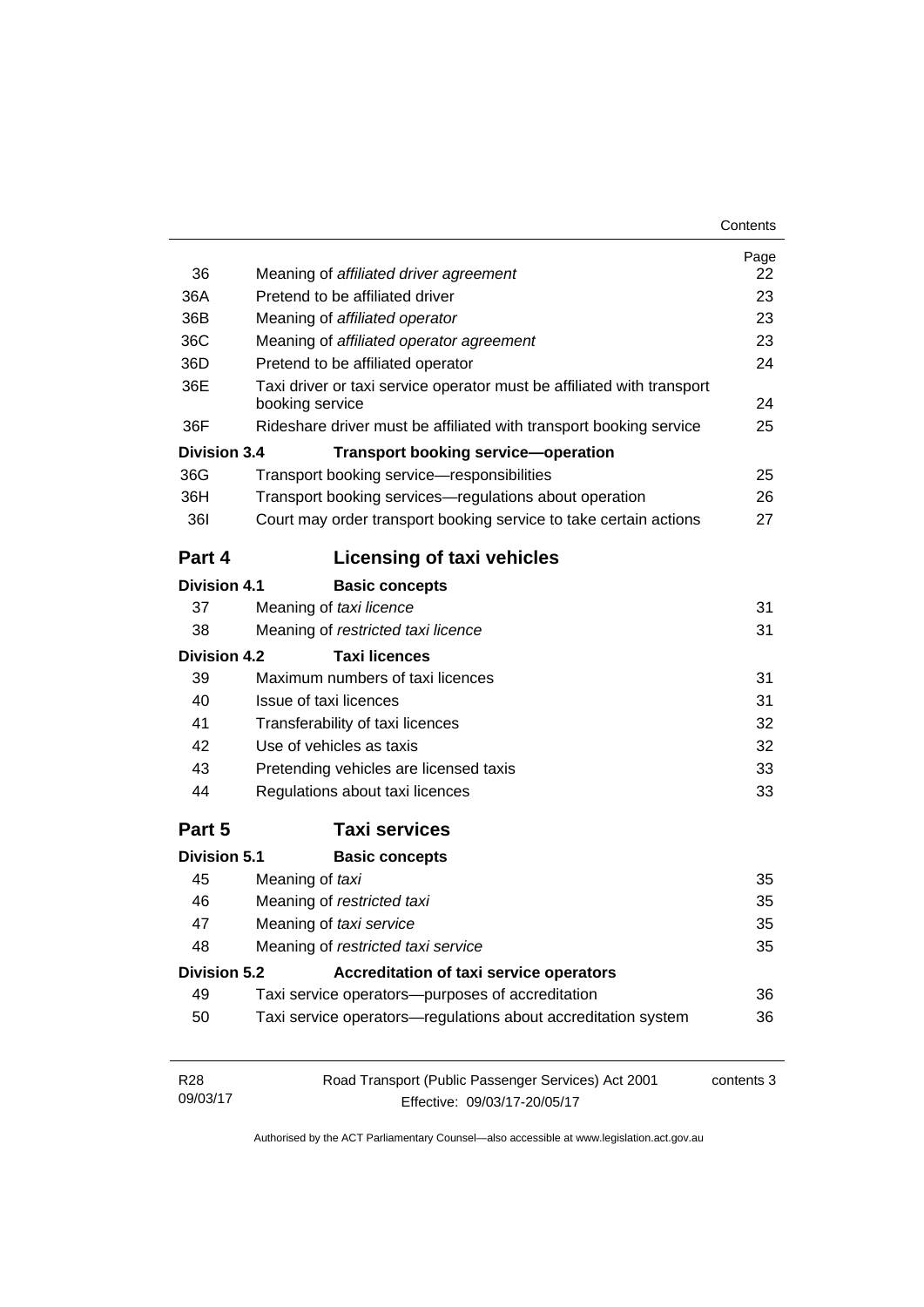#### **Contents**

| <b>Division 5.3</b>  | <b>Entitlement to operate taxi services</b>                                        | Page     |
|----------------------|------------------------------------------------------------------------------------|----------|
| 51                   |                                                                                    | 38       |
| 52                   | Entitlement to operate taxi services                                               | 38       |
| 53                   | Unaccredited operators not to operate taxi services                                | 39       |
|                      | Pretending to be an accredited taxi service operator                               |          |
| <b>Division 5.4</b>  | <b>Regulation of taxi services</b>                                                 |          |
| 56                   | Regulations about operation of taxi services by accredited people                  | 39       |
| 57                   | Regulations about operation of taxis                                               | 41       |
| 58                   | Regulations about taxi drivers                                                     | 41       |
| 59                   | Regulations about conduct of taxi passengers                                       | 42       |
| 60                   | Power to determine taxi fares                                                      | 42       |
| Part 5A              | Ridesharing                                                                        |          |
| <b>Division 5A.1</b> | <b>Basic concepts</b>                                                              |          |
| 60A                  | Meaning of rideshare service, rideshare driver, rideshare and<br>rideshare vehicle | 43       |
| <b>Division 5A.2</b> | <b>Rideshare drivers</b>                                                           |          |
|                      | Subdivision 5A.2.1 Rideshare drivers-accreditation                                 |          |
| 60B                  | Rideshare driver--purposes of accreditation                                        | 44       |
| 60C                  | Rideshare driver-regulations about accreditation system                            | 44       |
| 60D                  | Entitlement to operate rideshare services                                          | 45       |
| 60E                  | Rideshare driver must be accredited                                                | 45       |
| 60F                  | Pretend to be accredited rideshare driver                                          | 46       |
|                      | Subdivision 5A.2.2 Rideshare drivers-regulation                                    |          |
| 60G                  | Rideshare driver must not use unlicensed rideshare vehicle                         | 46       |
| 60H                  | Regulations about operation of rideshare service                                   | 47       |
| 601                  | Regulations about rideshare drivers                                                | 48       |
| <b>Division 5A.3</b> | <b>Rideshare vehicles</b>                                                          |          |
| 60J                  | Meaning of rideshare vehicle licence                                               | 48       |
| 60K                  | Rideshare vehicle licence not transferable                                         | 49       |
| 60L                  | Pretend vehicle is licensed rideshare vehicle                                      | 49       |
| 60M                  | Licensed rideshare vehicle not to be used by unlicensed or<br>unaccredited driver  | 49       |
| 60N                  | Licensed rideshare vehicle not to be used unless insured                           | 50       |
| 60O                  | Regulations about rideshare vehicles                                               | 50       |
| contents 4           | Road Transport (Public Passenger Services) Act 2001                                | R28      |
|                      | Effective: 09/03/17-20/05/17                                                       | 09/03/17 |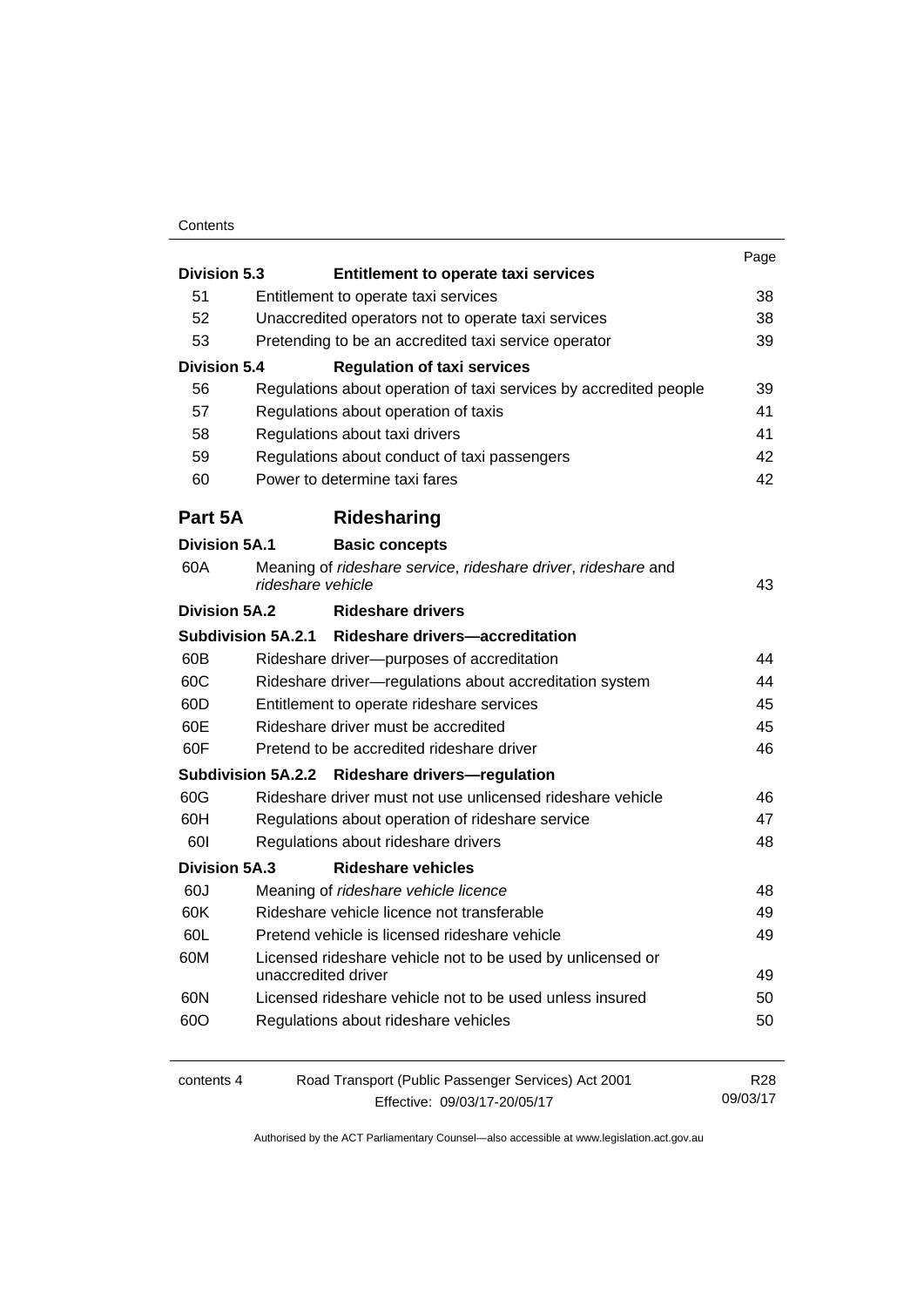|                      |                                                                       | Contents |
|----------------------|-----------------------------------------------------------------------|----------|
|                      |                                                                       | Page     |
| <b>Division 5A.4</b> | <b>Rideshare passengers and fares</b>                                 |          |
| 60P                  | Regulations about conduct of rideshare vehicle passengers             | 52       |
| 60Q                  | Power to determine rideshare fares                                    | 52       |
| Part 6               | Licensing of hire cars                                                |          |
| <b>Division 6.1</b>  | <b>Basic concepts</b>                                                 |          |
| 61                   | Meaning of hire car licence                                           | 53       |
| 62                   | Meaning of restricted hire car licence                                | 53       |
| <b>Division 6.2</b>  | <b>Hire car licences</b>                                              |          |
| 63                   | Transferability of hire car licences                                  | 53       |
| 64                   | Use of vehicles as hire cars                                          | 54       |
| 65                   | Pretending vehicles are licensed hire cars                            | 54       |
| 66                   | Regulations about hire car licences                                   | 55       |
| Part 7               | Hire car services                                                     |          |
| <b>Division 7.1</b>  | <b>Basic concepts</b>                                                 |          |
| 67                   | Meaning of hire car                                                   | 57       |
| 68                   | Meaning of restricted hire car                                        | 57       |
| 69                   | Meaning of hire car service                                           | 57       |
| 70                   | Meaning of restricted hire car service                                | 58       |
| <b>Division 7.2</b>  | Accreditation of hire car service operators                           |          |
| 71                   | Hire car service operators—purposes of accreditation                  | 58       |
| 72                   | Hire car service operators-regulations about accreditation system     | 58       |
| <b>Division 7.3</b>  | Entitlement to operate hire car services                              |          |
| 73                   | Entitlement to operate hire car services                              | 60       |
| 74                   | Unaccredited operators not to operate hire car services               | 60       |
| 75                   | Pretending to be an accredited hire car service operator              | 61       |
| <b>Division 7.4</b>  | <b>Regulation of hire car services</b>                                |          |
| 76                   | Regulations about operation of hire car services by accredited people | 61       |
| 77                   | Regulations about operation of hire cars                              | 62       |
| 78                   | Regulations about hire car drivers                                    | 63       |
|                      |                                                                       |          |
| 79                   | Regulations about conduct of hire car passengers                      | 64       |

| R28      | Road Transport (Public Passenger Services) Act 2001 | contents 5 |
|----------|-----------------------------------------------------|------------|
| 09/03/17 | Effective: 09/03/17-20/05/17                        |            |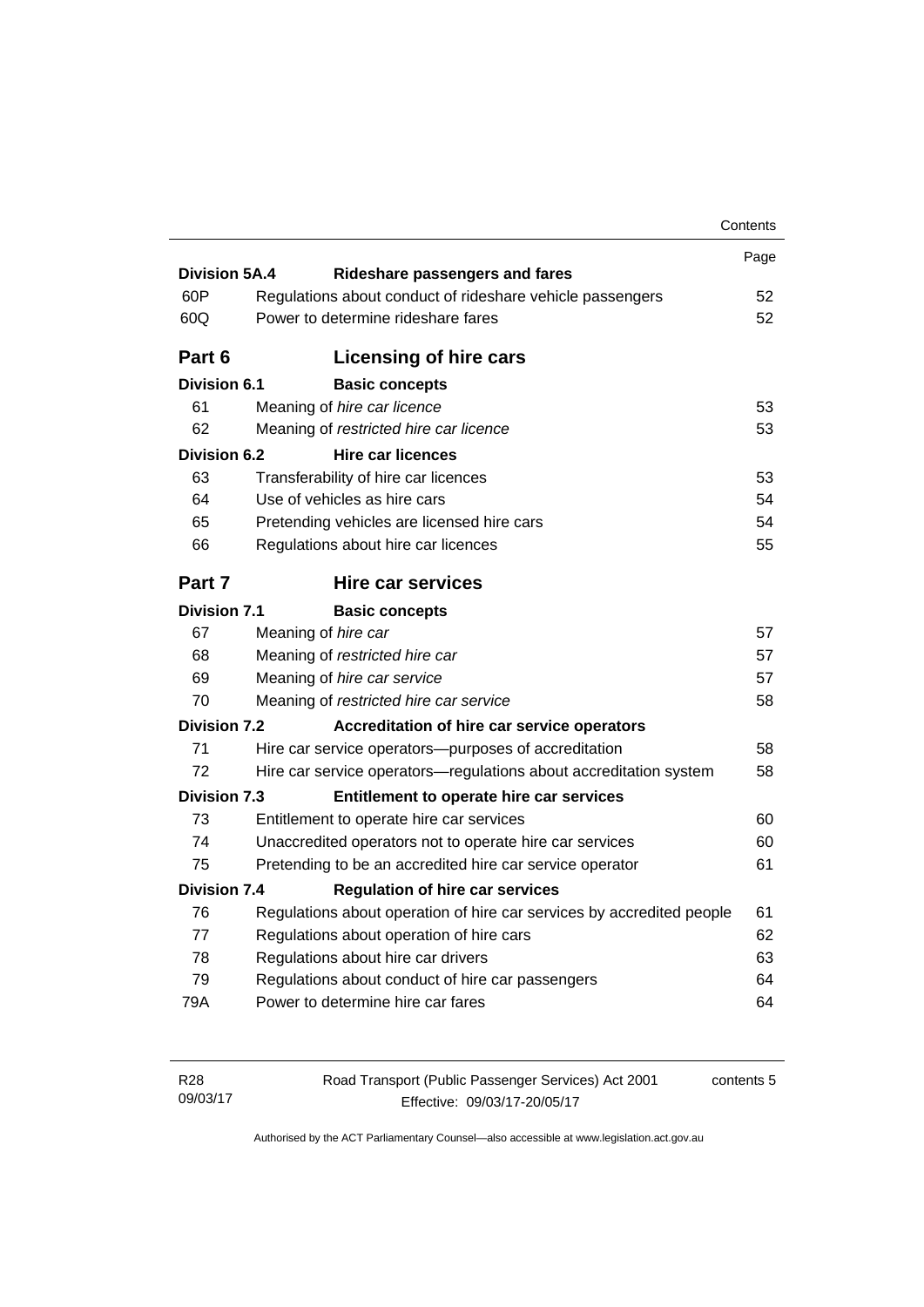#### **Contents**

|                     |                                                                    | Page       |
|---------------------|--------------------------------------------------------------------|------------|
| Part 8              | <b>Demand responsive services</b>                                  |            |
| Division 8.1        | <b>Basic concepts</b>                                              |            |
| 80                  | Meaning of demand responsive service                               | 65         |
| 81                  | Meaning of demand responsive service vehicle                       | 65         |
| <b>Division 8.2</b> | Authorisations to operate demand responsive services               |            |
| 82                  | Demand responsive service authorisations                           | 65         |
| 82A                 | Territory's entitlement to operate demand responsive service       | 66         |
| 83                  | Demand responsive services-guidelines for giving authorisations    | 66         |
| 84                  | Demand responsive services—regulations about authorisations        | 67         |
| 85                  | Use of vehicles for demand responsive services                     | 68         |
| 86                  | Representing vehicle as demand responsive service vehicle          | 68         |
| <b>Division 8.3</b> | Accreditation of demand responsive service operators               |            |
| 87                  | Demand responsive service operators-purposes of accreditation      | 69         |
| 88                  | Demand responsive service operators-regulations about              |            |
|                     | accreditation system                                               | 69         |
| <b>Division 8.4</b> | Service contracts for demand responsive services                   |            |
| 89                  | Service contracts-demand responsive services                       | 70         |
| <b>Division 8.5</b> | Entitlement to operate demand responsive services                  |            |
| 90                  | Entitlement to operate demand responsive services                  | 72         |
| 91                  | Operating demand responsive service without entitlement            | 73         |
| 92                  | Representing entitlement to operate demand responsive service      | 74         |
| <b>Division 8.6</b> | <b>Regulation of demand responsive services</b>                    |            |
| 93                  | Demand responsive services-minimum fares                           | 74         |
| 94                  | Regulations about operation of demand responsive services          | 75         |
| 95                  | Regulations about operation of demand responsive service vehicles  | 76         |
| 96                  | Regulations about demand responsive service vehicle drivers        | 78         |
| 97                  | Regulations about conduct of demand responsive vehicle passengers  | 78         |
| Part 8A             | <b>Additional public passenger vehicle</b>                         |            |
|                     | insurance                                                          |            |
| 110                 | Definitions-Act                                                    | 79         |
| 111                 | Public passenger vehicle insurance compulsory                      | 79         |
| 112                 | Police officer or authorised person may require evidence of public |            |
|                     | passenger vehicle insurance                                        | 80         |
| contents 6          | Road Transport (Public Passenger Services) Act 2001                | <b>R28</b> |
|                     | Effective: 09/03/17-20/05/17                                       | 09/03/17   |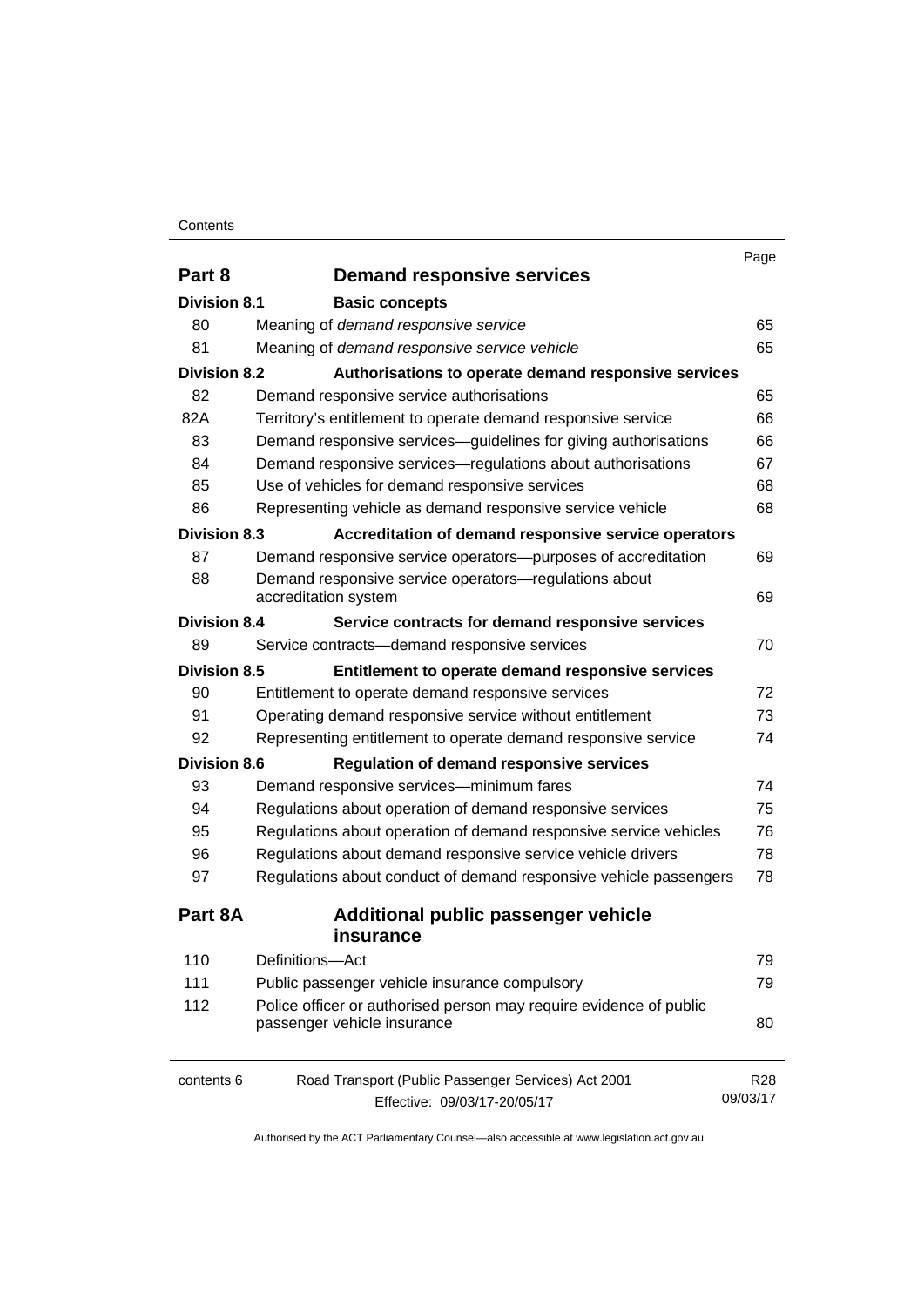|                   |                                                                              | Contents |
|-------------------|------------------------------------------------------------------------------|----------|
|                   |                                                                              | Page     |
| Part 9            | <b>Enforcement</b>                                                           |          |
| 115               | Purpose of powers under pt 9                                                 | 81       |
| 116               | Power to require records or information                                      | 81       |
| 117               | Power to inspect maintenance facilities                                      | 82       |
| 118               | Power to inspect and test vehicles                                           | 83       |
| 119               | Power to require vehicles or equipment to be inspected and tested            | 85       |
| 120               | Attachment and removal of noncompliance notices                              | 86       |
| 121               | Police officer or authorised person-power to require name and<br>address etc | 88       |
| Part 10           | <b>Miscellaneous</b>                                                         |          |
| 125               | Unauthorised public passenger services                                       | 89       |
| 126               | Regulation-making power                                                      | 90       |
| 127               | Minister may exempt vehicles and people from Act                             | 91       |
| 128               | Regulations may exempt vehicles and people from Act                          | 91       |
| 129               | References to Motor Traffic Act, Traffic Act etc                             | 91       |
| 130               | <b>Transitional regulations</b>                                              | 92       |
| <b>Dictionary</b> |                                                                              | 93       |
| <b>Endnotes</b>   |                                                                              |          |
| 1                 | About the endnotes                                                           | 98       |
| $\overline{2}$    | Abbreviation key                                                             | 98       |
| 3                 | Legislation history                                                          | 99       |
| 4                 | Amendment history                                                            | 104      |
| 5                 | Earlier republications                                                       | 129      |
| 6                 | Renumbered provisions                                                        | 132      |
| 7                 | Expired transitional or validating provisions                                | 132      |

contents 7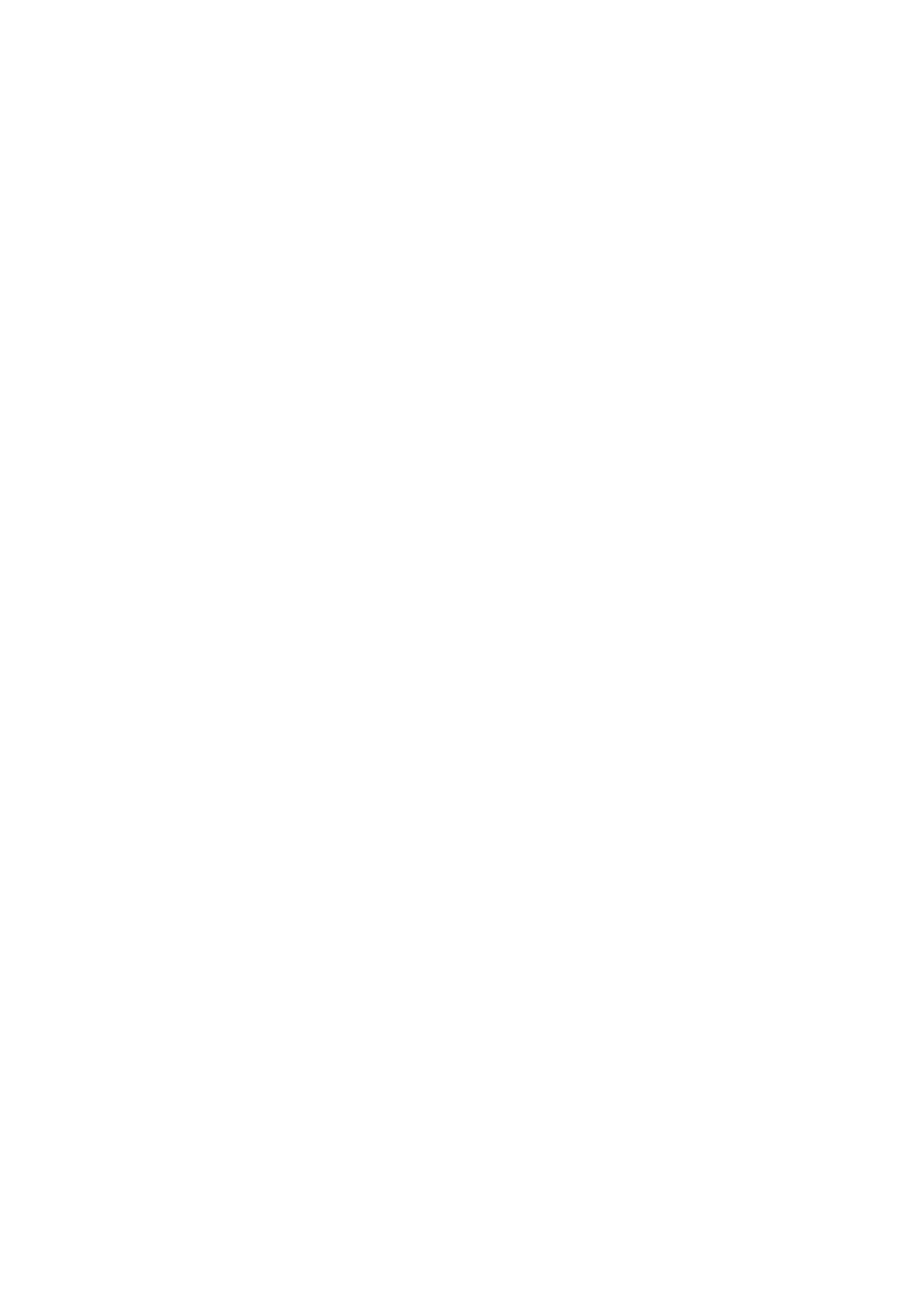

# **Road Transport (Public Passenger Services) Act 2001**

An Act to regulate public transport services, and for other purposes

R28 09/03/17

l

Road Transport (Public Passenger Services) Act 2001 Effective: 09/03/17-20/05/17

page 1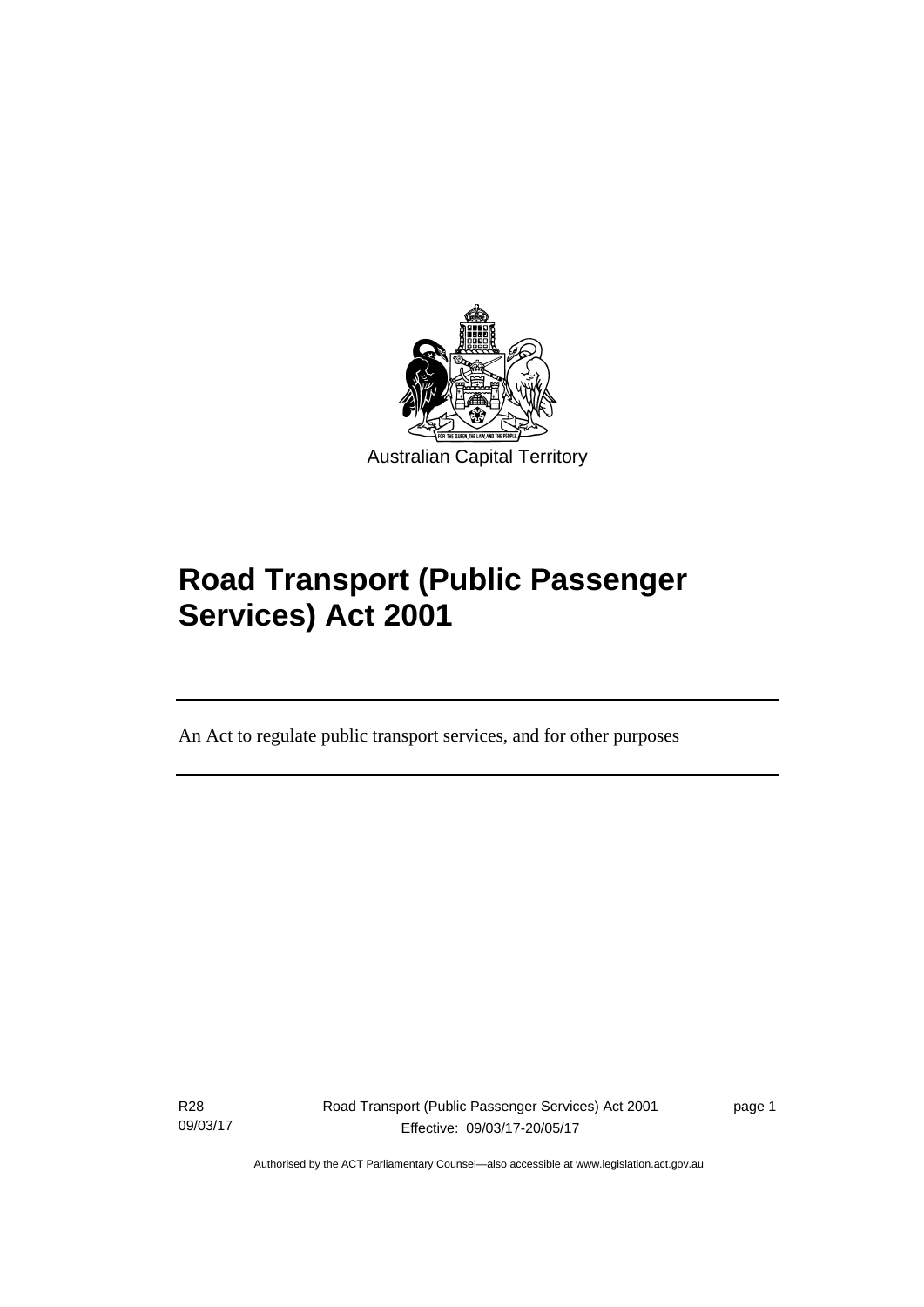#### Part 1 **Preliminary**

Section 1

### <span id="page-11-0"></span>**Part 1** Preliminary

### <span id="page-11-1"></span>**1 Name of Act**

This Act is the *Road Transport (Public Passenger Services) Act 2001.* 

- *Note 1* This Act is part of the road transport legislation. See the *[Road](http://www.legislation.act.gov.au/a/1999-77)  [Transport \(General\) Act 1999](http://www.legislation.act.gov.au/a/1999-77)* for various provisions about the administration and enforcement of the road transport legislation generally.
- *Note 2* Other road transport legislation includes the following:
	- *[Road Transport \(Alcohol and Drugs\) Act 1977](http://www.legislation.act.gov.au/a/1977-17)*
	- *[Road Transport \(Driver Licensing\) Act 1999](http://www.legislation.act.gov.au/a/1999-78)*
	- *[Road Transport \(General\) Act 1999](http://www.legislation.act.gov.au/a/1999-77)*
	- *[Road Transport \(Safety and Traffic Management\) Act 1999](http://www.legislation.act.gov.au/a/1999-80)*
	- *[Road Transport \(Third-Party Insurance\) Act 2008](http://www.legislation.act.gov.au/a/2008-1)*
	- *[Road Transport \(Vehicle Registration\) Act 1999](http://www.legislation.act.gov.au/a/1999-81)*.
- *Note 3* Other laws dealing with road transport include the *[Dangerous Goods](http://www.legislation.act.gov.au/a/2009-34)  [\(Road Transport\) Act 2009](http://www.legislation.act.gov.au/a/2009-34)* and the *[Heavy Vehicle National Law \(ACT\).](http://www.legislation.act.gov.au/a/db_49155/default.asp)*
- *Note 4* A reference to an Act includes a reference to the statutory instruments made or in force under the Act, including any regulation (see [Legislation Act,](http://www.legislation.act.gov.au/a/2001-14) s 104).

### <span id="page-11-2"></span>**2 Objects of Act**

The objects of this Act are to—

- (a) provide for the accreditation of the operators of public passenger services and transport booking services that operate in or partly in the ACT; and
- (b) provide for the licensing of vehicles used as taxis, rideshare vehicles and hire cars in or partly in the ACT; and
- (c) provide for an innovative, competitive and reliable public passenger services industry; and

R28 09/03/17

Authorised by the ACT Parliamentary Counsel—also accessible at www.legislation.act.gov.au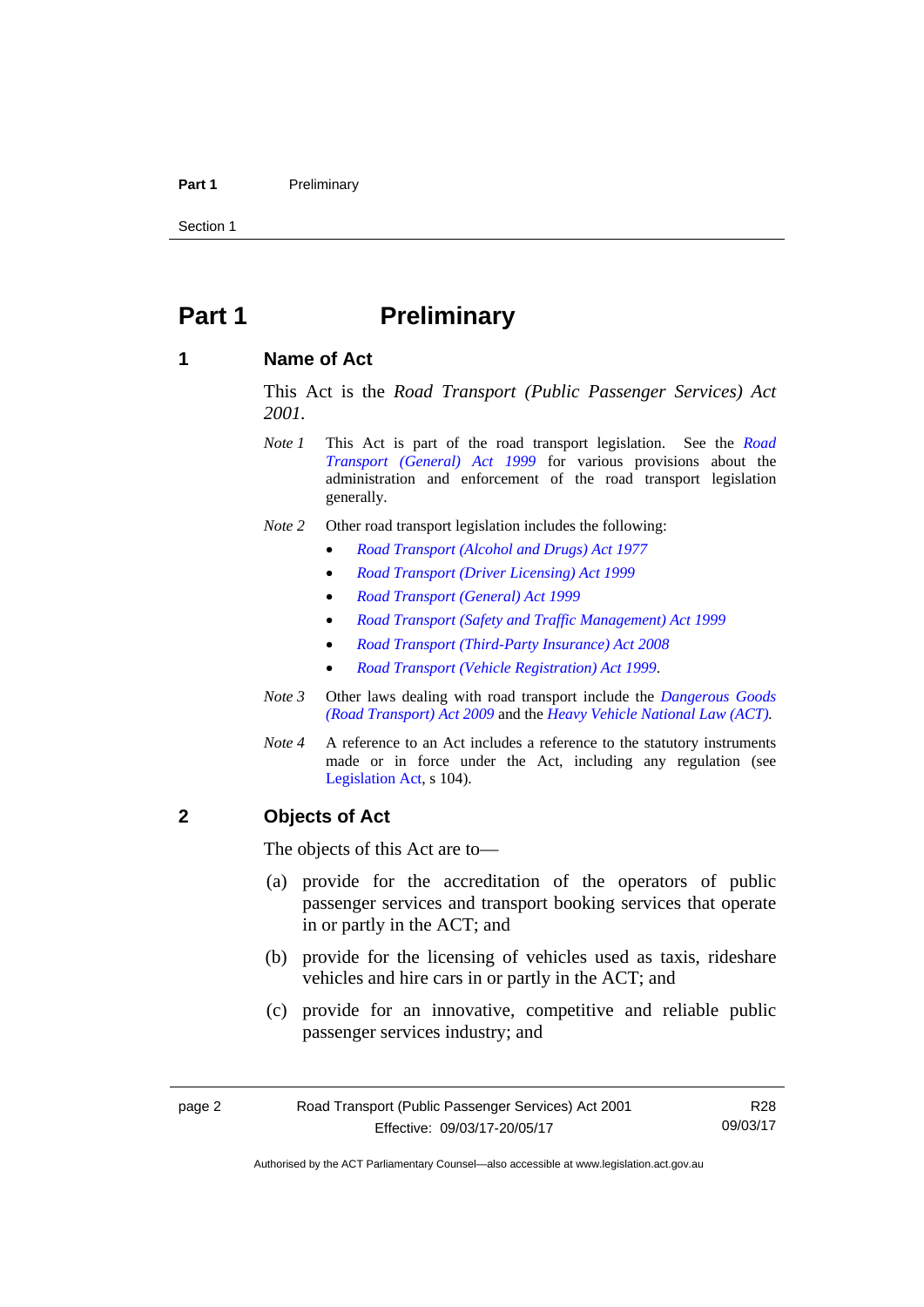- (d) provide a legislative framework that is adaptable to changes in technology and business models; and
- (e) encourage public passenger services that meet the reasonable expectations of the community for safe, responsive, reliable and efficient public passenger services.

### <span id="page-12-0"></span>**3 Dictionary**

The dictionary at the end of this Act is part of this Act.

*Note 1* The dictionary at the end of this Act defines certain terms used in this Act, and includes references (*signpost definitions*) to other terms defined elsewhere in this Act or in the road transport legislation.

> For example, the signpost definition '*bus service*—see section 11' means that the term 'bus service' is defined in section 11 of this Act.

*Note 2* A definition in the dictionary (including a signpost definition) applies to the entire Act unless the definition, or another provision of the Act, provides otherwise or the contrary intention otherwise appears (see [Legislation Act,](http://www.legislation.act.gov.au/a/2001-14) s  $155$  and s  $156$  (1)).

### <span id="page-12-1"></span>**4 Notes**

A note included in this Act is explanatory and is not part of this Act.

*Note* See the [Legislation Act](http://www.legislation.act.gov.au/a/2001-14), s 127 (1), (4) and (5) for the legal status of notes.

### <span id="page-12-2"></span>**4A Offences against Act—application of Criminal Code etc**

Other legislation applies in relation to offences against this Act.

*Note 1 Criminal Code*

The [Criminal Code](http://www.legislation.act.gov.au/a/2002-51), ch 2 applies to the following offences against this Act (see Code, pt 2.1):

- s 32 (Transport booking service must be accredited)
- s 33 (Transport booking service must comply with accreditation conditions)
- s 34 (Pretend to be accredited transport booking service)
- s 36A (Pretend to be affiliated driver)

R28 09/03/17 Road Transport (Public Passenger Services) Act 2001 Effective: 09/03/17-20/05/17

page 3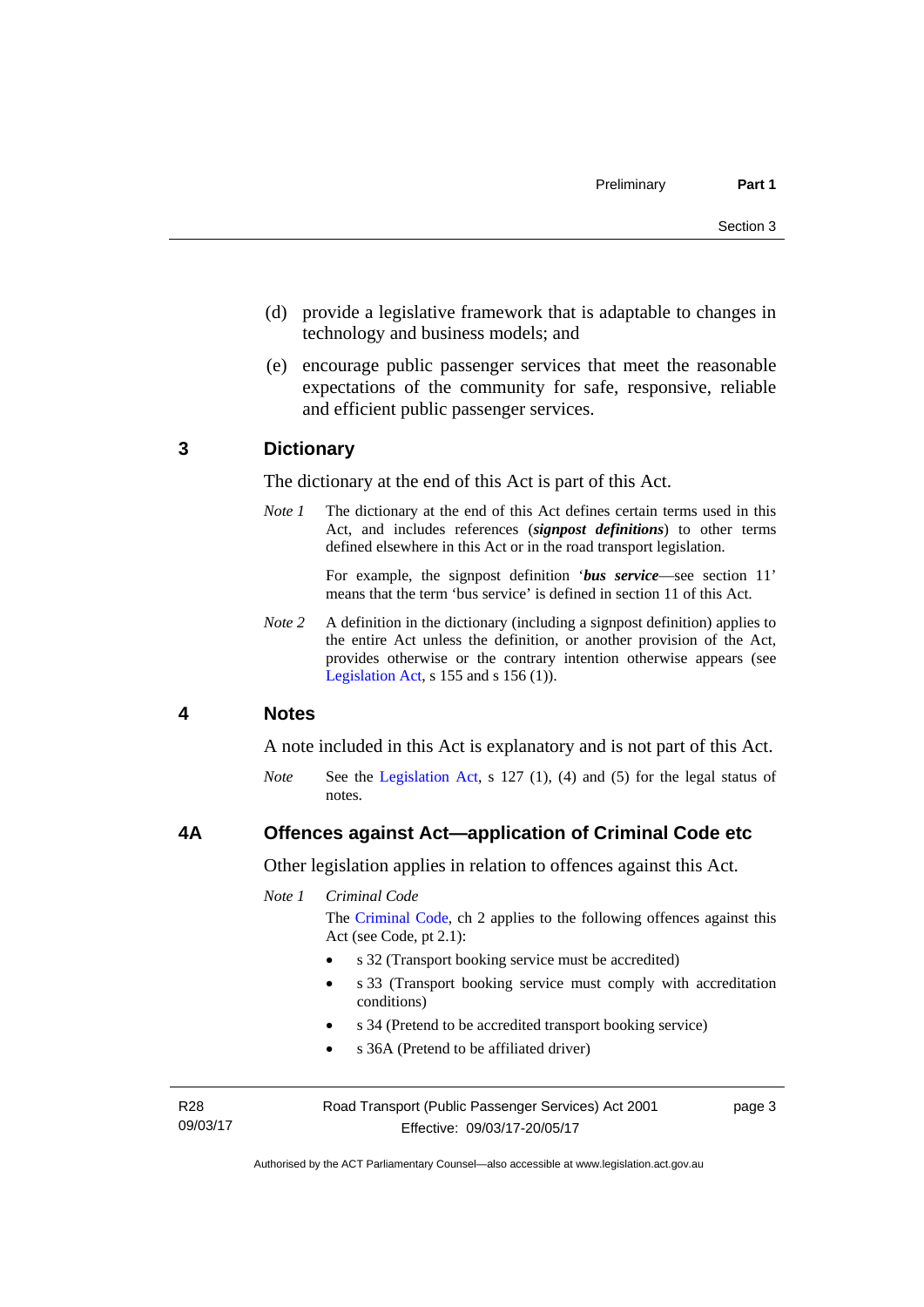#### Part 1 **Preliminary**

Section 4A

- s 36D (Pretend to be affiliated operator)
- s 36E (Taxi driver or taxi service operator must be affiliated with transport booking service)
- s 36F (Rideshare driver must be affiliated with transport booking service)
- s 36G (Transport booking service—responsibilities)
- s 60E (Rideshare driver must be accredited)
- s 60F (Pretend to be accredited rideshare driver)
- s 60G (Rideshare driver must not use unlicensed rideshare vehicle)
- s 60L (Pretend vehicle is licensed rideshare vehicle)
- s 60M (Licensed rideshare vehicle not to be used by unlicensed or unaccredited driver)
- s 60N (Licensed rideshare vehicle not to be used unless insured)
- s 64 (Use of vehicles as hire cars)
- s 65 (Pretending vehicles are licensed hire cars)
- s 74 (Unaccredited operators not to operate hire car services)
- s 75 (Pretending to be an accredited hire car service operator)
- s 85 (Use of vehicles for demand responsive services)
- s 86 (Pretending vehicle is demand responsive service vehicle)
- s 91 (Operating demand responsive service without entitlement)
- s 92 (Pretending to be entitled to operate demand responsive service)
- s 111 (Public passenger vehicle insurance compulsory)
- s 112 (Police officer or authorised person may require evidence of public passenger vehicle insurance)
- a provision of pt 9 (Enforcement)
- s 125 (Unauthorised public passenger services).

The chapter sets out the general principles of criminal responsibility (including burdens of proof and general defences), and defines terms used for offences to which the Code applies (eg *conduct*, *intention*, *recklessness* and *strict liability*).

#### *Note 2 Penalty units*

The [Legislation Act](http://www.legislation.act.gov.au/a/2001-14), s 133 deals with the meaning of offence penalties that are expressed in penalty units.

R28 09/03/17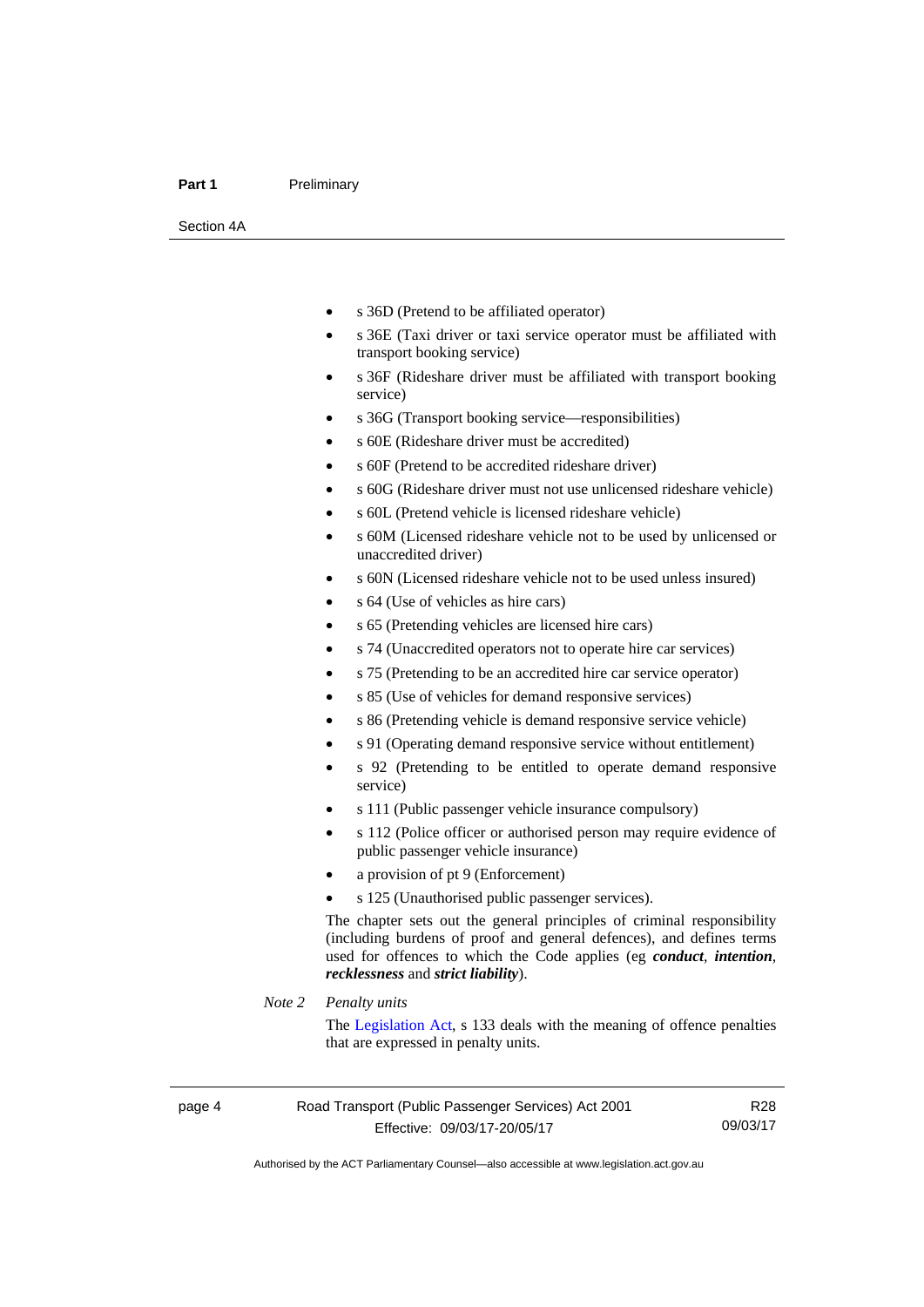### <span id="page-14-0"></span>**5 Functions of road transport authority**

The functions of the road transport authority under this Act are—

- (a) to administer the accreditation schemes established under this Act for the accreditation of—
	- (i) transport booking services; and
	- (ii) operators of public passenger services; and
- (b) to administer the licensing schemes established under this Act for the licensing of taxis, rideshare vehicles and hire cars; and
- (c) to administer demand responsive service authorisations given under this Act; and
- (d) to keep registers of accreditations given, and licences issued, under this Act; and
- (e) to keep a register of demand responsive service authorisations given under this Act; and
- (f) to provide information about accredited and licensed people, and authorised demand responsive service operators, in accordance with this Act and other laws in force in the ACT; and
- (g) to exercise any other functions given to the authority under this Act.

### <span id="page-14-1"></span>**6 Registers under this Act**

(1) A register under this Act may include information given to the road transport authority or the Minister under this Act and any other information the authority considers appropriate.

*Note 1* Section 5 (d) and (e) requires registers for the following to be kept:

- accredited bus service operators
- accredited demand responsive service operators
- accredited hire car service operators

R28 09/03/17 page 5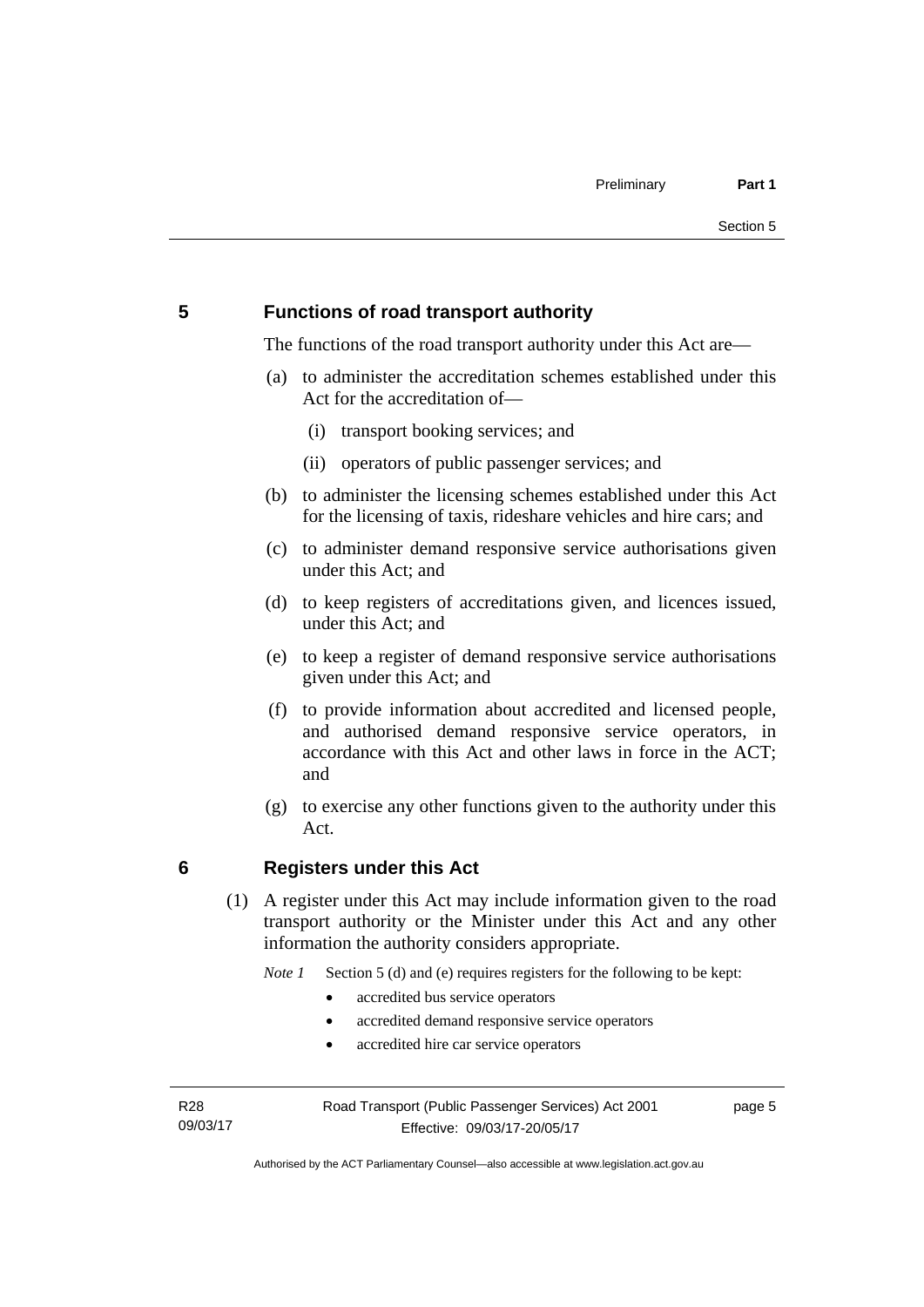#### Part 1 **Preliminary**

Section 7

- accredited rideshare drivers
- accredited taxi service operators
- accredited transport booking services
- demand responsive service authorisations
- hire car licences
- restricted hire car licences
- restricted taxi licences
- rideshare vehicle licences
- taxi licences.

Other registers may be required under the Act.

- *Note 2* A reference to an Act includes a reference to the statutory instruments made or in force under the Act, including any regulation (see [Legislation Act,](http://www.legislation.act.gov.au/a/2001-14) s 104).
- (2) A register may be kept in the form of, or as part of, 1 or more computer databases or in any other form the road transport authority considers appropriate.
- (3) The road transport authority may correct any mistake, error or omission in a register subject to the requirements (if any) prescribed by regulation.
- (4) This section does not limit the functions of the road transport authority in relation to a register.

### <span id="page-15-0"></span>**7 Security and disclosure of information in registers**

The road transport authority must ensure that information in a register under this Act is kept securely and disclosed only in accordance with this Act or another law in force in the ACT.

- *Note 1* The Territory privacy principles apply to the road transport authority (see *[Information Privacy Act 2014](http://www.legislation.act.gov.au/a/2014-24/default.asp)*, sch 1).
- *Note 2* Access to the register may be sought under the *[Freedom of Information](http://www.legislation.act.gov.au/a/alt_a1989-46co)  [Act 1989](http://www.legislation.act.gov.au/a/alt_a1989-46co)* (which also provides that certain information is exempt from disclosure).

R28 09/03/17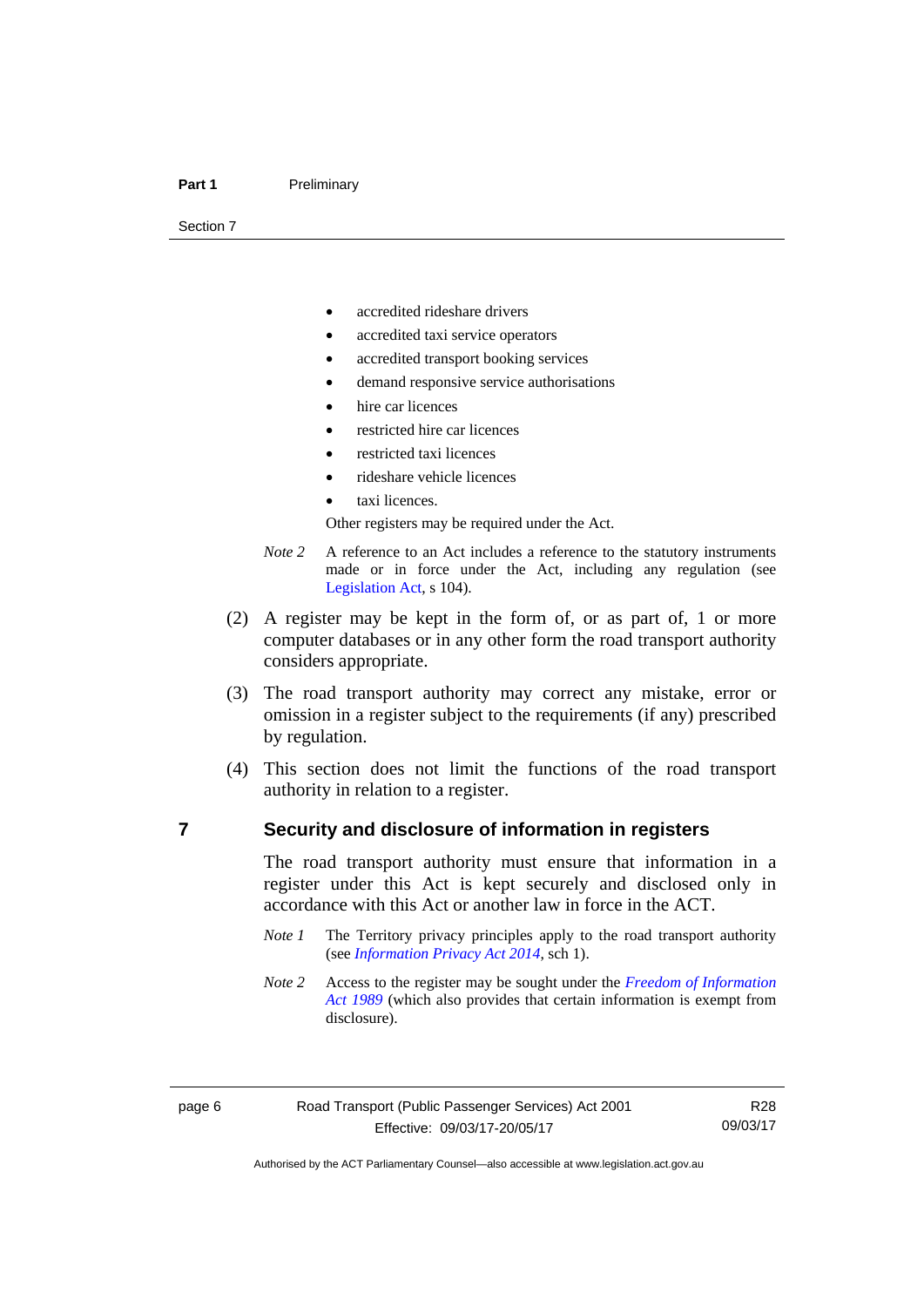### <span id="page-16-0"></span>**8 Competition and Consumer Act authorisation**

For the *[Competition and Consumer Act 2010](http://www.comlaw.gov.au/Details/C2013C00004)* (Cwlth) and the Competition Code of the Australian Capital Territory, the following are authorised by this Act:

- (a) everything done under this Act;
- (b) all service contracts made under this Act;
- (c) everything done under a service contract, or a provision of a service contract, authorised by this Act.
- *Note 1* For the Competition Code of the Australian Capital Territory, see the *[Competition Policy Reform Act 1996](http://www.legislation.act.gov.au/a/1996-21)*, s 5 and s 10.
- *Note 2* A reference to an Act includes a reference to statutory instruments made or in force under the Act, including regulations (see [Legislation Act,](http://www.legislation.act.gov.au/a/2001-14) s 104).

### <span id="page-16-1"></span>**9 Combinations of accreditations, authorisations and licences**

This Act does not prevent a person from holding any combination of accreditations, authorisations and licences under this Act.

### <span id="page-16-2"></span>**10 What is a** *public passenger service***?**

A *public passenger service* is a service for the transport of passengers for a fare or other consideration by public passenger vehicles along a road or road related area.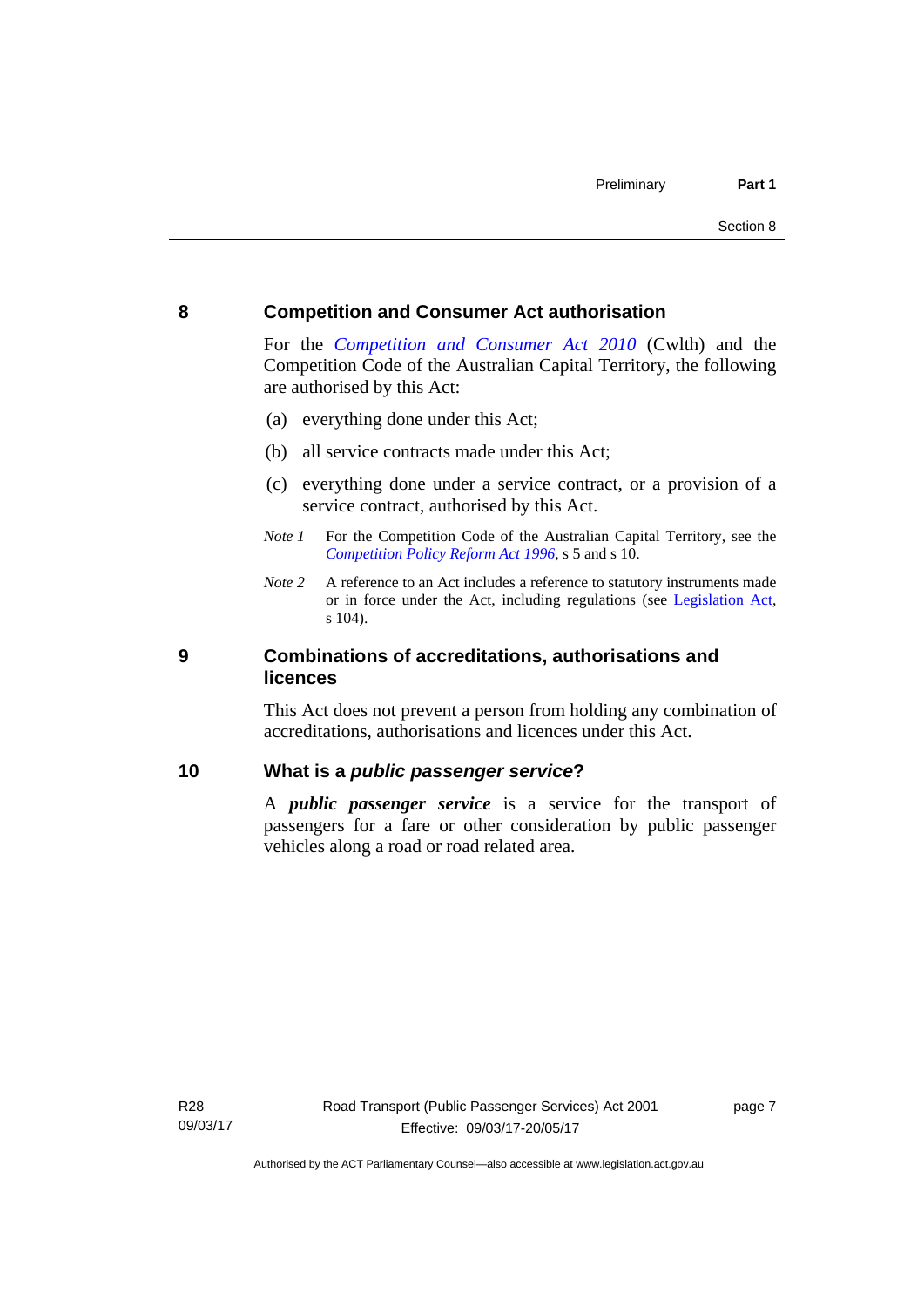**Part 2** Bus services<br> **Division 2.1** Basic concer **Division 2.1** Basic concepts Section 10A

## <span id="page-17-0"></span>**Part 2 Bus services**

### <span id="page-17-1"></span>**Division 2.1 Basic concepts**

### <span id="page-17-2"></span>**10A Meaning of** *bus* **and** *public bus*

In this Act:

*bus*—

- (a) means a motor vehicle built mainly to carry people that seats over 9 adults (including the driver); but
- (b) does not include a limousine.

*public bus* means a bus used to provide a bus service.

### <span id="page-17-3"></span>**11 Meaning of** *bus service*

A *bus service* is a public passenger service (other than a demand responsive service) operated using buses.

### <span id="page-17-4"></span>**12 What is a** *regular route service***?**

A bus service is a *regular route service* if it is conducted according to regular routes and timetables, but does not include—

- (a) a bus service designed mainly to transport tourists; or
- (b) a long-distance service.

### <span id="page-17-5"></span>**13 What is a** *tour and charter service***?**

A bus service is a *tour and charter service* if the bus service is not a regular route service or a long-distance service.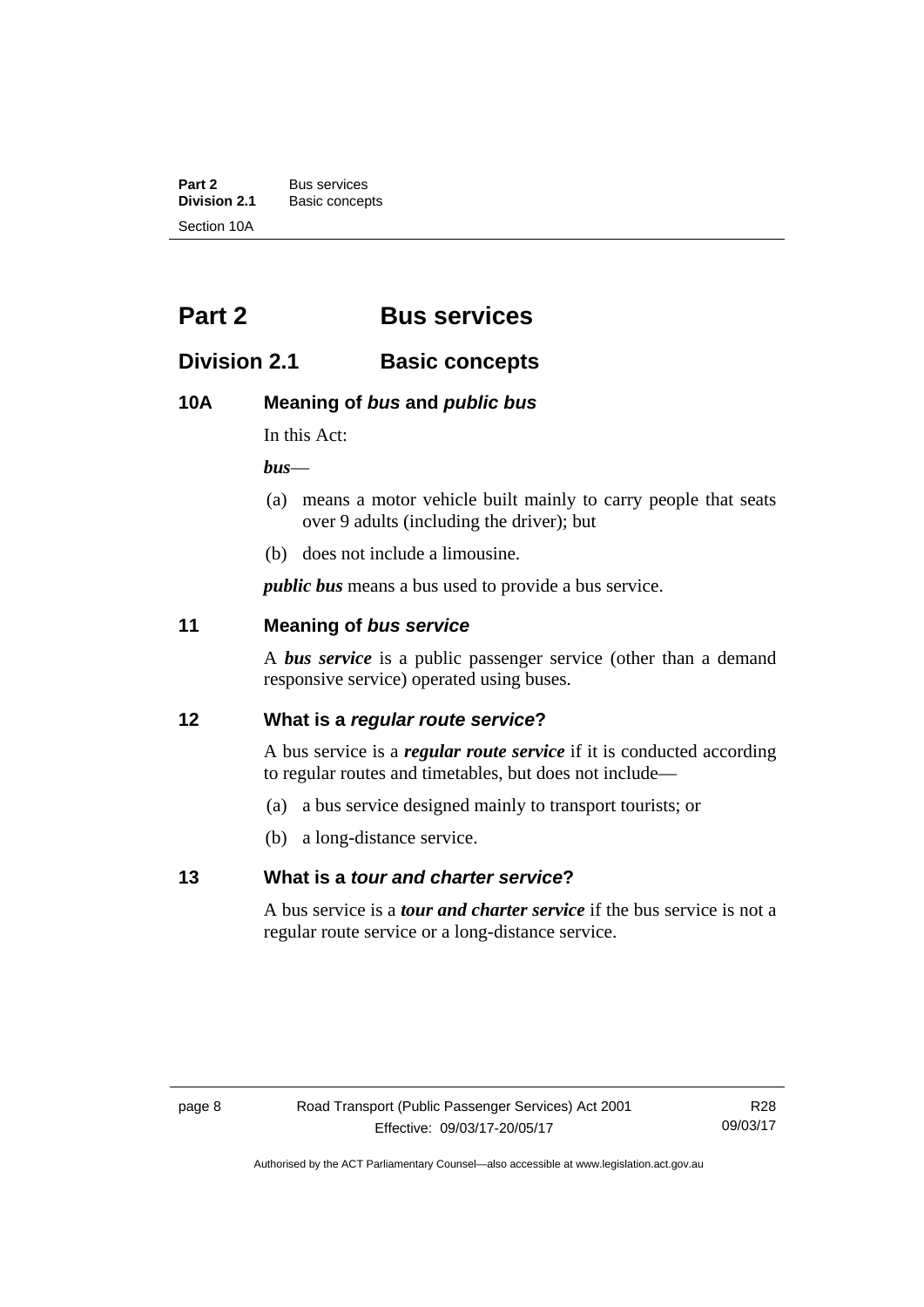### <span id="page-18-0"></span>**14 What is a** *long-distance service***?**

A bus service is a *long-distance service* if—

- (a) it is conducted according to regular routes and timetables; and
- (b) each passenger travels at least 40km.

### <span id="page-18-1"></span>**Division 2.2 Accreditation of bus service operators**

### <span id="page-18-2"></span>**15 Bus operators—purposes of accreditation**

The purpose of accreditation under the regulations to operate a bus service is to ensure that-

- (a) the accredited person has the financial capacity to meet the service standards for the service; and
- (b) the accredited person, and each person who is concerned with, or takes part in, the management of the service, are suitable people to operate the service; and
- (c) the accredited person, and each person who is concerned with, or takes part in, the management of the service, have demonstrated the capacity to comply with the relevant regulations and, in particular, the regulations about—
	- (i) the safety of passengers and the public; and
	- (ii) the maintenance of public buses.

### <span id="page-18-3"></span>**16 Regulations about accreditation system**

- (1) A regulation may provide a system for the accreditation of operators of bus services, including, for example—
	- (a) the kinds of accreditations; and
	- (b) the bus services that a person who holds a kind of accreditation is entitled to operate; and

page 9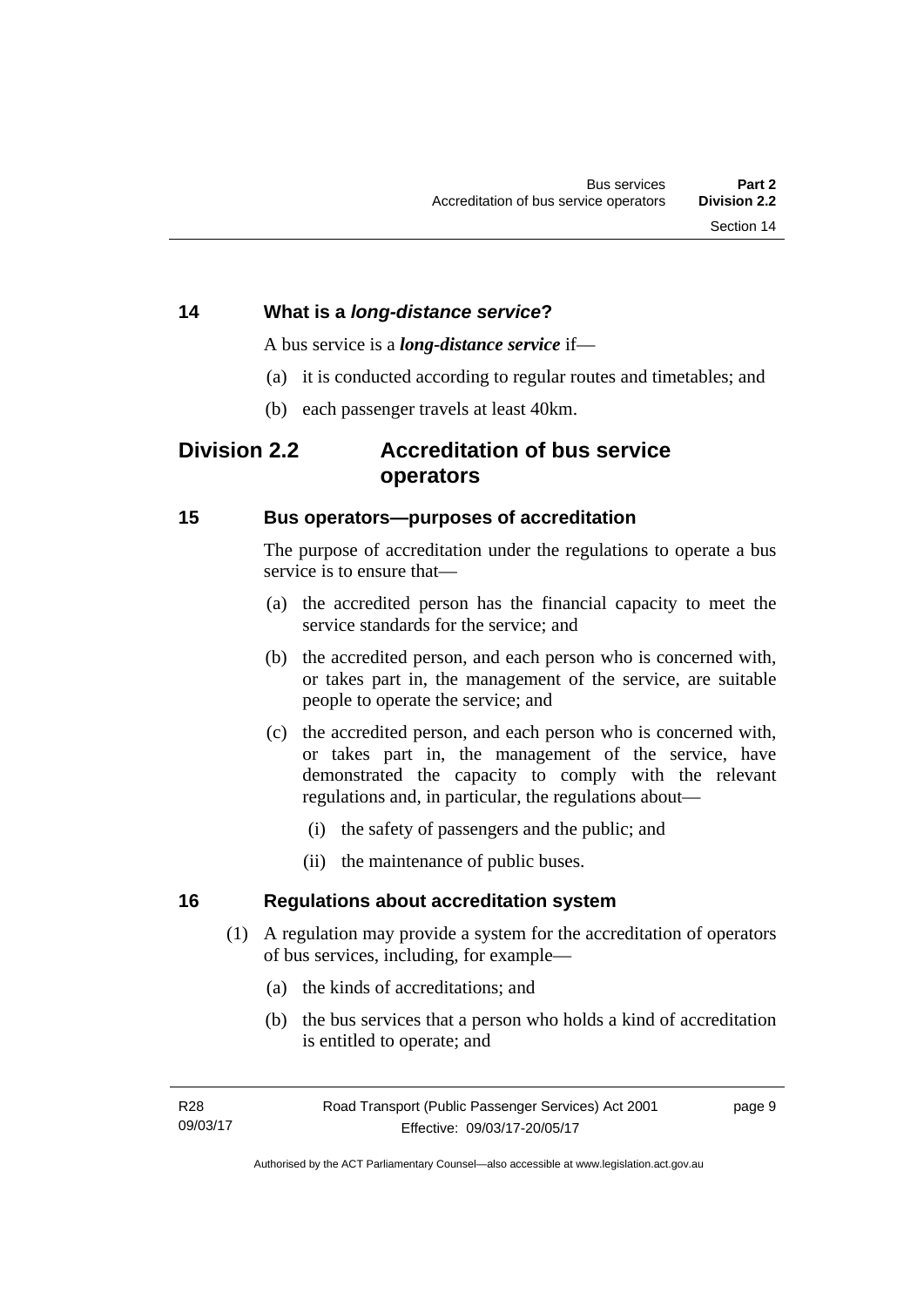- (c) the conditions of accreditations; and
- (d) matters relating to the giving, refusal or surrender of accreditations; and
- (e) the action that may be taken in relation to accreditations in circumstances prescribed by regulation, including—
	- (i) the suspension or cancellation of an accreditation; and
	- (ii) the imposition of a condition on, or the amendment of a condition of, an accreditation; and
	- (iii) an order that an accredited person pay to the Territory an amount of not more than—
		- (A) for an individual—\$5 000; or
		- (B) for a corporation—\$25 000; and
	- (iv) the reprimanding of an accredited person.
- *Note* An example is part of the Act, is not exhaustive and may extend, but does not limit, the meaning of the provision in which it appears (see [Legislation Act,](http://www.legislation.act.gov.au/a/2001-14) s 126 and s 132).
- (2) A regulation may make provision in relation to the accreditation of people to operate bus services, including, for example—
	- (a) requirements about the suitability of the applicant and each person who will be concerned with, or take part in, the management of the services; and
	- (b) capacity to meet service standards; and
	- (c) financial viability.
- (3) For subsection (1) (a), the regulations must provide for the accreditation of people to operate the following kinds of bus services:
	- (a) regular route services;
	- (b) tour and charter services.

| page 10 | Road Transport (Public Passenger Services) Act 2001 | R <sub>28</sub> |
|---------|-----------------------------------------------------|-----------------|
|         | Effective: 09/03/17-20/05/17                        | 09/03/17        |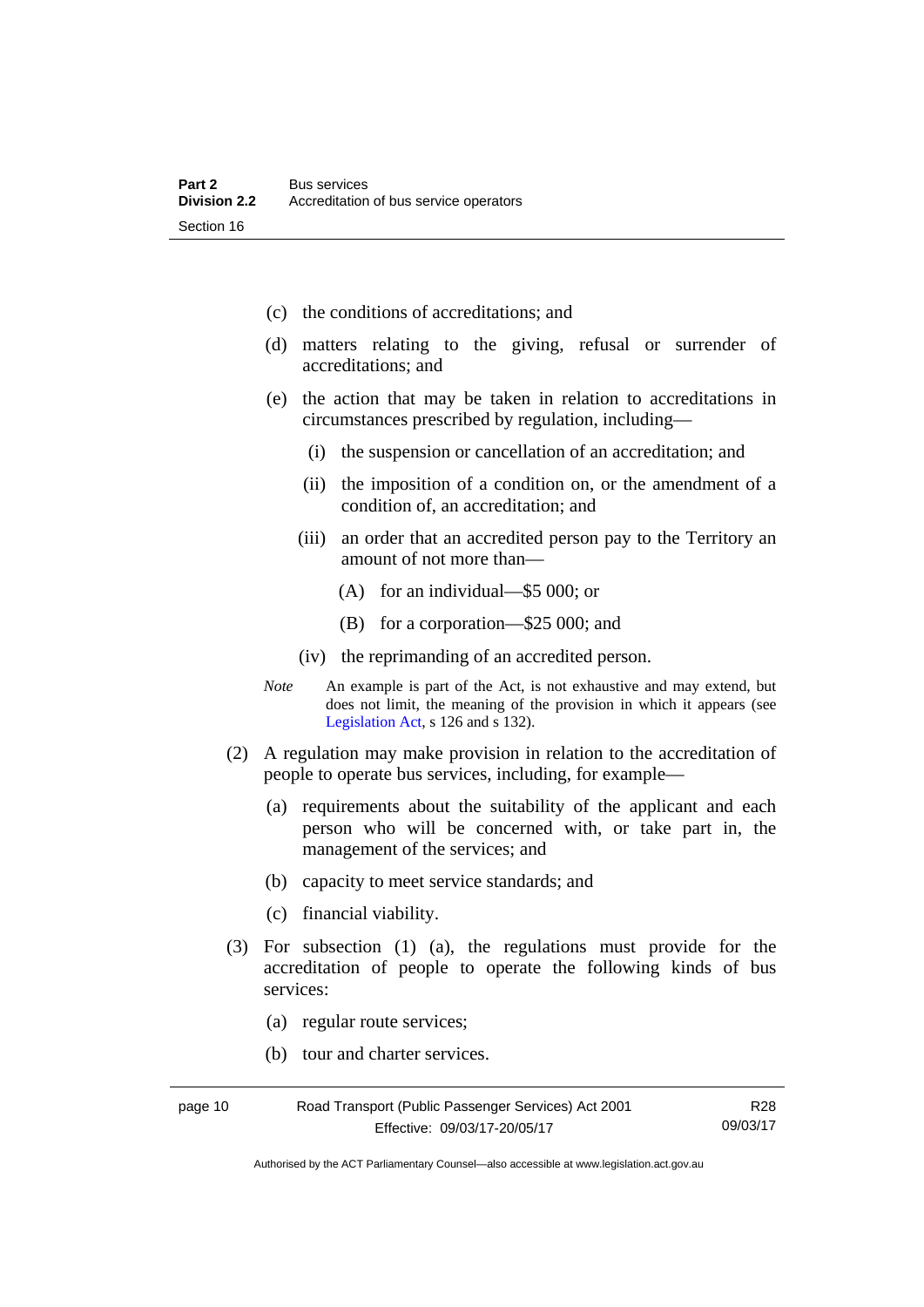(4) However, this section does not require the regulations to provide an accreditation system for all kinds of bus services.

### <span id="page-20-0"></span>**Division 2.3 Service contracts for regular route services**

### <span id="page-20-1"></span>**17 Service contracts—regular route services**

- (1) The road transport authority may, on behalf of the Territory, enter into a contract (a *service contract*) for the operation of a regular route service with a person accredited to operate regular route services.
- (2) A service contract must state whether the right given under the contract to operate a route is an exclusive right to operate the route or a stated part of the route.
- (3) A service contract may make provision in relation to the operation of a regular route service and the administration of the contract, including, for example—
	- (a) service requirements under the contract; and
	- (b) the transfer, suspension, cancellation and surrender of the contract; and
	- (c) the fees (if any) payable under the contract; and
	- (d) the adjustment of payments and refunds in relation to any contract fees; and
	- (e) financial or other penalties for breaches of the contract; and
	- (f) the records (including accounts) to be made and kept, how they are to be made and kept, and their inspection; and
	- (g) the provision of information and reports to the road transport authority about the regular route service and the verification of the information and reports; and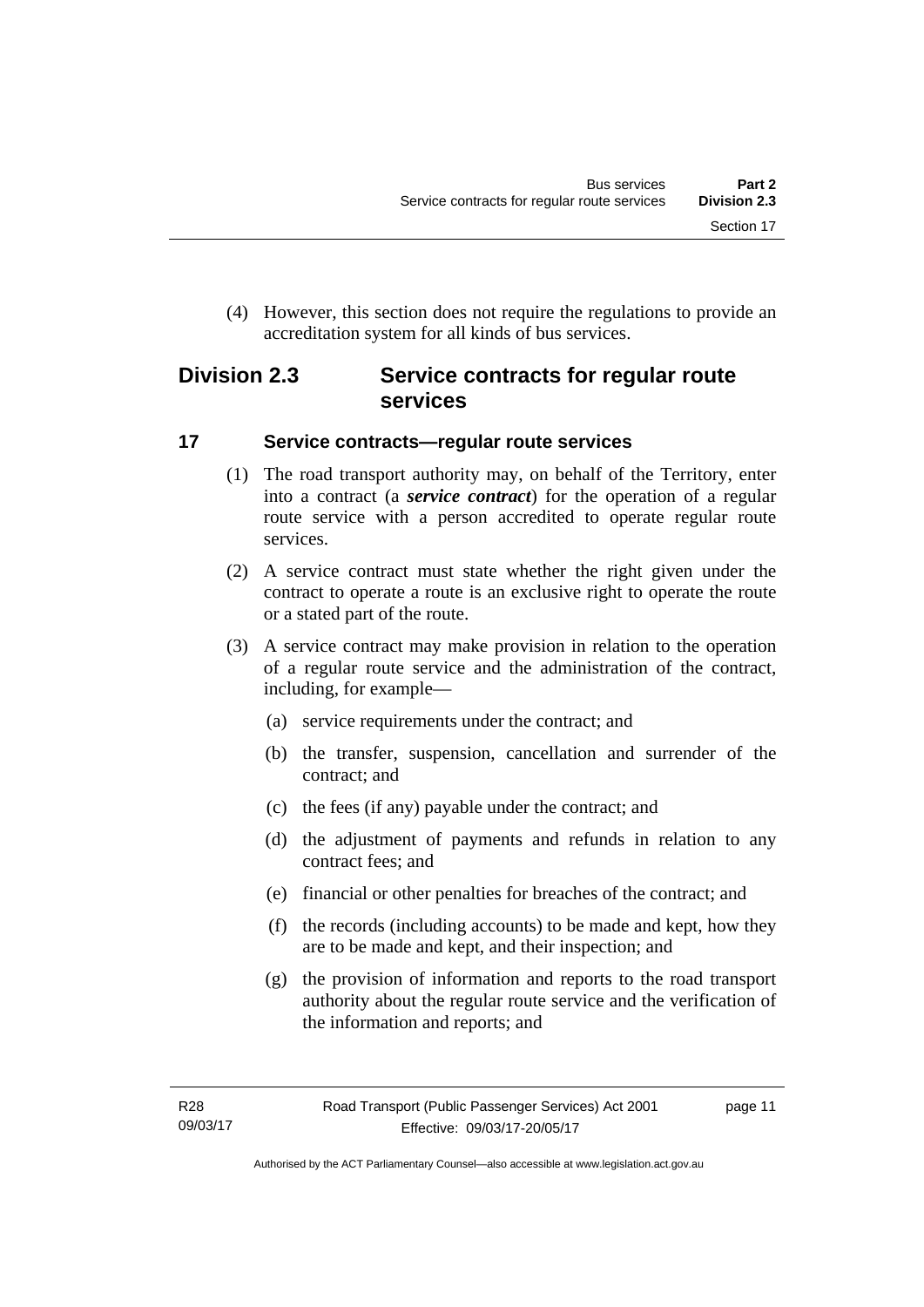- (h) the publication and the collection of fares payable by passengers; and
- (i) the sale of tickets and the conditions under which tickets must be sold; and
- (j) free or reduced fares for travel; and
- (k) the issue and acceptance of free or concession passes.
- *Note* An example is part of the Act, is not exhaustive and may extend, but does not limit, the meaning of the provision in which it appears (see [Legislation Act,](http://www.legislation.act.gov.au/a/2001-14) s 126 and s 132).
- (4) Subsection (3) does not limit the matters about which a service contract may make provision.

### <span id="page-21-0"></span>**Division 2.4 Entitlement to operate certain bus services**

### <span id="page-21-1"></span>**18 Entitlement to operate regular route services**

- (1) A person is entitled to operate a regular route service, in or partly in the ACT, if—
	- (a) the person is accredited under the regulations to operate regular route services; and
	- (b) the person holds a service contract for the service.
- (2) However, the Territory is entitled to operate a regular route service whether or not the Territory—
	- (a) is accredited under the regulations to operate regular route services; or
	- (b) holds a service contract for the service.
- (3) If the Territory operates a regular route service, part 2 (Bus services) applies in relation to the Territory's operation of the service as if—
	- (a) the Territory were accredited to operate the service; and

| page 12 | Road Transport (Public Passenger Services) Act 2001 | R <sub>28</sub> |
|---------|-----------------------------------------------------|-----------------|
|         | Effective: 09/03/17-20/05/17                        | 09/03/17        |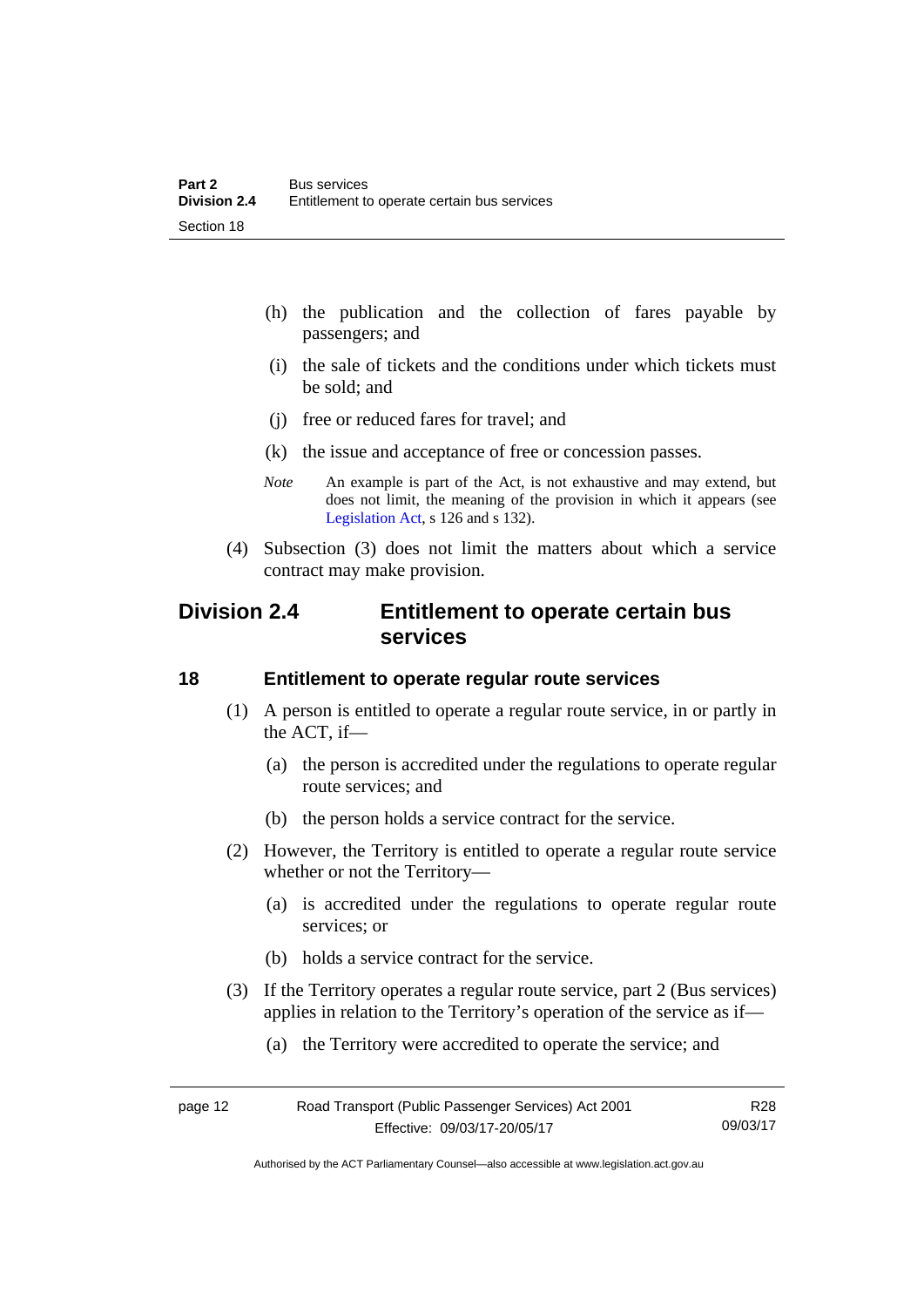- (b) the Territory held a service contract for the service; and
- (c) all necessary changes, and any changes prescribed by regulation, were made.

### <span id="page-22-0"></span>**19 Entitlement to operate tour and charter services**

- (1) A person is entitled to operate a tour and charter service, in or partly in the ACT, if the person is accredited under the regulations to operate tour and charter services.
- (2) However, the Territory is entitled to operate a tour and charter service, whether or not the Territory is accredited under the regulations to operate tour and charter services.
- (3) If the Territory operates a tour and charter service, part 2 (Bus services) applies in relation to the Territory's operation of the service as if—
	- (a) the Territory were accredited to operate the service; and
	- (b) the Territory held a service contract for the service; and
	- (c) all necessary changes, and any changes prescribed by regulation, were made.

### <span id="page-22-1"></span>**19A Territory's entitlement to operate bus service**

If the Territory operates a bus service, the territory may operate the service under a name prescribed by regulation.

### <span id="page-22-2"></span>**20 Unaccredited operators not to operate certain bus services**

(1) A person must not operate, in or partly in the ACT, a regular route service unless the person is accredited under the regulations to operate regular route services.

Maximum penalty: 50 penalty units.

page 13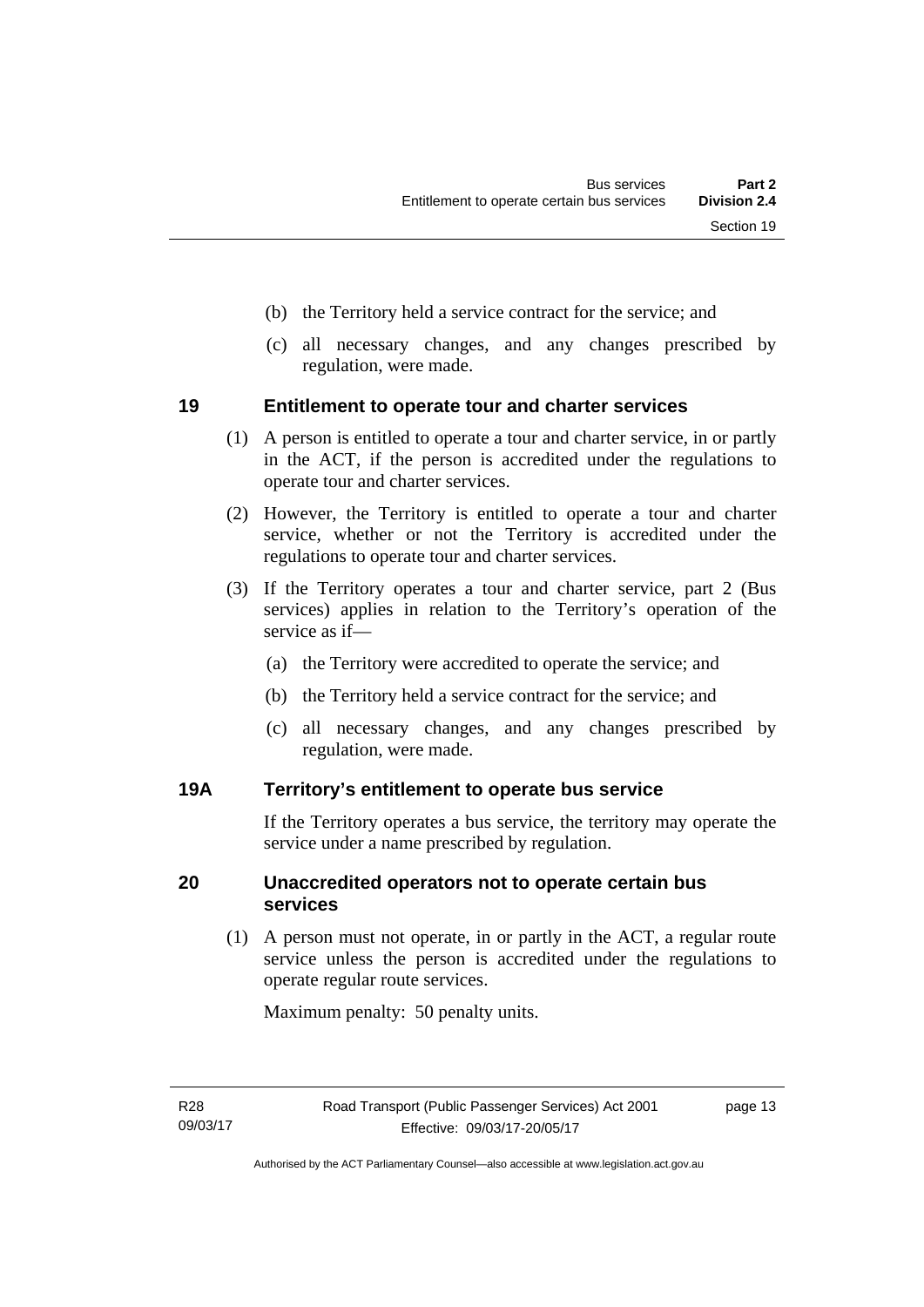(2) A person must not operate, in or partly in the ACT, a tour and charter service unless the person is accredited under the regulations to operate tour and charter services.

Maximum penalty: 50 penalty units.

 (3) This section does not apply to the operation of a bus service by the Territory.

### <span id="page-23-0"></span>**21 Pretending to be an accredited bus service operator**

A person must not pretend to be accredited under the regulations to operate a bus service.

Maximum penalty: 30 penalty units.

### <span id="page-23-1"></span>**22 Operators of regular route services to hold service contracts**

(1) A person must not operate, in or partly in the ACT, a regular route service unless the person holds a service contract for the service.

Maximum penalty: 50 penalty units.

- (2) However, if a regular route service is discontinued because of a variation or termination of a service contract, the road transport authority may make arrangements with an appropriately accredited person to operate a temporary regular route service to replace the discontinued service even though the person does not hold a service contract for the replacement service.
- (3) This section does not apply to the operation of a regular route service by the Territory.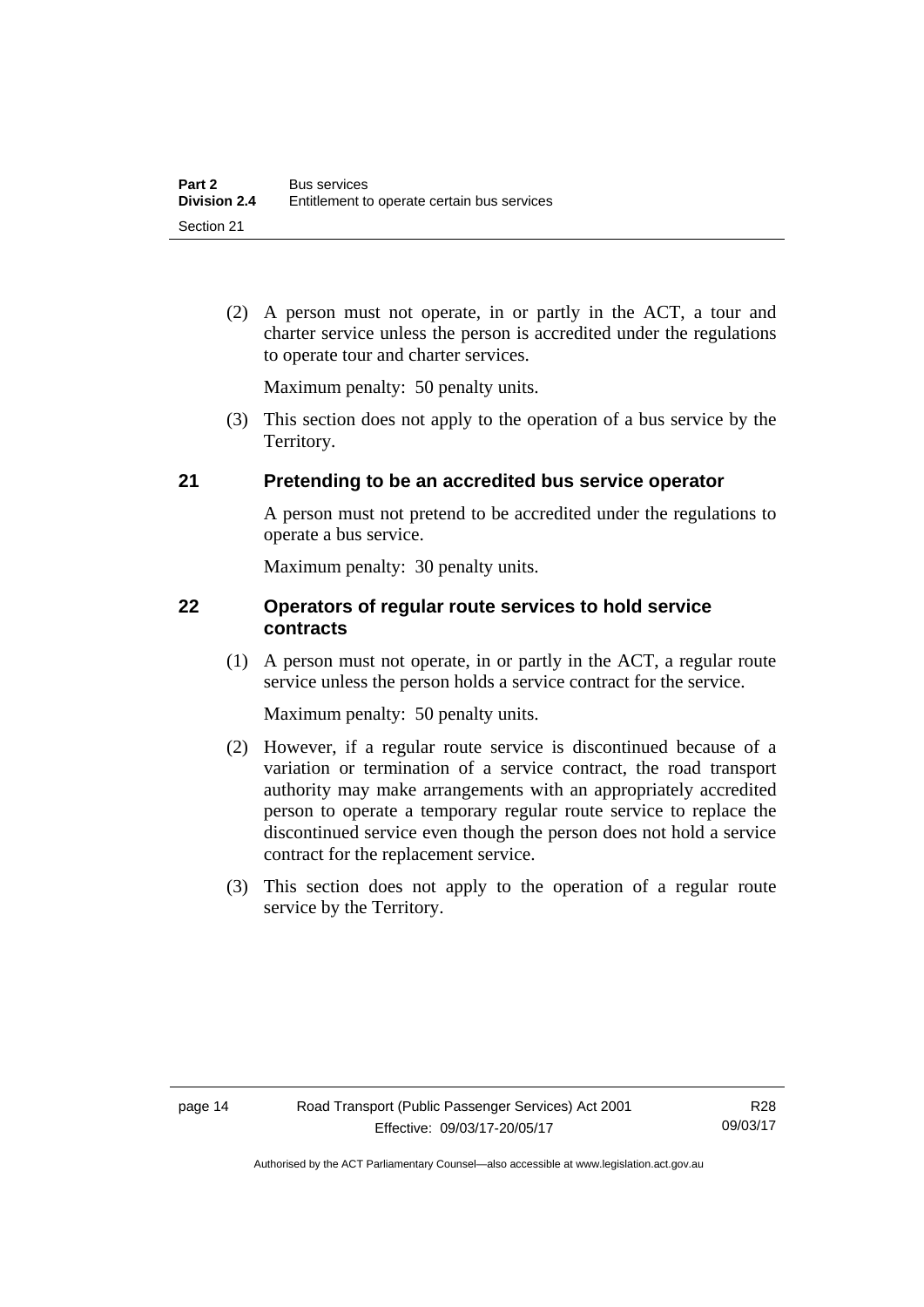### <span id="page-24-0"></span>**Division 2.5 Regulation of bus services**

### <span id="page-24-1"></span>**23 Regular route services—power to determine maximum fares**

- (1) The Minister may determine maximum fares, and ways of calculating maximum fares, payable by passengers on regular route services.
- (2) A determination is a disallowable instrument.
	- *Note* A disallowable instrument must be notified and presented to the Legislative Assembly, under the [Legislation Act.](http://www.legislation.act.gov.au/a/2001-14)

### <span id="page-24-2"></span>**24 Regulations about operation of bus services by accredited people**

A regulation may make provision in relation to the operation of bus services by accredited bus service operators, including, for example—

- (a) the conduct of bus services, including, for example—
	- (i) the safety of passengers (including, for example, by the use of particular kinds of security devices) and the public; and
	- (ii) the qualifications, training and experience of bus drivers and other people providing services on behalf of accredited bus service operators; and
	- (iii) maximum driving times and minimum rest times of bus drivers; and
	- (iv) insurance; and
	- (v) the issue of tickets; and
	- (vi) customer complaints and inquiries; and
- (b) the preparation and publication of, and compliance with, timetables for regular route services; and

R28 09/03/17 Road Transport (Public Passenger Services) Act 2001 Effective: 09/03/17-20/05/17 page 15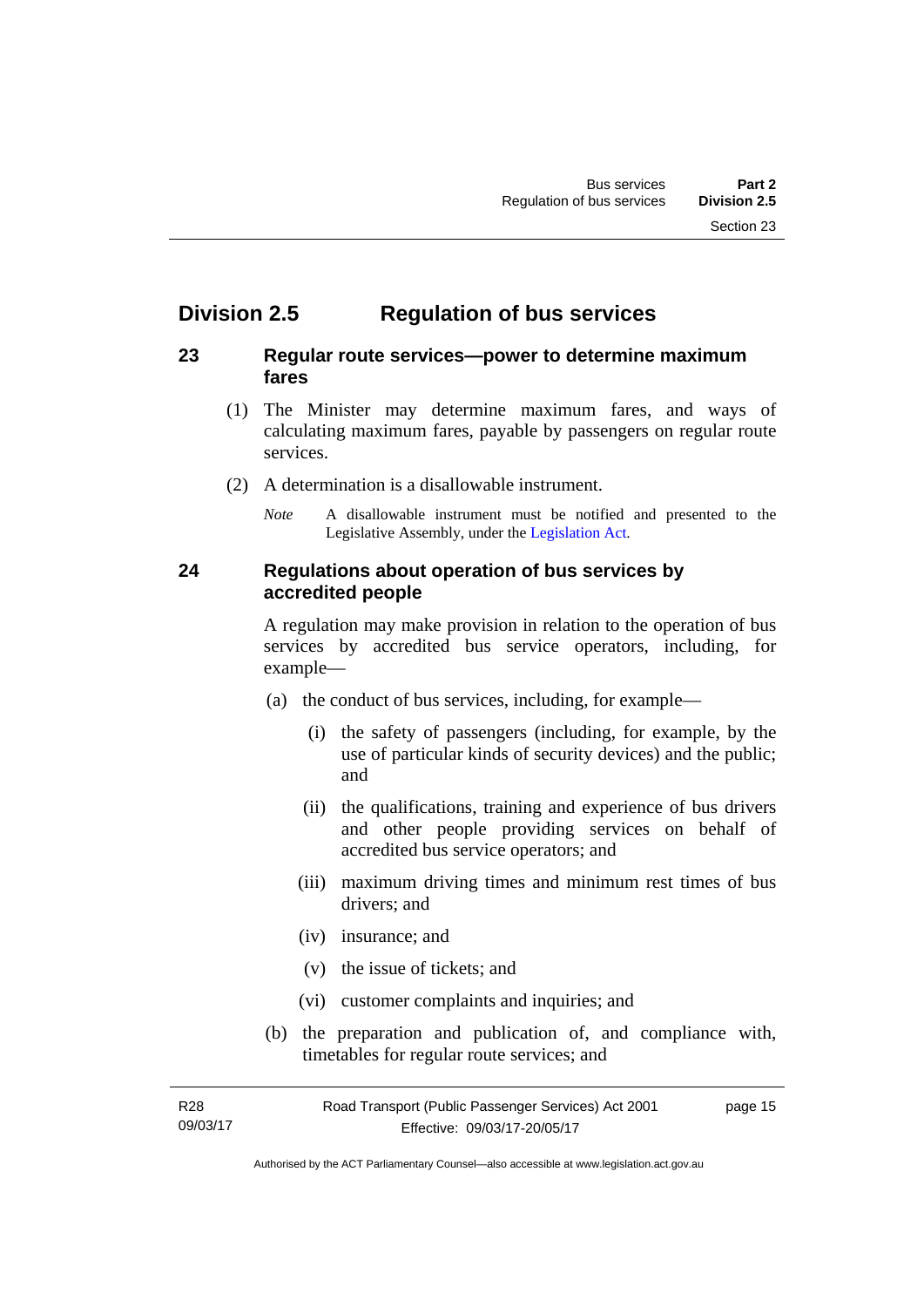- (c) the obligations of drivers of public buses and other people providing services on behalf of accredited bus service operators; and
- (d) the requirements that public buses, and their equipment and fittings (internal and external), must comply with; and
- (e) the maintenance and cleaning of public buses; and
- (f) maintenance, parking and other facilities for public buses; and
- (g) the making and keeping of records and their inspection; and
- (h) the auditing of records and systems; and
- (i) requirements for display of accreditation numbers on advertisements for the service; and
- (j) the provision of information and reports to the road transport authority.
- *Note* An example is part of the Act, is not exhaustive and may extend, but does not limit, the meaning of the provision in which it appears (see [Legislation Act,](http://www.legislation.act.gov.au/a/2001-14) s 126 and s 132).

### <span id="page-25-0"></span>**25 Regulations about operation of public buses**

A regulation may make provision in relation to the operation of public buses, including, for example—

- (a) the regulation or prohibition of the use of public buses on certain roads or road related areas; and
- (b) the picking-up and dropping-off of passengers and other matters relating to the transport of passengers; and
- (c) the records to be made and kept by, how they are to be made and kept, and their inspection; and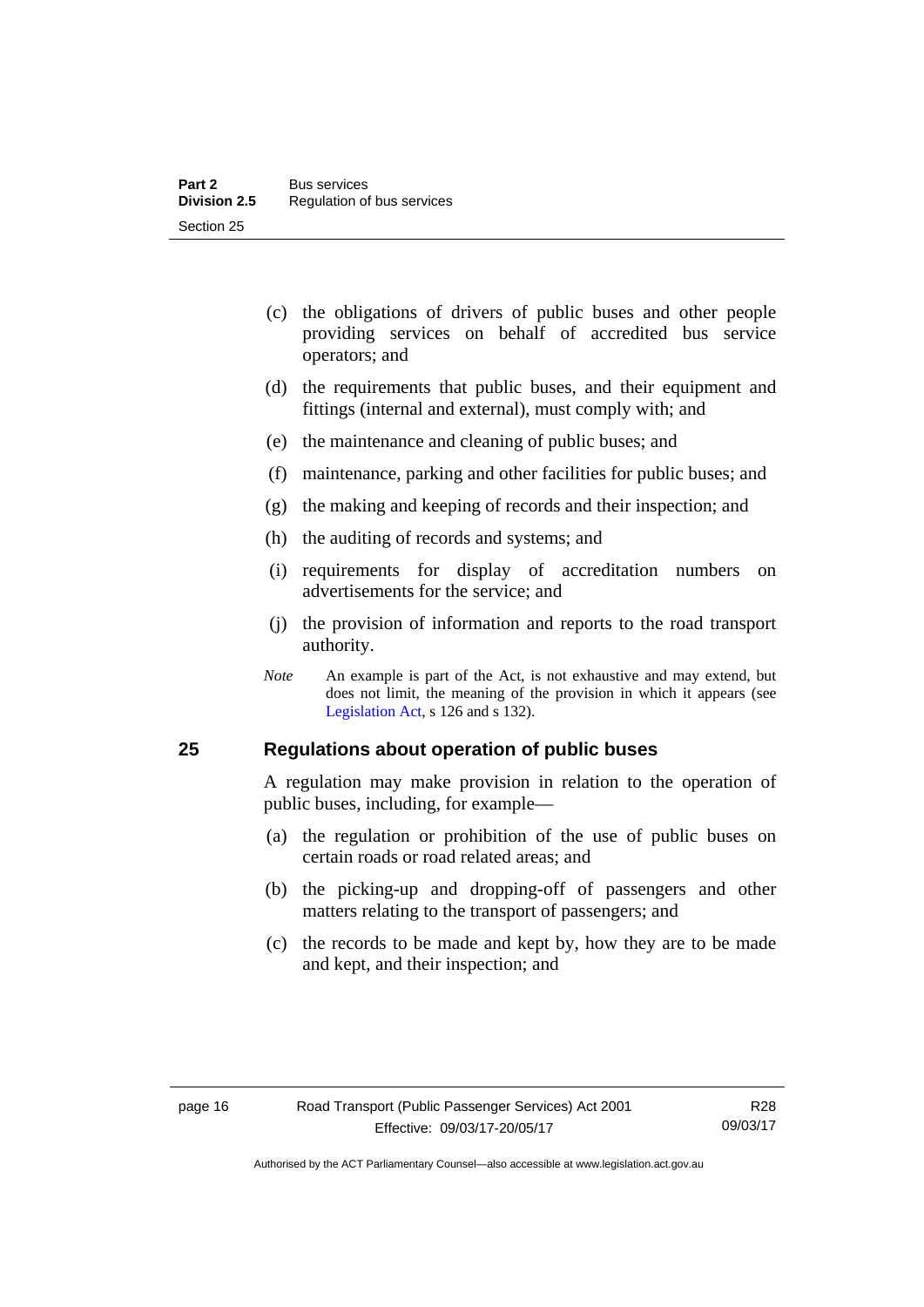- (d) the transport of passengers' luggage or other goods, and animals; and
- (e) the regulation or prohibition of the transport of passengers standing in or on any part of a public bus; and
- (f) the maximum speed of public buses; and
- (g) the prohibition of anyone from soliciting for passengers or for a hiring; and
- (h) the design, equipment and fittings (internal or external) of public buses; and
- (i) the sections, terminal points and bus stops on bus routes; and
- (j) the regulation or prohibition of notices, signs and advertisements inside or on the outside of public buses.
- *Note* An example is part of the Act, is not exhaustive and may extend, but does not limit, the meaning of the provision in which it appears (see [Legislation Act,](http://www.legislation.act.gov.au/a/2001-14) s 126 and s 132).

### <span id="page-26-0"></span>**26 Regulations about bus drivers**

A regulation may make provision in relation to drivers of public buses, including, for example—

- (a) the powers, duties and conduct of drivers; and
- (b) how drivers must dress.
- *Note* An example is part of the Act, is not exhaustive and may extend, but does not limit, the meaning of the provision in which it appears (see [Legislation Act,](http://www.legislation.act.gov.au/a/2001-14) s 126 and s 132).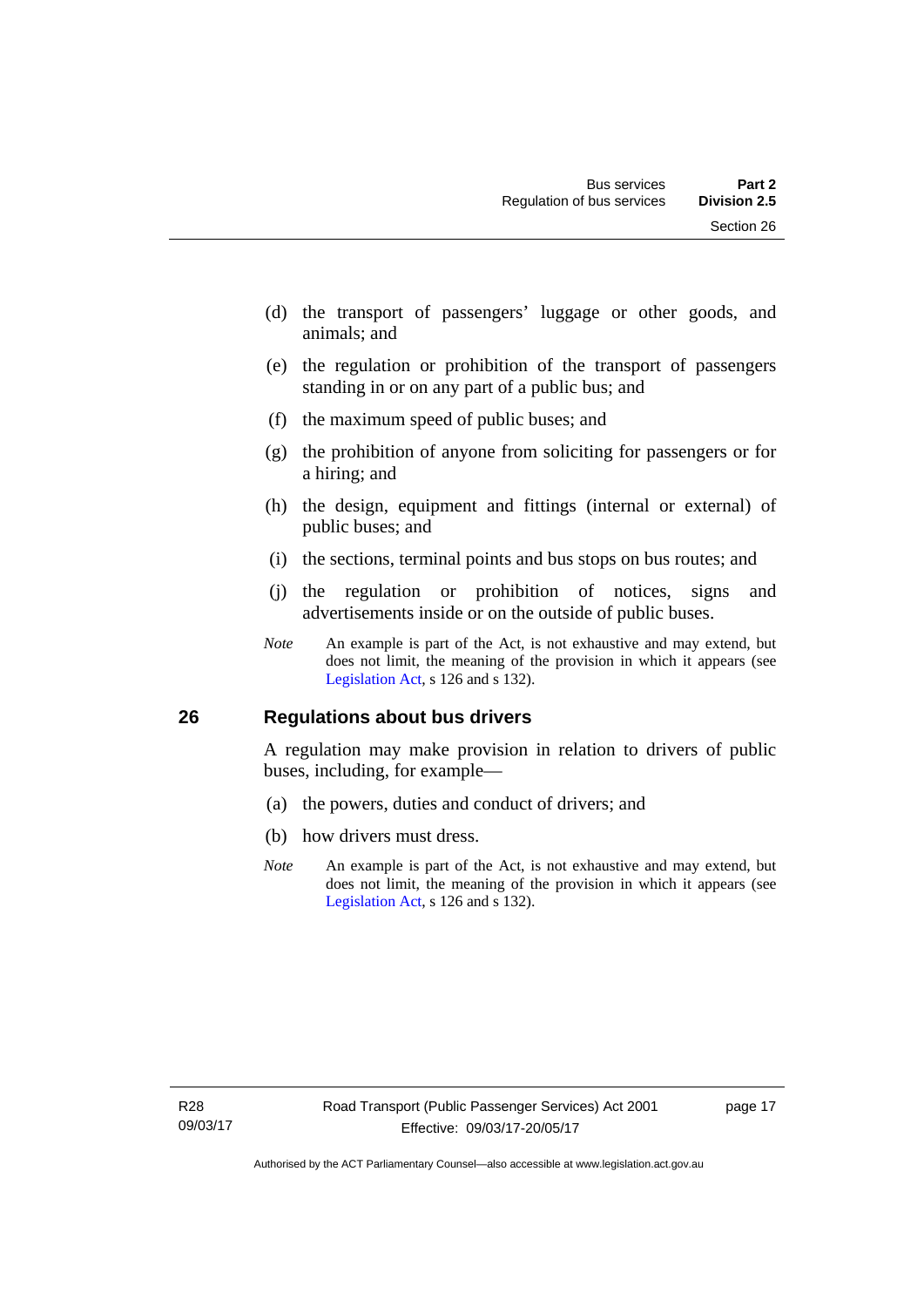### <span id="page-27-0"></span>**27 Regulations about conduct of passengers**

A regulation may make provision in relation to the conduct of passengers on public buses, including, for example—

- (a) the regulation or prohibition of eating and drinking; and
- (b) the authority of public bus drivers, police officers and authorised people to direct people contravening a regulation to leave a bus and to remove them if they fail to leave.
- *Note* An example is part of the Act, is not exhaustive and may extend, but does not limit, the meaning of the provision in which it appears (see [Legislation Act,](http://www.legislation.act.gov.au/a/2001-14) s 126 and s 132).

page 18 Road Transport (Public Passenger Services) Act 2001 Effective: 09/03/17-20/05/17

R28 09/03/17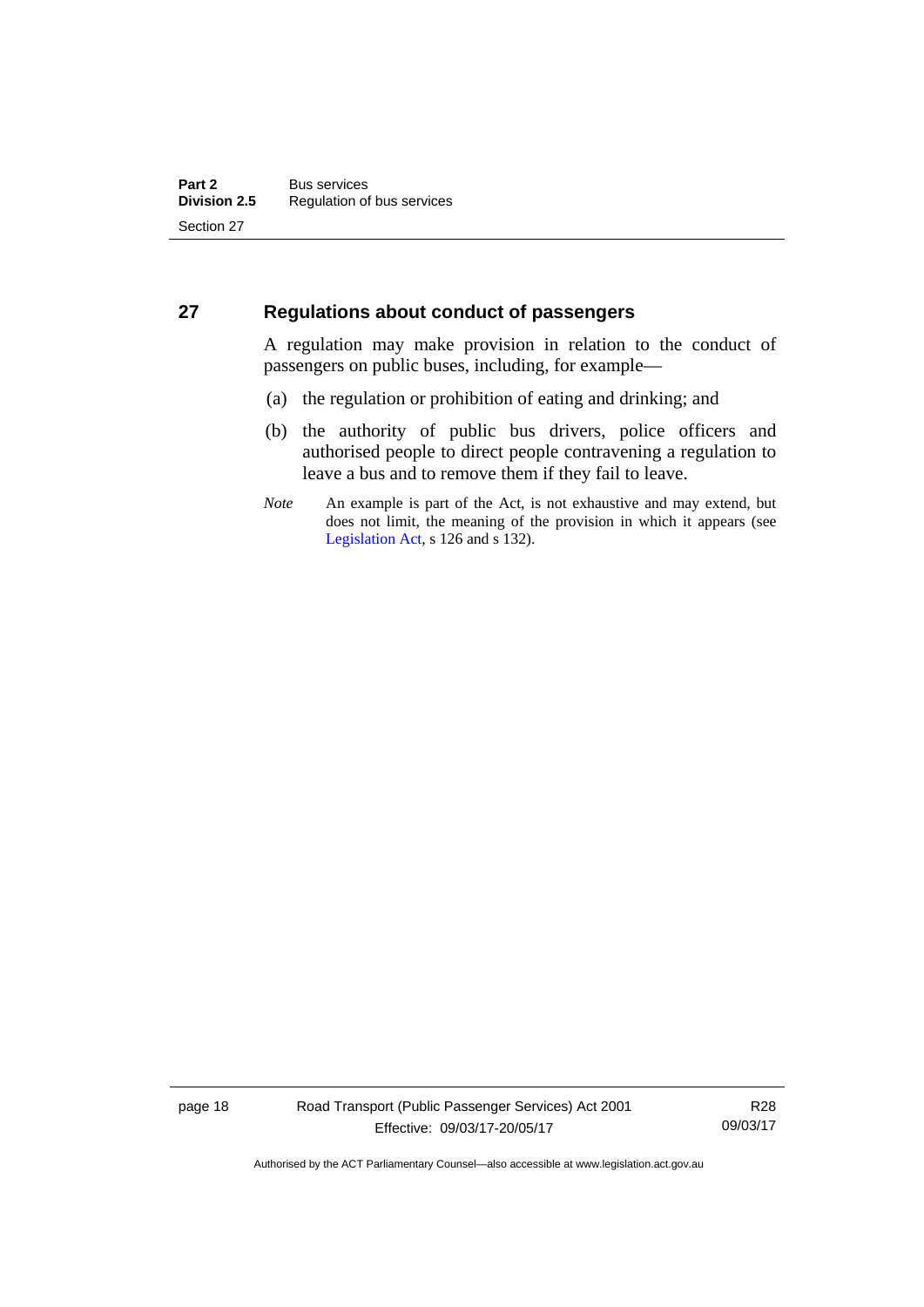<span id="page-28-0"></span>**Part 3 Transport booking services** 

### <span id="page-28-1"></span>**Division 3.1 Basic concepts**

### <span id="page-28-2"></span>**28 Meaning of** *transport booking service*

In this Act:

### *transport booking service*—

- (a) means a person who—
	- (i) accepts bookings from people for bookable vehicles; and
	- (ii) communicates the bookings to bookable vehicle drivers; but
- (b) does not include—
	- (i) a person who is a bookable vehicle driver if the booking is for the driver; or
	- (ii) a person prescribed by regulation to not be a transport booking service.
- *Note Person* includes a corporation as well as an individual (see [Legislation](http://www.legislation.act.gov.au/a/2001-14)  [Act](http://www.legislation.act.gov.au/a/2001-14), s 160).

### <span id="page-28-3"></span>**29 Meaning of** *bookable vehicle* **and** *bookable vehicle driver*

In this Act:

*bookable vehicle* means—

- (a) a taxi; or
- (b) a rideshare vehicle; or
- (c) a hire car.
- *Note Taxi*—see s 45. *Rideshare vehicle*—see s 60A. *Hire car*—see s 67.

R28 09/03/17 page 19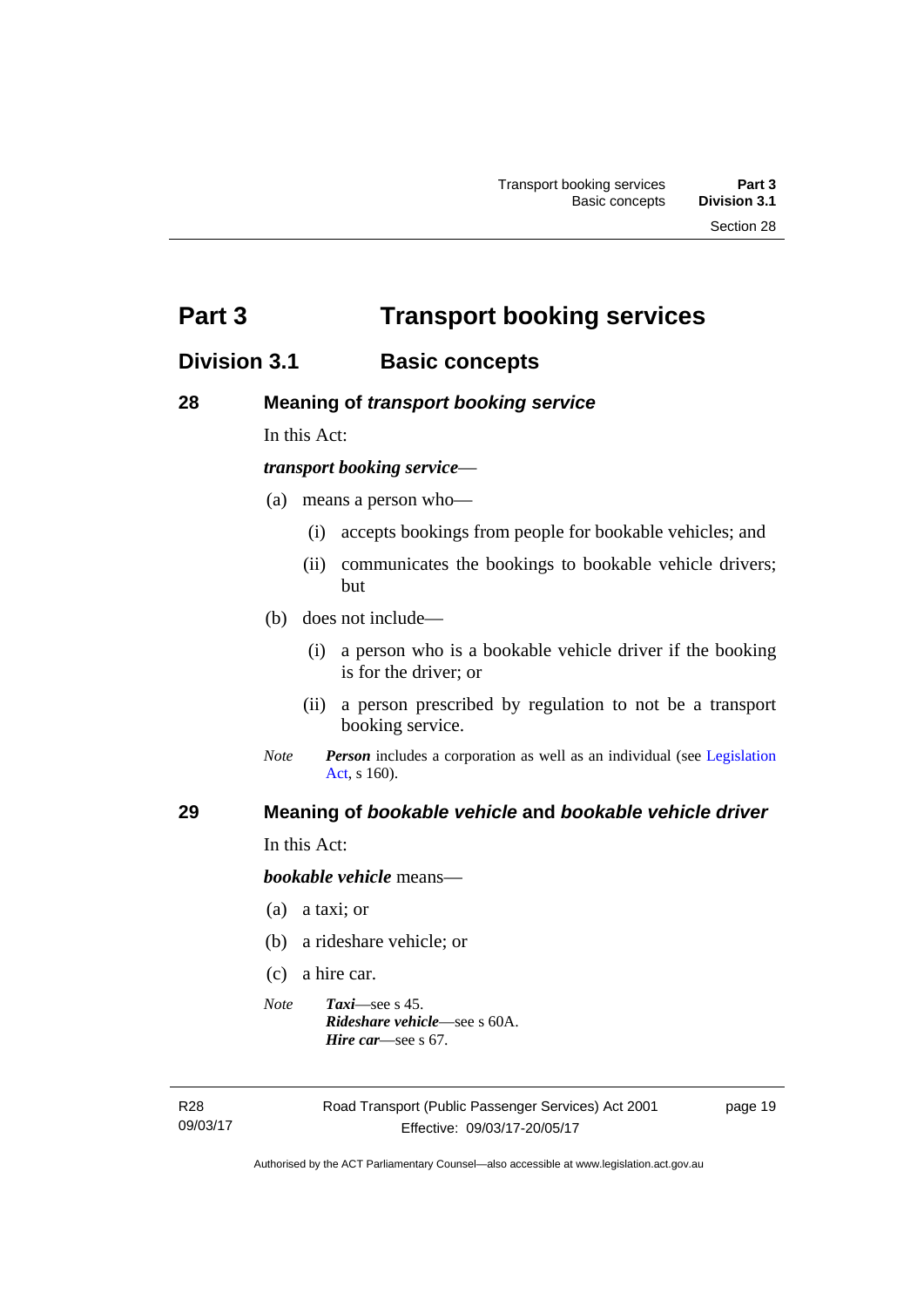### *bookable vehicle driver* means—

- (a) a taxi driver; or
- (b) a rideshare driver; or
- (c) a hire car driver.
- *Note Rideshare driver*—see s 60A. *Taxi driver*—see the dictionary.

### <span id="page-29-0"></span>**Division 3.2 Transport booking service accreditation**

### <span id="page-29-1"></span>**30 Transport booking service—purpose of accreditation**

The purpose of accrediting a transport booking service is to ensure that the transport booking service, and each person who is concerned with, or takes part in, the management of the transport booking service—

- (a) is suitable to operate the transport booking service; and
- (b) has demonstrated capacity to comply with this Act.
- *Note* A reference to an Act includes a reference to the statutory instruments made or in force under the Act, including any regulation (see [Legislation Act,](http://www.legislation.act.gov.au/a/2001-14) s 104).

### <span id="page-29-2"></span>**31 Transport booking service—regulations about accreditation**

- (1) A regulation may provide a system for the accreditation of transport booking services, including, for example—
	- (a) the conditions of an accreditation; and
	- (b) matters relating to the issuing, refusal or surrender of an accreditation; and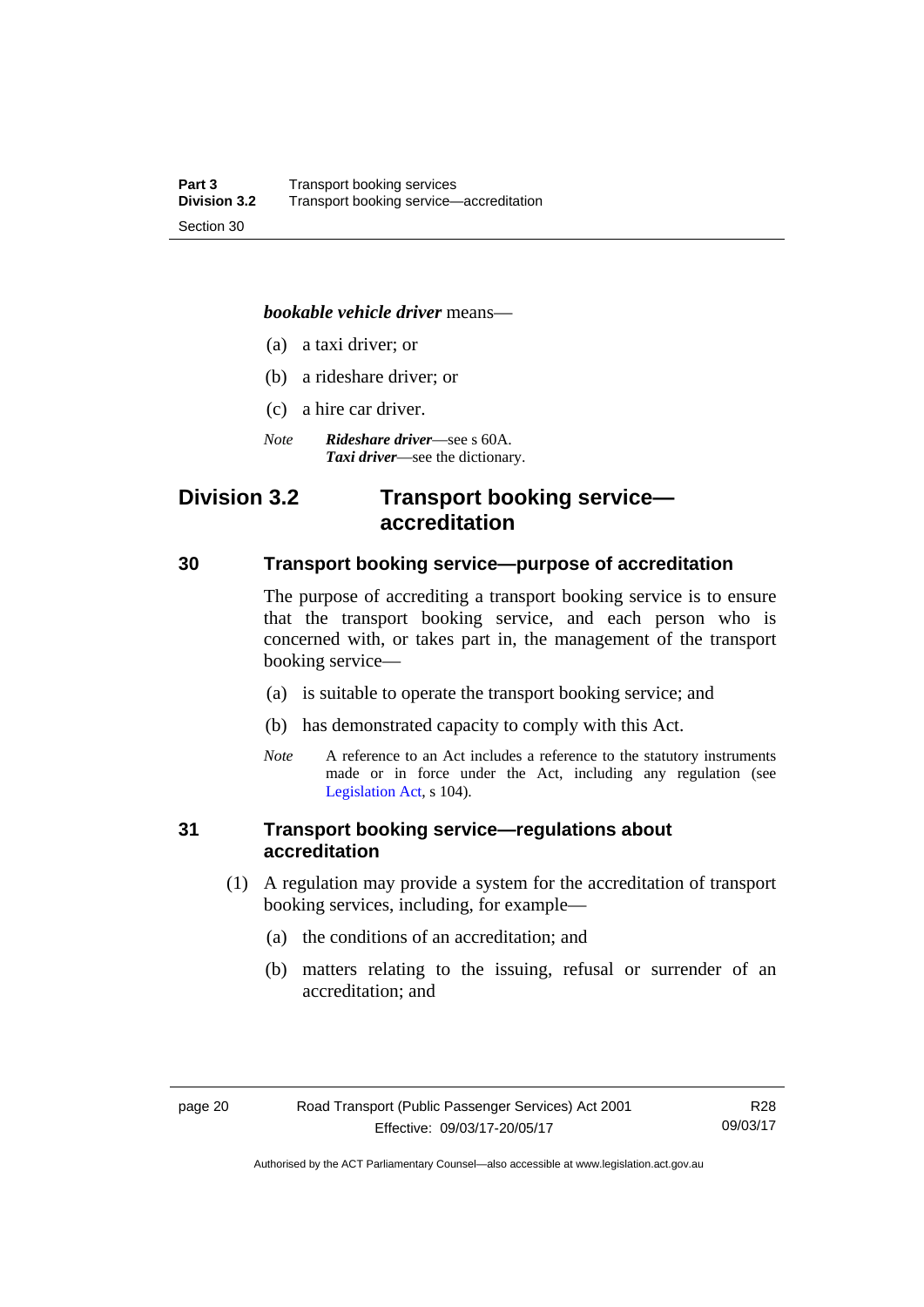- (c) the action that may be taken in relation to an accredited transport booking service in circumstances prescribed by regulation, including—
	- (i) the suspension or cancellation of an accreditation; and
	- (ii) the imposition of a condition on, or the amendment of a condition of, an accreditation; and
	- (iii) an order that an accredited transport booking service pay to the Territory an amount of not more than—
		- (A) for an individual—\$5 000; or
		- (B) for a corporation—\$25 000; and
	- (iv) the reprimanding of an accredited transport booking service.
- *Note* An example is part of the Act, is not exhaustive and may extend, but does not limit, the meaning of the provision in which it appears (see [Legislation Act,](http://www.legislation.act.gov.au/a/2001-14) s 126 and s 132).
- (2) A regulation may make provision about the accreditation of transport booking services, including, for example—
	- (a) requirements about the suitability of the applicant and each person who is to be concerned with, or take part in, the management of the transport booking service; and
	- (b) capacity to meet service standards.

### <span id="page-30-0"></span>**32 Transport booking service must be accredited**

- (1) A person commits an offence if the person—
	- (a) operates a transport booking service; and
	- (b) is not an accredited transport booking service.

Maximum penalty: 50 penalty units.

(2) An offence against this section is a strict liability offence.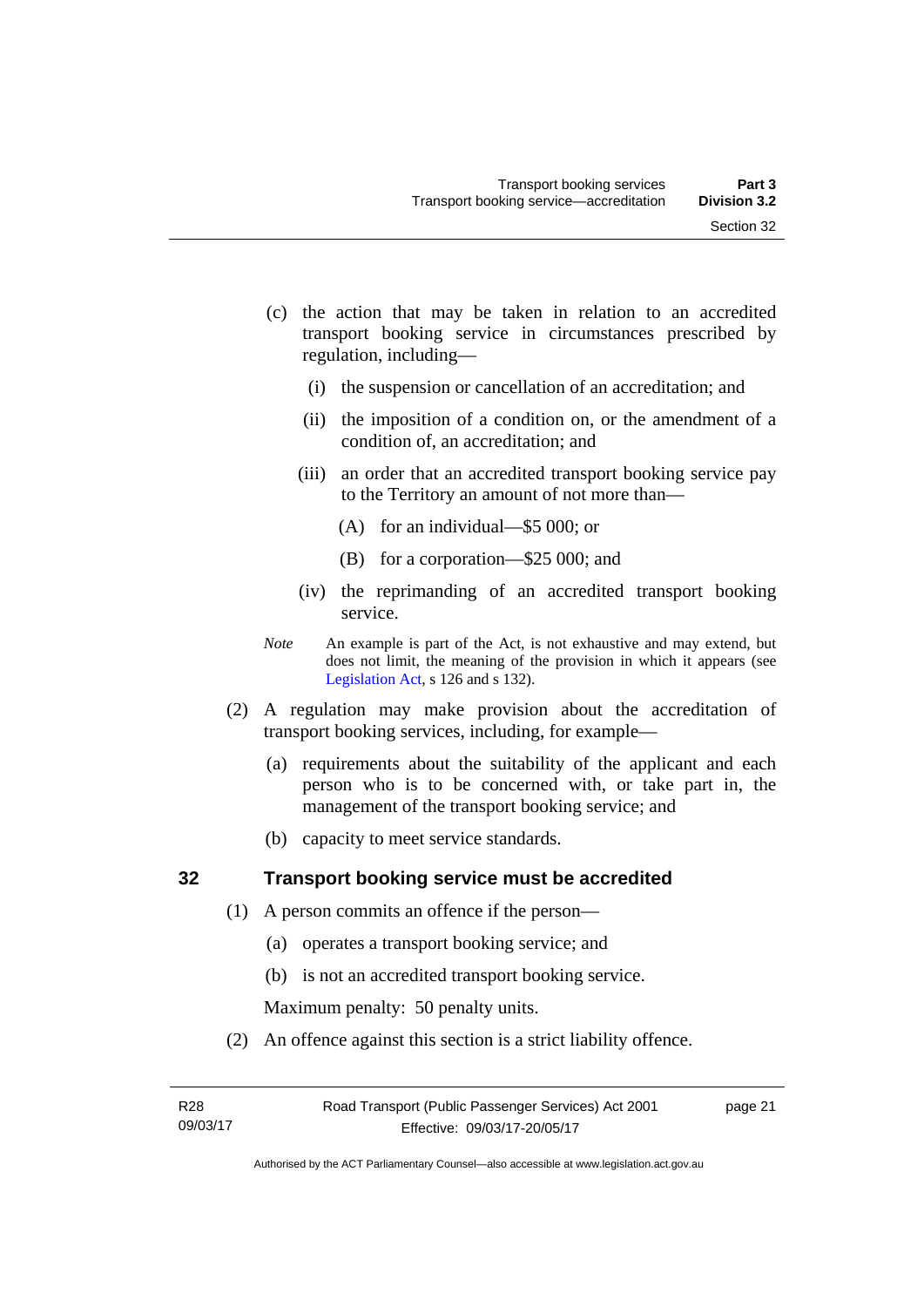### <span id="page-31-0"></span>**33 Transport booking service must comply with accreditation conditions**

- (1) A person commits an offence if the person—
	- (a) is an accredited transport booking service; and
	- (b) fails to comply with a condition of the accreditation.

Maximum penalty: 50 penalty units.

(2) An offence against this section is a strict liability offence.

### <span id="page-31-1"></span>**34 Pretend to be accredited transport booking service**

A person commits an offence if the person pretends to be an accredited transport booking service.

Maximum penalty: 30 penalty units.

### <span id="page-31-2"></span>**Division 3.3 Transport booking service—affiliated drivers and affiliated operators**

### <span id="page-31-3"></span>**35 Meaning of** *affiliated driver*

In this Act:

*affiliated driver*, for a transport booking service, means a bookable vehicle driver who has an affiliated driver agreement with the booking service.

*Note* A rideshare driver must be an affiliated driver (see s 36F).

### <span id="page-31-4"></span>**36 Meaning of** *affiliated driver agreement*

In this Act:

*affiliated driver agreement* means an agreement between a bookable vehicle driver and a transport booking service for—

 (a) the transport booking service to provide a booking service for the driver; and

| page 22 | Road Transport (Public Passenger Services) Act 2001 | R28      |
|---------|-----------------------------------------------------|----------|
|         | Effective: 09/03/17-20/05/17                        | 09/03/17 |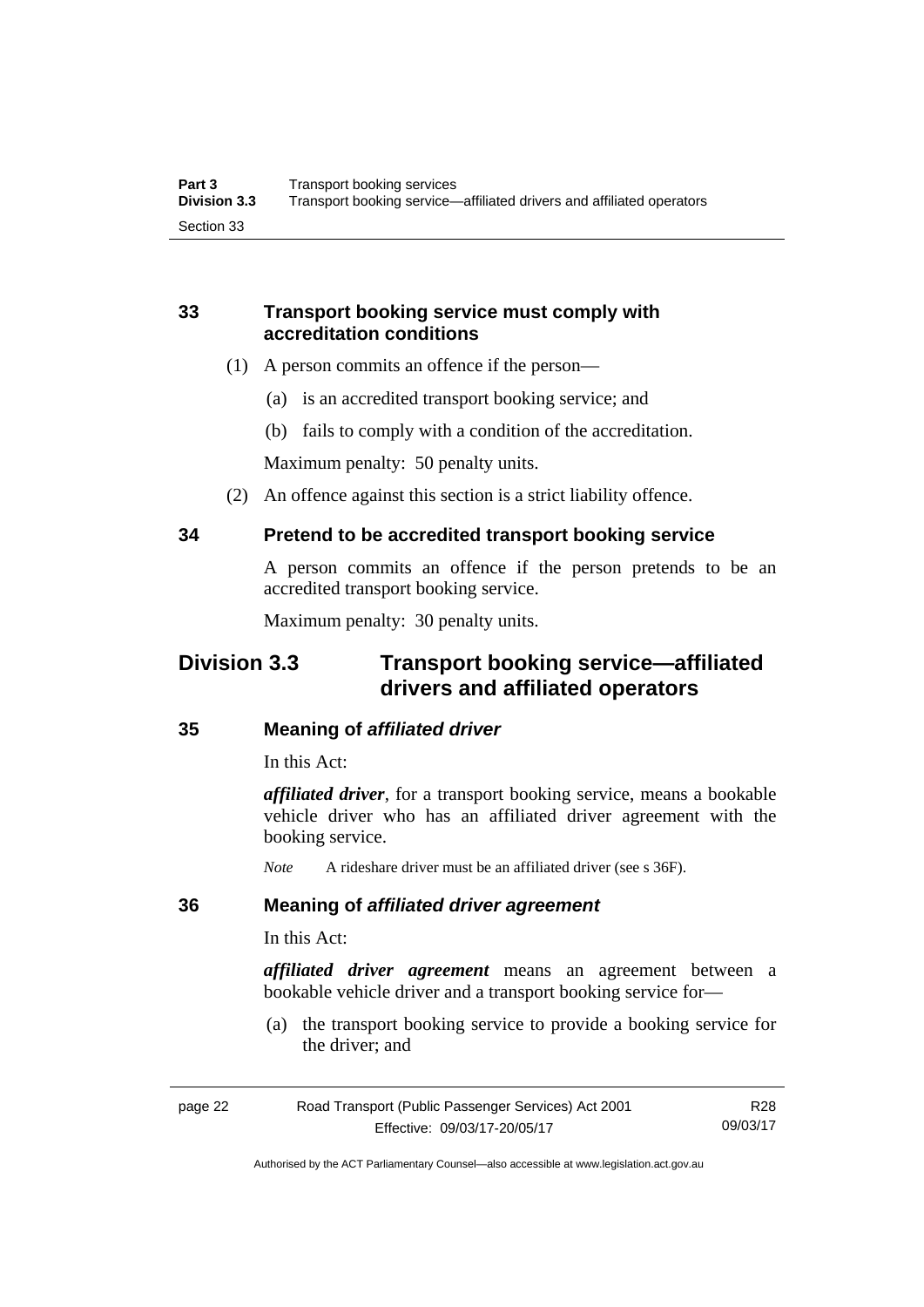(b) the driver to provide a taxi service, rideshare service or hire car service using a stated bookable vehicle via the booking service.

### <span id="page-32-0"></span>**36A Pretend to be affiliated driver**

(1) A person commits an offence if the person pretends to be an affiliated driver for a transport booking service.

Maximum penalty: 30 penalty units.

(2) An offence against this section is a strict liability offence.

### <span id="page-32-1"></span>**36B Meaning of** *affiliated operator*

In this Act:

*affiliated operator*, for a transport booking service, means a taxi service operator, or hire care service operator, who has an affiliated operator agreement with the booking service.

### <span id="page-32-2"></span>**36C Meaning of** *affiliated operator agreement*

In this Act:

*affiliated operator agreement* means an agreement between a taxi service operator, or hire care service operator, and a transport booking service for—

- (a) the transport booking service to provide a booking service for drivers for the operator's service; and
- (b) the taxi service operator, or hire care service operator, to operate the taxi service, or hire car service, using stated drivers and stated vehicles, via the booking service.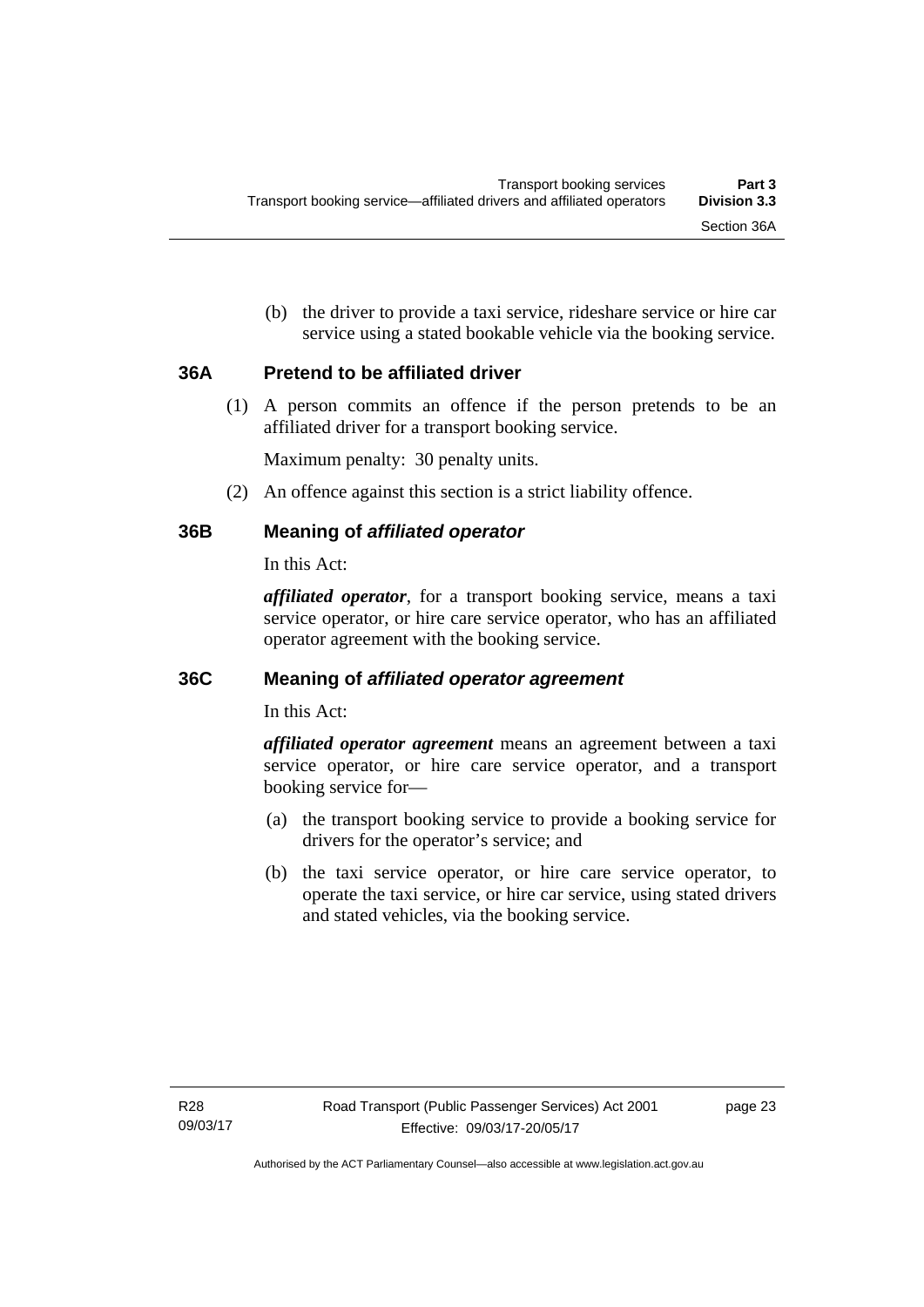### <span id="page-33-0"></span>**36D Pretend to be affiliated operator**

 (1) A person commits an offence if the person pretends to be an affiliated operator for a transport booking service.

Maximum penalty: 30 penalty units.

(2) An offence against this section is a strict liability offence.

### <span id="page-33-1"></span>**36E Taxi driver or taxi service operator must be affiliated with transport booking service**

- (1) A person commits an offence if—
	- (a) the person is a taxi driver for a taxi service; and
	- (b) the person is not an affiliated driver for a transport booking service; and
	- (c) the taxi service operator is not—
		- (i) an affiliated operator for a transport booking service; or
		- (ii) an independent taxi service operator.

Maximum penalty: 50 penalty units.

- (2) A person commits an offence if the person—
	- (a) operates a taxi service; and
	- (b) is not either—
		- (i) an affiliated operator for a transport booking service; or
		- (ii) an independent taxi service operator.

Maximum penalty: 50 penalty units.

(3) An offence against this section is a strict liability offence.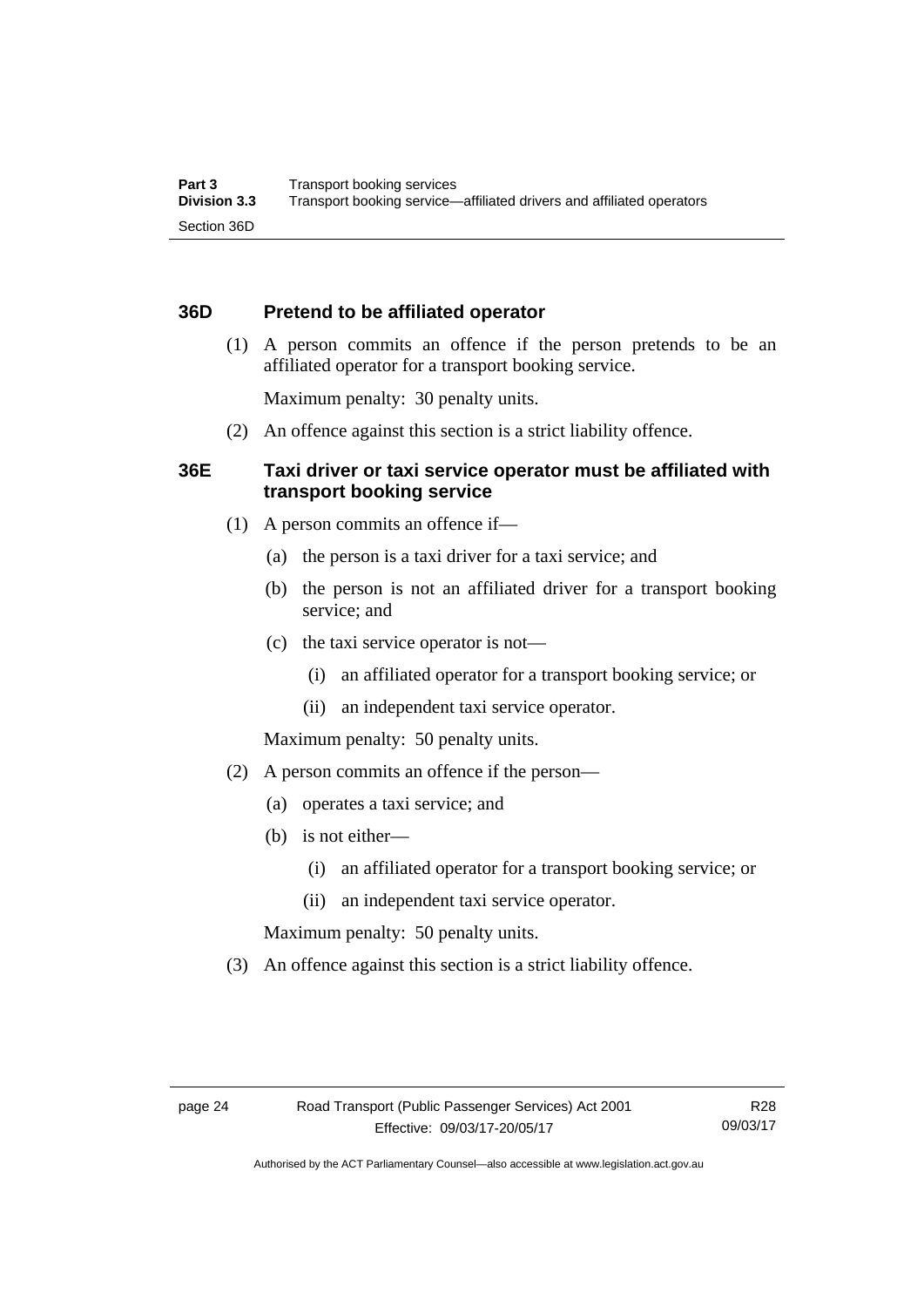### <span id="page-34-0"></span>**36F Rideshare driver must be affiliated with transport booking service**

- (1) A person commits an offence if the person—
	- (a) is a rideshare driver, and
	- (b) is not an affiliated driver for a transport booking service.

Maximum penalty: 50 penalty units.

(2) An offence against this section is a strict liability offence.

### <span id="page-34-1"></span>**Division 3.4 Transport booking service—operation**

### <span id="page-34-2"></span>**36G Transport booking service—responsibilities**

- (1) A person commits an offence if the person—
	- (a) is a transport booking service; and
	- (b) does not take reasonable steps to ensure that an affiliated driver either—
		- (i) holds a public vehicle licence that authorises the driver to drive the bookable vehicle; or
		- (ii) is exempted by the *[Road Transport \(Driver Licensing\)](http://www.legislation.act.gov.au/sl/2000-14)  [Regulation 2000](http://www.legislation.act.gov.au/sl/2000-14)* from holding an Australian driver licence.

Maximum penalty: 20 penalty units.

- (2) A person commits an offence if the person—
	- (a) is a transport booking service; and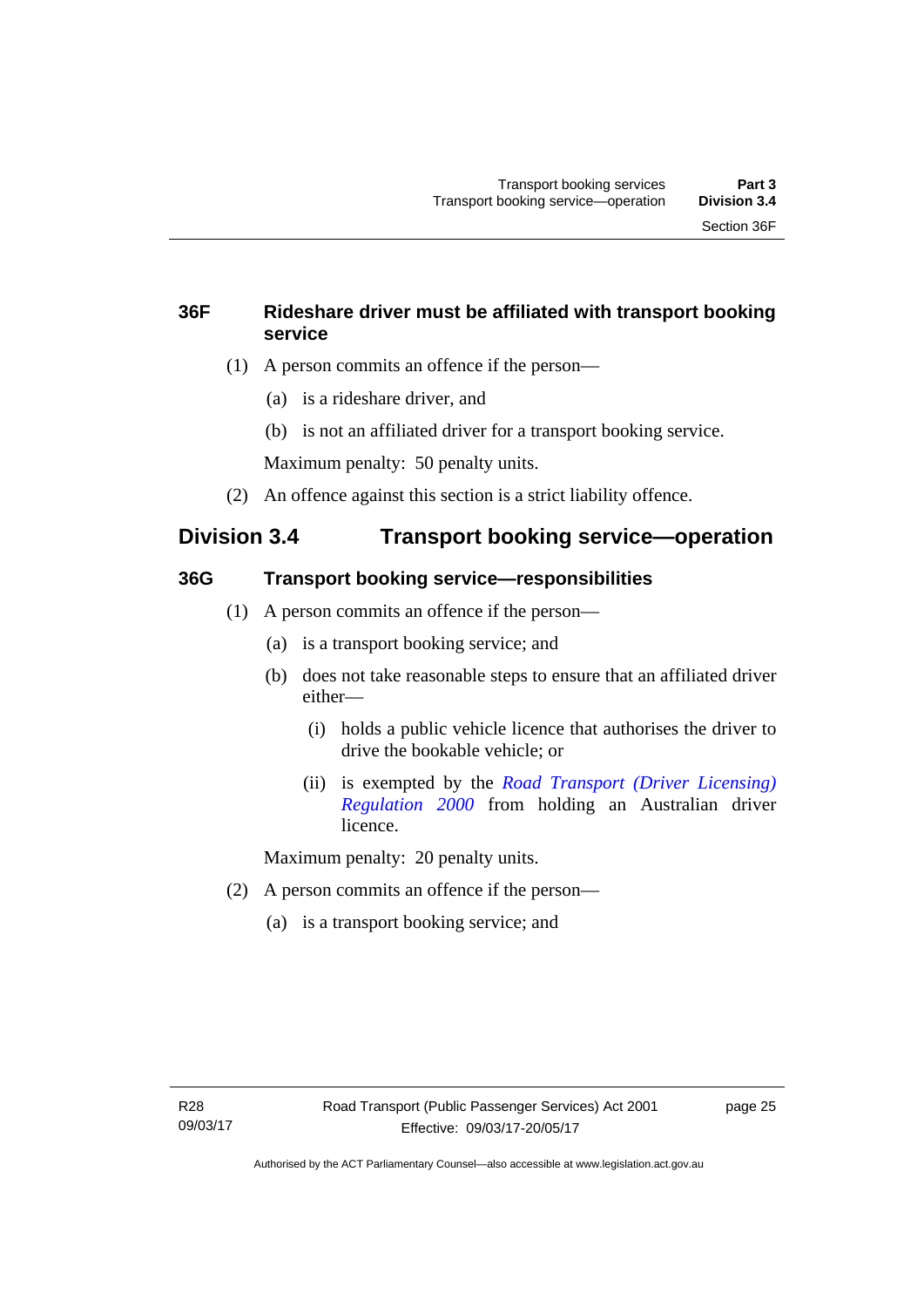- (b) does not take reasonable steps to ensure that—
	- (i) each affiliated taxi service operator is an accredited taxi service operator; and
	- (ii) each affiliated hire car service operator is an accredited hire car service operator.

Maximum penalty: 20 penalty units.

- (3) A person commits an offence if the person—
	- (a) is a transport booking service; and
	- (b) does not take reasonable steps to ensure that—
		- (i) each affiliated rideshare driver is an accredited rideshare driver; and
		- (ii) each vehicle to be used by a rideshare driver for a rideshare is—
			- (A) a licensed rideshare vehicle; and
			- (B) insured in the way prescribed by regulation under section 60N (d) (Licensed rideshare vehicle not to be used unless insured).

Maximum penalty: 20 penalty units.

(4) An offence against this section is a strict liability offence.

### <span id="page-35-0"></span>**36H Transport booking services—regulations about operation**

A regulation may make provision about the operation of transport booking services, including, for example—

- (a) the agreements and other arrangements that transport booking services may make with bookable vehicle drivers, taxi service operators and hire car service operators; and
- (b) service standards for transport booking services; and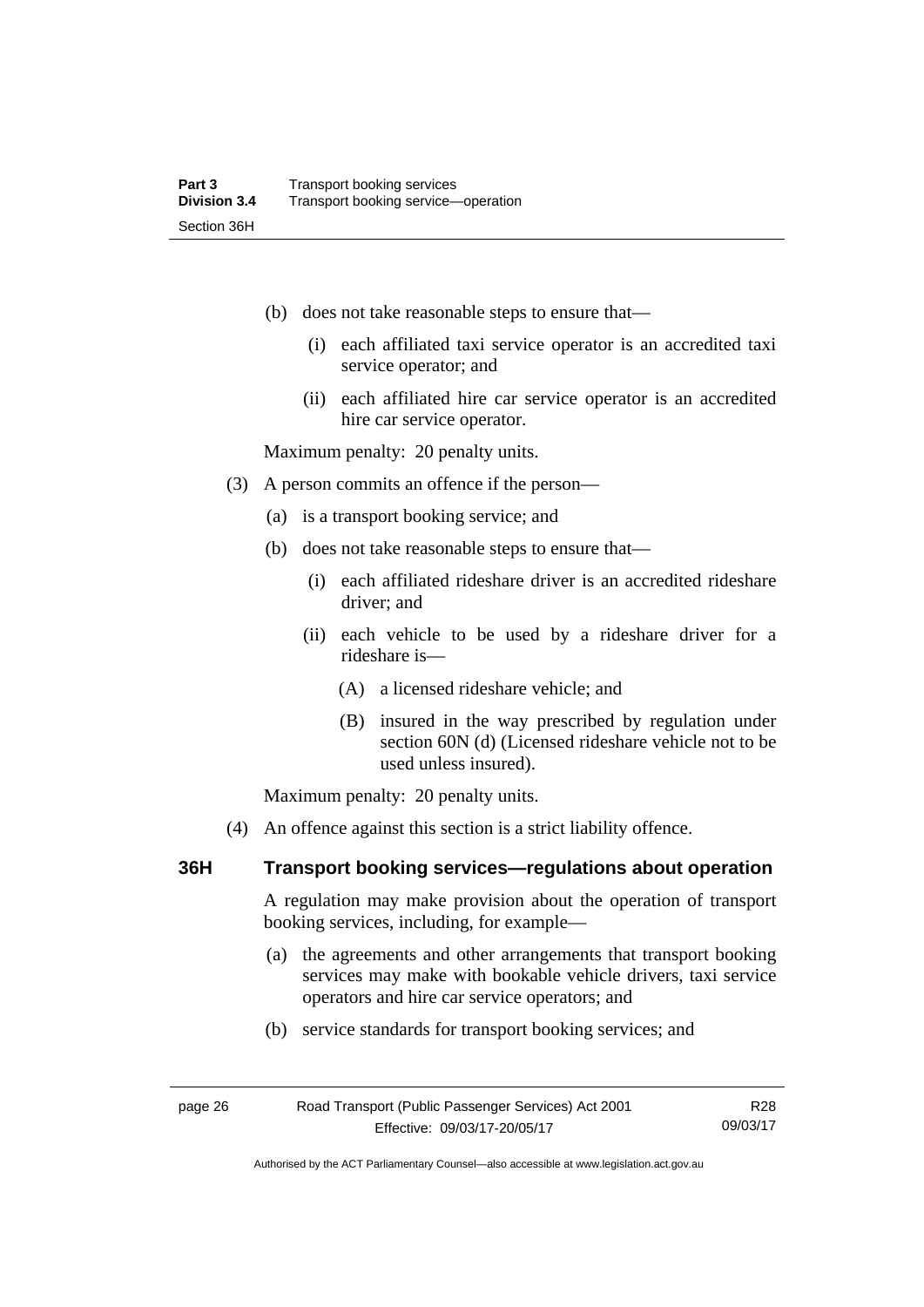- (c) the safety of drivers and passengers (including, for example, particular kinds of security devices); and
- (d) the operation of equipment for sending messages between transport booking services and bookable vehicle drivers; and
- (e) management of bookings for particular kinds of bookable vehicles including, for example, wheelchair-accessible taxis; and
- (f) the accessibility of booking services for different kinds of passengers; and
- (g) the payment by passengers of gratuities and other amounts in addition to fares; and
- (h) directions that transport booking services may give to bookable vehicle drivers; and
- (i) customer inquiries and complaints; and
- (j) the making and keeping of records and their inspection; and
- (k) the auditing of records and systems; and
- (l) the provision of information and reports to the road transport authority.
- *Note* An example is part of the Act, is not exhaustive and may extend, but does not limit, the meaning of the provision in which it appears (see [Legislation Act,](http://www.legislation.act.gov.au/a/2001-14) s 126 and s 132).

# **36I Court may order transport booking service to take certain actions**

- (1) This section applies if a court finds a corporation guilty of an offence against 1 of more of the following sections:
	- (a) section 32 (Transport booking service must be accredited);
	- (b) section 33 (Transport booking service must comply with accreditation conditions);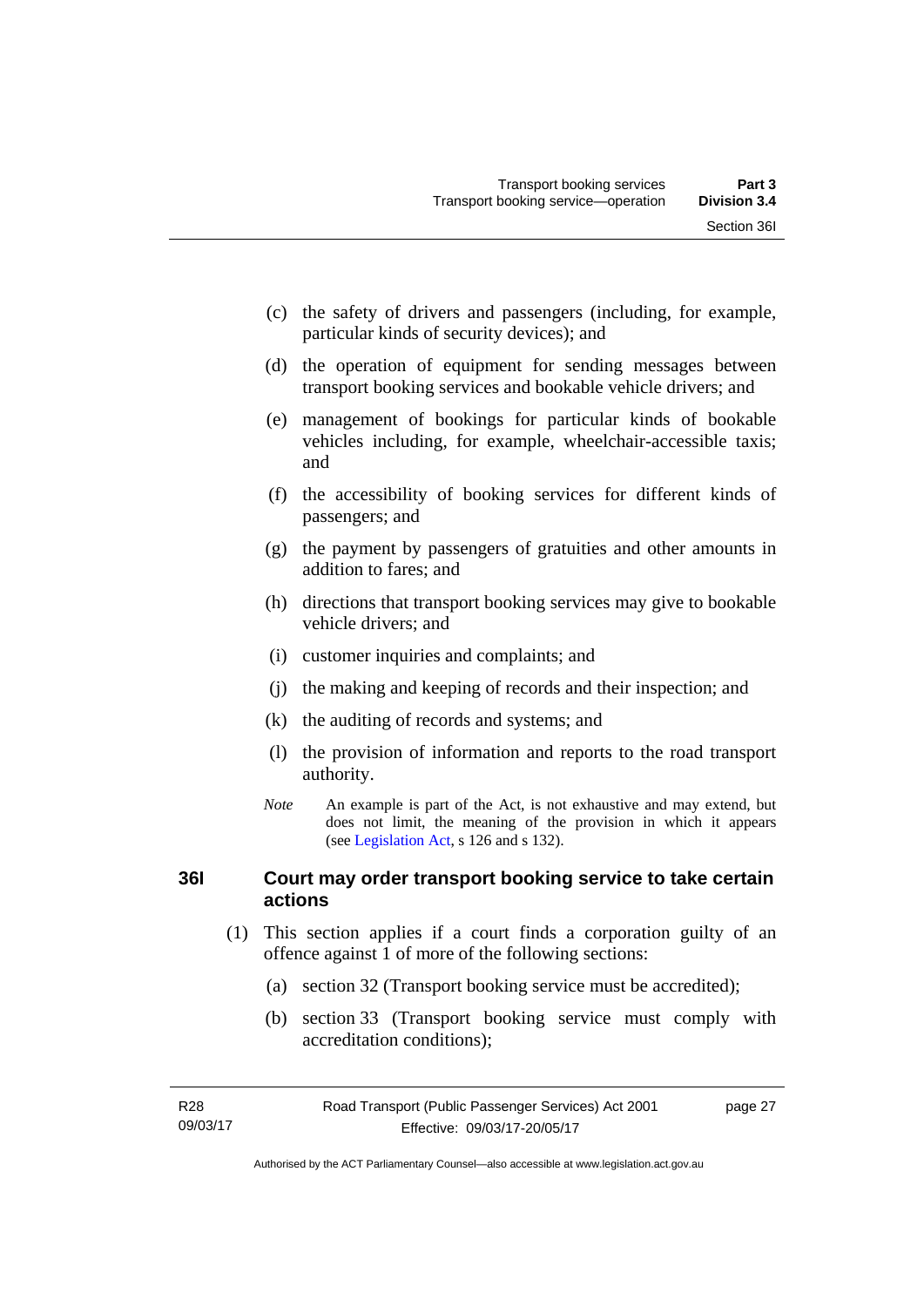- (c) section 36G (Transport booking service—responsibilities).
- (2) In addition to, or instead of, any other penalty the court may impose on the corporation, the court may order the corporation to do 1 or more of the following:
	- (a) take any action stated by the court to publicise—
		- (i) the offence; and
		- (ii) the consequences resulting from or related to the conduct from which the offence arose; and
		- (iii) any penalties imposed, or other orders made, because of the offence;
	- (b) take any action stated by the court to notify 1 or more stated people of the matters mentioned in paragraph (a);
	- (c) do stated things or establish or carry out a stated project for the public benefit even if the project is unrelated to the offence.

#### **Example—par (a)**

advertise on television or in a daily newspaper

#### **Example—par (b)**

publish a notice in an annual report or distribute a notice to shareholders of the corporation

#### **Example—par (c)**

develop and operate a community service

- *Note* An example is part of the Act, is not exhaustive and may extend, but does not limit, the meaning of the provision in which it appears (see [Legislation Act,](http://www.legislation.act.gov.au/a/2001-14) s 126 and s 132).
- (3) In making the order, the court may state a period within which the action must be taken, the thing must be done or the project must be established or carried out, and may also impose any other requirement that it considers necessary or desirable for enforcement of the order or to make the order effective.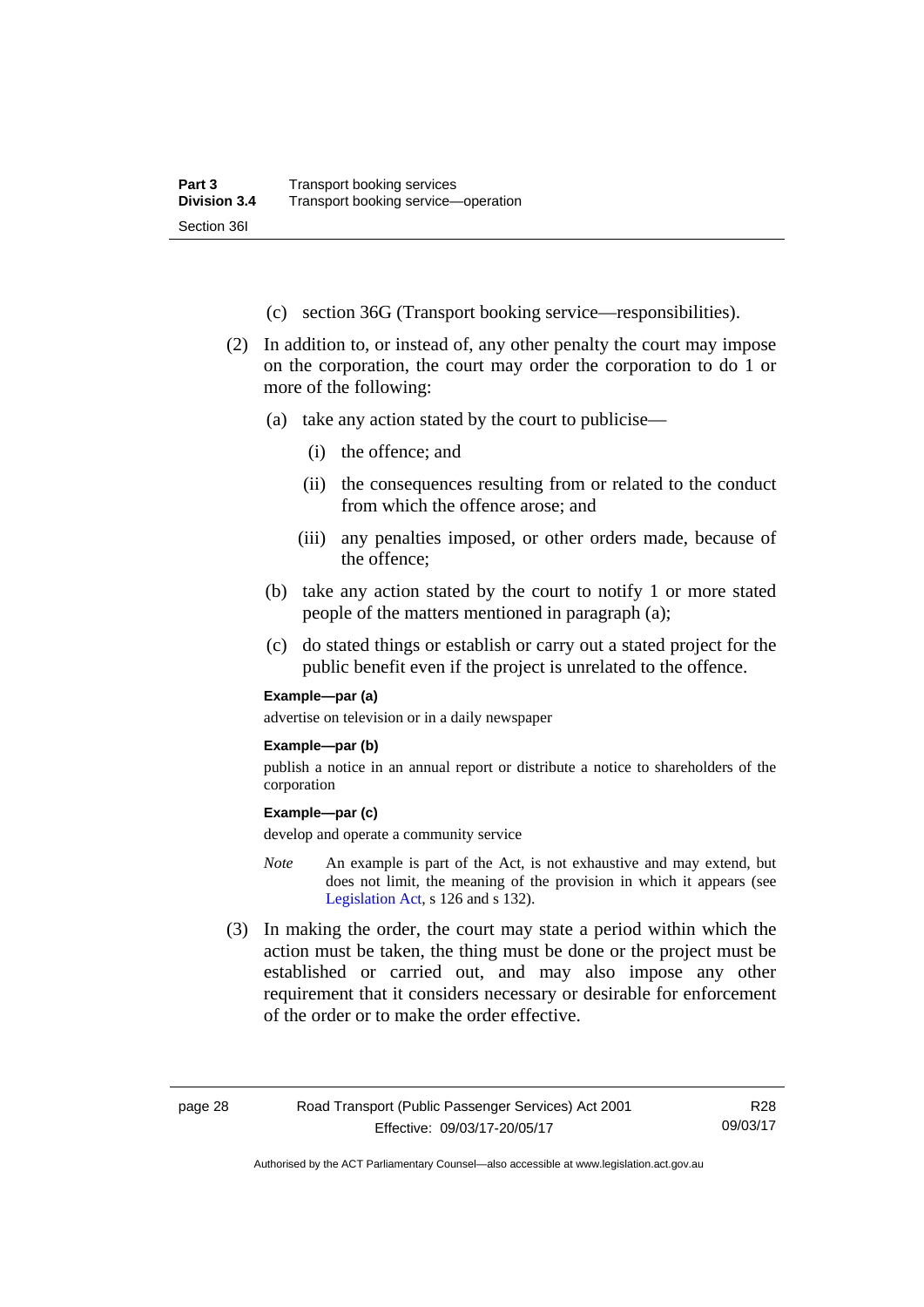- (4) The total cost to the corporation of compliance with an order or orders under subsection (2) in relation to a single offence must not be more than 6 500 penalty units (including any fine imposed for the offence).
- (5) If the court decides to make an order under subsection (2), it must, in deciding the kind of order, take into account, as far as practicable—
	- (a) the severity and extent of the consequences resulting from or related to the conduct from which the offence arose; and
	- (b) any actions taken by the corporation to rectify damage resulting from or related to the conduct from which the offence arose; and
	- (c) the financial circumstances of the corporation; and
	- (d) the nature of the burden that compliance with the order will impose on the corporation.
- (6) The court is not prevented from making an order under subsection (2) only because it has been unable to find out the financial circumstances of the corporation.
- (7) If a corporation fails, without reasonable excuse, to comply with an order under subsection (2) (a) or (b) within the stated period (if any) the court may, on application by the road transport authority, by order authorise the director-general—
	- (a) to do anything that is necessary or convenient to carry out any action that remains to be done under the order and that it is still practicable to do; and
	- (b) to publicise the failure of the corporation to comply with the order.
- (8) If the court makes an order under subsection (7), the director-general must comply with the order.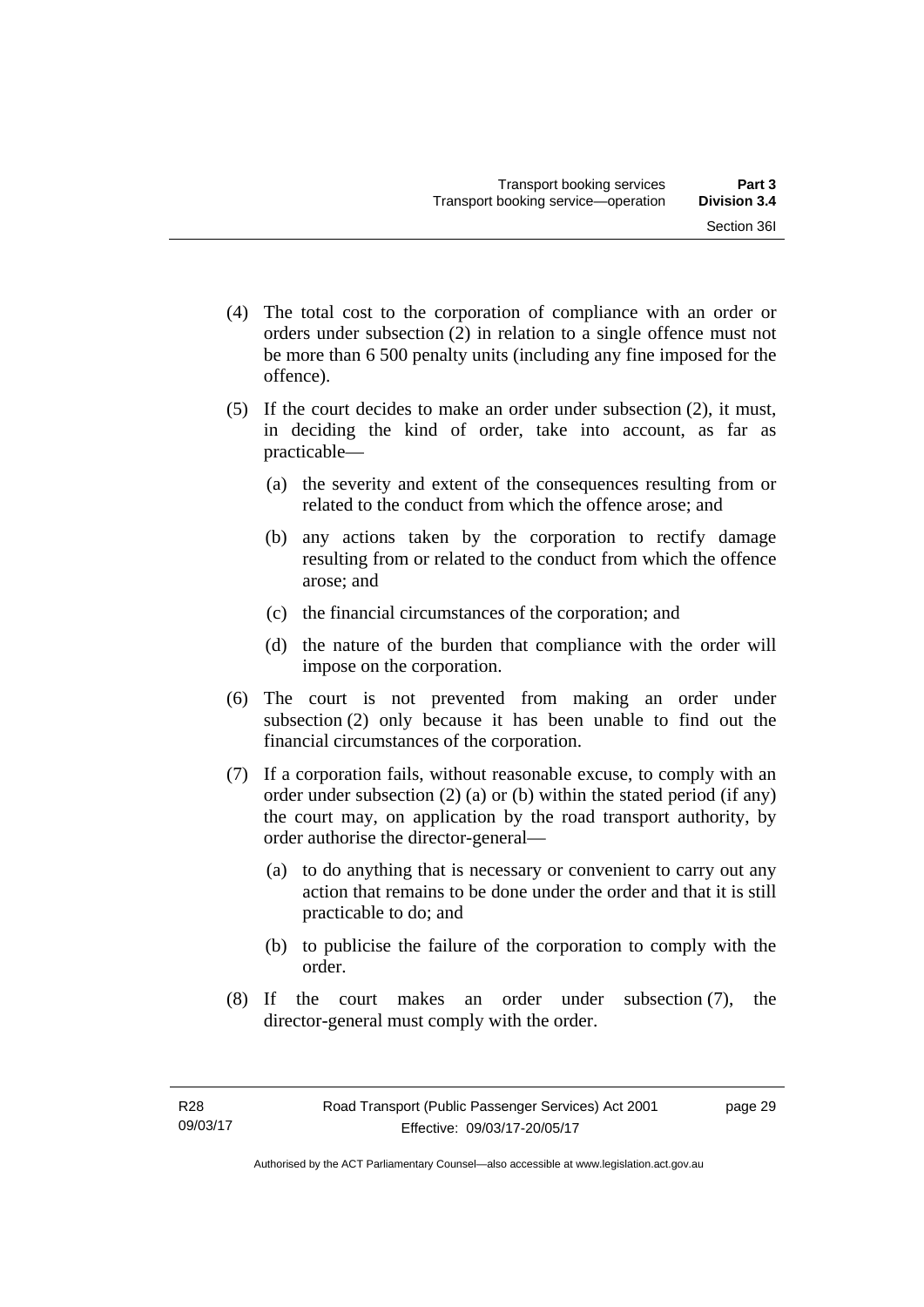- (9) Subsection (7) does not prevent contempt of court proceedings from being started or continued against a corporation that has failed to comply with an order under this section.
- (10) The reasonable cost of complying with an order under subsection (7) is a debt owing to the Territory by the corporation against which the order was made.

page 30 Road Transport (Public Passenger Services) Act 2001 Effective: 09/03/17-20/05/17

R28 09/03/17

Authorised by the ACT Parliamentary Counsel—also accessible at www.legislation.act.gov.au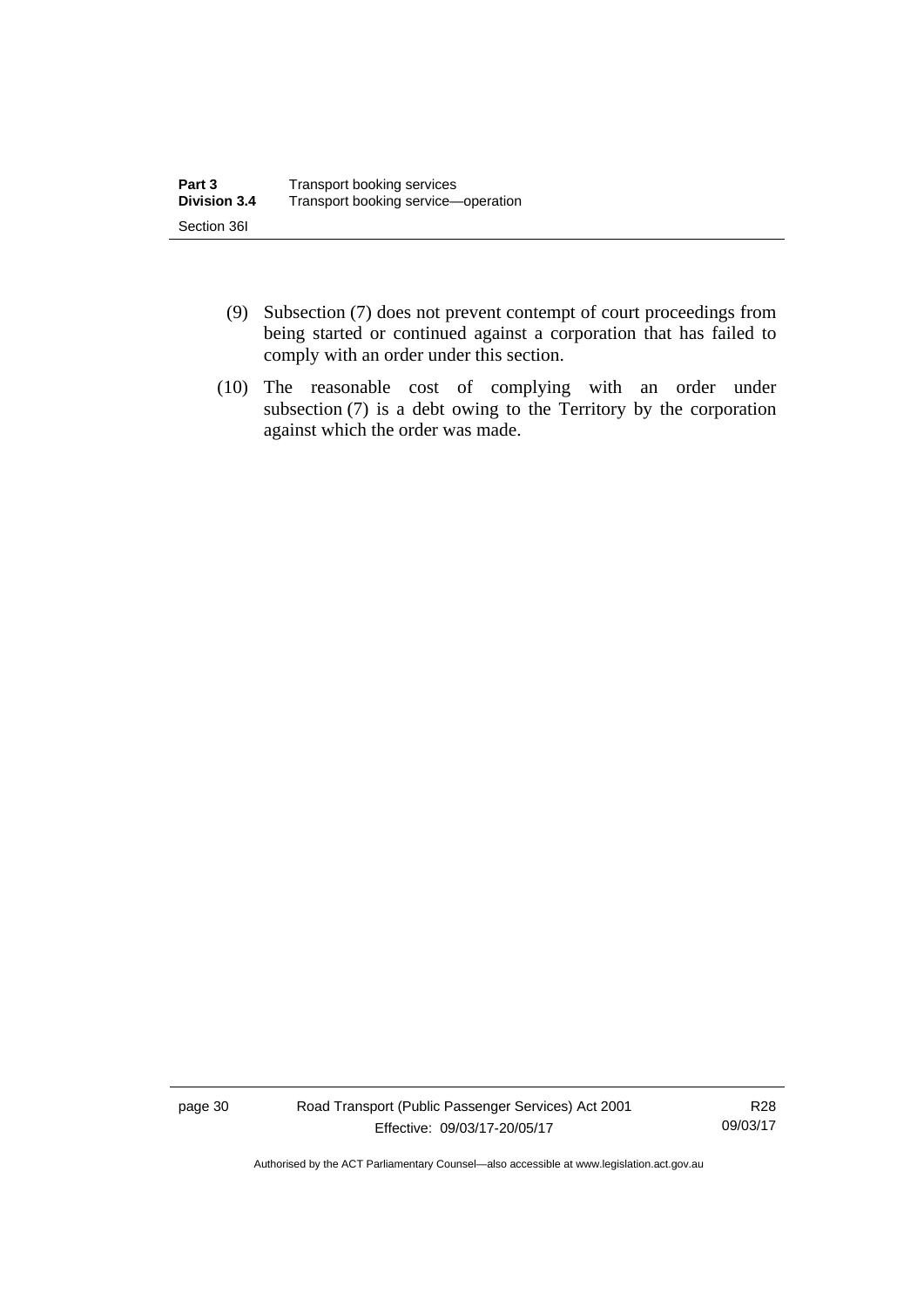# **Part 4 Licensing of taxi vehicles**

# **Division 4.1 Basic concepts**

# **37 Meaning of** *taxi licence*

A *taxi licence* is a licence issued under the regulations to use a vehicle as a taxi, and includes a restricted taxi licence.

*Note* References to *taxi licence* include a *restricted taxi licence* unless the contrary intention otherwise appears (see [Legislation Act,](http://www.legislation.act.gov.au/a/2001-14) s 155).

# **38 Meaning of** *restricted taxi licence*

A *restricted taxi licence* is a licence issued under the regulations to use a vehicle as a restricted taxi.

# **Division 4.2 Taxi licences**

# **39 Maximum numbers of taxi licences**

- (1) The Minister may determine the number of taxi licences or restricted taxi licences.
- (2) A determination is a notifiable instrument.

*Note* A notifiable instrument must be notified under the [Legislation Act](http://www.legislation.act.gov.au/a/2001-14).

# **40 Issue of taxi licences**

The road transport authority must not issue a taxi licence or a restricted taxi licence if the number of taxi licences or restricted taxi licences (as appropriate) would exceed the relevant number determined by the Minister.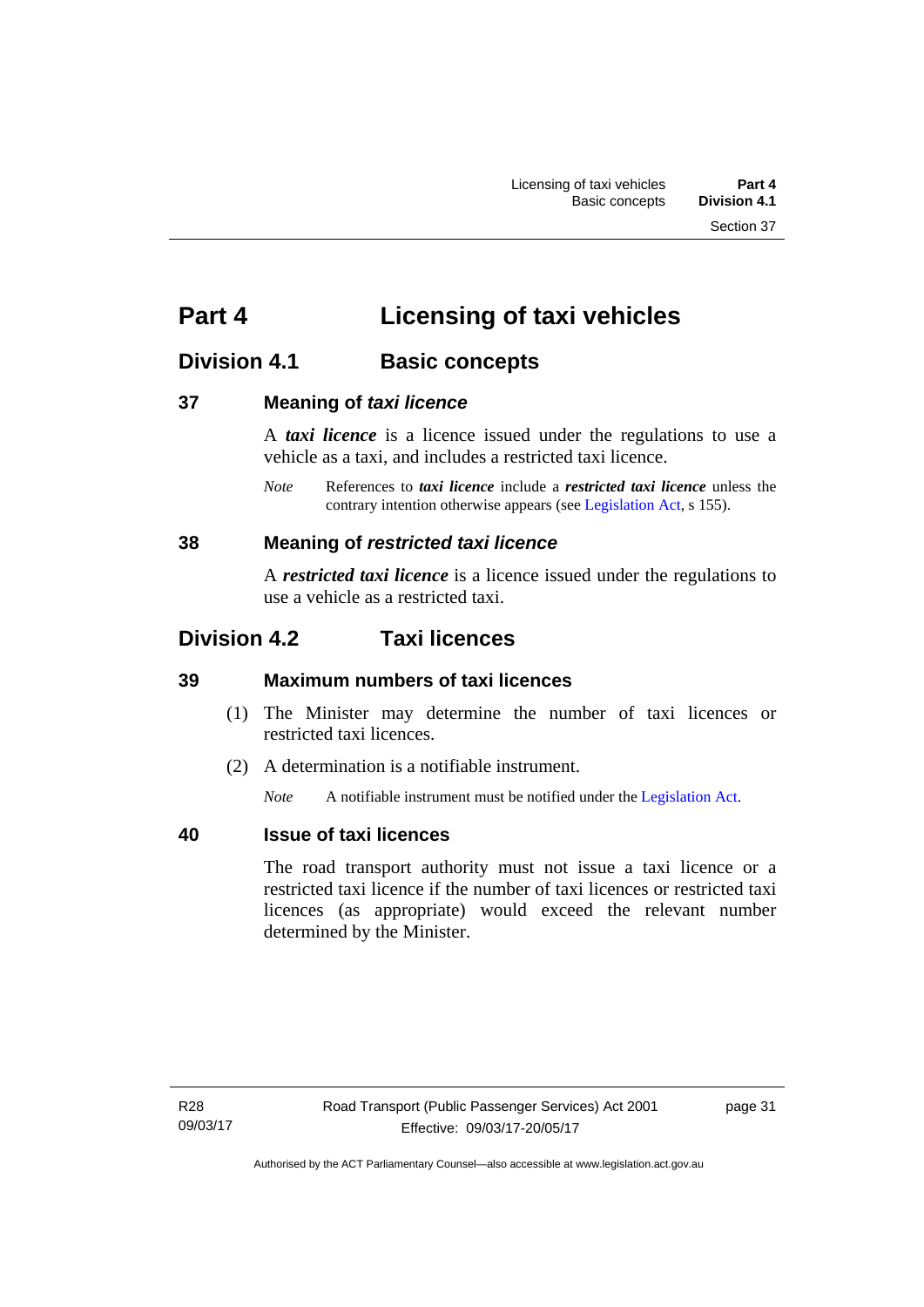# **41 Transferability of taxi licences**

- (1) A taxi licence (other than a restricted taxi licence) issued before the commencement of the *[Road Transport Legislation Amendment](http://www.legislation.act.gov.au/a/2006-26)  [Act 2006](http://www.legislation.act.gov.au/a/2006-26)* (the *amendment Act*) is transferable.
- (2) A taxi licence (other than a restricted taxi licence) issued after the commencement of the amendment Act may be issued as a transferable or non-transferable taxi licence.
- (3) If the holder of a taxi licence mentioned in subsection (1), or of a taxi licence issued as a transferable taxi licence, asks the road transport authority to transfer the licence to someone else, the authority must transfer the licence to the person.
- (4) The following taxi licences are not transferable:
	- (a) a taxi licence issued as a non-transferable taxi licence;
	- (b) a restricted taxi licence.
- (5) A taxi licence mentioned in subsection (4) that is issued after the commencement of the amendment Act is issued subject to the condition that the licence-holder must not transfer the licence to anyone else.

#### **Example of transfer of licence**

The licence-holder hiring the licence to someone else.

*Note* An example is part of the Act, is not exhaustive and may extend, but does not limit, the meaning of the provision in which it appears (see [Legislation Act,](http://www.legislation.act.gov.au/a/2001-14) s 126 and s 132).

# **42 Use of vehicles as taxis**

 (1) A person must not use a vehicle as a taxi (other than a restricted taxi) unless the vehicle is licensed under the regulations as a taxi.

Maximum penalty: 50 penalty units.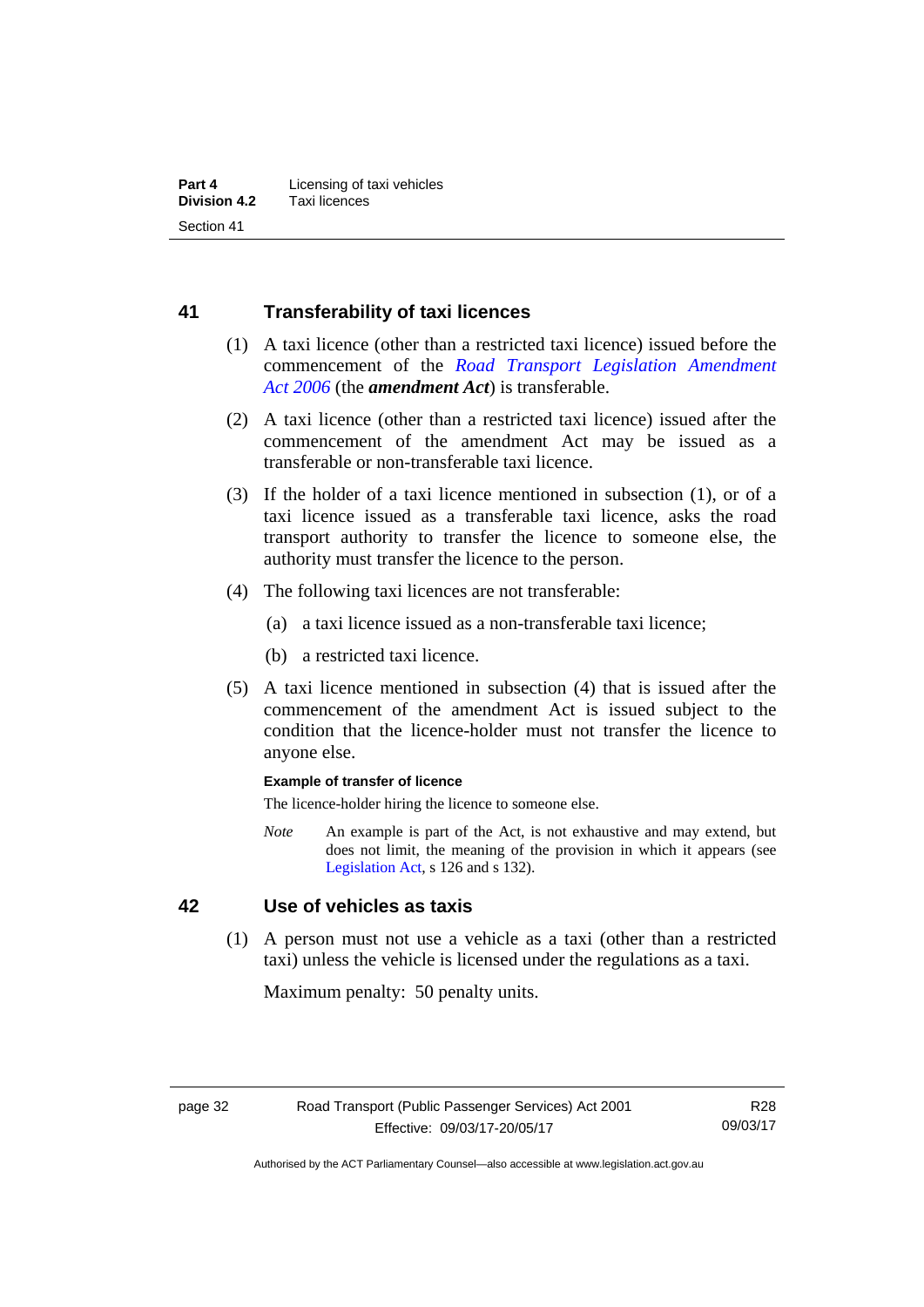(2) A person must not use a vehicle as a restricted taxi unless the vehicle is licensed under the regulations as a restricted taxi.

Maximum penalty: 50 penalty units.

- (3) This section does not apply to a person in relation to the hiring of a vehicle used by the person if—
	- (a) the vehicle is licensed as a taxi under the law of another jurisdiction; and
	- (b) the hiring begins in that jurisdiction and is completed in the ACT.
- (4) This section also does not apply to a person who is using a substitute vehicle as a licensed taxi in accordance with the regulations.

# **43 Pretending vehicles are licensed taxis**

(1) A person must not pretend that a vehicle is licensed under the regulations as a taxi (other than a restricted taxi).

Maximum penalty: 30 penalty units.

 (2) A person must not pretend that a vehicle is licensed under the regulations as a restricted taxi.

Maximum penalty: 30 penalty units.

# **44 Regulations about taxi licences**

- (1) A regulation may provide a system for the licensing of taxis and restricted taxis, including, for example—
	- (a) matters relating to the giving, refusal or surrender of licences; and
	- (b) the term (if any) of taxi licences; and
	- (c) the conditions of licences; and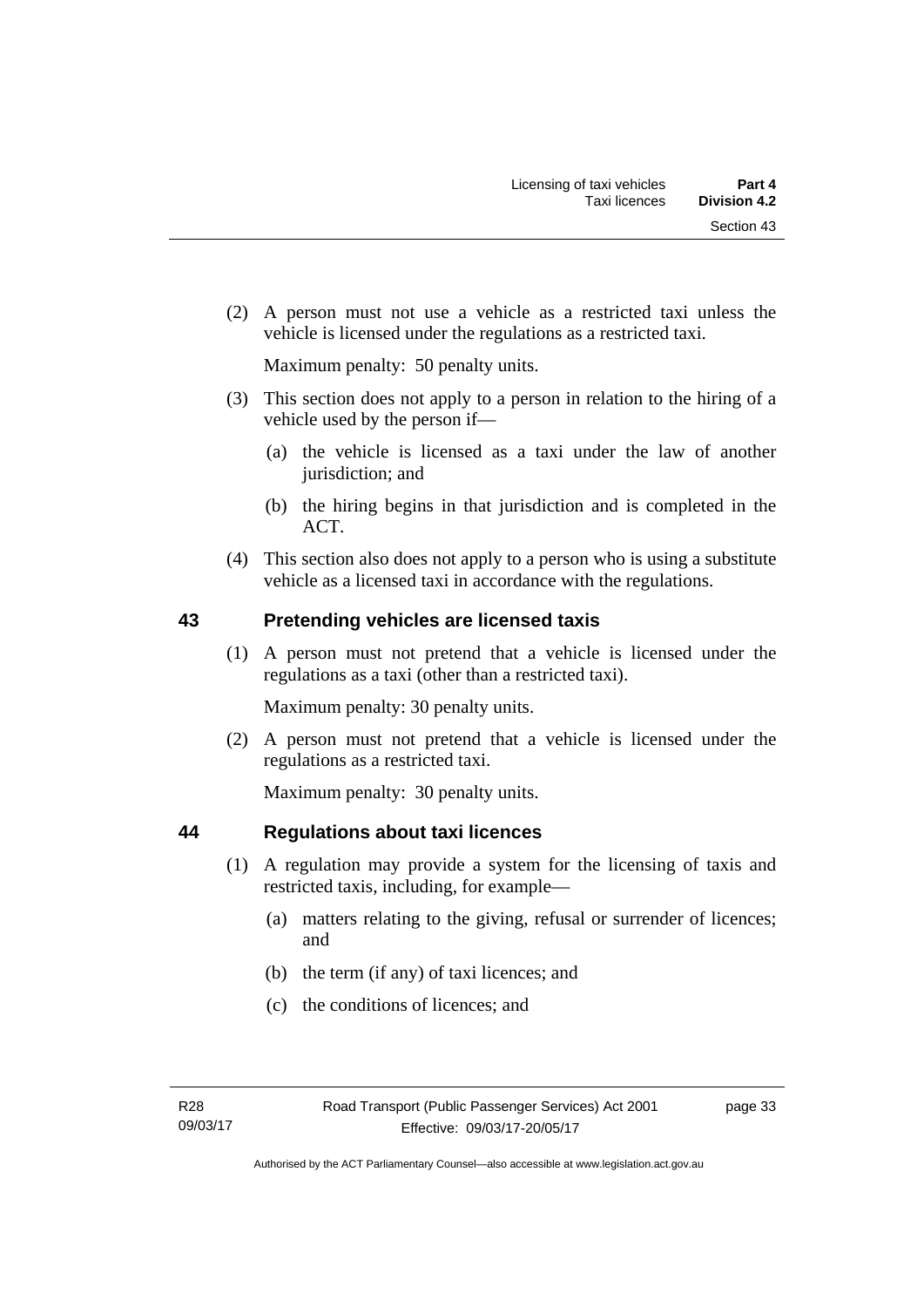- (d) the circumstances in which a substitute vehicle may be used as a licensed taxi; and
- (e) the action that may be taken in relation to licences in circumstances prescribed by regulation, including—
	- (i) the suspension or cancellation of a licence; and
	- (ii) the imposition of a condition on, or the amendment of a condition of, a licence; and
	- (iii) an order that the holder of a licence pay to the Territory an amount of not more than—
		- (A) for an individual—\$5 000; or
		- (B) for a corporation—\$25 000; and
	- (iv) the reprimanding of the holder of a licence.

#### **Examples of conditions for restricted taxi licences—s (1) (c)**

- 1 how the vehicle to which the restricted taxi licence relates must be equipped
- 2 the kinds of restricted taxi services that may be operated using the vehicle
- *Note* An example is part of the Act, is not exhaustive and may extend, but does not limit, the meaning of the provision in which it appears (see [Legislation Act,](http://www.legislation.act.gov.au/a/2001-14) s 126 and s 132).
- (2) The regulations may place different requirements on the person to whom a taxi licence (other than a restricted taxi licence) is issued and a person to whom the licence is hired.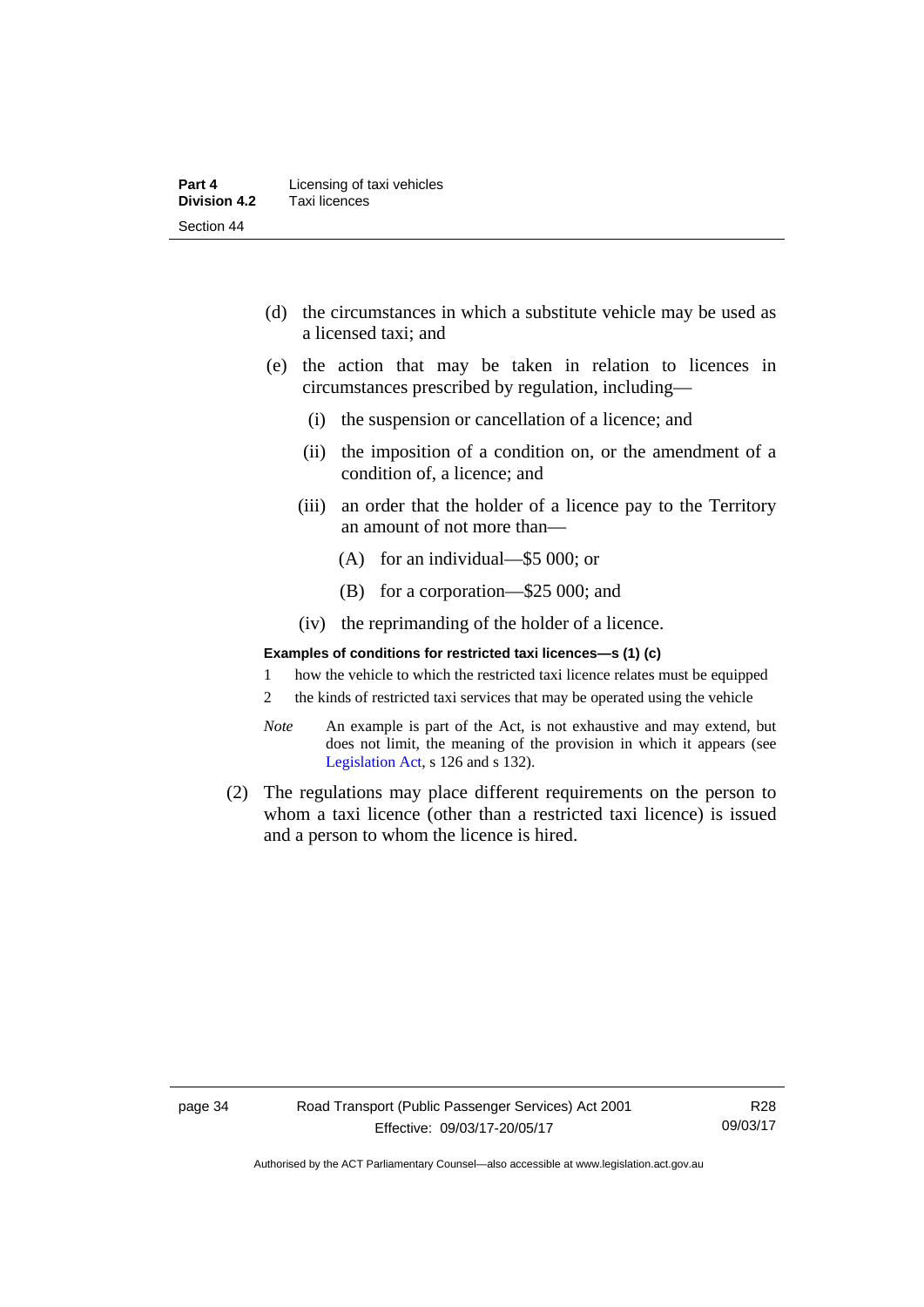# **Part 5 Taxi services**

# **Division 5.1 Basic concepts**

# **45 Meaning of** *taxi*

A *taxi* is a vehicle (other than a bus or demand responsive service vehicle) that stands or plies for hire for the transport of passengers along a road or road related area, and includes a restricted taxi.

*Note* References to *taxi* include a *restricted taxi* unless the contrary intention otherwise appears (see [Legislation Act,](http://www.legislation.act.gov.au/a/2001-14) s 155).

# **46 Meaning of** *restricted taxi*

A *restricted taxi* is a vehicle (other than a bus or demand responsive service vehicle) that stands or plies for hire for the transport of passengers along a road or road related area and that is licensed under the regulations as a restricted taxi.

# **47 Meaning of** *taxi service*

A *taxi service* is a public passenger service operated using 1 or more taxis (including restricted taxis).

# **48 Meaning of** *restricted taxi service*

A *restricted taxi service* is a public passenger service operated using only 1 or more restricted taxis.

# **Examples of kinds of restricted taxi services**

- 1 a service that must give priority to the transport of people with disabilities
- 2 a service with no requirement to give priority to the transport of people with disabilities
- *Note* An example is part of the Act, is not exhaustive and may extend, but does not limit, the meaning of the provision in which it appears (see [Legislation Act,](http://www.legislation.act.gov.au/a/2001-14) s 126 and s 132).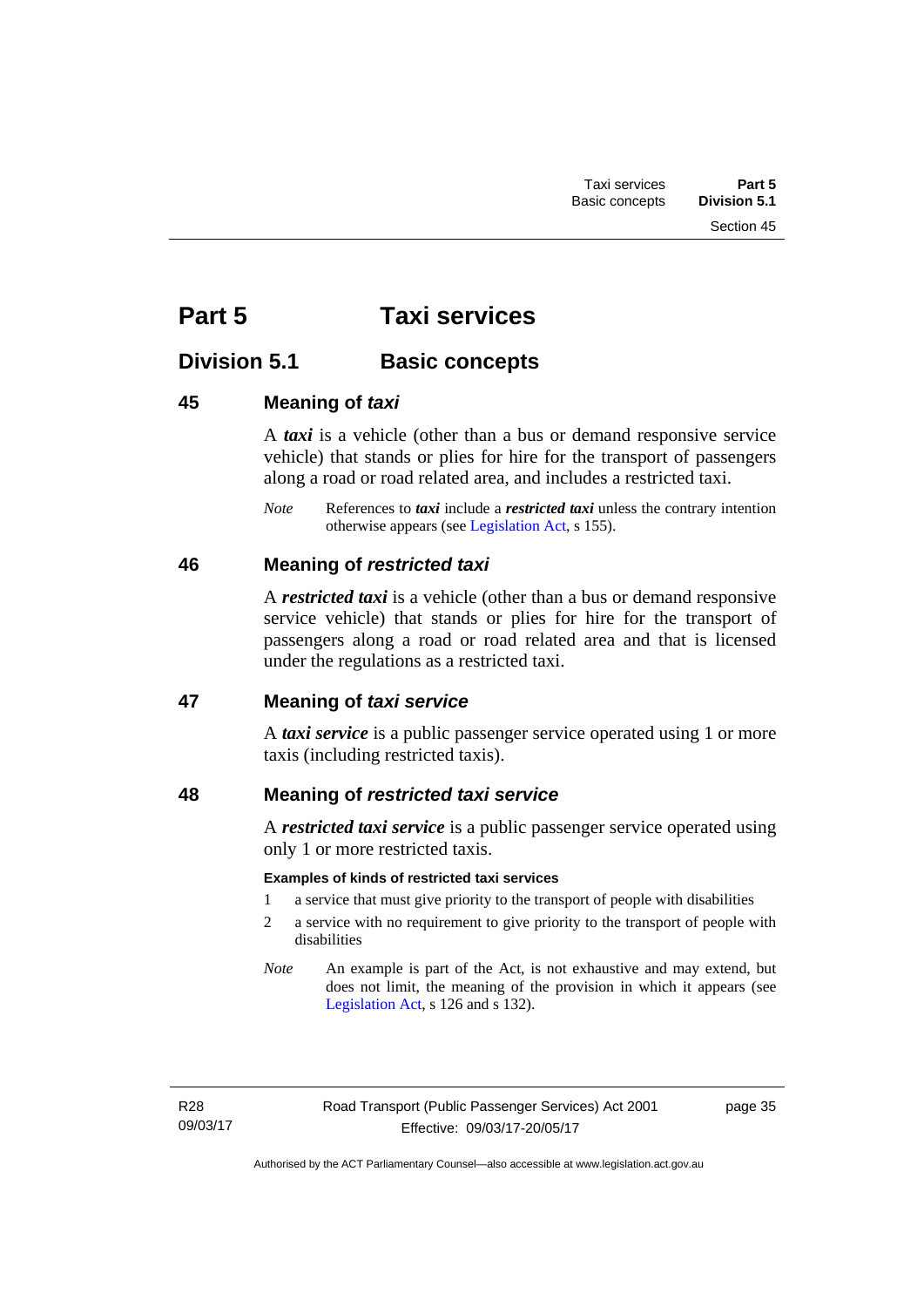# **Division 5.2 Accreditation of taxi service operators**

### **49 Taxi service operators—purposes of accreditation**

The purpose of accreditation under the regulations to operate a taxi service is to ensure that—

- (a) the accredited person has the financial capacity to meet the service standards for the service; and
- (b) the accredited person, and each person who is concerned with, or takes part in, the management of the service, are suitable people to operate the service; and
- (c) the accredited person, and each person who is concerned with, or takes part in, the management of the service, have demonstrated the capacity to comply with the relevant regulations and, in particular, the regulations about—
	- (i) the safety of passengers and the public; and
	- (ii) the maintenance of taxis.

# **50 Taxi service operators—regulations about accreditation system**

- (1) A regulation may provide a system for the accreditation of people to operate taxi services, including, for example—
	- (a) the kinds of accreditations; and
	- (b) the kinds of taxis and taxi services that a person who holds a particular kind of accreditation is entitled to operate; and
	- (c) the conditions of accreditations; and
	- (d) matters relating to the giving, refusal or surrender of accreditations; and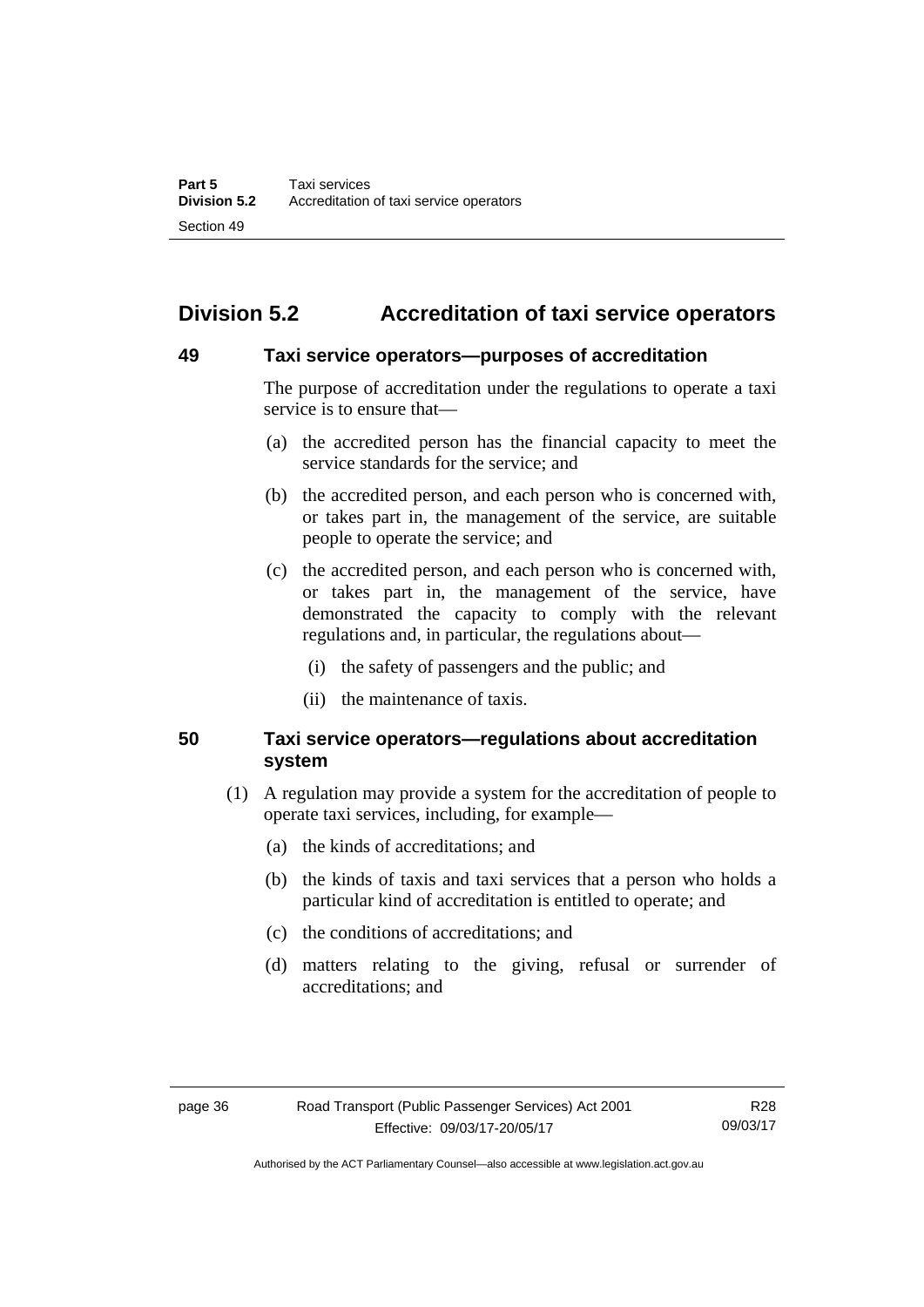- (e) the action that may be taken in relation to an accredited person in circumstances prescribed by regulation, including—
	- (i) the suspension or cancellation of an accreditation; and
	- (ii) the imposition of a condition on, or the amendment of a condition of, an accreditation; and
	- (iii) an order that an accredited person pay to the Territory an amount of not more than—
		- (A) for an individual—\$5 000; or
		- (B) for a corporation—\$25 000; and
	- (iv) the reprimanding of an accredited person.
- *Note* An example is part of the Act, is not exhaustive and may extend, but does not limit, the meaning of the provision in which it appears (see [Legislation Act,](http://www.legislation.act.gov.au/a/2001-14) s 126 and s 132).
- (2) The regulations may make provision in relation to the accreditation of people to operate taxi services, including, for example—
	- (a) requirements about the suitability of the applicant and each person who will be concerned with, or take part in, the management of the service; and
	- (b) capacity to meet service standards; and
	- (c) financial viability.
- (3) For subsection (1) (a), the regulations must provide for the accreditation of people to operate—
	- (a) a taxi service (other than a restricted taxi service); and
	- (b) a restricted taxi service.
	- *Note* For examples of kinds of restricted taxi services, see s 48.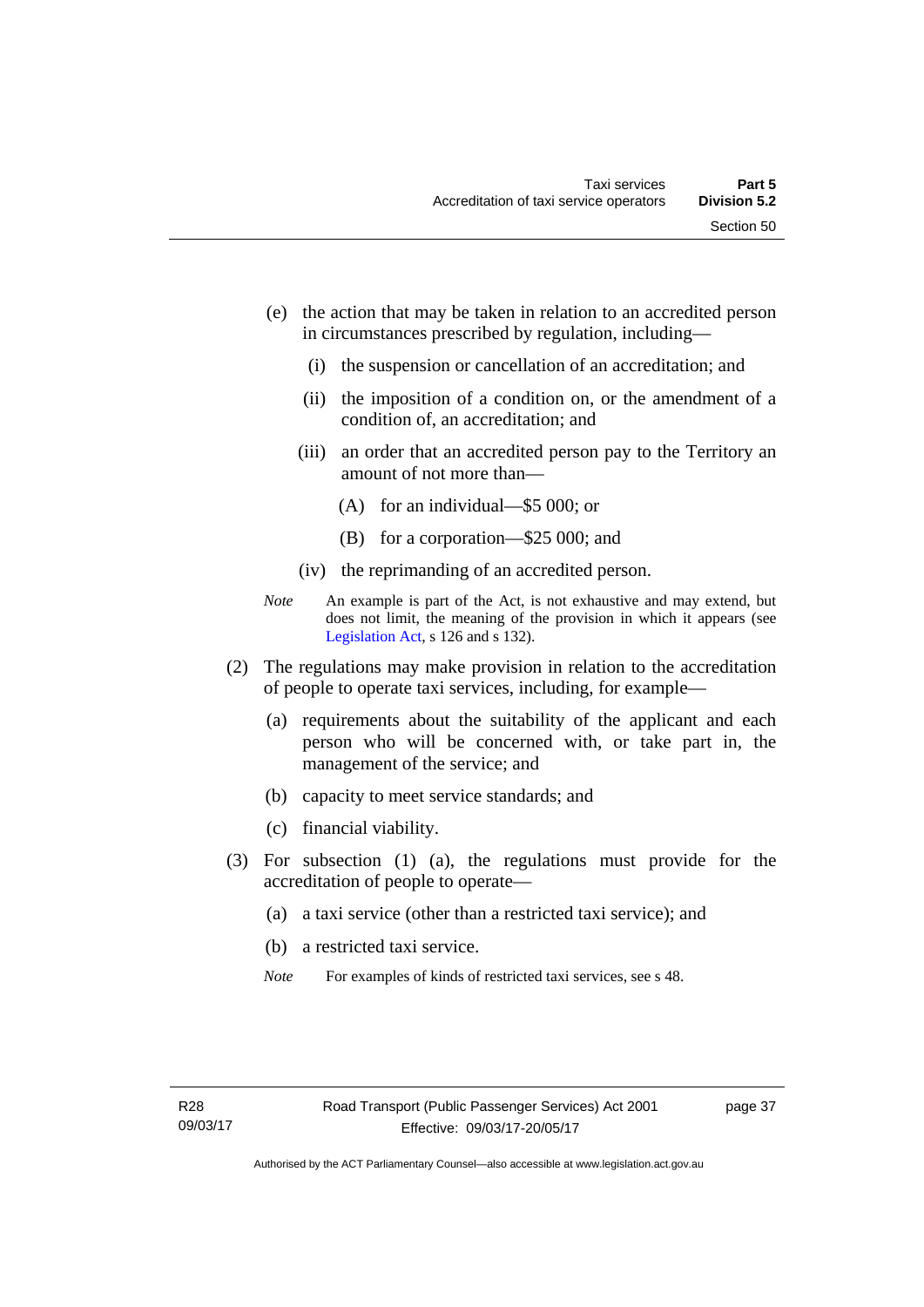# **Division 5.3 Entitlement to operate taxi services**

# **51 Entitlement to operate taxi services**

A person is entitled to operate a particular kind of taxi service, in or partly in the ACT, if—

- (a) the person is accredited under the regulations to operate a taxi service of that kind; and
- (b) the vehicles used to operate the service are licensed under the regulations as taxis for that kind of taxi service; and
- (c) the person is either—
	- (i) affiliated with an accredited transport booking service; or
	- (ii) an independent taxi service operator.

# **52 Unaccredited operators not to operate taxi services**

(1) A person must not operate, in or partly in the ACT, a taxi service of a particular kind unless the person is accredited under the regulations to operate the taxi service of that kind.

Maximum penalty: 50 penalty units.

- (2) This section does not apply to a person in relation to the hiring of a taxi operated by the person if—
	- (a) the person is authorised to operate a taxi service under the law of another jurisdiction; and
	- (b) the hiring begins in that jurisdiction and is completed in the ACT.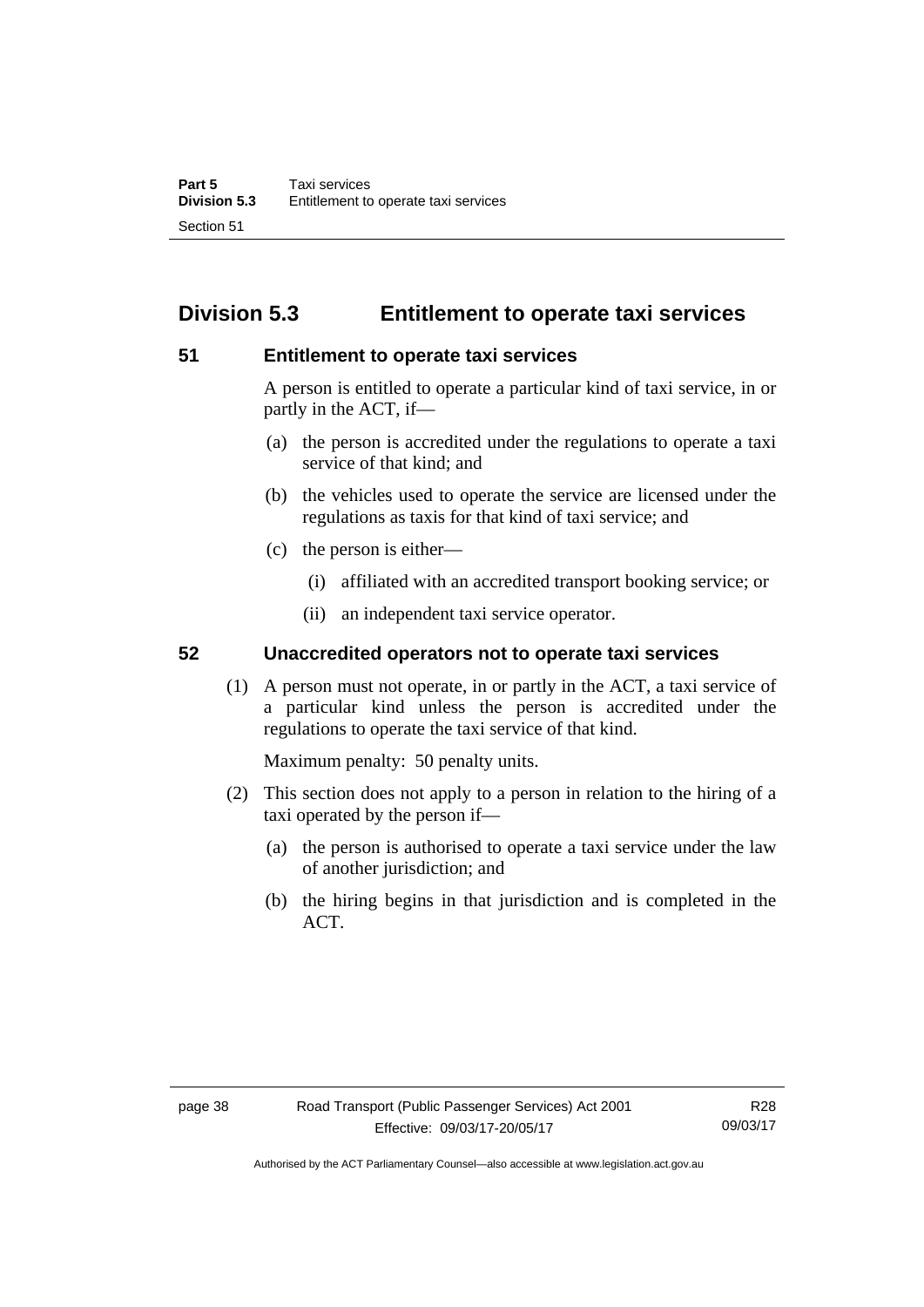# **53 Pretending to be an accredited taxi service operator**

 (1) A person must not pretend to be accredited under the regulations to operate a taxi service.

Maximum penalty: 30 penalty units.

 (2) A person must not pretend to be accredited under the regulations to operate a particular kind of taxi service.

Maximum penalty: 30 penalty units.

# **Division 5.4 Regulation of taxi services**

# **56 Regulations about operation of taxi services by accredited people**

A regulation may make provision in relation to the operation of taxi services by accredited taxi service operators, including, for example—

- (a) the specifications for, and operation of—
	- (i) equipment in taxis to receive messages from transport booking services; and
	- (ii) taximeters; and
- (b) the operation of a taxi service by an independent taxi service operator; and
- (c) the supervision and monitoring of taxi drivers for compliance with the service standards and the responsibilities of the operator in relation to a failure to comply with the standards; and
- (d) the safety of passengers (including, for example, by the use of particular kinds of security devices) and the public; and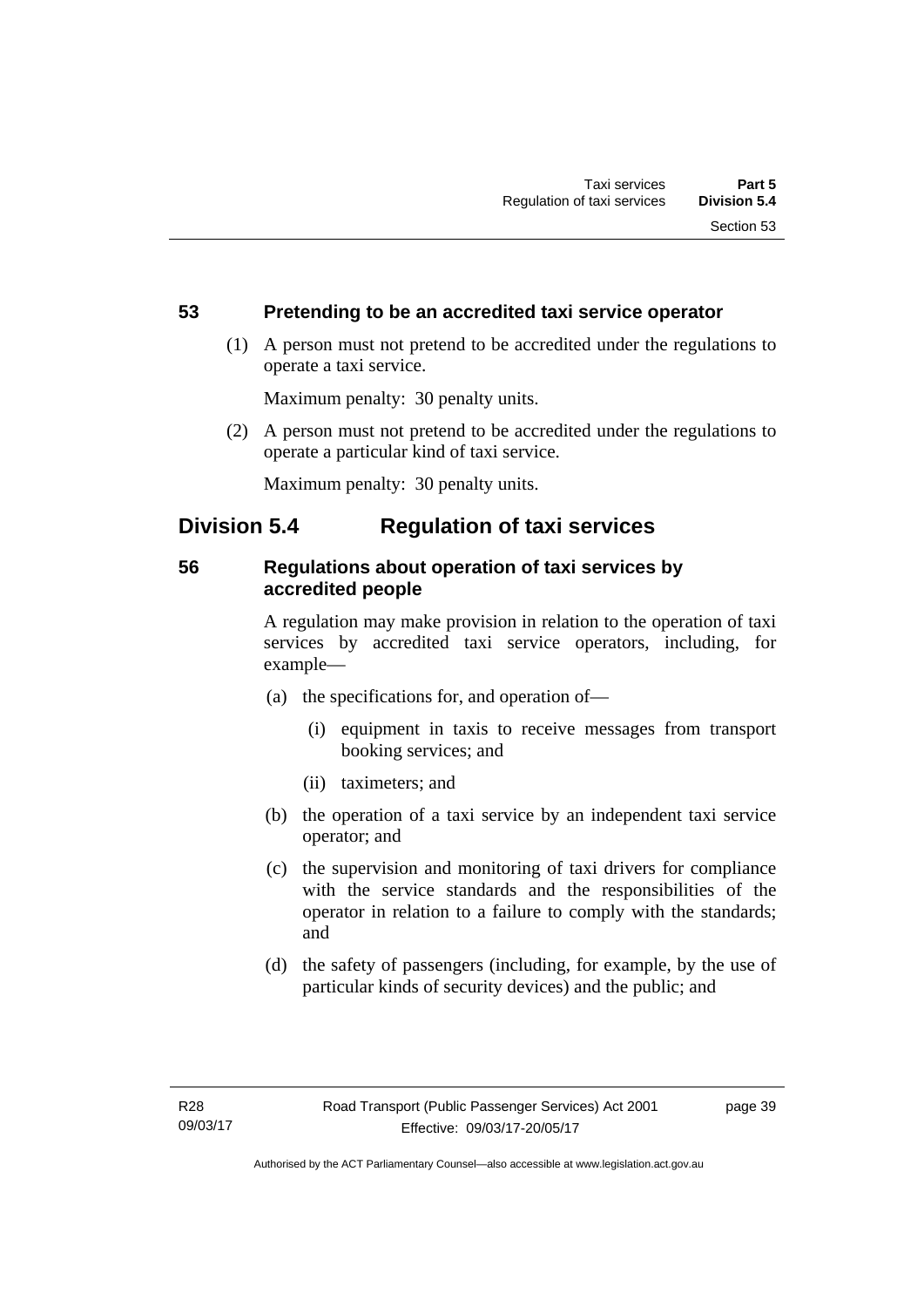- (e) the qualifications, training and experience of accredited taxi service operators and taxi drivers (including, for example, in relation to particular kinds of taxi services); and
- (f) maximum driving times and minimum rest times of taxi drivers; and
- (g) insurance; and
- (h) customer complaints and inquiries; and
	- *Note* For the vehicle age limitations on the registration of a motor vehicle as a taxi, see the *[Road Transport \(Vehicle Registration\)](http://www.legislation.act.gov.au/sl/2000-12)  [Regulation 2000](http://www.legislation.act.gov.au/sl/2000-12)*, s 32B.
- (i) lost property; and
- (j) the obligations of taxi drivers and other people providing services to or on behalf of accredited taxi service operators; and
- (k) the operation of particular kinds of taxis (including, for example, taxis with wheelchair access) and taxi services; and
- (l) the requirements that taxis, and their equipment and fittings (internal and external) (including, for example, baby capsules), must comply with; and
- (m) the maintenance and condition of taxis; and
- (n) the making and keeping of records and their inspection; and
- (o) the auditing of records and systems; and
- (p) the provision of information and reports to the road transport authority.
- *Note* An example is part of the Act, is not exhaustive and may extend, but does not limit, the meaning of the provision in which it appears (see [Legislation Act,](http://www.legislation.act.gov.au/a/2001-14) s 126 and s 132).

Authorised by the ACT Parliamentary Counsel—also accessible at www.legislation.act.gov.au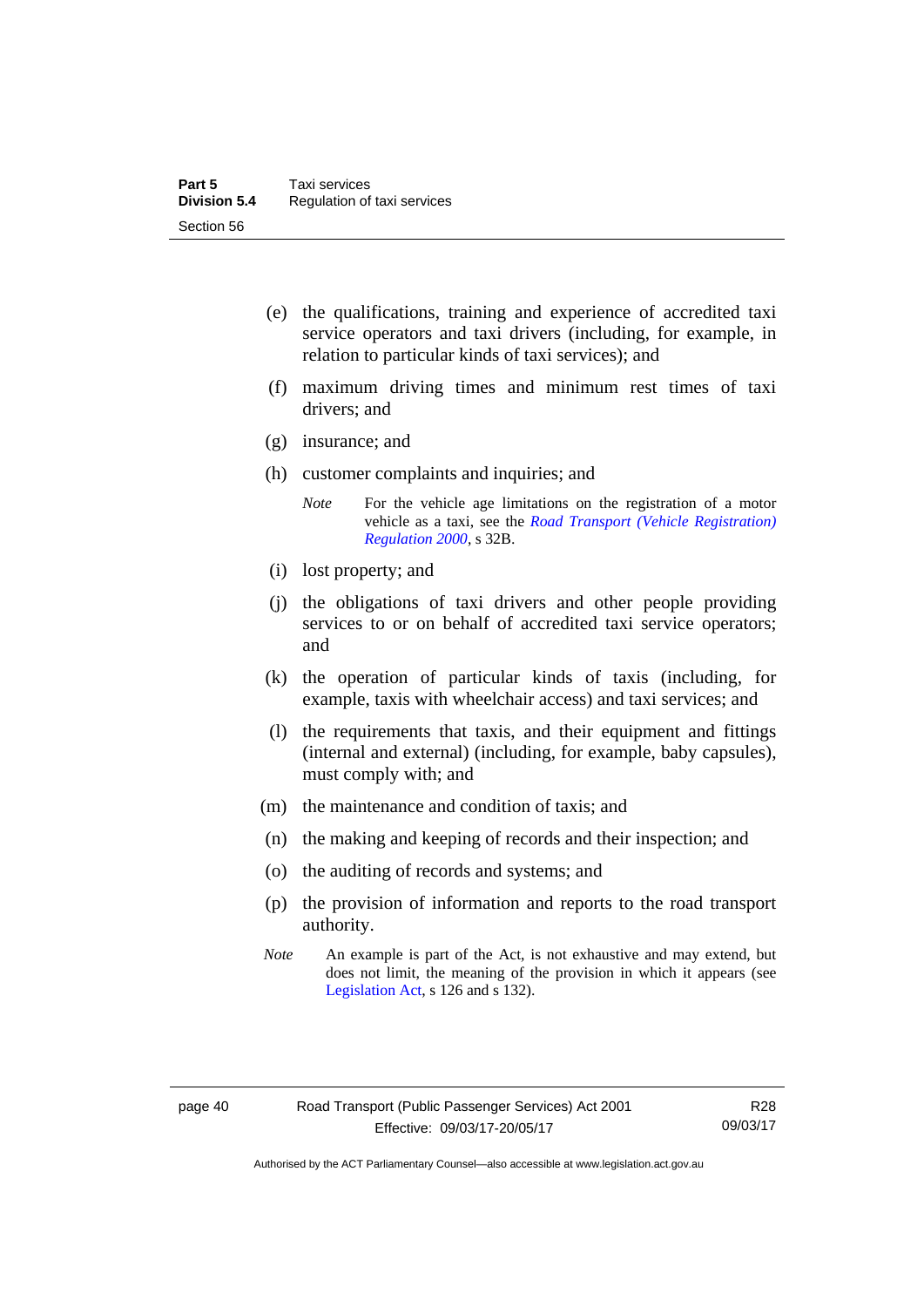# **57 Regulations about operation of taxis**

A regulation may make provision in relation to the operation of taxis, including, for example—

- (a) the solicitation of passengers or hirings; and
- (b) the hiring of vehicles and the payment of fares; and
- (c) the picking-up and dropping-off of passengers and other matters relating to the transport of passengers; and
- (d) the transport of passengers' luggage or other goods, and animals; and
- (e) the regulation or prohibition of the use of vehicles on certain roads or road related areas; and
- (f) the design, equipment and fittings (internal or external) of vehicles; and
- (g) the regulation or prohibition of notices, signs and advertisements inside or on the outside of vehicles; and
- (h) the records to be made and kept by drivers, how they are to be made and kept, and their inspection; and
- (i) the provision, use and operation of taxi zones.
- *Note* An example is part of the Act, is not exhaustive and may extend, but does not limit, the meaning of the provision in which it appears (see [Legislation Act,](http://www.legislation.act.gov.au/a/2001-14) s 126 and s 132).

# **58 Regulations about taxi drivers**

A regulation may make provision in relation to taxi drivers, including, for example—

- (a) the powers, duties and conduct of taxi drivers; and
- (b) the training of drivers; and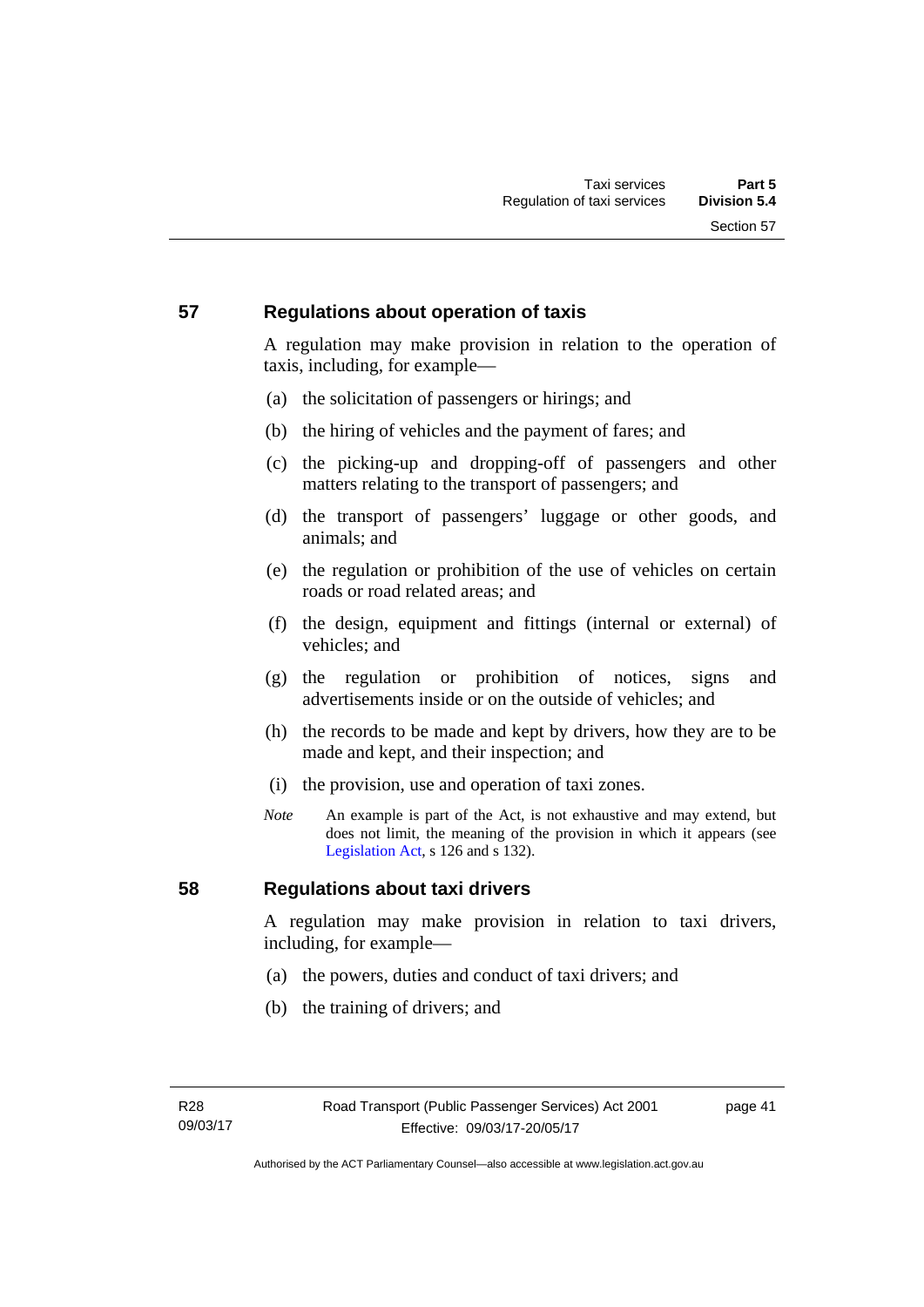- (c) how taxi drivers must dress.
- *Note 1* For the licensing of people to drive taxis, see the *[Road Transport](http://www.legislation.act.gov.au/sl/2000-14)  [\(Driver Licensing\) Regulation 2000](http://www.legislation.act.gov.au/sl/2000-14)*.
- *Note 2* An example is part of the Act, is not exhaustive and may extend, but does not limit, the meaning of the provision in which it appears (see [Legislation Act,](http://www.legislation.act.gov.au/a/2001-14) s 126 and s 132).

#### **59 Regulations about conduct of taxi passengers**

A regulation may make provision in relation to the conduct of passengers being carried by taxis, including, for example—

- (a) the regulation or prohibition of eating and drinking; and
- (b) the authority of taxi drivers, police officers and authorised people to direct people contravening a regulation to leave a taxi; and
- (c) the authority of police officers and authorised people to remove people from a taxi if they fail to leave when directed.

### **60 Power to determine taxi fares**

- (1) The Minister may determine fares, and ways of calculating fares, for hiring or using a taxi.
	- *Note* Power to make a statutory instrument includes power to make different provision in relation to different matters or different classes of matters, and to make an instrument that applies differently by reference to stated exceptions or factors (see [Legislation Act](http://www.legislation.act.gov.au/a/2001-14), s 48).
- (2) A determination is a disallowable instrument.
	- *Note* A disallowable instrument must be notified, and presented to the Legislative Assembly, under the [Legislation Act.](http://www.legislation.act.gov.au/a/2001-14)
- (3) In this section:

*fare* includes a charge relating to hiring or using a taxi.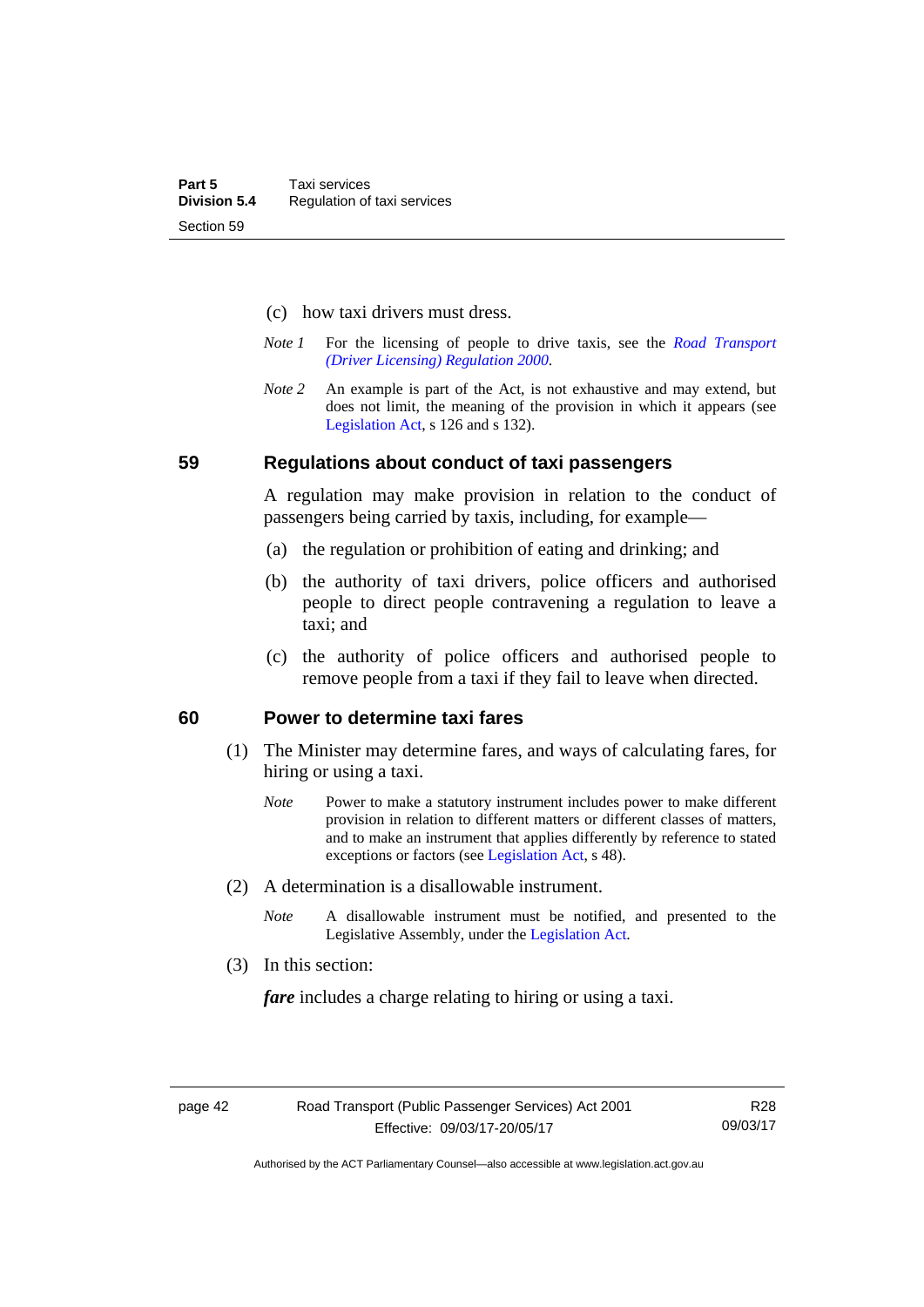Section 60A

# **Part 5A Ridesharing**

# **Division 5A.1 Basic concepts**

# **60A Meaning of** *rideshare service***,** *rideshare driver***,** *rideshare* **and** *rideshare vehicle*

In this Act:

#### *rideshare service*—

- (a) means a public passenger service where—
	- (i) a passenger books the transport through a transport booking service; and
	- (ii) the transport booking service communicates the passenger's booking to a driver (the *rideshare driver*); and
	- (iii) the driver carries out the transport booked (the *rideshare*) using a vehicle (the *rideshare vehicle*); but
- (b) does not include a public passenger service provided by a taxi service or hire car service.
- *Note 1* A *public passenger service* is a service for the transport of passengers for a fare or other consideration by public passenger vehicles along a road or road related area (see s 10).
- *Note 2 Transport booking service*—see s 28.
- *Note 3* A rideshare driver must be accredited (see s 60E). A rideshare vehicle must be licensed (see s 60G).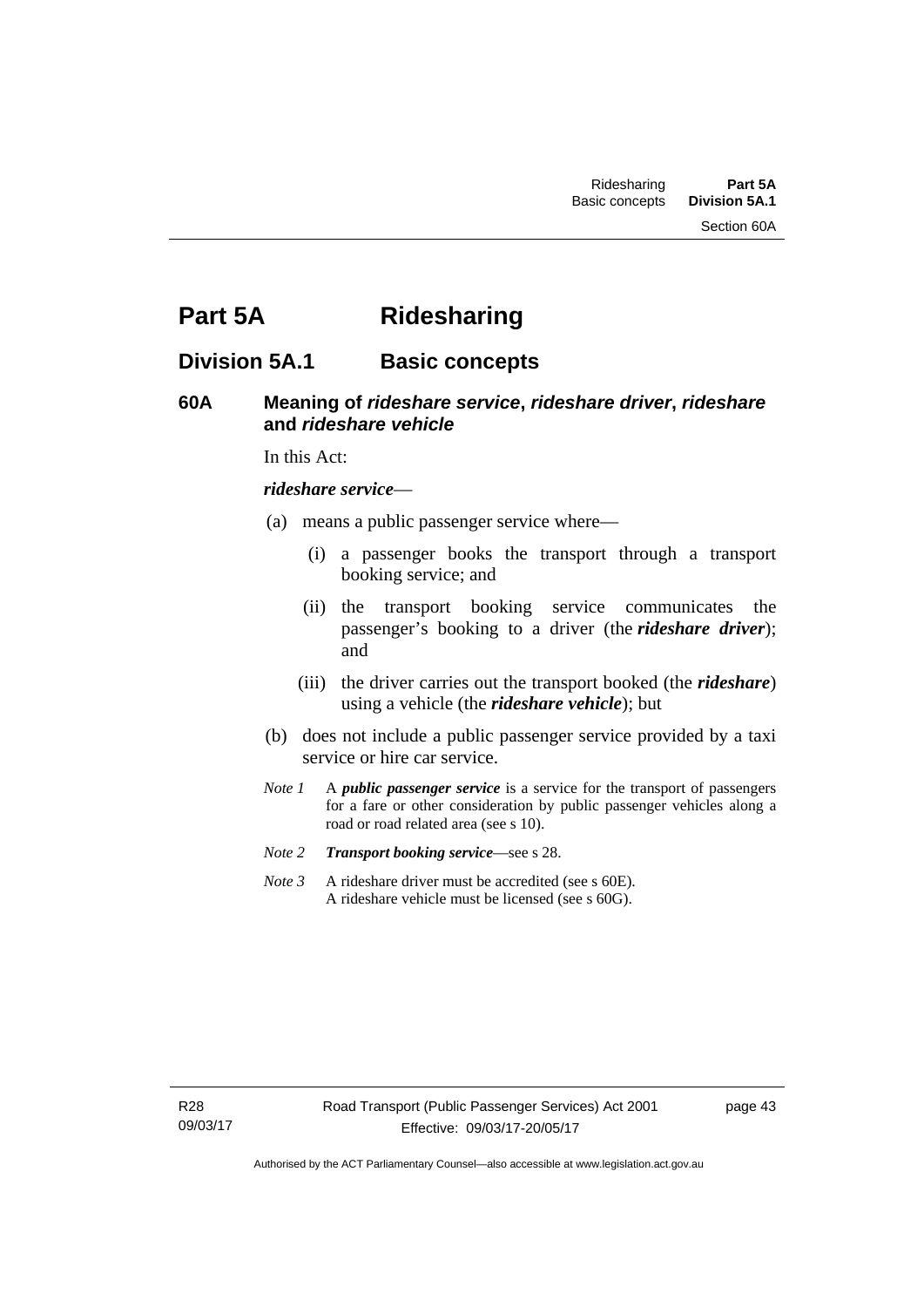**Part 5A** Ridesharing<br>**Division 5A.2** Rideshare d **Division 5A.2** Rideshare drivers Section 60B

# **Division 5A.2 Rideshare drivers**

- *Note 1* A rideshare driver for a rideshare must hold a public vehicle licence to drive the rideshare vehicle (see *[Road Transport \(Driver Licensing\)](http://www.legislation.act.gov.au/a/1999-78)  [Act 1999](http://www.legislation.act.gov.au/a/1999-78)*, s 31).
- *Note 2* Rideshare drivers' insurance is dealt with in pt 8A.

# **Subdivision 5A.2.1 Rideshare drivers—accreditation**

### **60B Rideshare driver—purposes of accreditation**

The purpose of accreditation under the regulation to operate a rideshare service is to ensure that the accredited person—

- (a) is a suitable person to operate a rideshare service; and
- (b) has demonstrated the capacity to comply with relevant regulations and, in particular, regulations about the safety of passengers and the public.

# **60C Rideshare driver—regulations about accreditation system**

- (1) A regulation may provide a system for the accreditation of people to operate rideshare services, including, for example—
	- (a) the conditions of accreditations; and
	- (b) matters in relation to the giving, refusal or surrender of accreditations; and
	- (c) the action that may be taken in relation to an accredited person in circumstances prescribed by regulation, including, for example—
		- (i) the suspension or cancellation of an accreditation; and
		- (ii) the imposition of a condition on, or the amendment of a condition of, an accreditation; and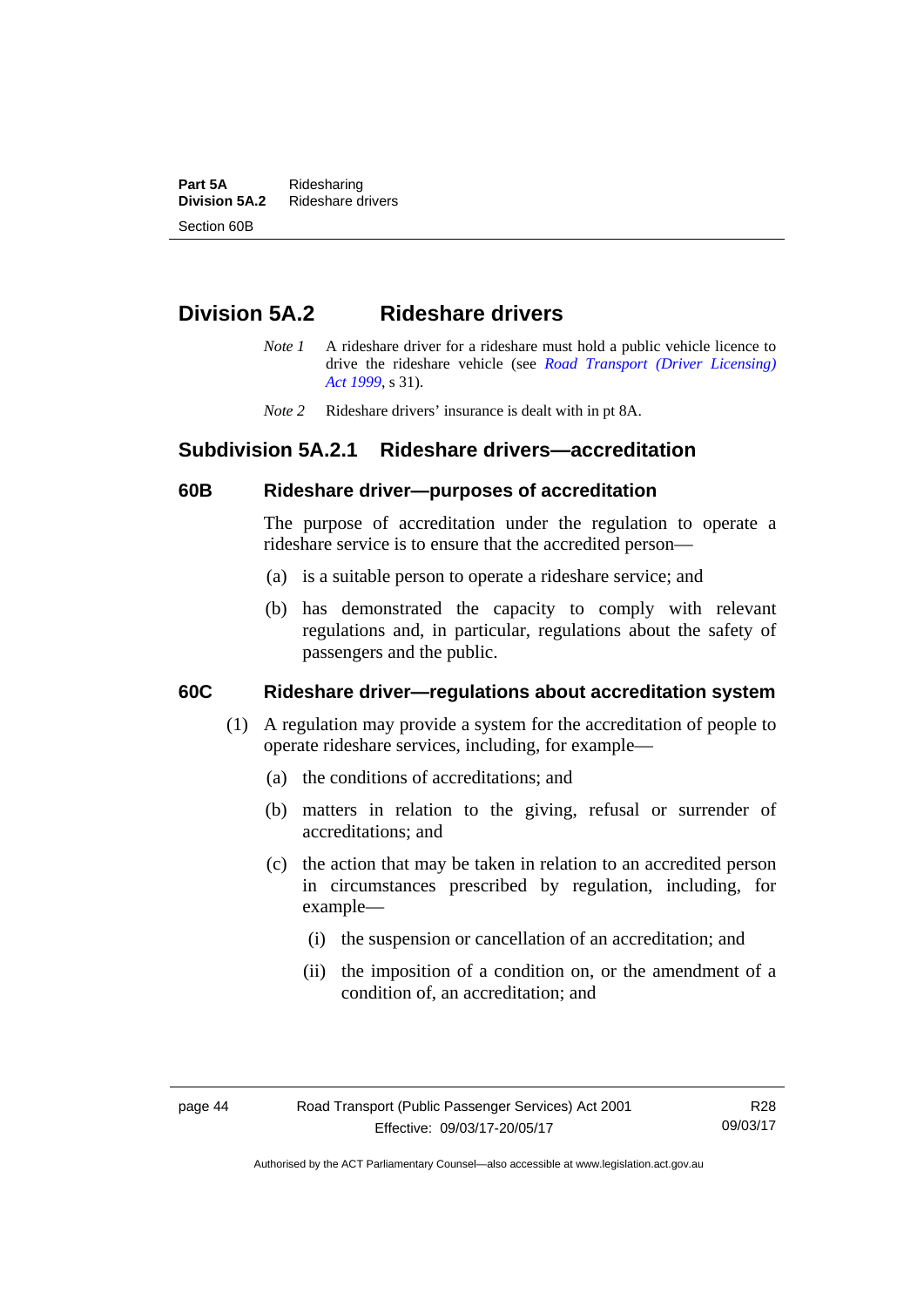- (iii) an order that an accredited person pay to the Territory an amount of not more than—
	- (A) for an individual—\$5 000; or
	- (B) for a corporation—\$25 000; and
- (iv) the reprimanding of an accredited person.
- *Note* An example is part of the Act, is not exhaustive and may extend, but does not limit, the meaning of the provision in which it appears (see [Legislation Act,](http://www.legislation.act.gov.au/a/2001-14) s 126 and s 132).
- (2) A regulation may make provision in relation to the accreditation of people to operate rideshare services, including, for example—
	- (a) requirements about the suitability of the applicant; and
	- (b) capacity to meet service standards.

### **60D Entitlement to operate rideshare services**

A person is entitled to operate a rideshare service in, or partly in, the ACT if the person is—

- (a) an accredited rideshare driver; and
- (b) an affiliated driver for a transport booking service.

# **60E Rideshare driver must be accredited**

- (1) A person commits an offence if the person—
	- (a) is a rideshare driver for a rideshare carried out in, or partly in, the ACT; and
	- (b) is not an accredited rideshare driver.

Maximum penalty: 50 penalty units.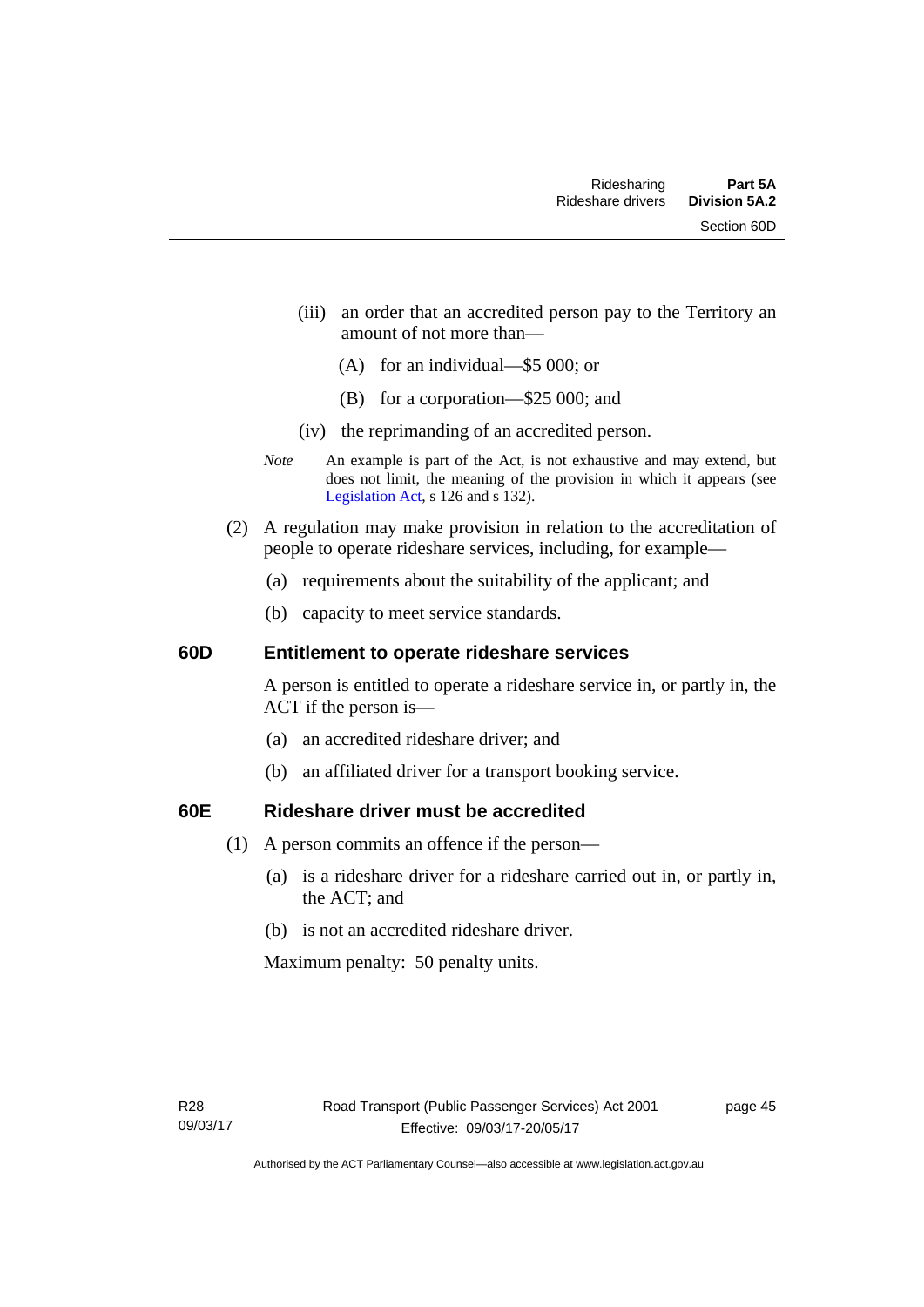- (2) This section does not apply to a person in relation to a rideshare if—
	- (a) the person is authorised to operate a rideshare service under the law of another jurisdiction; and
	- (b) the rideshare starts in that jurisdiction and is completed in the ACT; and
	- (c) the rideshare is of a kind that the person is authorised to operate under the law of that jurisdiction.
- (3) An offence against this section is a strict liability offence.

# **60F Pretend to be accredited rideshare driver**

(1) A person commits an offence if the person pretends to be an accredited rideshare driver.

Maximum penalty: 30 penalty units.

(2) An offence against this section is a strict liability offence.

# **Subdivision 5A.2.2 Rideshare drivers—regulation**

# **60G Rideshare driver must not use unlicensed rideshare vehicle**

- (1) A person commits an offence if—
	- (a) the person is a rideshare driver for a rideshare; and
	- (b) the rideshare vehicle used by the person for the rideshare is not a licensed rideshare vehicle.

Maximum penalty: 50 penalty units.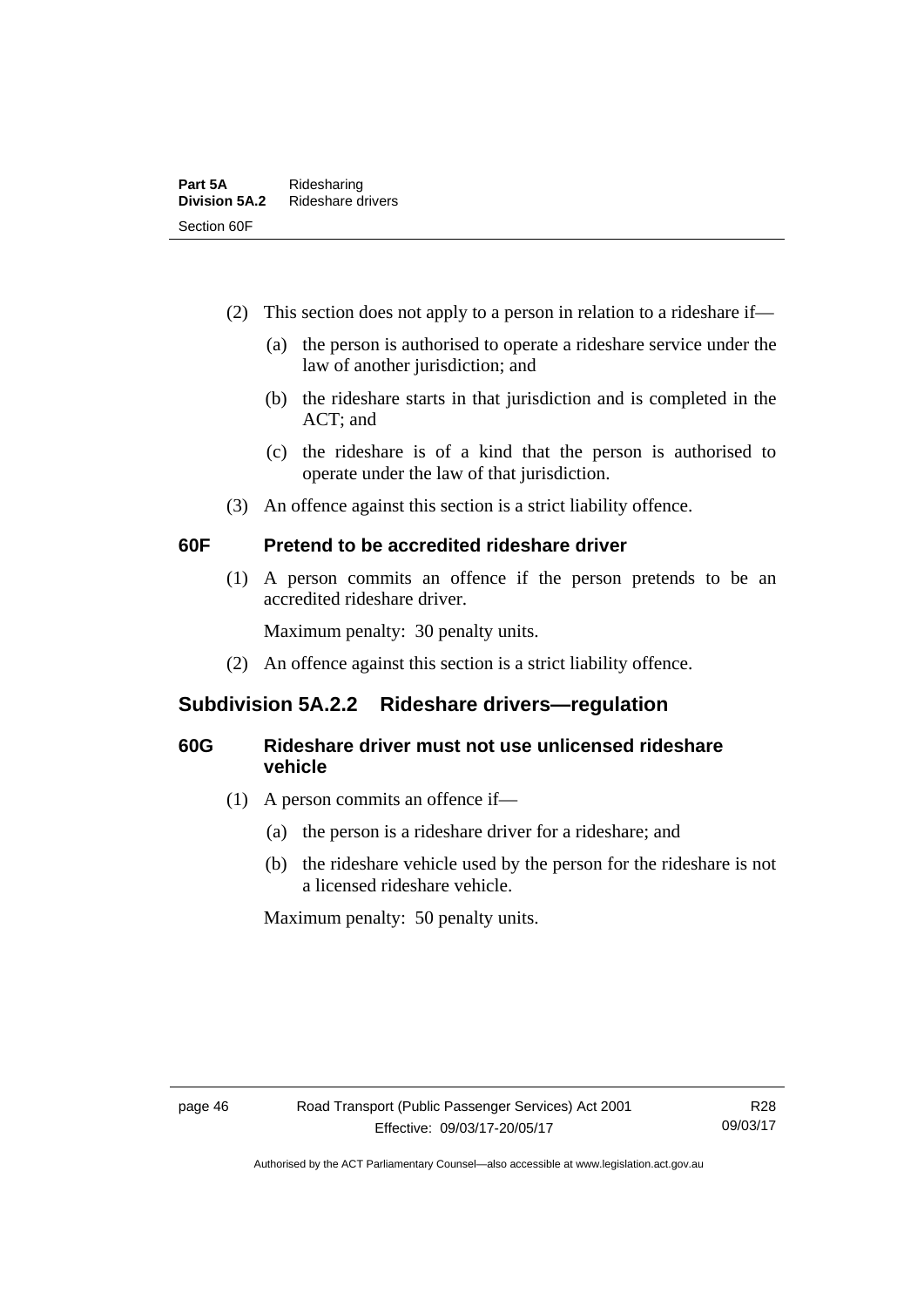- (2) This section does not apply if—
	- (a) the vehicle is licensed as a rideshare vehicle under the law of another jurisdiction; and
	- (b) the rideshare begins in that jurisdiction and is completed in the ACT.

# **60H Regulations about operation of rideshare service**

A regulation may make provision about the operation of rideshare services by rideshare drivers, including, for example—

- (a) compliance with service standards; and
- (b) insurance; and
- (c) the solicitation of passengers or rideshare bookings; and
- (d) the booking of rideshare vehicles; and
- (e) customer complaints and inquiries; and
- (f) lost property; and
- (g) the making and keeping of records and their inspection; and
- (h) the auditing of records and systems; and
- (i) requirements for advertising for the service; and
- (j) the provision of information and reports to the road transport authority.
- *Note* An example is part of the Act, is not exhaustive and may extend, but does not limit, the meaning of the provision in which it appears (see [Legislation Act,](http://www.legislation.act.gov.au/a/2001-14) s 126 and s 132).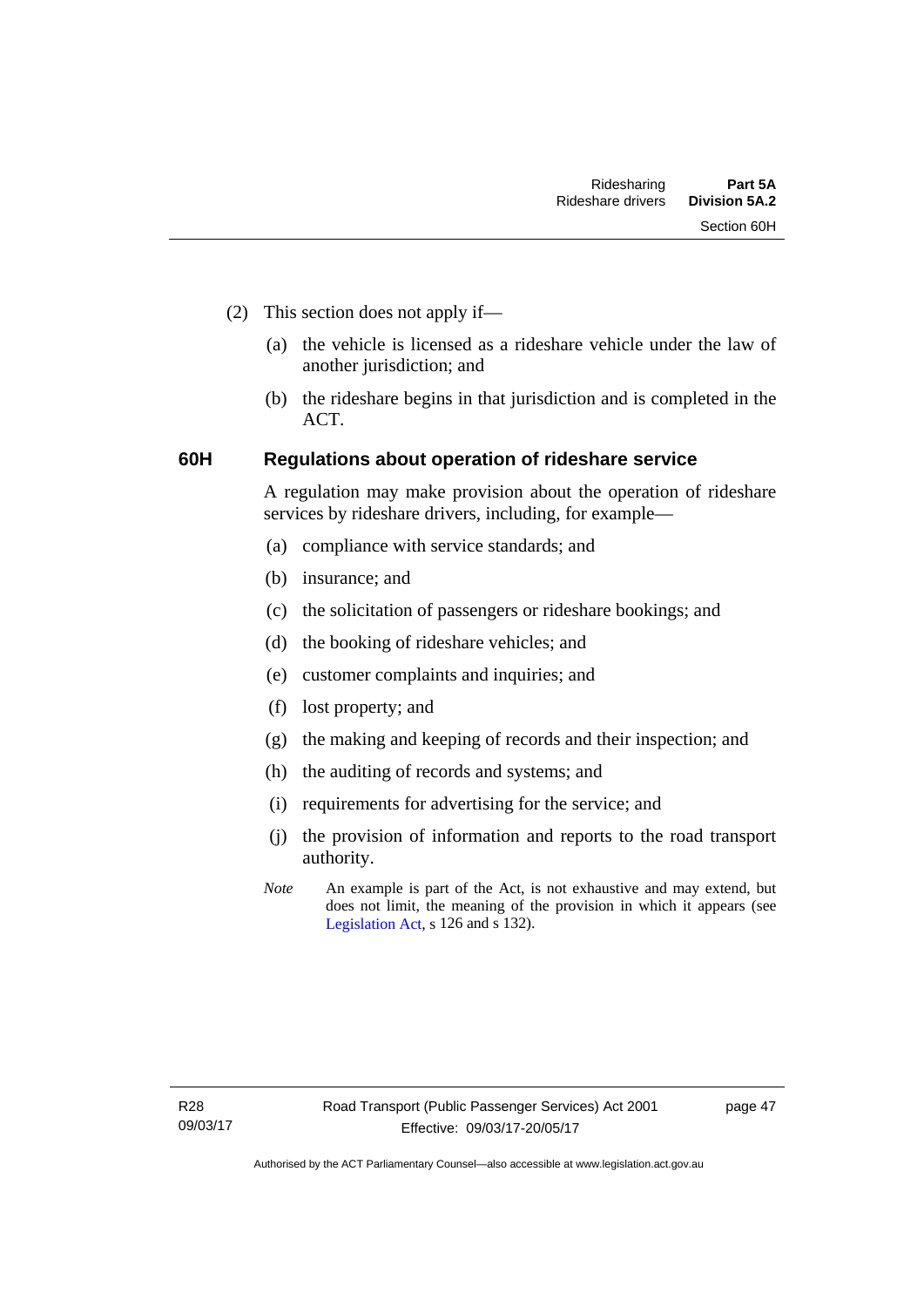#### **Part 5A** Ridesharing<br>**Division 5A.3** Rideshare ve **Division 5A.3** Rideshare vehicles Section 60I

# **60I Regulations about rideshare drivers**

A regulation may make provision about rideshare drivers, including, for example—

- (a) the powers, duties and conduct of rideshare drivers; and
- (b) the safety of rideshare drivers and passengers (including, for example, particular kinds of security devices); and
- (c) the qualifications, training and experience required for rideshare drivers; and
- (d) maximum driving times and minimum rest times of rideshare drivers; and
- (e) the picking up and dropping off of passengers and other matters relating to the transport of passengers; and
- (f) the transport of passengers' luggage or other goods, and animals; and
- (g) the payment by passengers of gratuities and other amounts in addition to fares; and
- (h) the display of licences.
- *Note* An example is part of the Act, is not exhaustive and may extend, but does not limit, the meaning of the provision in which it appears (see [Legislation Act,](http://www.legislation.act.gov.au/a/2001-14) s 126 and s 132).

# **Division 5A.3 Rideshare vehicles**

# **60J Meaning of** *rideshare vehicle licence*

(1) In this Act:

*rideshare vehicle licence* means a licence that—

 (a) is issued under the regulation to the registered operator of a vehicle; and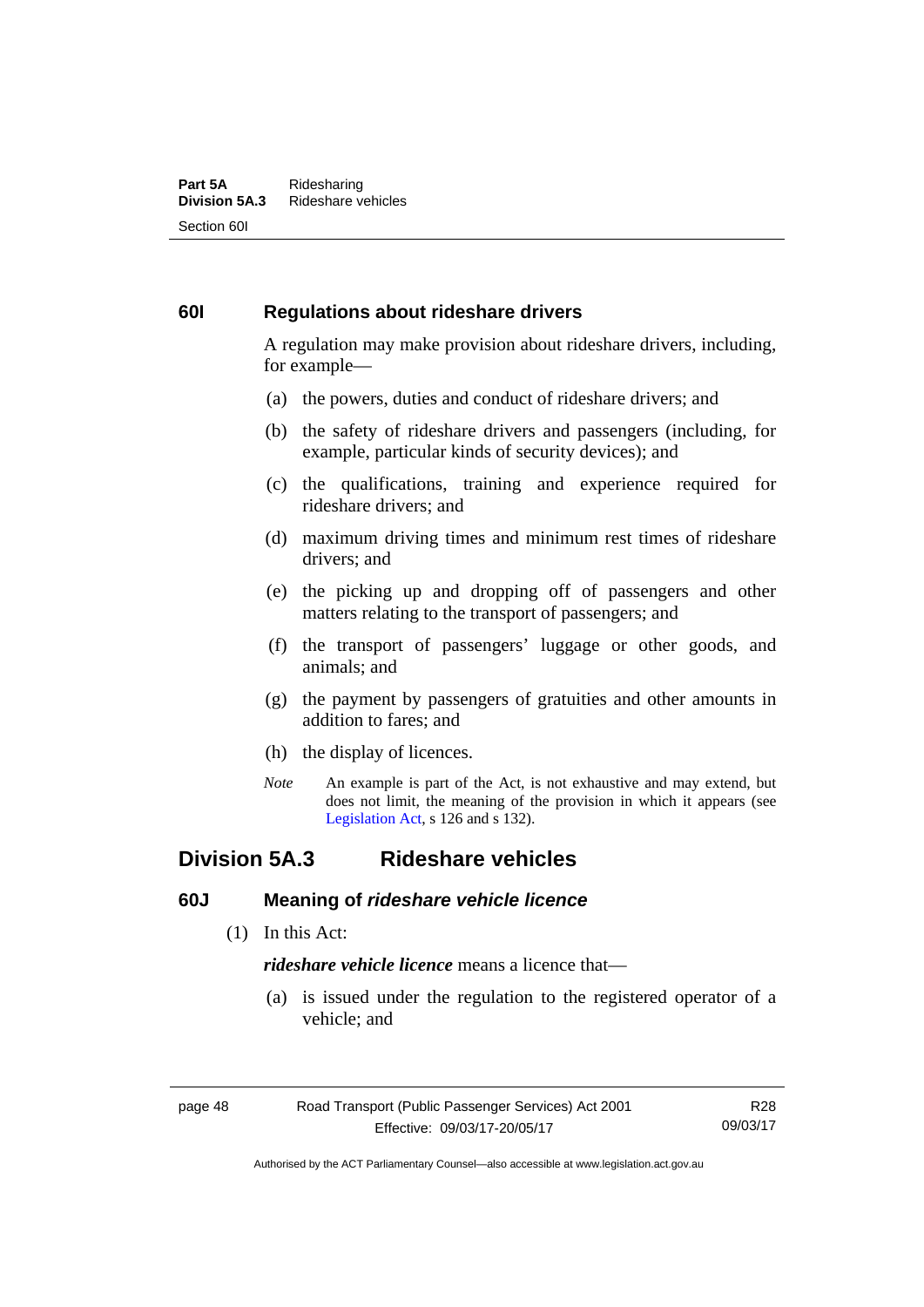- (b) authorises the vehicle to be used as a rideshare vehicle.
- *Note* A rideshare driver must not use an unlicensed rideshare vehicle for a rideshare (see s 60G).
- (2) In this section:

*registered operator*, for a vehicle—see the *[Road Transport \(Vehicle](http://www.legislation.act.gov.au/a/1999-81)  [Registration\) Act 1999](http://www.legislation.act.gov.au/a/1999-81)*, dictionary.

### **60K Rideshare vehicle licence not transferable**

A rideshare vehicle licence is not transferable.

# **60L Pretend vehicle is licensed rideshare vehicle**

A person commits an offence if the person pretends that a vehicle is a licensed rideshare vehicle.

Maximum penalty: 30 penalty units.

# **60M Licensed rideshare vehicle not to be used by unlicensed or unaccredited driver**

A person commits an offence if—

- (a) the person is a rideshare vehicle licensee; and
- (b) the vehicle is used as a rideshare vehicle for a rideshare; and
- (c) the person is not the rideshare driver for the rideshare; and
- (d) the person does not take reasonable steps to ensure that the rideshare driver—
	- (i) either—
		- (A) holds a public vehicle licence to drive the rideshare vehicle; or
		- (B) is exempted by the *[Road Transport \(Driver](http://www.legislation.act.gov.au/sl/2000-14/default.asp)  [Licensing\) Regulation 2000](http://www.legislation.act.gov.au/sl/2000-14/default.asp)* from holding an Australian driver licence; and

R28 09/03/17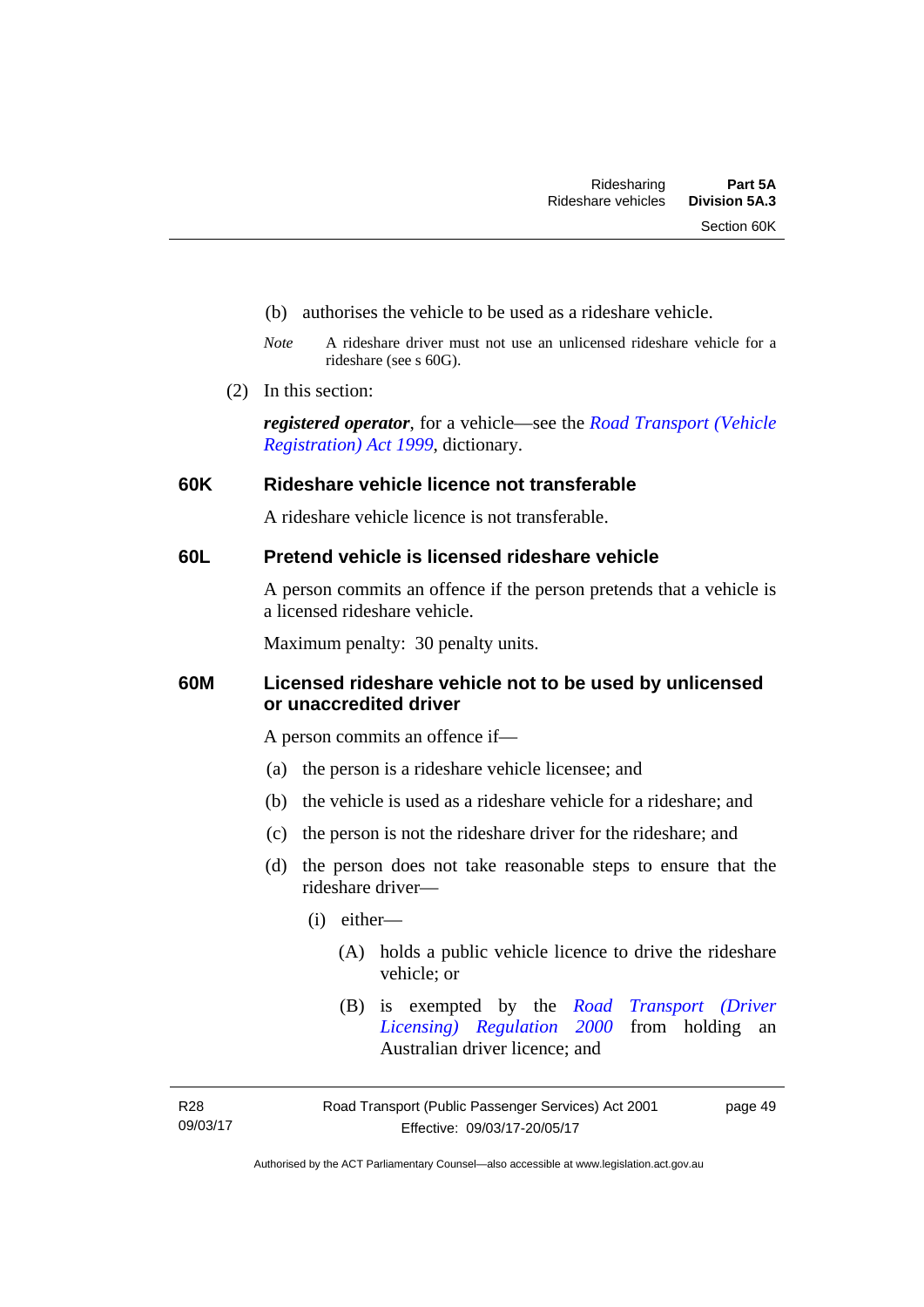(ii) is an accredited rideshare driver.

Maximum penalty: 20 penalty units.

- *Note 1* A rideshare driver must hold a public vehicle licence to drive the rideshare vehicle (see *[Road Transport \(Driver Licensing\) Act 1999](http://www.legislation.act.gov.au/a/1999-78)*, s 31).
- *Note 2* Rideshare drivers' insurance is dealt with in pt 8A.

### **60N Licensed rideshare vehicle not to be used unless insured**

A person commits an offence if—

- (a) the person is a rideshare vehicle licensee; and
- (b) the vehicle is used as a rideshare vehicle for a rideshare; and
- (c) the person is not the rideshare driver for the rideshare; and
- (d) the person does not take reasonable steps to ensure that the vehicle is insured in the way prescribed by regulation.

Maximum penalty: 50 penalty units.

*Note* Additional public passenger vehicle insurance is dealt with in pt 8A.

# **60O Regulations about rideshare vehicles**

- (1) A regulation may provide a system for the licensing of rideshare vehicles, including, for example—
	- (a) matters in relation to the giving, refusal or surrender of rideshare vehicle licences; and
	- (b) the term of rideshare vehicle licences; and
	- (c) the conditions of rideshare vehicle licences; and
	- (d) the action that may be taken in relation to rideshare vehicle licences in circumstances prescribed by regulation, including, for example—
		- (i) the suspension or cancellation of a licence; and

| page 50 | Road Transport (Public Passenger Services) Act 2001 | R28      |
|---------|-----------------------------------------------------|----------|
|         | Effective: 09/03/17-20/05/17                        | 09/03/17 |

Authorised by the ACT Parliamentary Counsel—also accessible at www.legislation.act.gov.au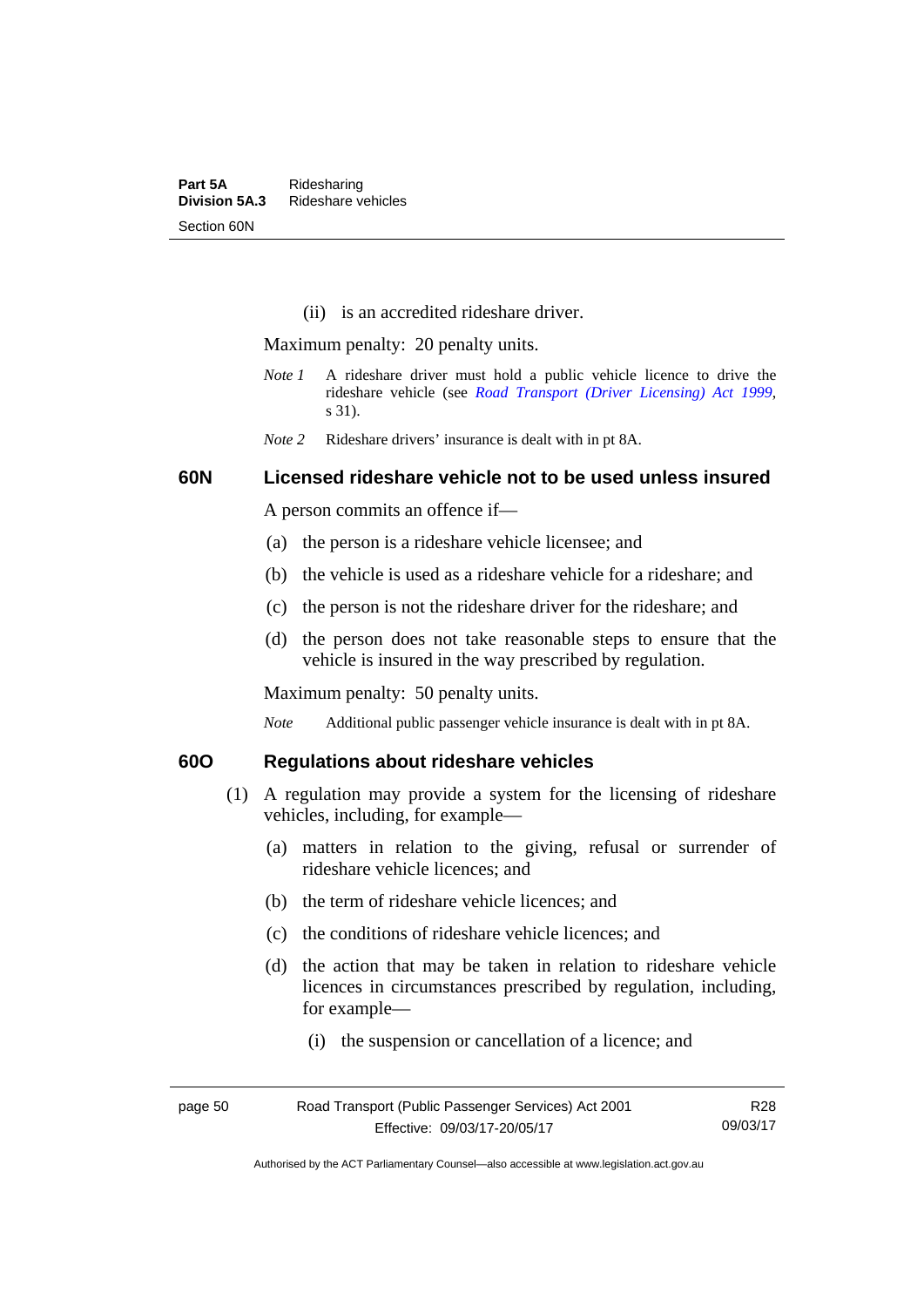- (ii) the imposition of a condition on, or the amendment of a condition of, a licence; and
- (iii) an order that the licensee pay to the Territory an amount of not more than—
	- (A) for an individual—\$5 000; or
	- (B) for a corporation—\$25 000; and
- (iv) the reprimanding of the licensee.

#### **Example—par (c)**

how the licensed vehicle is to be equipped

- *Note* An example is part of the Act, is not exhaustive and may extend, but does not limit, the meaning of the provision in which it appears (see [Legislation Act,](http://www.legislation.act.gov.au/a/2001-14) s 126 and s 132).
- (2) A regulation may make provision about the operation of rideshare vehicles, including, for example—
	- (a) service standards for rideshare vehicles; and
	- (b) the regulation or prohibition of the use of rideshare vehicles on certain roads or road related areas; and
	- (c) the design, equipment and fittings (internal or external) of rideshare vehicles; and
	- (d) the regulation or prohibition of notices, signs and advertisements inside or on the outside of rideshare vehicles; and
	- (e) the records to be made and kept, how they are to be made and kept, and their inspection; and
	- (f) the maintenance and condition of rideshare vehicles.
	- *Note* An example is part of the Act, is not exhaustive and may extend, but does not limit, the meaning of the provision in which it appears (see [Legislation Act,](http://www.legislation.act.gov.au/a/2001-14) s 126 and s 132).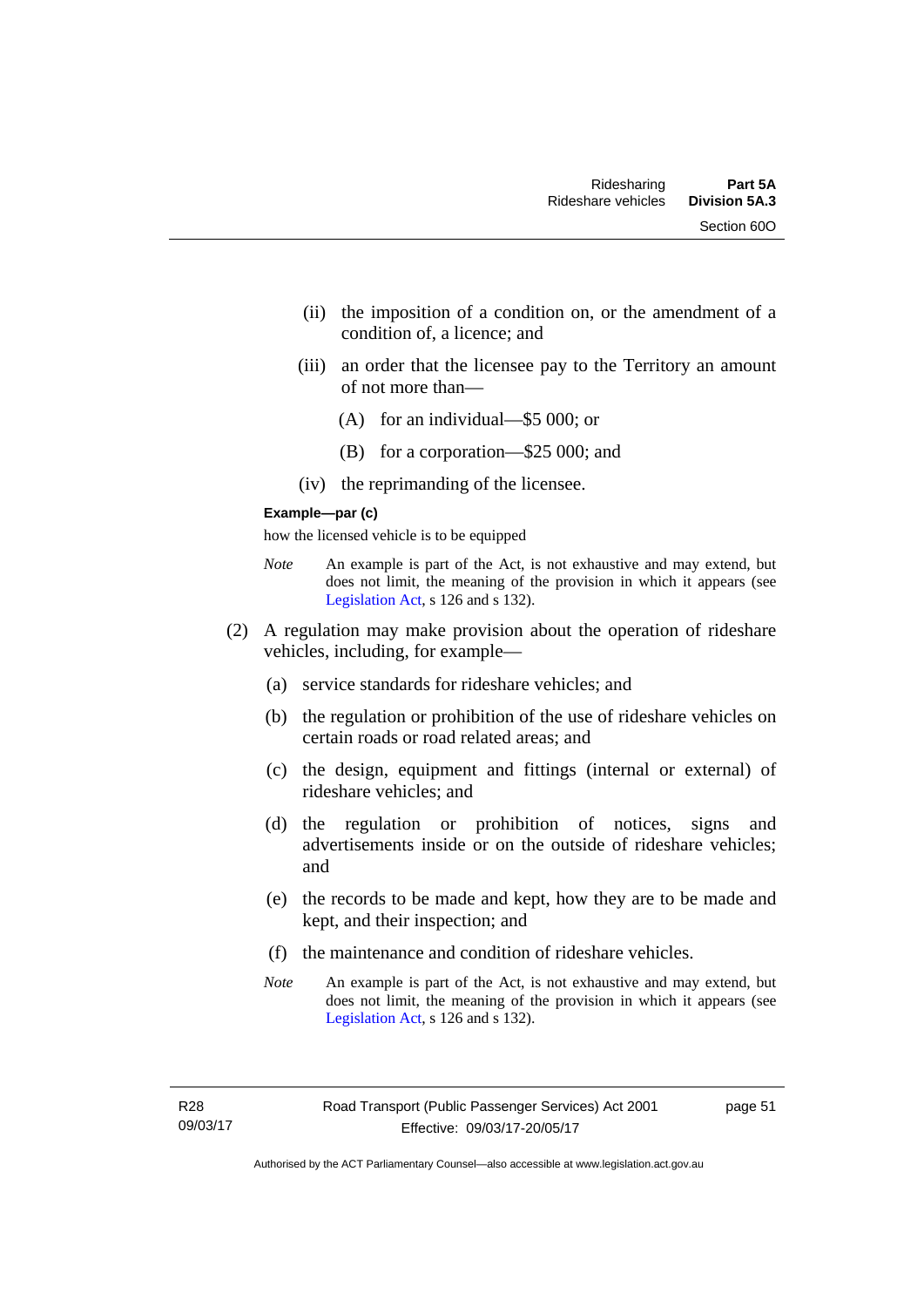# **Division 5A.4 Rideshare passengers and fares**

# **60P Regulations about conduct of rideshare vehicle passengers**

A regulation may make provision in relation to the conduct of rideshare passengers, including, for example—

- (a) the authority of rideshare drivers, police officers and authorised people to direct people contravening a regulation to leave a rideshare vehicle; and
- (b) the authority of police officers and authorised people to remove people from a rideshare vehicle if they fail to leave when directed.
- *Note* An example is part of the Act, is not exhaustive and may extend, but does not limit, the meaning of the provision in which it appears (see [Legislation Act,](http://www.legislation.act.gov.au/a/2001-14) s 126 and s 132).

# **60Q Power to determine rideshare fares**

- (1) The Minister may determine fares, and ways of calculating fares, for ridesharing.
	- *Note* Power to make a statutory instrument includes power to make different provision in relation to different matters or different classes of matters, and to make an instrument that applies differently by reference to stated exceptions or factors (see [Legislation Act](http://www.legislation.act.gov.au/a/2001-14), s 48).
- (2) A determination is a disallowable instrument.
	- *Note* A disallowable instrument must be notified, and presented to the Legislative Assembly, under the [Legislation Act.](http://www.legislation.act.gov.au/a/2001-14)
- (3) In this section:

*fare* includes a charge relating to ridesharing.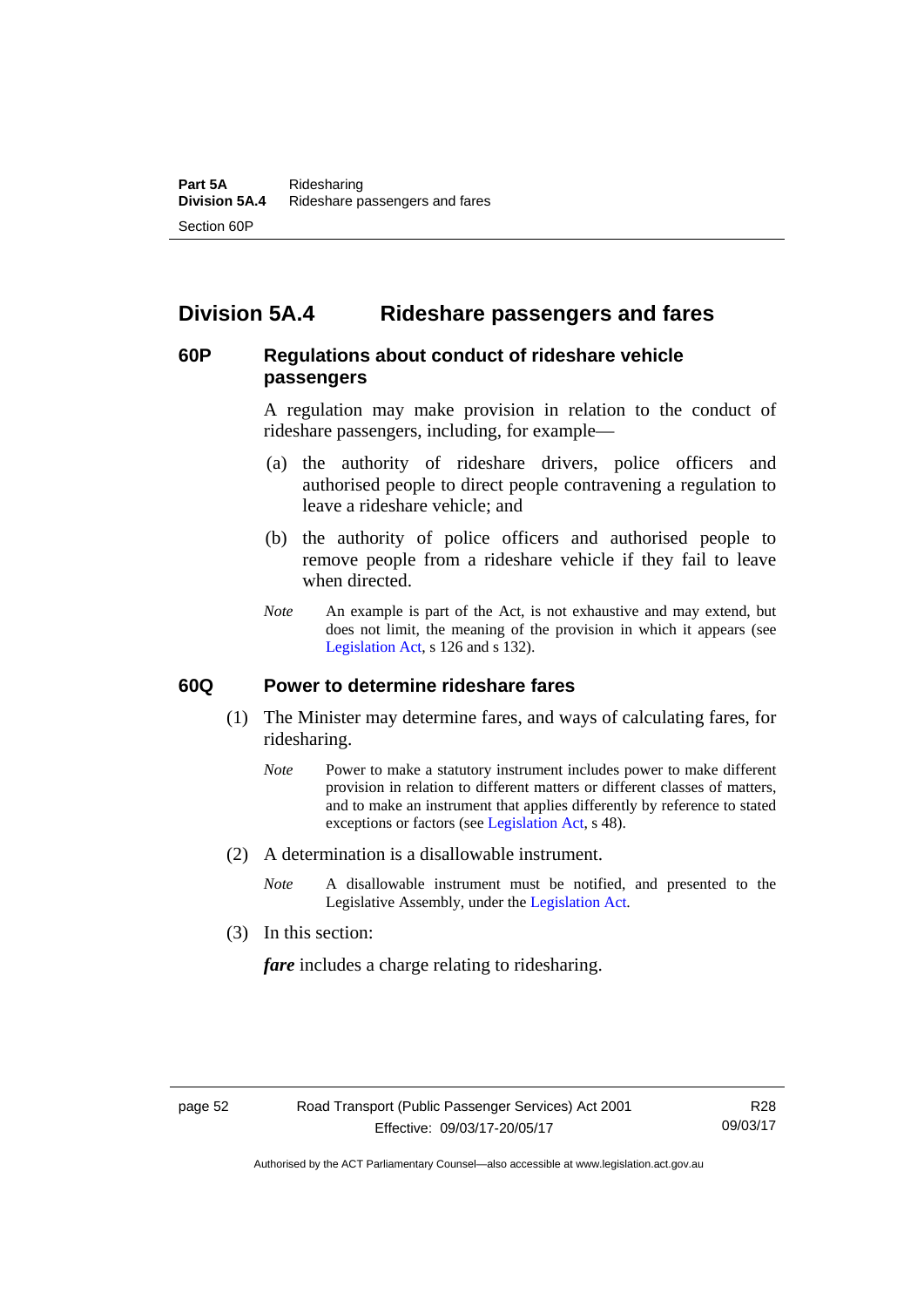# **Part 6 Licensing of hire cars**

# **Division 6.1 Basic concepts**

# **61 Meaning of** *hire car licence*

A *hire car licence* is a licence issued under the regulations to use a vehicle as a hire car, and includes a restricted hire car licence.

*Note* References to *hire car licence* include a *restricted hire car licence* unless the contrary intention otherwise appears (see [Legislation Act,](http://www.legislation.act.gov.au/a/2001-14) s 155).

# **62 Meaning of** *restricted hire car licence*

A *restricted hire car licence* is a licence issued under the regulations to use a vehicle as a restricted hire car.

# **Division 6.2 Hire car licences**

# **63 Transferability of hire car licences**

 (1) A hire car licence (other than a restricted hire car licence) issued before the commencement of this section is transferable.

#### **Examples of how licence might be transferred**

- 1 hiring the licence to someone else
- 2 selling the licence to someone else
- *Note* An example is part of the Act, is not exhaustive and may extend, but does not limit, the meaning of the provision in which it appears (see [Legislation Act,](http://www.legislation.act.gov.au/a/2001-14) s 126 and s 132).
- (2) A hire car licence issued after the commencement of this section is not transferable.
- (3) A restricted hire car licence is not transferable.
- (4) If the holder of a transferable hire car licence asks the road transport authority to transfer the licence to someone else, the authority must transfer the licence to the person.

| R28      | Road Transport (Public Passenger Services) Act 2001 | page 53 |
|----------|-----------------------------------------------------|---------|
| 09/03/17 | Effective: 09/03/17-20/05/17                        |         |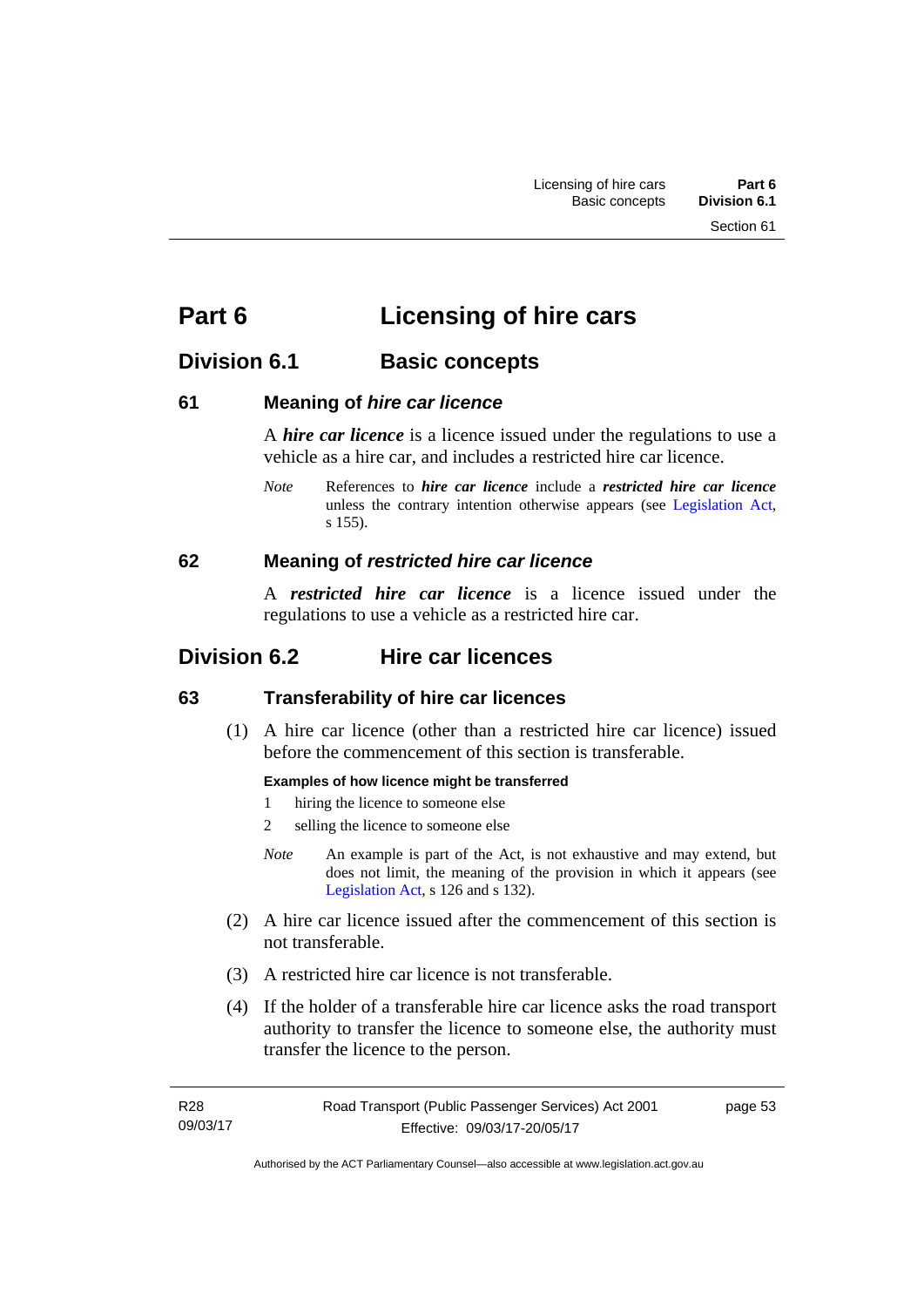# **64 Use of vehicles as hire cars**

 (1) A person must not use a vehicle as a hire car (other than a restricted hire car) unless the vehicle is licensed under the regulations as a hire car.

Maximum penalty: 50 penalty units.

 (2) A person must not use a vehicle as a restricted hire car unless the vehicle is licensed under the regulations as a restricted hire car.

Maximum penalty: 50 penalty units.

- (3) This section does not apply to a person in relation to the hiring of a vehicle used by the person if—
	- (a) the vehicle is licensed as a hire car under the law of another jurisdiction; and
	- (b) the hiring begins in that jurisdiction and is completed in the ACT.
- (4) This section also does not apply to a person who is using a substitute vehicle as a licensed hire car in accordance with the regulations.
- (5) An offence against this section is a strict liability offence.

# **65 Pretending vehicles are licensed hire cars**

(1) A person must not pretend that a vehicle is licensed under the regulations as a hire car (other than a restricted hire car).

Maximum penalty: 30 penalty units.

 (2) A person must not pretend that a vehicle is licensed under the regulations as a restricted hire car.

Maximum penalty: 30 penalty units.

(3) An offence against this section is a strict liability offence.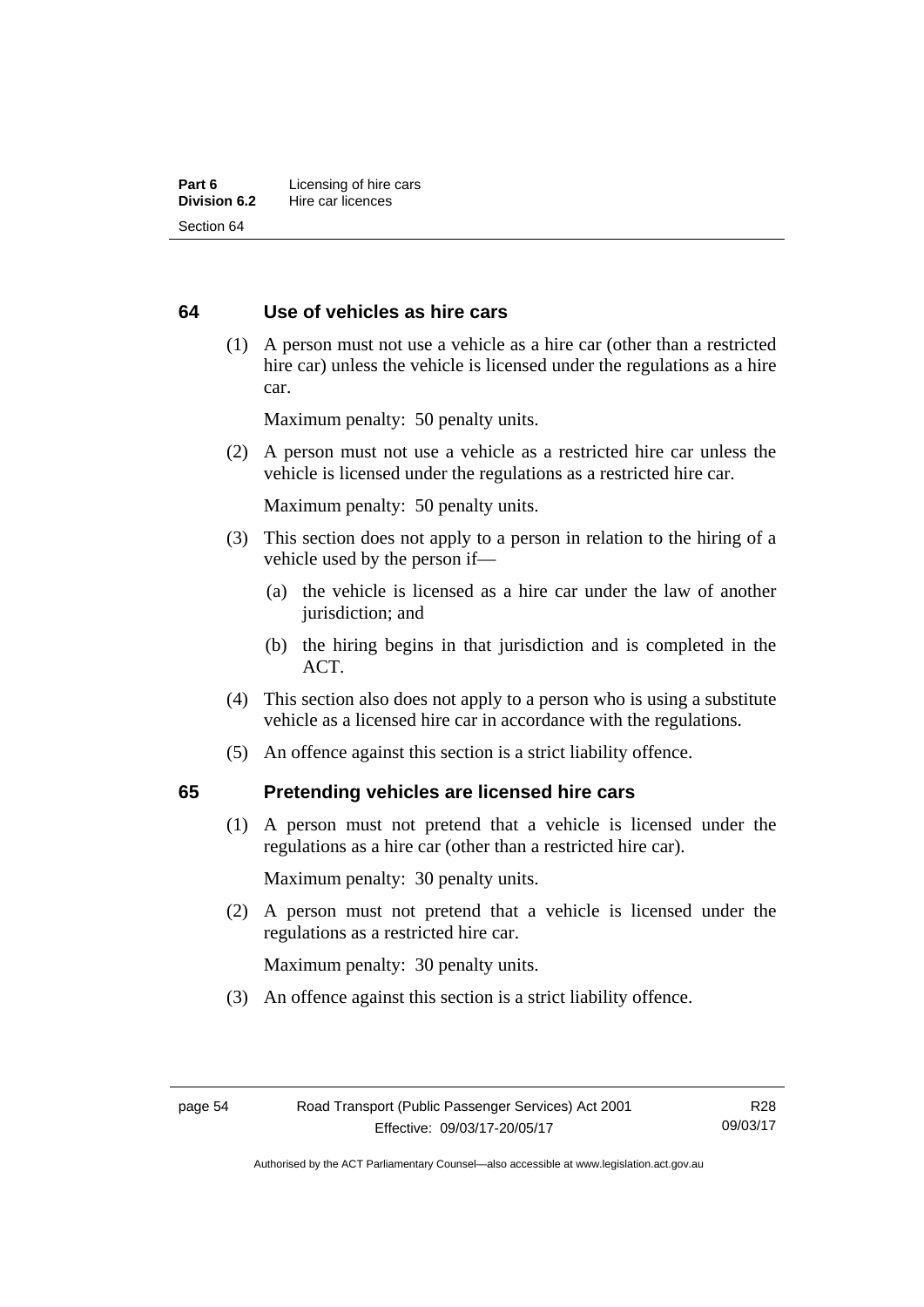#### **66 Regulations about hire car licences**

- (1) A regulation may provide a system for the licensing of hire cars and restricted hire cars, including, for example—
	- (a) matters in relation to the giving, refusal or surrender of licences; and
	- (b) the term of restricted hire car licences; and
	- (c) the conditions of licences; and
	- (d) the circumstances in which a substitute vehicle may be used as a licensed hire car; and
	- (e) the action that may be taken in relation to licences in circumstances prescribed by regulation, including, for example—
		- (i) the suspension or cancellation of a licence; and
		- (ii) the imposition of a condition on, or the amendment of a condition of, a licence; and
		- (iii) an order that the holder of a licence pay to the Territory an amount of not more than—
			- (A) for an individual—\$5 000; or
			- (B) for a corporation—\$25 000; and
		- (iv) the reprimanding of the holder of a licence.

#### **Examples of conditions for restricted hire car licences—s (1) (c)**

- 1 how the vehicle to which the restricted hire car licence relates must be equipped
- 2 the kinds of restricted hire car services that may be operated using the vehicle
- *Note* An example is part of the Act, is not exhaustive and may extend, but does not limit, the meaning of the provision in which it appears (see [Legislation Act,](http://www.legislation.act.gov.au/a/2001-14) s 126 and s 132).

R28 09/03/17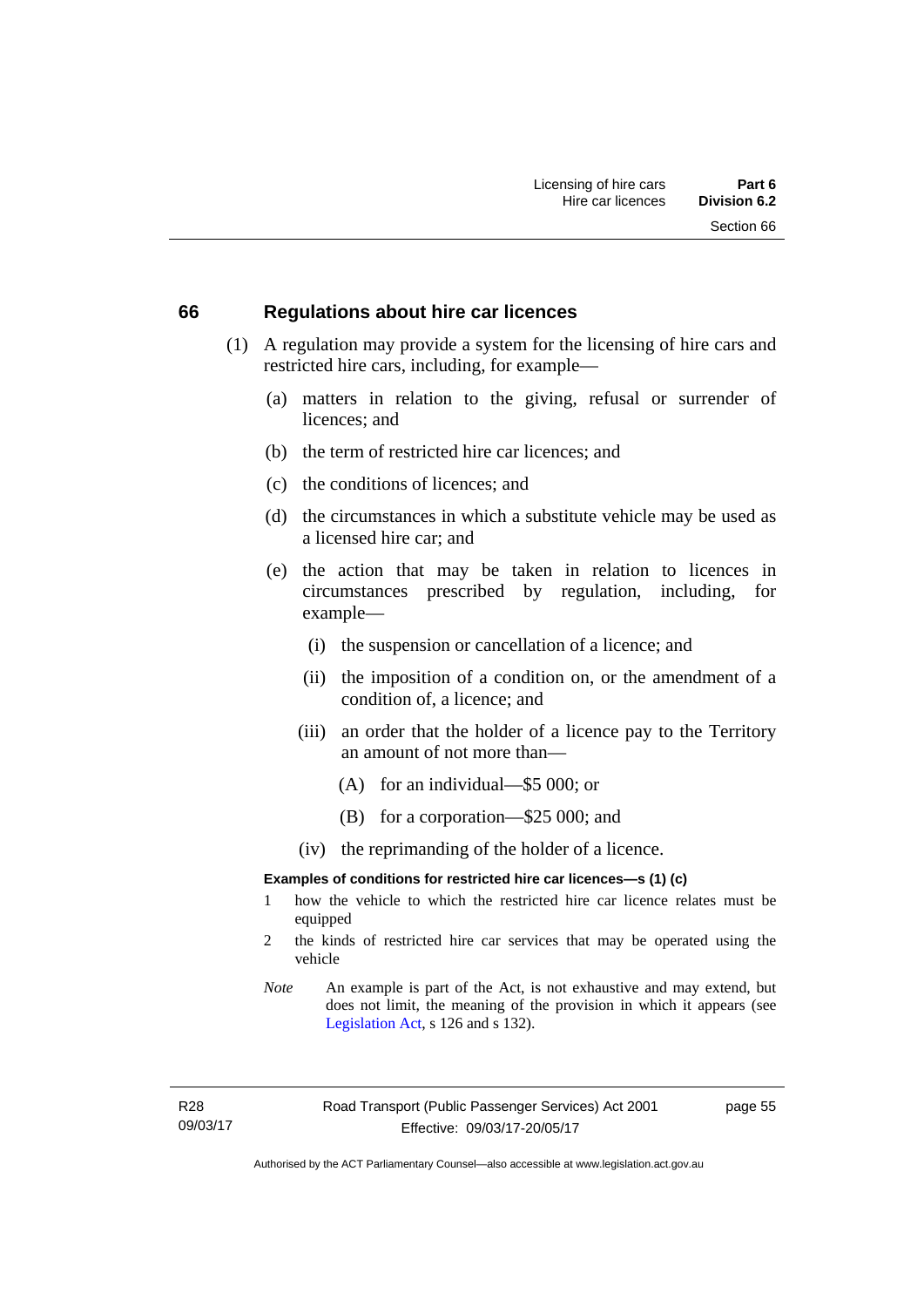| Part 6       | Licensing of hire cars |
|--------------|------------------------|
| Division 6.2 | Hire car licences      |
| Section 66   |                        |

 (2) The regulations may place different requirements on the person to whom a hire car licence (other than a restricted hire car licence) is issued and a person to whom the licence is hired.

page 56 Road Transport (Public Passenger Services) Act 2001 Effective: 09/03/17-20/05/17

R28 09/03/17

Authorised by the ACT Parliamentary Counsel—also accessible at www.legislation.act.gov.au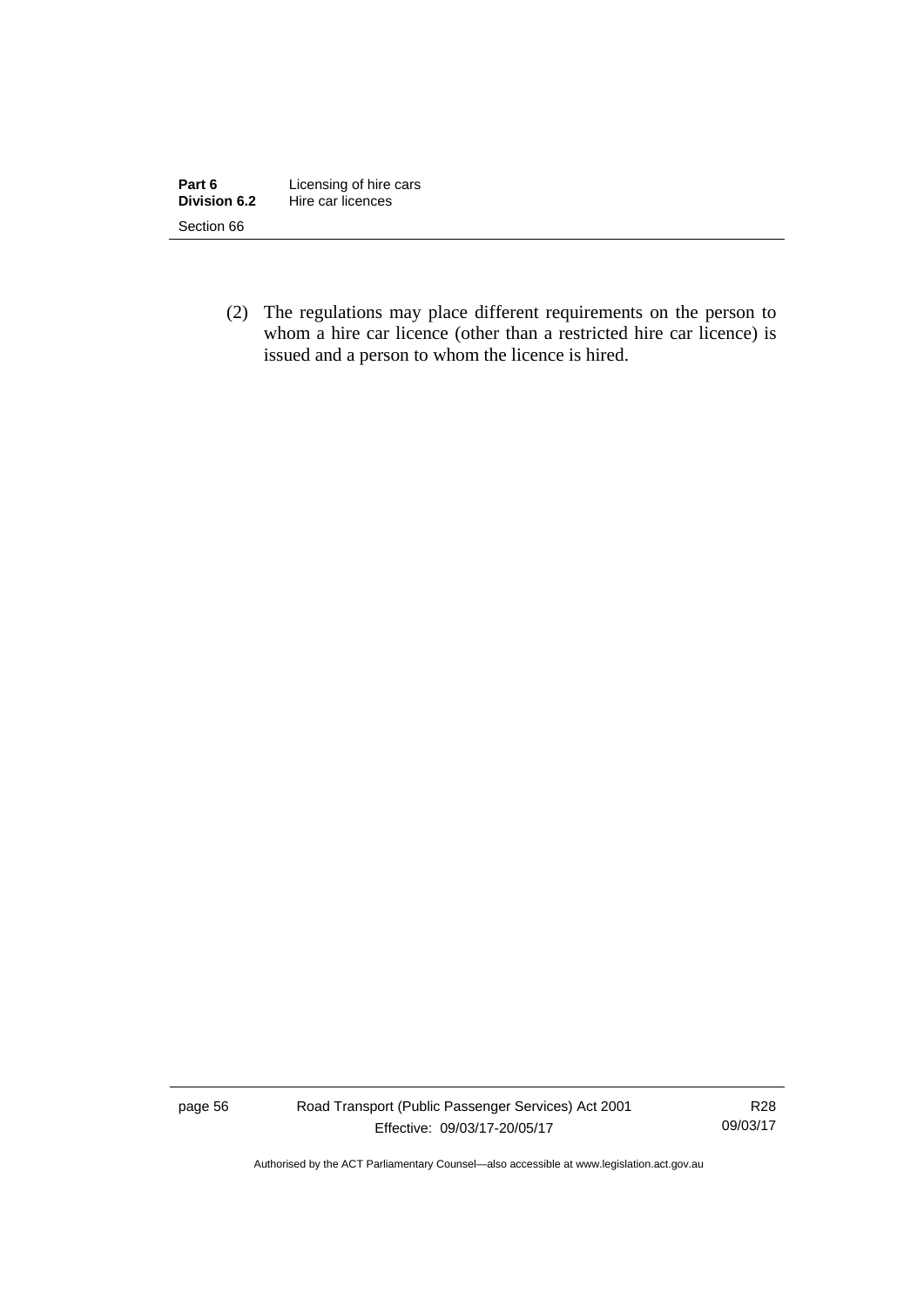Section 67

# **Part 7 Hire car services**

# **Division 7.1 Basic concepts**

# **67 Meaning of** *hire car*

A *hire car* is a vehicle (other than a bus, taxi, rideshare vehicle or demand responsive service vehicle) that—

- (a) is used, or is intended to be used, for the transport of passengers under a contract; and
- (b) does not stand or ply for hire for the transport of passengers along a road or road related area;

and includes a restricted hire car.

*Note* References to *hire car* include a *restricted hire car* unless the contrary intention otherwise appears (see [Legislation Act](http://www.legislation.act.gov.au/a/2001-14), s 155).

# **68 Meaning of** *restricted hire car*

A *restricted hire car* is a vehicle (other than a bus, taxi, rideshare vehicle or demand responsive service vehicle) that—

- (a) is used, or is intended to be used, for the transport of passengers under a contract; and
- (b) does not stand or ply for hire for the transport of passengers along a road or road related area; and
- (c) is licensed under the regulations as a restricted hire car.

# **69 Meaning of** *hire car service*

A *hire car service* is a public passenger service operated using 1 or more hire cars (including restricted hire cars).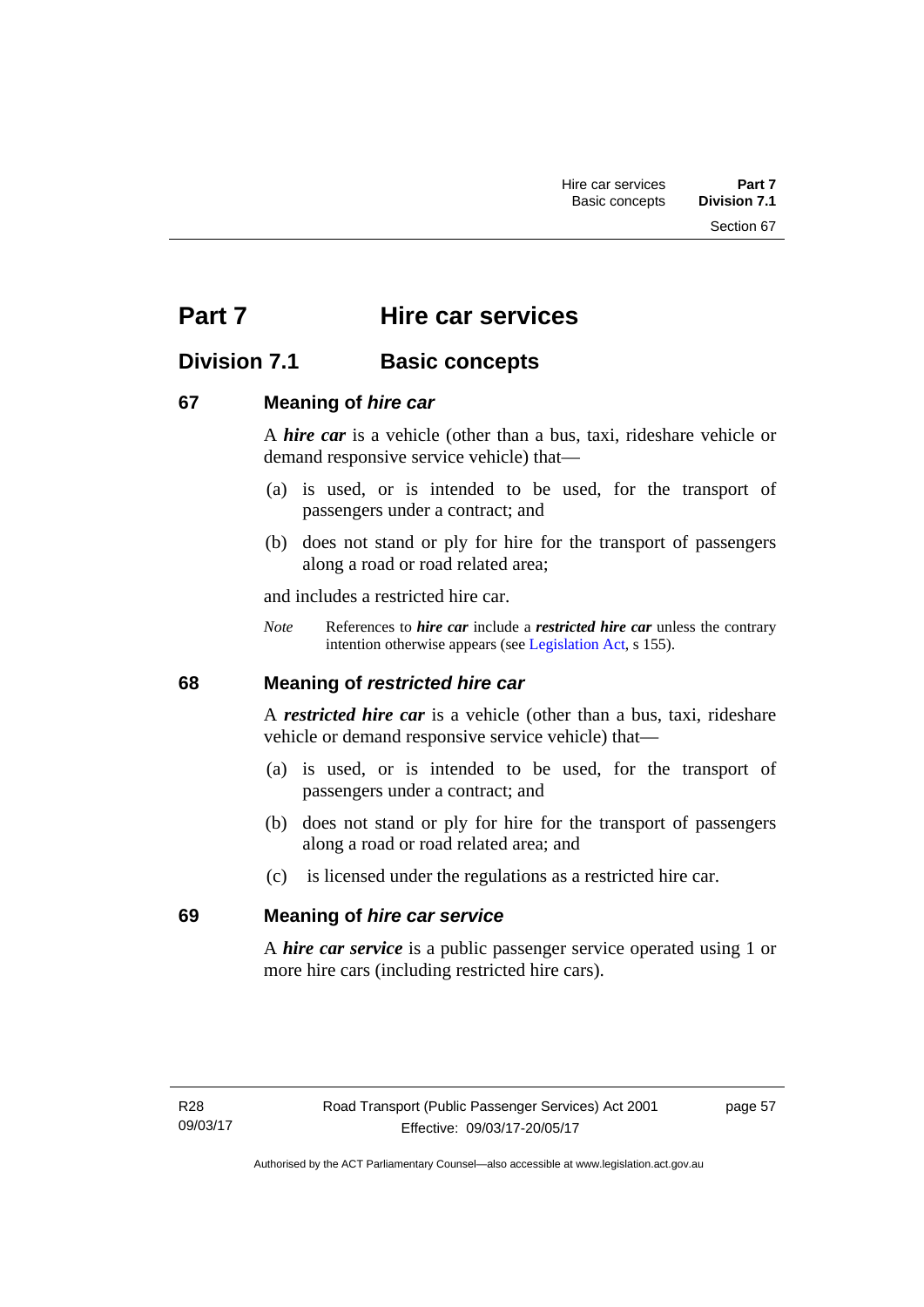# **70 Meaning of** *restricted hire car service*

A *restricted hire car service* is a public passenger service operated using only 1 or more restricted hire cars.

#### **Example of a restricted hire car service**

a pre-booked public passenger service that provides transport to weddings and school formals

# **Division 7.2 Accreditation of hire car service operators**

### **71 Hire car service operators—purposes of accreditation**

The purpose of accreditation under the regulations to operate a hire car service is to ensure that—

- (a) each person, including the accredited person, who is concerned with, or takes part in, the management of the service, is a suitable person to operate the service; and
- (b) each person, including the accredited person, who is concerned with, or takes part in, the management of the service, has demonstrated the capacity to comply with the relevant regulations and, in particular, the regulations about—
	- (i) the safety of passengers and the public; and
	- (ii) the maintenance of hire cars.

### **72 Hire car service operators—regulations about accreditation system**

- (1) A regulation may provide a system for the accreditation of people to operate hire car services, including, for example—
	- (a) the kinds of accreditations; and

| page 58 | <b>Roa</b> |
|---------|------------|
|         |            |

*Note* An example is part of the Act, is not exhaustive and may extend, but does not limit, the meaning of the provision in which it appears (see [Legislation Act,](http://www.legislation.act.gov.au/a/2001-14) s 126 and s 132).

Authorised by the ACT Parliamentary Counsel—also accessible at www.legislation.act.gov.au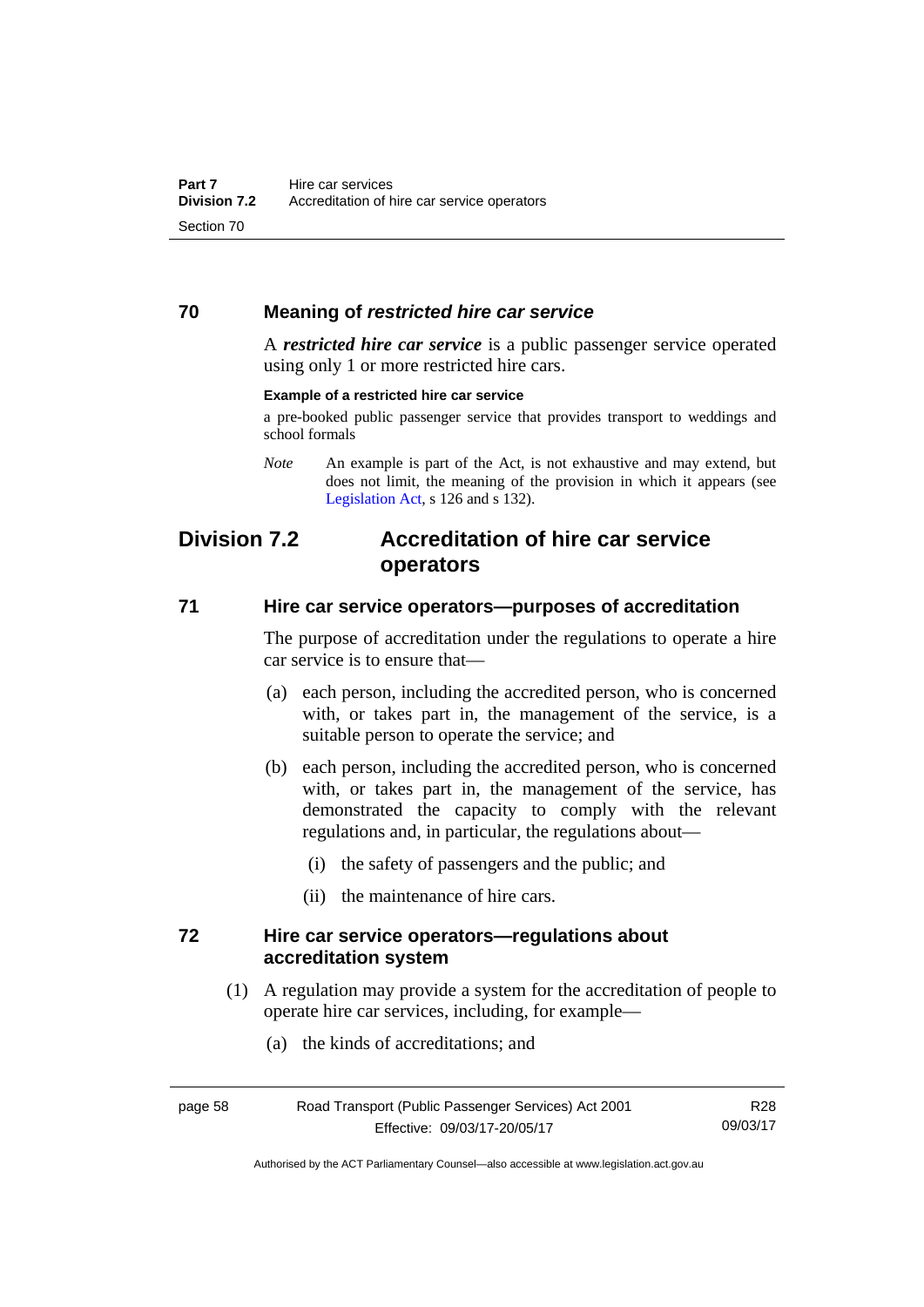- (b) the kinds of hire cars and hire car services that a person who holds a particular kind of accreditation is entitled to operate; and
- (c) the conditions of accreditations; and
- (d) matters in relation to the giving, refusal or surrender of accreditations; and
- (e) the action that may be taken in relation to an accredited person in circumstances prescribed by regulation, including, for example—
	- (i) the suspension or cancellation of an accreditation; and
	- (ii) the imposition of a condition on, or the amendment of a condition of, an accreditation; and
	- (iii) an order that an accredited person pay to the Territory an amount of not more than—
		- (A) for an individual—\$5 000; or
		- (B) for a corporation—\$25 000; and
	- (iv) the reprimanding of an accredited person.
- *Note* An example is part of the Act, is not exhaustive and may extend, but does not limit, the meaning of the provision in which it appears (see [Legislation Act,](http://www.legislation.act.gov.au/a/2001-14) s 126 and s 132).
- (2) The regulations may make provision in relation to the accreditation of people to operate hire car services, including, for example—
	- (a) requirements about the suitability of the applicant and each person who will be concerned with, or take part in, the management of the service; and
	- (b) capacity to meet service standards.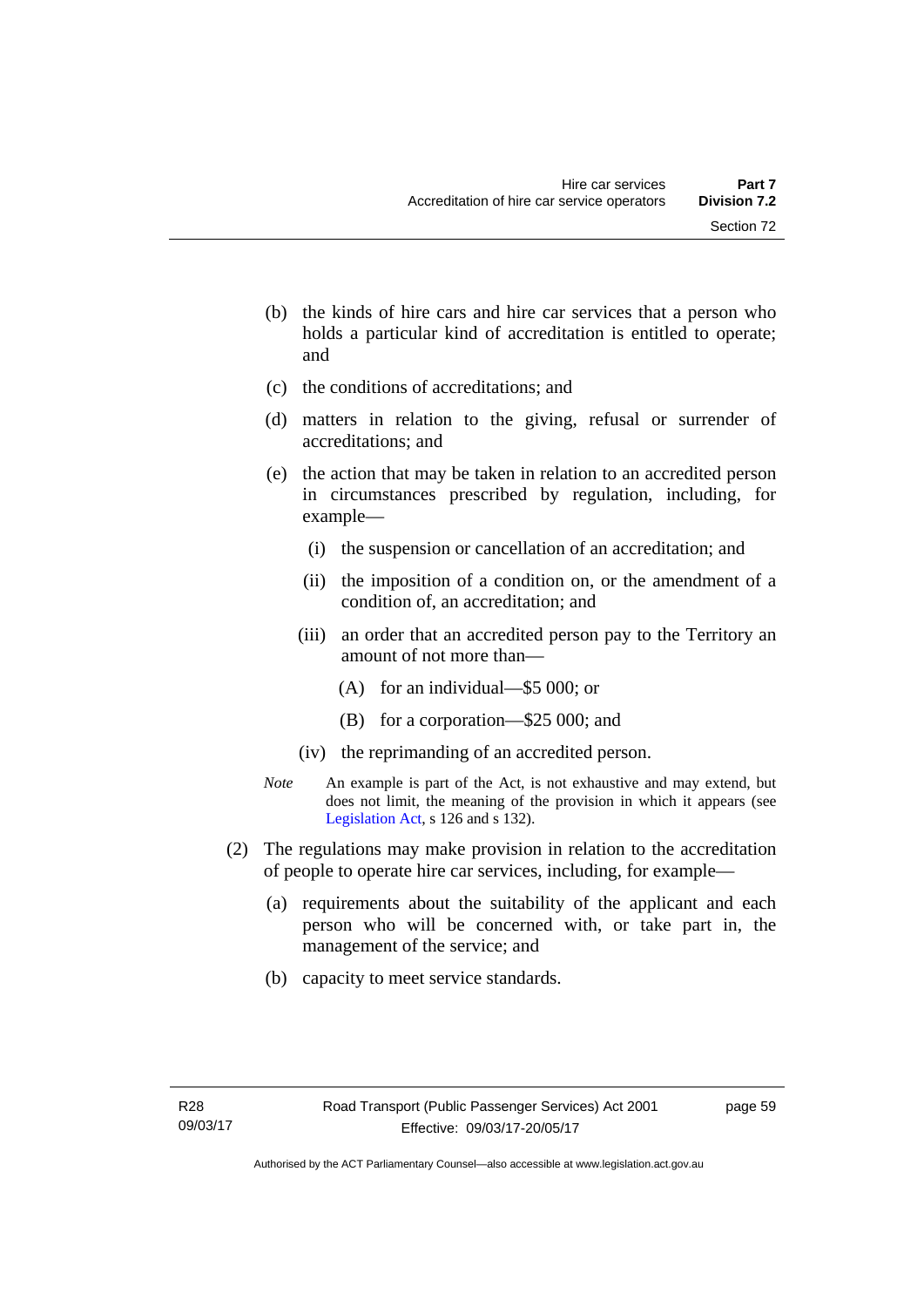- (3) For subsection (1) (a), the regulations must provide for the accreditation of people to operate—
	- (a) a hire car service (other than a restricted hire car service); and
	- (b) a restricted hire car service.
	- *Note* For examples of kinds of restricted hire car services, see s 70.

# **Division 7.3 Entitlement to operate hire car services**

### **73 Entitlement to operate hire car services**

A person is entitled to operate a particular kind of hire car service, in or partly in the ACT, if—

- (a) the person is accredited under the regulations to operate a hire car service of that kind; and
- (b) the vehicles used to operate the service are licensed under the regulations as hire cars for that kind of hire car service.

# **74 Unaccredited operators not to operate hire car services**

(1) A person must not operate, in or partly in the ACT, a hire car service of a particular kind unless the person is accredited under the regulations to operate a hire car service of that kind.

Maximum penalty: 50 penalty units.

- (2) This section does not apply to a person in relation to the hiring of a hire car operated by the person if—
	- (a) the person is authorised to operate a hire car service under the law of another jurisdiction; and
	- (b) the hiring begins in that jurisdiction and is completed in the ACT; and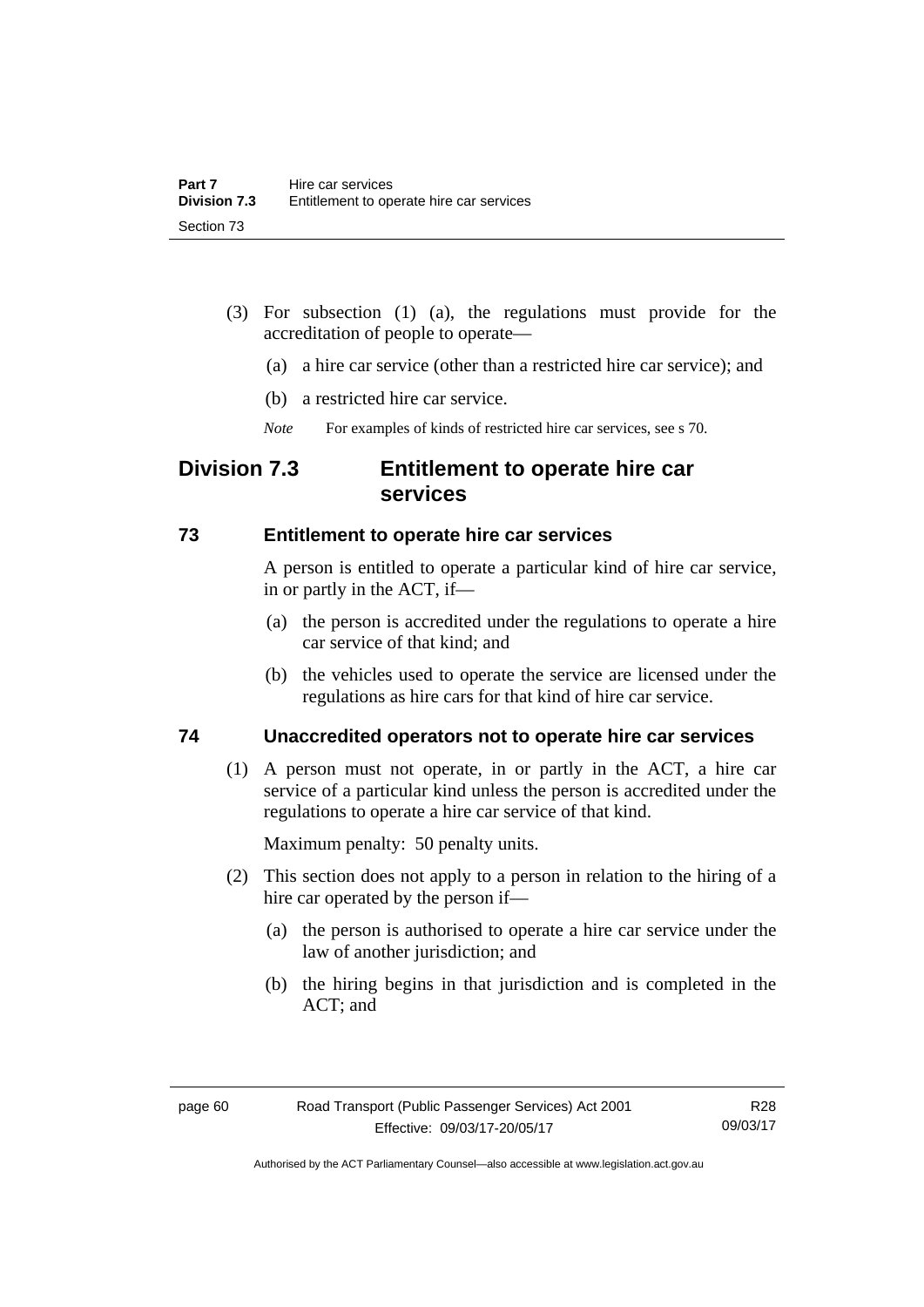- (c) the hiring is of a kind that the person is authorised to operate under the law of that jurisdiction.
- (3) An offence against this section is a strict liability offence.

# **75 Pretending to be an accredited hire car service operator**

(1) A person must not pretend to be accredited under the regulations to operate a hire car service.

Maximum penalty: 30 penalty units.

 (2) A person must not pretend to be accredited under the regulations to operate a particular kind of hire car service.

Maximum penalty: 30 penalty units.

(3) An offence against this section is a strict liability offence.

# **Division 7.4 Regulation of hire car services**

# **76 Regulations about operation of hire car services by accredited people**

A regulation may make provision in relation to the operation of hire car services by accredited hire car service operators, including, for example—

- (a) the supervision and monitoring of drivers of hire cars for compliance with the service standards and the responsibilities of the operator in relation to a failure to comply with the standards; and
- (b) the safety of passengers (including, for example, by the use of particular kinds of security devices) and the public; and
- (c) the qualifications, training and experience of accredited hire car service operators and hire car drivers (including, for example, in relation to particular kinds of hire car services); and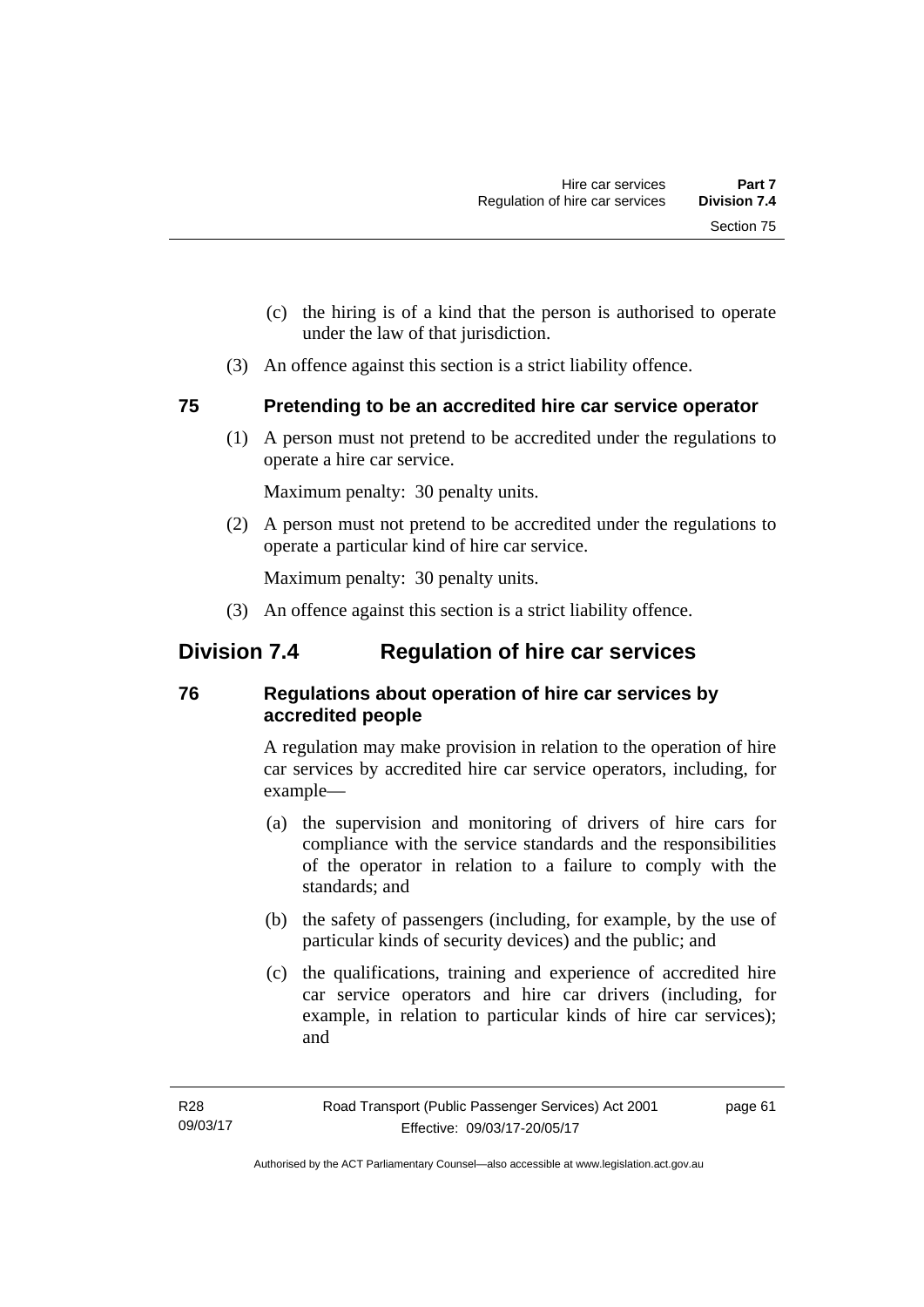- (d) maximum driving times and minimum rest times of hire car drivers; and
- (e) insurance; and
- (f) customer complaints and inquiries; and
- (g) lost property; and
- (h) the operation of particular kinds of hire cars and hire car services; and
- (i) the requirements that hire cars, and their equipment and fittings (internal and external) (including, for example, baby capsules), must comply with; and
- (j) the maintenance and cleaning of hire cars; and
- (k) the making and keeping of records and their inspection; and
- (l) the auditing of records and systems; and
- (m) the display of licences; and
- (n) requirements for display of accreditation numbers on advertisements for the service; and
- (o) the provision of information and reports to the road transport authority.
- *Note* An example is part of the Act, is not exhaustive and may extend, but does not limit, the meaning of the provision in which it appears (see [Legislation Act,](http://www.legislation.act.gov.au/a/2001-14) s 126 and s 132).

# **77 Regulations about operation of hire cars**

A regulation may make provision in relation to the operation of hire cars, including, for example—

- (a) the solicitation of passengers or hirings; and
- (b) the hiring of vehicles; and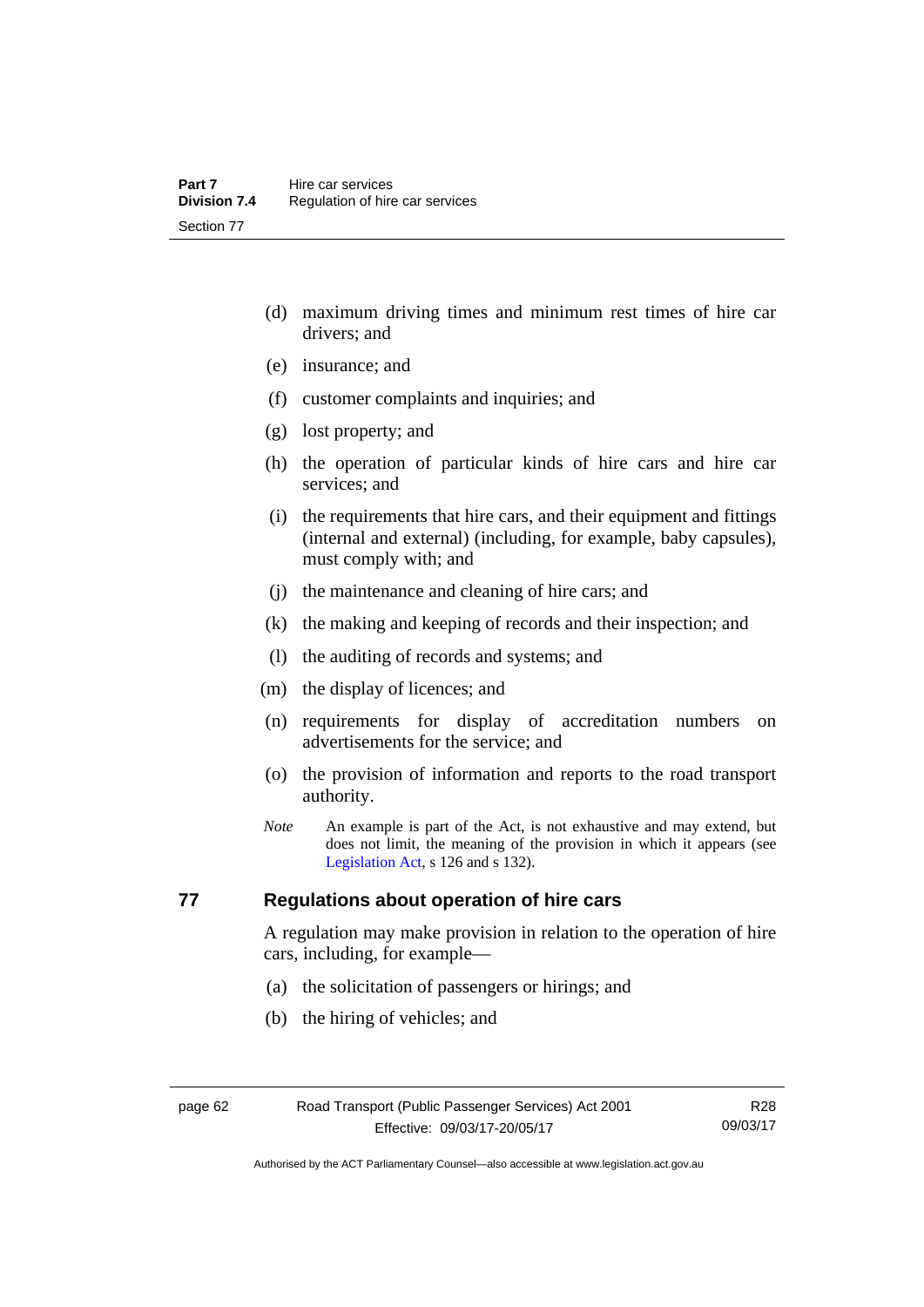- (c) the picking-up and dropping-off of passengers and other matters relating to the transport of passengers; and
- (d) the transport of passengers' luggage or other goods, and animals; and
- (e) the regulation or prohibition of the use of vehicles on certain roads or road related areas; and
- (f) the design, equipment and fittings (internal or external) of vehicles; and
- (g) the regulation or prohibition of notices, signs and advertisements inside or on the outside of vehicles; and
- (h) the records to be made and kept, how they are to be made and kept, and their inspection; and
- (i) approval of uniforms or industry codes of practice for dress standards.
- *Note* An example is part of the Act, is not exhaustive and may extend, but does not limit, the meaning of the provision in which it appears (see [Legislation Act,](http://www.legislation.act.gov.au/a/2001-14) s 126 and s 132).

#### **78 Regulations about hire car drivers**

A regulation may make provision in relation to hire car drivers, including, for example—

- (a) the powers, duties and conduct of hire car drivers; and
- (b) the training of drivers; and
- (c) how hire car drivers must dress.
- *Note 1* For the licensing of people to drive hire cars, see the *Road Transport [\(Driver Licensing\) Regulation 2000](http://www.legislation.act.gov.au/sl/2000-14)*.
- *Note 2* An example is part of the Act, is not exhaustive and may extend, but does not limit, the meaning of the provision in which it appears (see [Legislation Act,](http://www.legislation.act.gov.au/a/2001-14) s 126 and s 132).

R28 09/03/17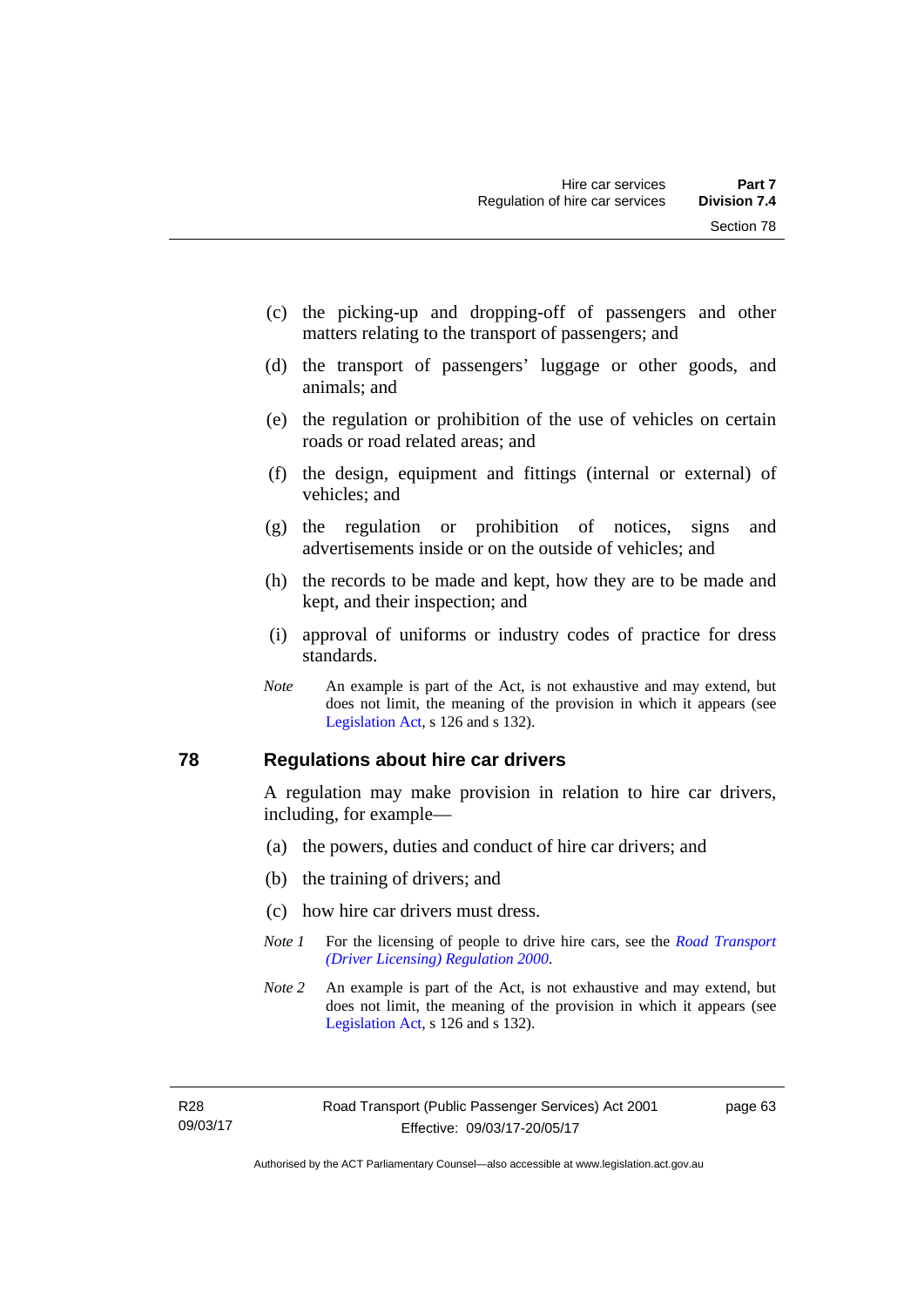#### **79 Regulations about conduct of hire car passengers**

A regulation may make provision in relation to the conduct of hire car passengers, including, for example—

- (a) the authority of hire car drivers, police officers and authorised people to direct people contravening a regulation to leave a hire car; and
- (b) the authority of police officers and authorised people to remove people from a hire car if they fail to leave when directed.
- *Note* An example is part of the Act, is not exhaustive and may extend, but does not limit, the meaning of the provision in which it appears (see [Legislation Act,](http://www.legislation.act.gov.au/a/2001-14) s 126 and s 132).

### **79A Power to determine hire car fares**

- (1) The Minister may determine fares, and ways of calculating fares, for hiring or using a hire car.
	- *Note* Power to make a statutory instrument includes power to make different provision in relation to different matters or different classes of matters, and to make an instrument that applies differently by reference to stated exceptions or factors (see [Legislation Act](http://www.legislation.act.gov.au/a/2001-14), s 48).
- (2) A determination is a disallowable instrument.
	- *Note* A disallowable instrument must be notified, and presented to the Legislative Assembly, under the [Legislation Act.](http://www.legislation.act.gov.au/a/2001-14)
- (3) In this section:

*fare* includes a charge relating to hiring or using a hire car.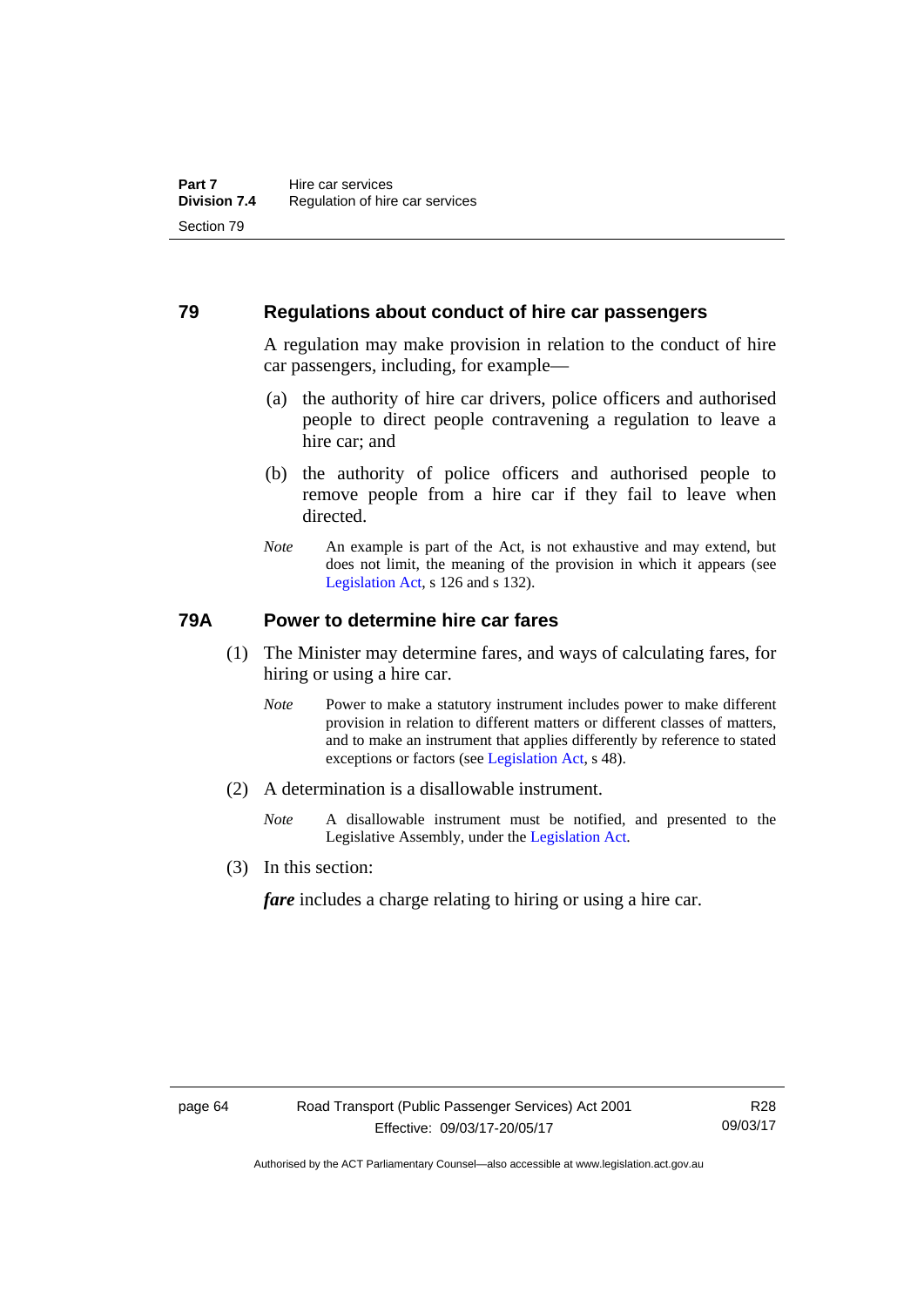# **Part 8 Demand responsive services**

## **Division 8.1 Basic concepts**

### **80 Meaning of** *demand responsive service*

A *demand responsive service* is a public passenger service that a person may operate under an authorisation given for this part.

### **81 Meaning of** *demand responsive service vehicle*

A *demand responsive service vehicle* is a motor vehicle used, in accordance with a demand responsive service authorisation, to operate the demand responsive service.

## **Division 8.2 Authorisations to operate demand responsive services**

#### **82 Demand responsive service authorisations**

- (1) The Minister must have regard to the guidelines approved under section 83 in deciding whether to give a person an authorisation to operate a demand responsive service.
- (2) A demand responsive service authorisation may exempt a person or vehicle from this Act (or a stated provision of this Act).
	- *Note* A reference to an Act includes a reference to the statutory instruments made or in force under the Act, including any regulation (see [Legislation Act,](http://www.legislation.act.gov.au/a/2001-14) s 104).
- (3) An authorisation is a disallowable instrument.
	- *Note* A disallowable instrument must be notified, and presented to the Legislative Assembly, under the [Legislation Act.](http://www.legislation.act.gov.au/a/2001-14)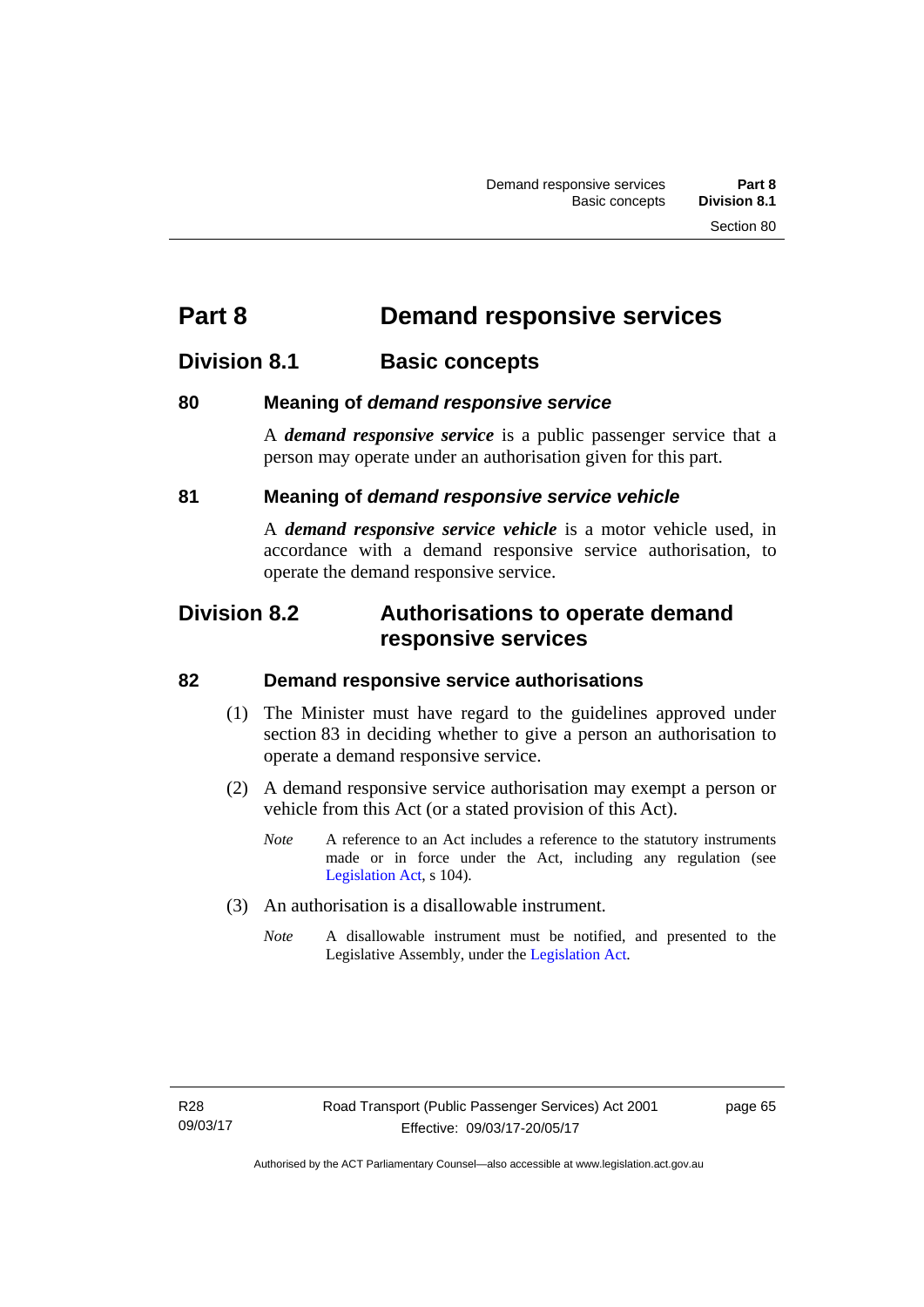## **82A Territory's entitlement to operate demand responsive service**

If the Territory operates a demand responsive service, the Territory may operate the service under a name prescribed by regulation.

#### **83 Demand responsive services—guidelines for giving authorisations**

- (1) The Minister may approve guidelines for the giving of authorisations to operate demand responsive services.
- (2) The guidelines may make provision in relation to—
	- (a) the kinds of public passenger services that may be operated under demand responsive service authorisations, including, for example, matters in relation to—
		- (i) hours of operation; and
		- (ii) routes and areas of operation; and
		- (iii) kinds of passengers that may be transported; and
		- (iv) accessing of services by passengers; and
	- (b) the kinds of vehicles that may be used to operate demand responsive services.
	- *Note* An example is part of the Act, is not exhaustive and may extend, but does not limit, the meaning of the provision in which it appears (see [Legislation Act,](http://www.legislation.act.gov.au/a/2001-14) s 126 and s 132).
- (3) The guidelines must provide that the Minister must not give a person an authorisation for a demand responsive service if the operation of the service will have an adverse impact on the viability of an existing regular route service.
- (4) Approved guidelines are a disallowable instrument.
	- *Note* A disallowable instrument must be notified, and presented to the Legislative Assembly, under the [Legislation Act.](http://www.legislation.act.gov.au/a/2001-14)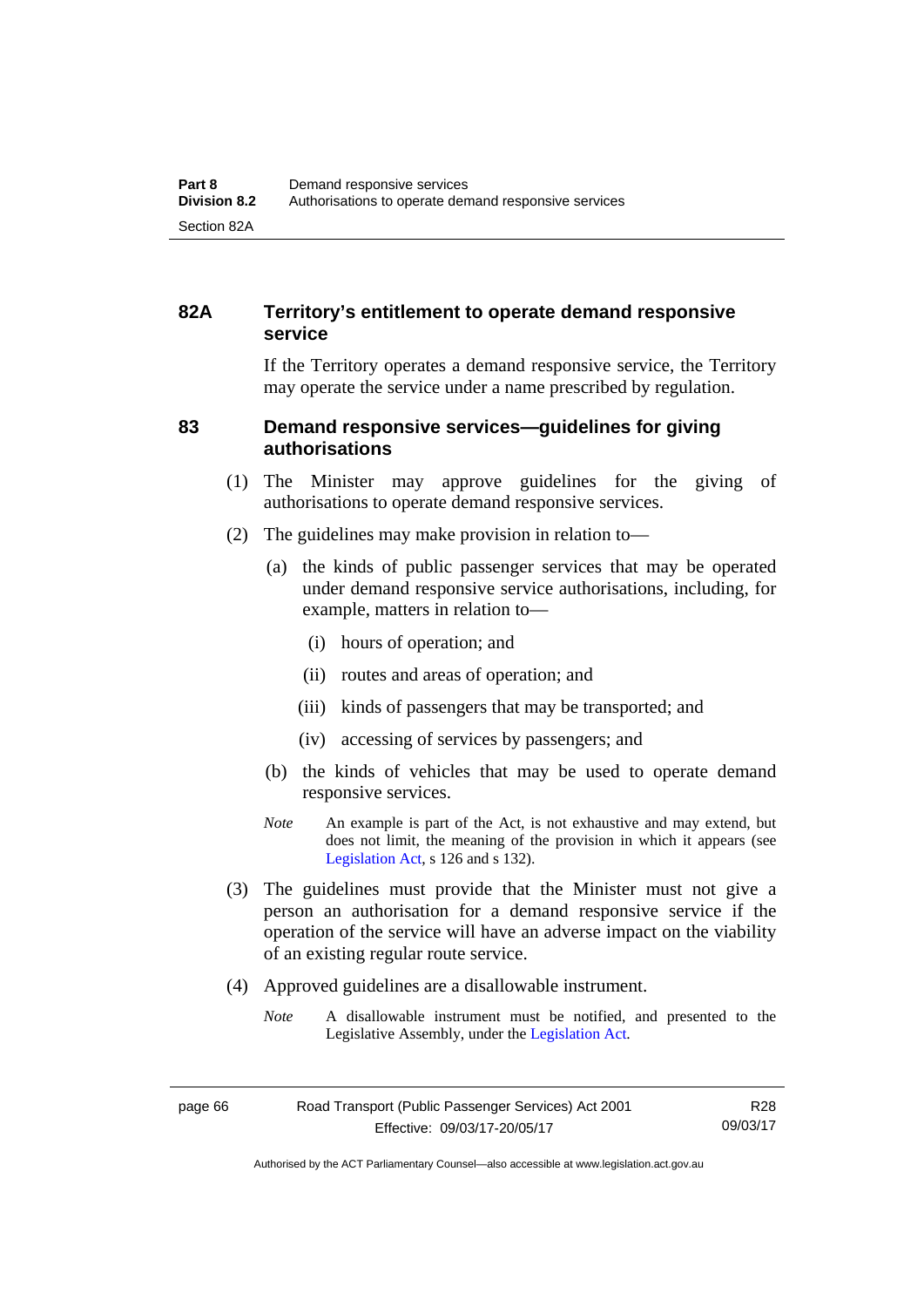#### **84 Demand responsive services—regulations about authorisations**

A regulation may make provision in relation to authorisations to operate demand responsive services, including, for example—

- (a) the term of authorisations; and
- (b) the conditions of authorisations; and
- (c) matters relating to the giving, refusal or surrender of an authorisation; and
- (d) the action that may be taken in relation to an authorised demand responsive service operator in circumstances prescribed by regulation, including—
	- (i) the suspension or cancellation of an authorisation; and
	- (ii) the imposition of a condition on, or the amendment of a condition of, an authorisation; and
	- (iii) an order that an authorised demand responsive service operator pay to the Territory an amount of not more than—
		- (A) for an individual—\$5 000; or
		- (B) for a corporation—\$25 000; and
	- (iv) the reprimanding of an authorised demand responsive service operator.
- *Note* An example is part of the Act, is not exhaustive and may extend, but does not limit, the meaning of the provision in which it appears (see [Legislation Act,](http://www.legislation.act.gov.au/a/2001-14) s 126 and s 132).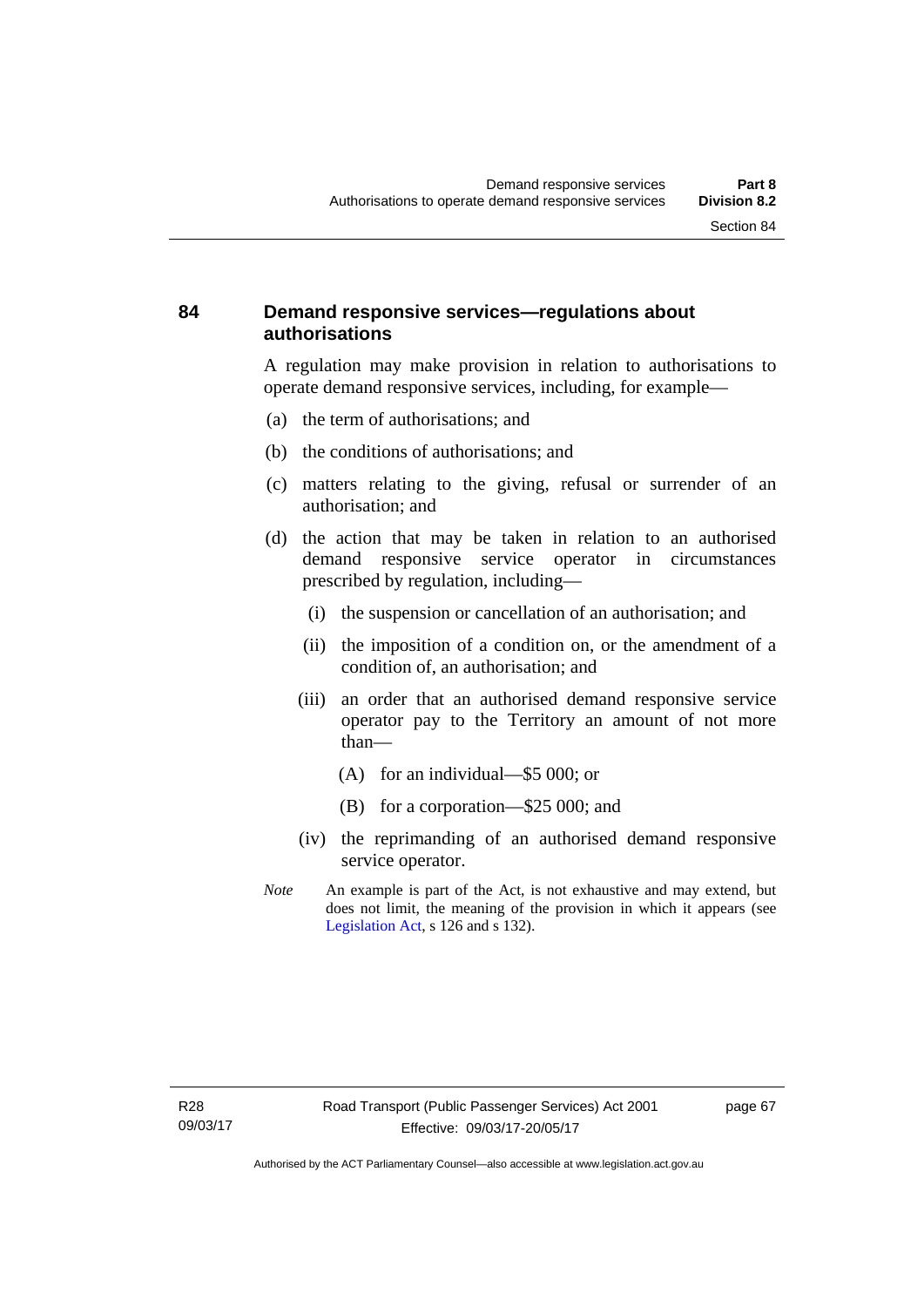#### **85 Use of vehicles for demand responsive services**

- (1) An authorised demand responsive service operator commits an offence if—
	- (a) the operator uses a vehicle to operate a demand responsive service; and
	- (b) the operator is not authorised by the demand responsive service authorisation for the service to use the vehicle to operate the service.

Maximum penalty: 50 penalty units.

(2) An offence against this section is a strict liability offence.

#### **86 Representing vehicle as demand responsive service vehicle**

- (1) A person commits an offence if—
	- (a) the person represents a vehicle to be a demand responsive service vehicle; and
	- (b) the person is reckless about whether the person's conduct represents the vehicle to be a demand responsive service vehicle; and
	- (c) the vehicle is not a demand responsive service vehicle.

Maximum penalty: 30 penalty units.

(2) Strict liability applies to subsection (1) (c).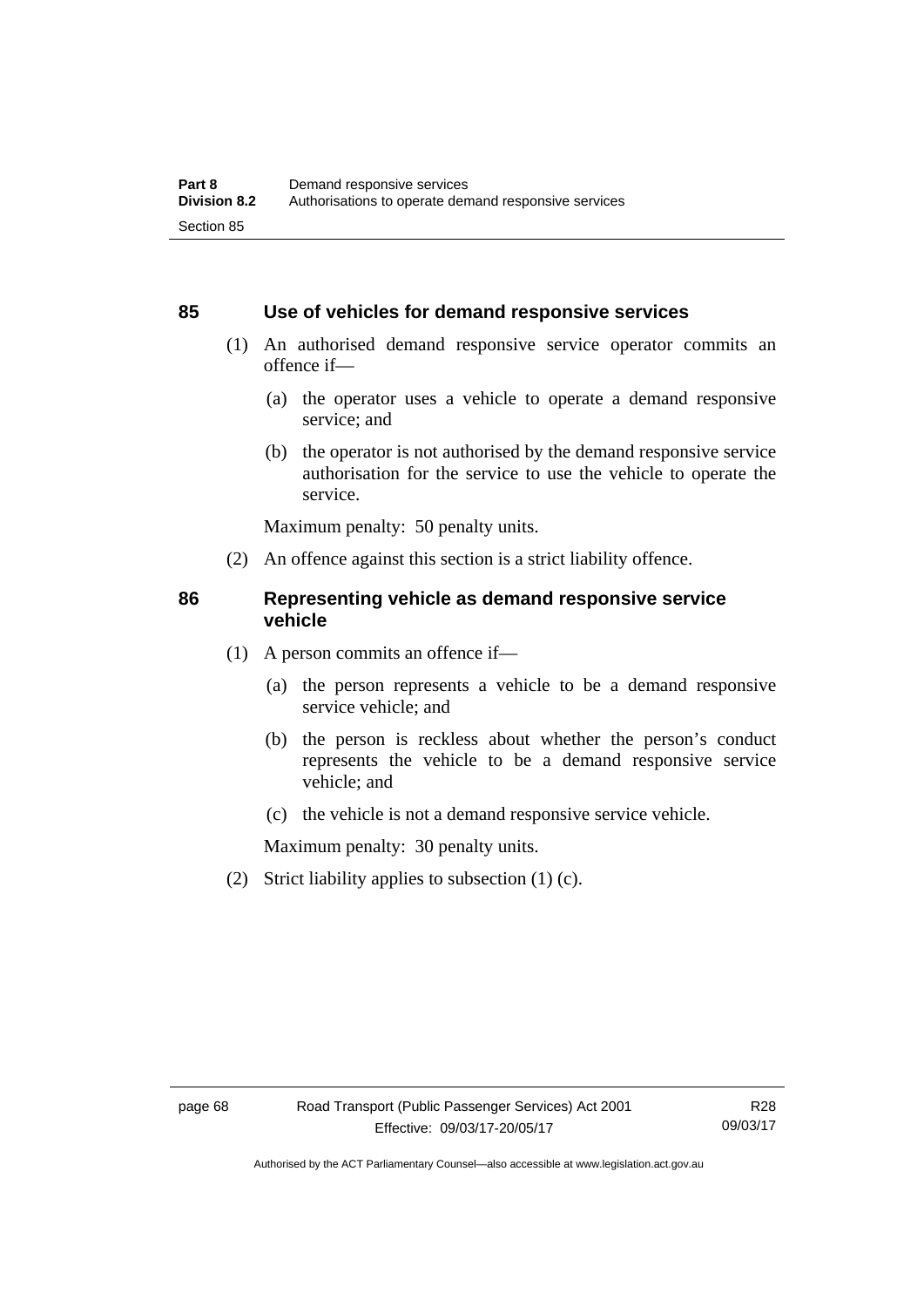# **Division 8.3 Accreditation of demand responsive service operators**

#### **87 Demand responsive service operators—purposes of accreditation**

The purpose of accreditation under the regulations to operate a demand responsive service is to ensure that—

- (a) the accredited person has the financial capacity to meet the service standards for the service; and
- (b) the accredited person, and each person who is concerned with, or takes part in, the management of the service, are suitable people to operate the service; and
- (c) the accredited person, and each person who is concerned with, or takes part in, the management of the service, have demonstrated the capacity to comply with the relevant regulations and, in particular, regulations about—
	- (i) the safety of passengers and the public; and
	- (ii) the maintenance of demand responsive service vehicles.

#### **88 Demand responsive service operators—regulations about accreditation system**

- (1) The regulations may provide a system for the accreditation of people to operate demand responsive services, including, for example—
	- (a) the kinds of accreditations; and
	- (b) the conditions of accreditations; and
	- (c) matters relating to the giving, refusal or surrender of accreditations; and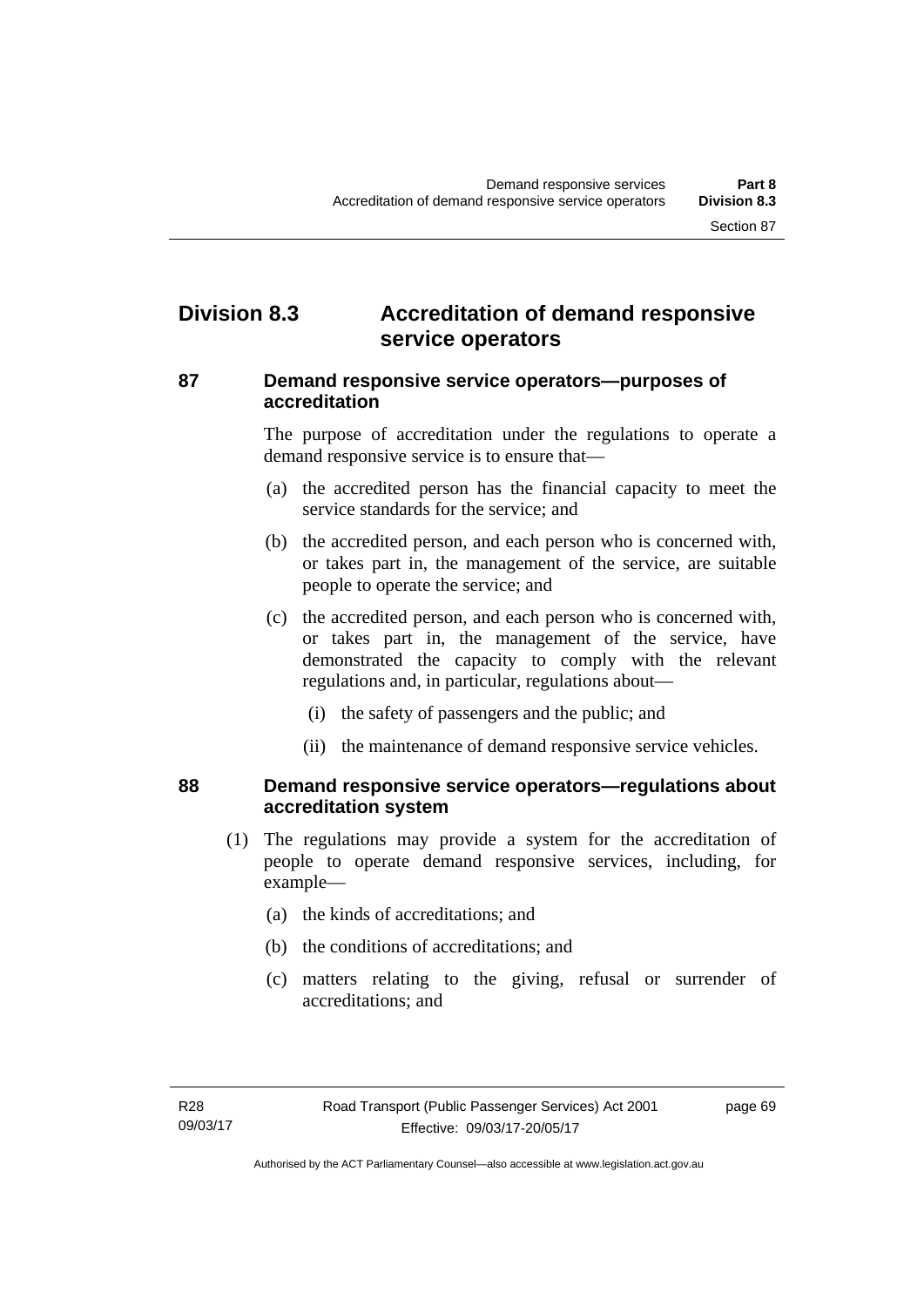- (d) the action that may be taken in relation to an accredited person in circumstances prescribed by regulation, including—
	- (i) the suspension or cancellation of an accreditation; and
	- (ii) the imposition of a condition on, or the amendment of a condition of, an accreditation; and
	- (iii) an order that an accredited person pay to the Territory an amount of not more than—
		- (A) for an individual—\$5 000; or
		- (B) for a corporation—\$25 000; and
	- (iv) the reprimanding of an accredited person.
- *Note* An example is part of the Act, is not exhaustive and may extend, but does not limit, the meaning of the provision in which it appears (see [Legislation Act,](http://www.legislation.act.gov.au/a/2001-14) s 126 and s 132).
- (2) The regulations may make provision in relation to the accreditation of people to operate demand responsive services, including, for example—
	- (a) requirements about the suitability of the applicant and each person who will be concerned with, or take part in, the management of the service; and
	- (b) capacity to meet service standards; and
	- (c) financial viability.

## **Division 8.4 Service contracts for demand responsive services**

#### **89 Service contracts—demand responsive services**

 (1) The road transport authority may, on behalf of the Territory, enter into a contract (a *service contract*) for the operation of a demand responsive service with an authorised demand responsive service operator.

| page 70 | Road Transport (Public Passenger Services) Act 2001 | R28      |
|---------|-----------------------------------------------------|----------|
|         | Effective: 09/03/17-20/05/17                        | 09/03/17 |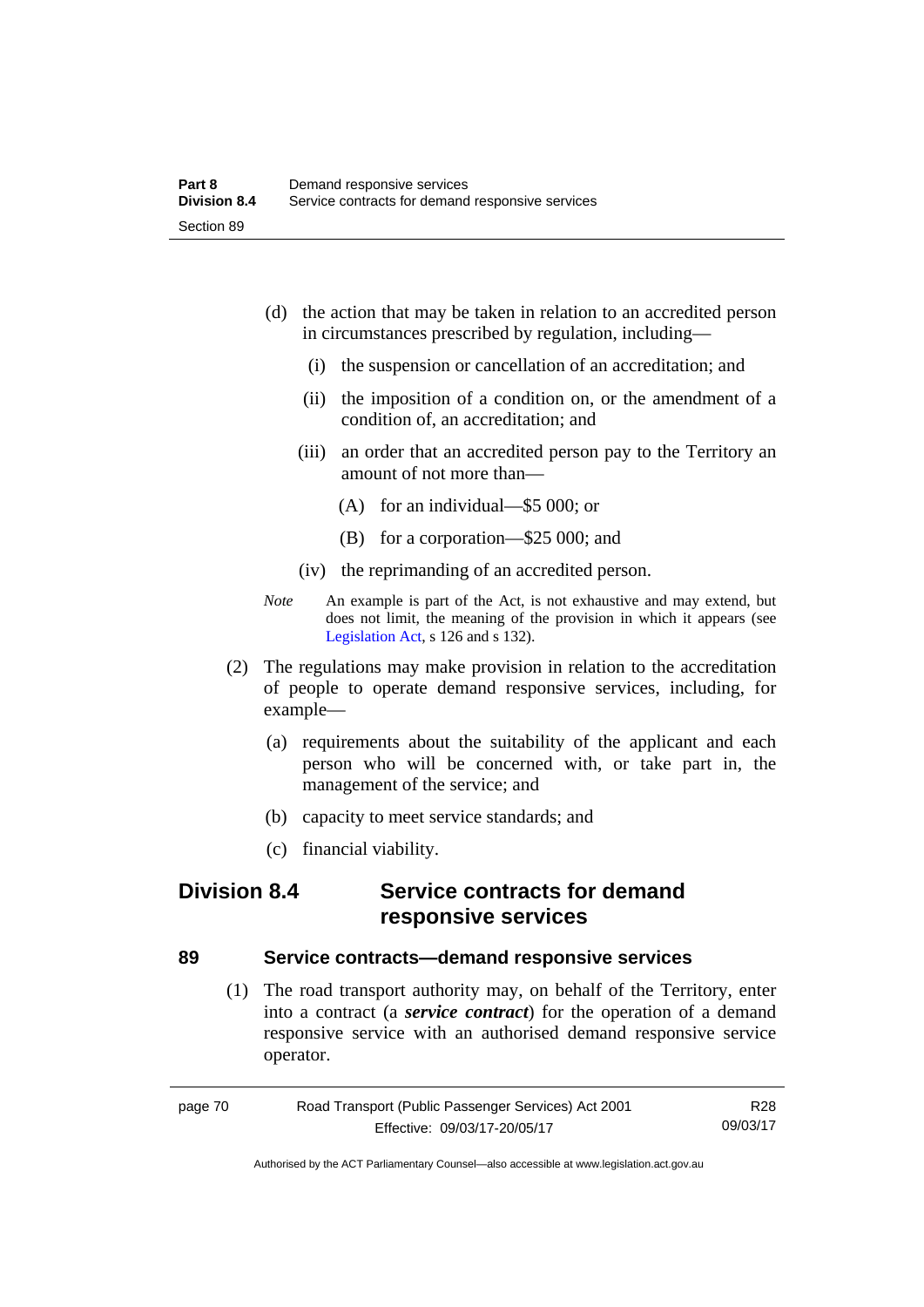- (2) A service contract must state whether the right given under the contract to operate a demand responsive service is an exclusive right to operate a demand responsive service, or a demand responsive service operated in a particular way, along a particular route or in a particular area.
- (3) A service contract may make provision in relation to the operation of a demand responsive service and the administration of the contract, including, for example—
	- (a) service requirements under the contract; and
	- (b) the availability and use of booking services for the service; and
	- (c) the transfer, suspension, cancellation and surrender of the contract; and
	- (d) the fees (if any) payable under the contract; and
	- (e) the adjustment of payments and refunds in relation to any contract fees; and
	- (f) financial or other penalties for breaches of the contract; and
	- (g) the records (including accounts) to be made and kept, how they are to be made and kept, and their inspection; and
	- (h) the provision of information and reports to the road transport authority about the demand responsive service and the verification of the information and reports; and
	- (i) the publication and the collection of fares payable by passengers; and
	- (j) the sale of tickets and the conditions under which tickets must be sold.
	- (k) free or reduced fares for travel; and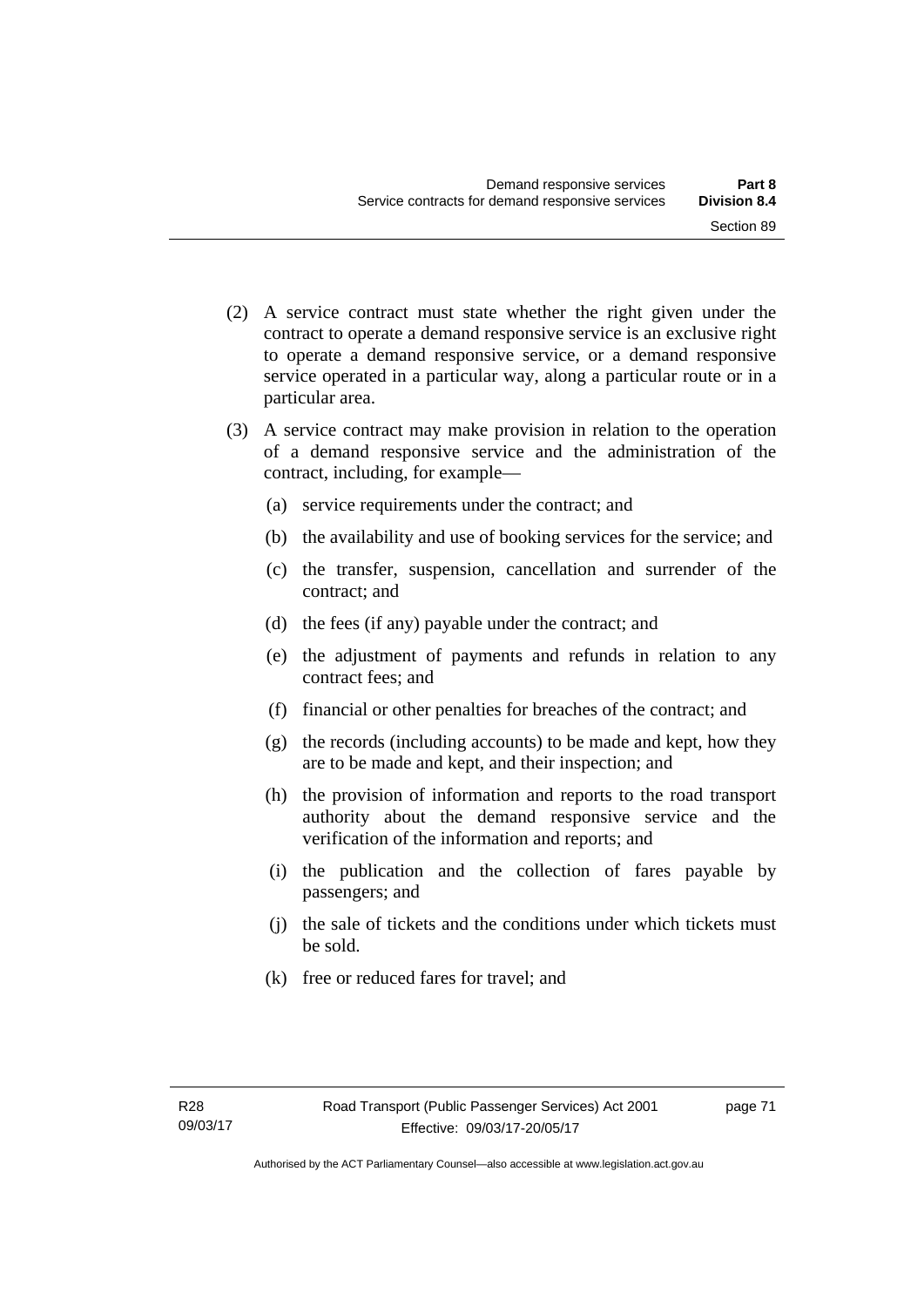- (l) the issue and acceptance of free or concession passes.
- *Note* An example is part of the Act, is not exhaustive and may extend, but does not limit, the meaning of the provision in which it appears (see [Legislation Act,](http://www.legislation.act.gov.au/a/2001-14) s 126 and s 132).
- (4) Subsection (3) does not limit the matters about which a service contract may make provision.

# **Division 8.5 Entitlement to operate demand responsive services**

#### **90 Entitlement to operate demand responsive services**

- (1) A person is entitled to operate a demand responsive service, in or partly in the ACT, if the person—
	- (a) holds an authorisation to operate the service; and
	- (b) holds a service contract for the service; and
	- (c) is an accredited demand responsive service operator.
- (2) However, the Territory is entitled to operate a demand responsive service, whether or not the Territory—
	- (a) holds an authorisation to operate the service; or
	- (b) holds a service contract for the service; or
	- (c) is an accredited demand responsive service operator.
- (3) If the Territory operates a demand responsive service, part 8 (Demand responsive services) applies in relation to the Territory's operation of the service as if—
	- (a) the Territory held an authorisation to operate the service; and
	- (b) the Territory held a service contract for the service; and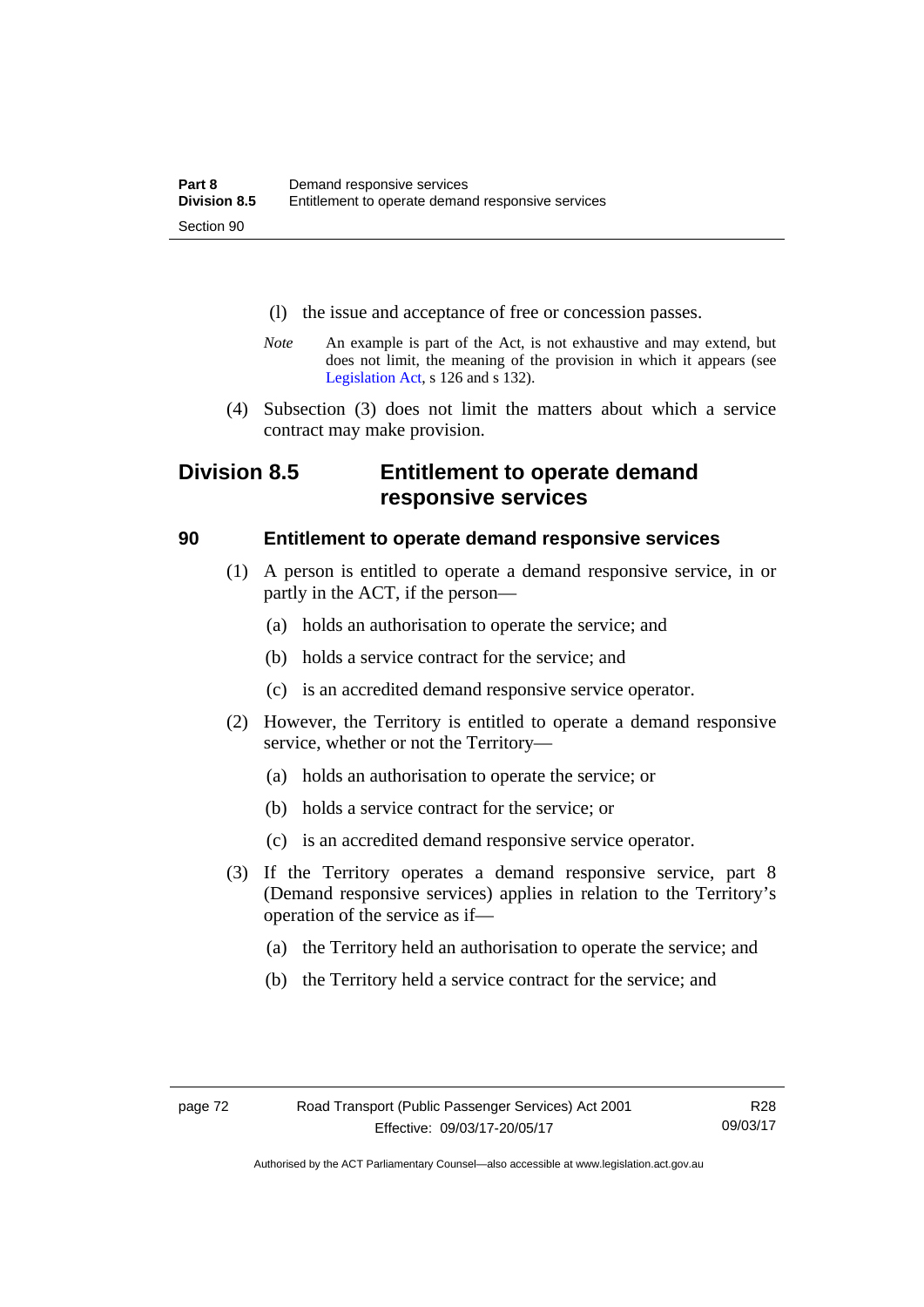- (c) the Territory were accredited to operate the service; and
- (d) all necessary changes, and any changes prescribed by regulation, were made.

#### **91 Operating demand responsive service without entitlement**

- (1) A person commits an offence if—
	- (a) the person operates, in or partly in the ACT, a demand responsive service; and
	- (b) the person is not entitled under section 90 to operate the service.

Maximum penalty: 50 penalty units.

- (2) An offence against this section is a strict liability offence.
- (3) However, section 90 (b) does not apply in relation to the person if—
	- (a) a demand responsive service is discontinued because of a variation or termination of a service contract; and
	- (b) the road transport authority has made arrangements with the person, to operate a temporary demand responsive service without a service contract, to replace the discontinued service.
- (4) Also, this section does not apply to the operation of a demand responsive service by the Territory.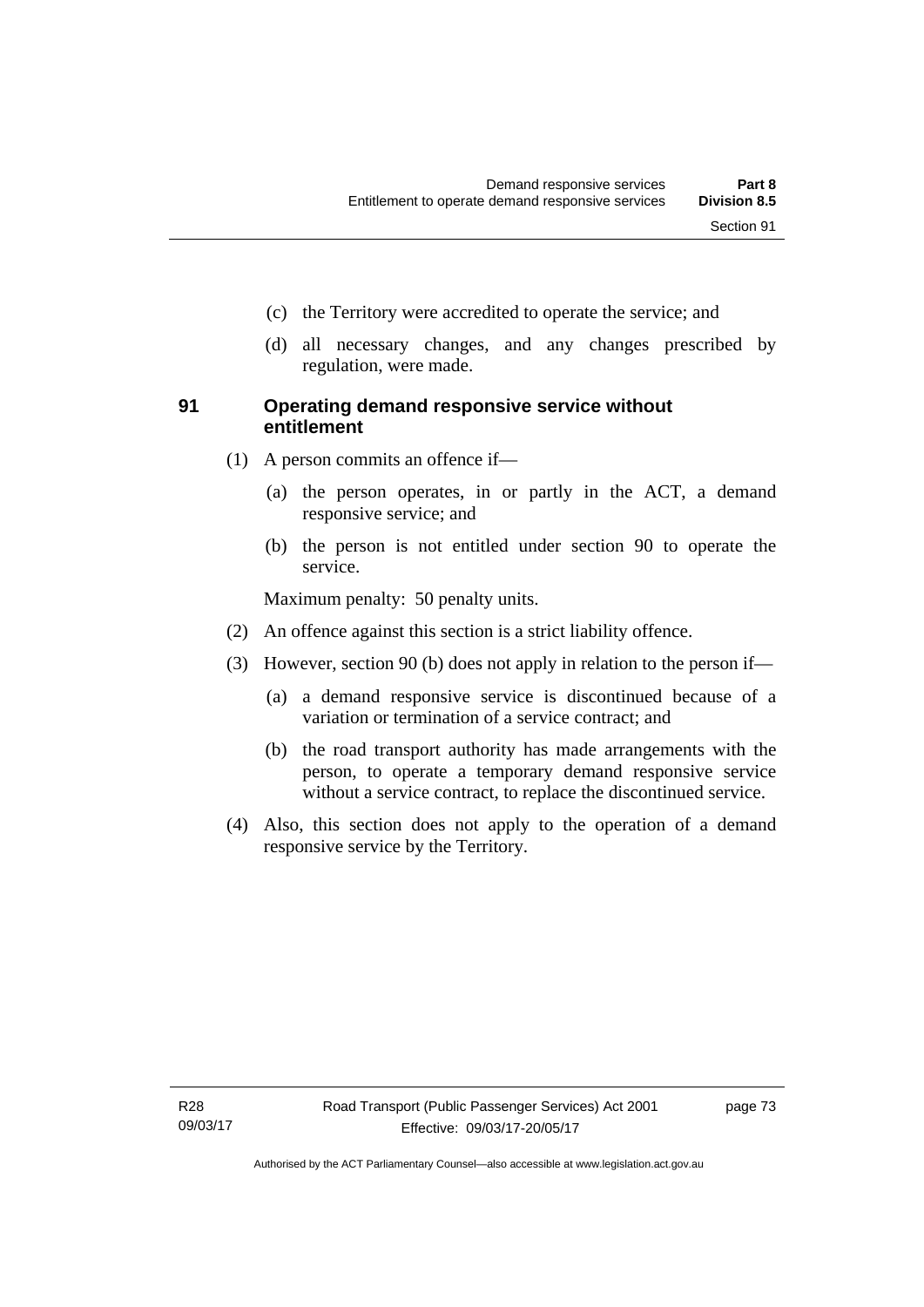#### **92 Representing entitlement to operate demand responsive service**

- (1) A person commits an offence if—
	- (a) the person represents that the person is entitled to operate a demand responsive service; and
	- (b) the person is reckless about whether the person's conduct represents that the person is entitled to operate a demand responsive service; and
	- (c) the person is not entitled to operate a demand responsive service.

Maximum penalty: 30 penalty units.

(2) Strict liability applies to subsection (1) (c).

## **Division 8.6 Regulation of demand responsive services**

#### **93 Demand responsive services—minimum fares**

- (1) The Minister must determine minimum fares, or ways of calculating minimum fares, payable by passengers for a demand responsive service.
- (2) A determination is a disallowable instrument.
	- *Note* A disallowable instrument must be notified, and presented to the Legislative Assembly, under the [Legislation Act.](http://www.legislation.act.gov.au/a/2001-14)

*Note* For the entitlement of a person to operate a demand responsive service, see s 90.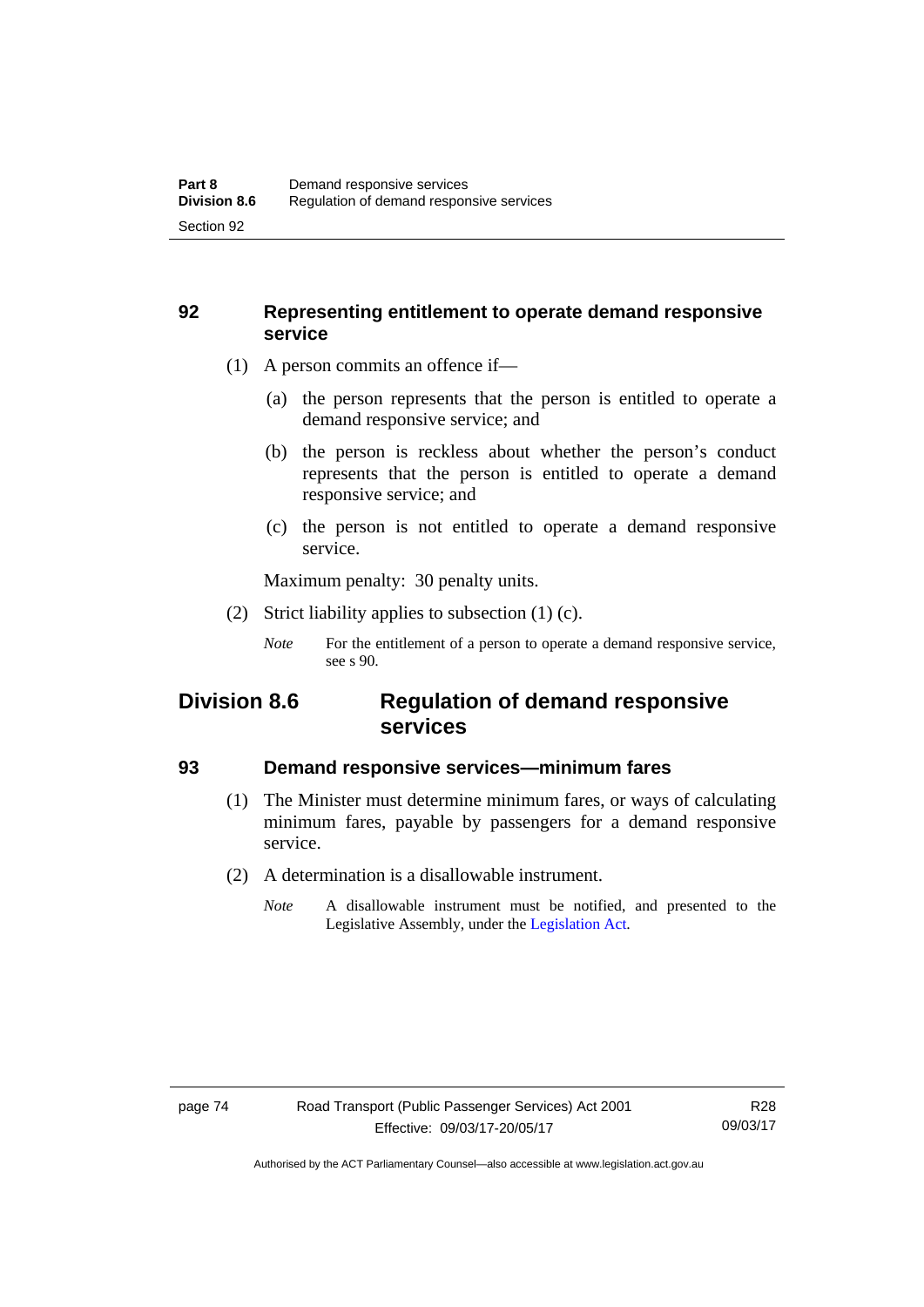### **94 Regulations about operation of demand responsive services**

A regulation may make provision in relation to the operation of demand responsive services by authorised demand responsive service operators, including, for example—

- (a) the conduct of demand responsive services, including, for example—
	- (i) the supervision and monitoring of drivers of demand responsive service vehicles for compliance with the service standards and the responsibilities of the operator in relation to a failure to comply with the standards; and
	- (ii) the safety of passengers (including, for example, by the use of particular kinds of security devices) and the public; and
	- (iii) the qualifications, training and experience of demand responsive service vehicle drivers and other people providing services on behalf of authorised demand responsive service operators; and
	- (iv) maximum driving times and minimum rest times of demand responsive service vehicle drivers; and
	- (v) insurance; and
	- (vi) if appropriate, the issue of tickets; and
	- (vii) customer complaints and inquiries; and
	- (viii) lost property; and
- (b) the preparation and publication of service information for demand responsive services, including timetables (if any) and compliance with any timetables; and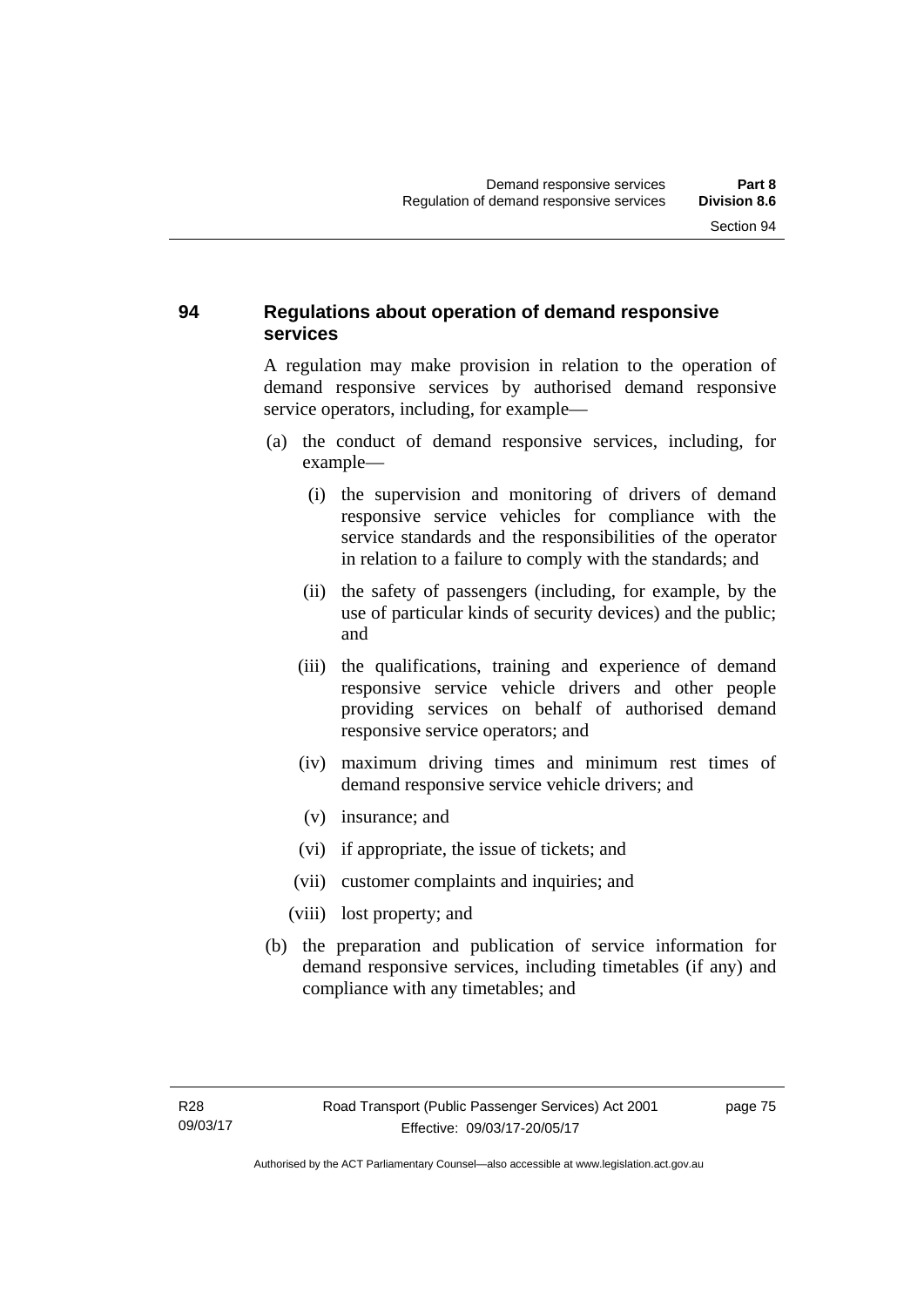- (c) the obligations of drivers of demand responsive service vehicles and other people providing services on behalf of authorised demand responsive service operators; and
- (d) the requirements that demand responsive service vehicles, and their equipment and fittings (internal and external), must comply with; and
- (e) the maintenance and cleaning of demand responsive service vehicles; and
- (f) maintenance, parking and other facilities for demand responsive service vehicles; and
- (g) the making and keeping of records and their inspection; and
- (h) the auditing of records and systems; and
- (i) requirements for display of authorisation numbers on advertisements for the service; and
- (j) the provision of information and reports to the road transport authority.
- *Note* An example is part of the Act, is not exhaustive and may extend, but does not limit, the meaning of the provision in which it appears (see [Legislation Act,](http://www.legislation.act.gov.au/a/2001-14) s 126 and s 132).

#### **95 Regulations about operation of demand responsive service vehicles**

A regulation may make provision in relation to the operation of demand responsive service vehicles, including, for example—

- (a) the use of demand responsive services by people, including the payment of fares; and
- (b) the regulation or prohibition of the use of demand responsive service vehicles on certain roads or road related areas; and
- (c) the picking-up and dropping-off of passengers and other matters relating to the transport of passengers; and

| page 76 | Road Transport (Public Passenger Services) Act 2001 | R28      |
|---------|-----------------------------------------------------|----------|
|         | Effective: 09/03/17-20/05/17                        | 09/03/17 |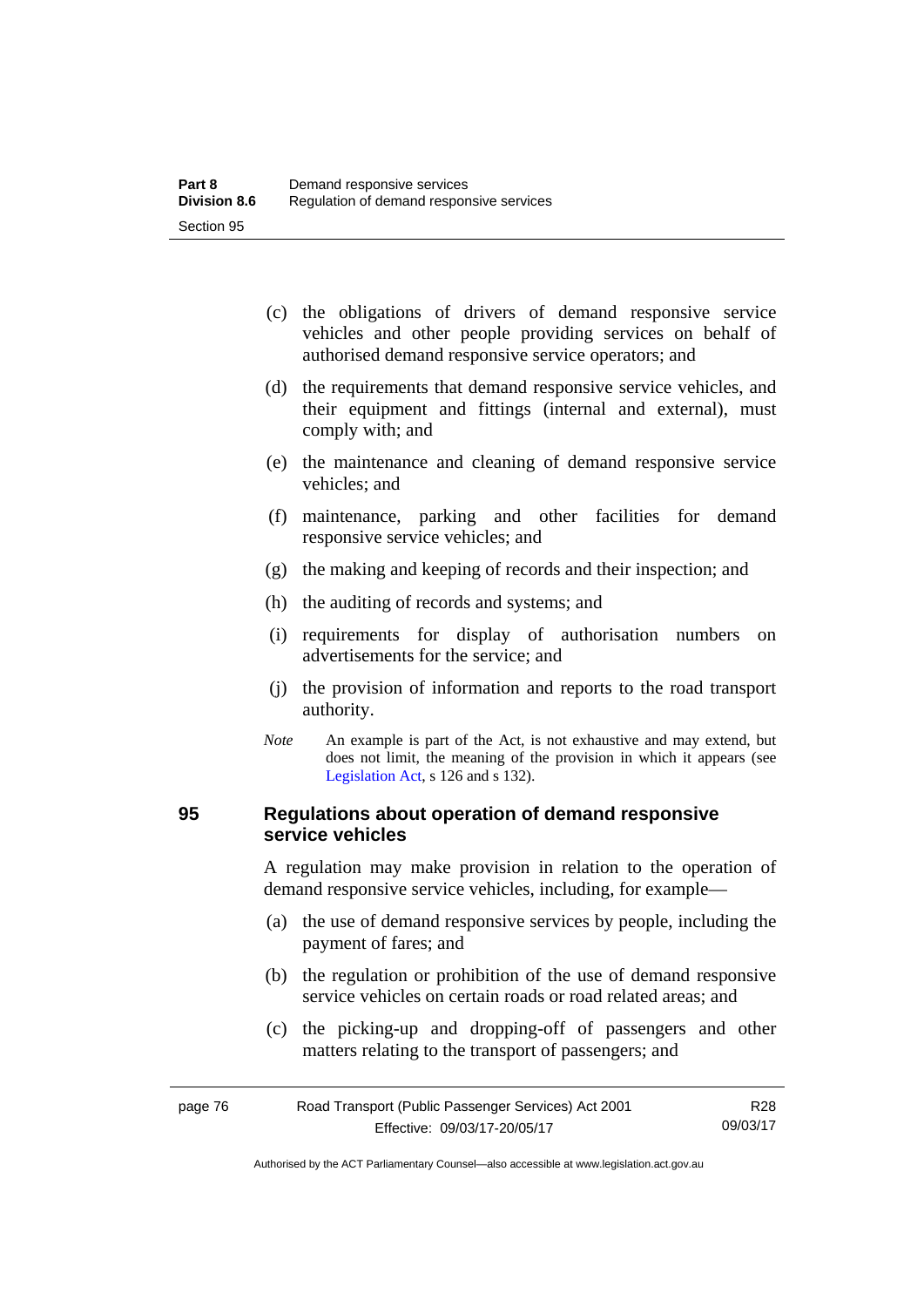- (d) the records to be made and kept, how they are to be made and kept, and their inspection; and
- (e) the transport of passengers' luggage or other goods, and animals; and
- (f) if the demand responsive service vehicle is a bus—the regulation or prohibition of the transport of passengers standing in or on any part of the vehicle; and
- (g) the maximum speed of demand responsive service vehicles; and
- (h) the solicitation of passengers; and
- (i) the payment of fares; and
- (j) the design, equipment and fittings (internal or external) of demand responsive service vehicles; and
- (k) the use of bus, minibus, loading and taxi zones; and
- (l) the regulation or prohibition of notices, signs, and advertisements inside or on the outside of demand responsive service vehicles; and
- (m) the use of decal signs and livery for demand responsive service vehicles; and
- (n) approval of uniforms or industry codes of practice for dress standards.
- *Note* An example is part of the Act, is not exhaustive and may extend, but does not limit, the meaning of the provision in which it appears (see [Legislation Act,](http://www.legislation.act.gov.au/a/2001-14) s 126 and s 132).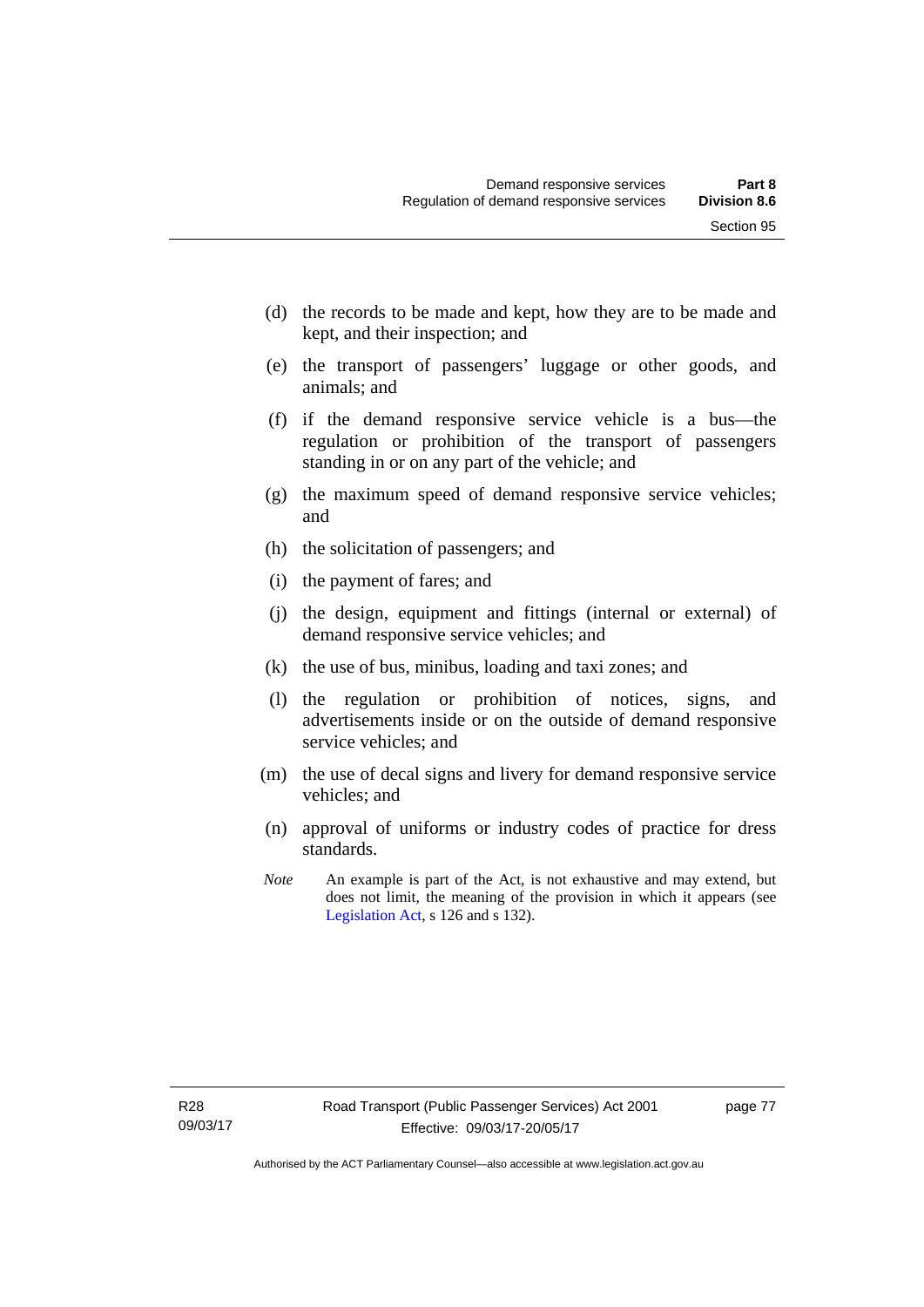### **96 Regulations about demand responsive service vehicle drivers**

A regulation may make provision in relation to drivers of demand responsive service vehicles, including, for example—

- (a) the powers, duties and conduct of drivers; and
- (b) the training of drivers; and
- (c) how drivers must dress.
- *Note* An example is part of the Act, is not exhaustive and may extend, but does not limit, the meaning of the provision in which it appears (see [Legislation Act,](http://www.legislation.act.gov.au/a/2001-14) s 126 and s 132).

#### **97 Regulations about conduct of demand responsive vehicle passengers**

A regulation may make provision in relation to the conduct of passengers being carried by demand responsive service vehicles, including, for example—

- (a) the regulation or prohibition of eating and drinking; and
- (b) the authority of demand responsive service vehicle drivers, police officers and authorised people to direct people contravening a regulation to leave a demand responsive service vehicle and to remove them if they fail to leave.
- *Note* An example is part of the Act, is not exhaustive and may extend, but does not limit, the meaning of the provision in which it appears (see [Legislation Act,](http://www.legislation.act.gov.au/a/2001-14) s 126 and s 132).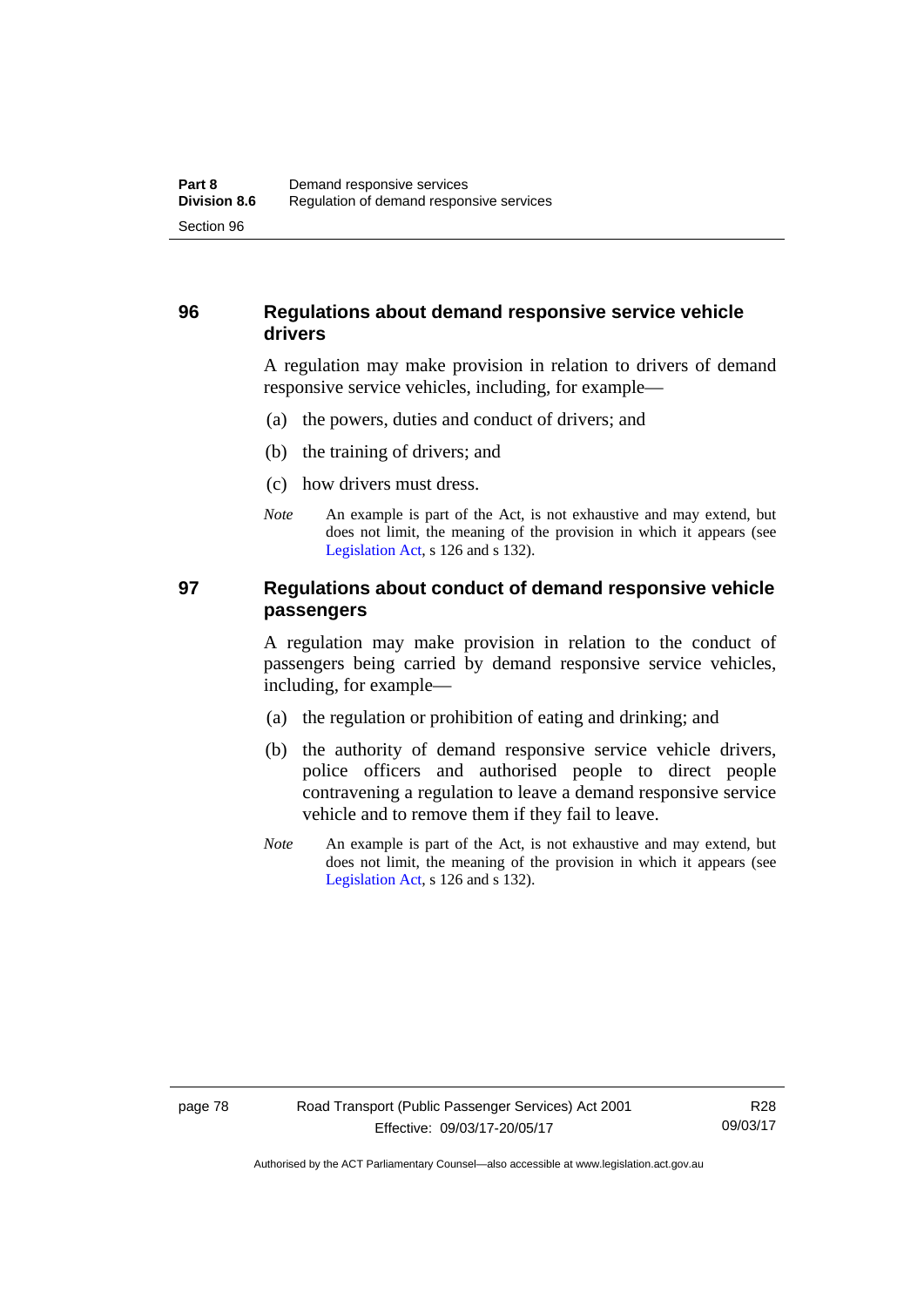# **Part 8A Additional public passenger vehicle insurance**

#### **110 Definitions—Act**

In this Act:

*accredited operator*, of a public passenger vehicle, means a person who is accredited to operate the public passenger service for which the vehicle is operated.

*public passenger vehicle policy* means a policy that—

- (a) is issued (or renewed) by a corporation authorised under the *[Insurance Act 1973](http://www.comlaw.gov.au/Details/C2013C00019)* (Cwlth); and
- (b) insures the accredited operator of the public passenger vehicle to which the policy applies against liability in relation to damage to property caused by, or arising out of the use of, the vehicle anywhere in Australia (whether or not on a road or road related area).

#### **111 Public passenger vehicle insurance compulsory**

- (1) The accredited operator of a public passenger vehicle commits an offence if—
	- (a) the accredited operator operates the public passenger vehicle; and
	- (b) there is no public passenger vehicle policy for at least \$5 000 000 for the vehicle.

Maximum penalty: 50 penalty units.

 (2) To remove any doubt, it is irrelevant that a public passenger vehicle policy also insures the accredited operator against other risks.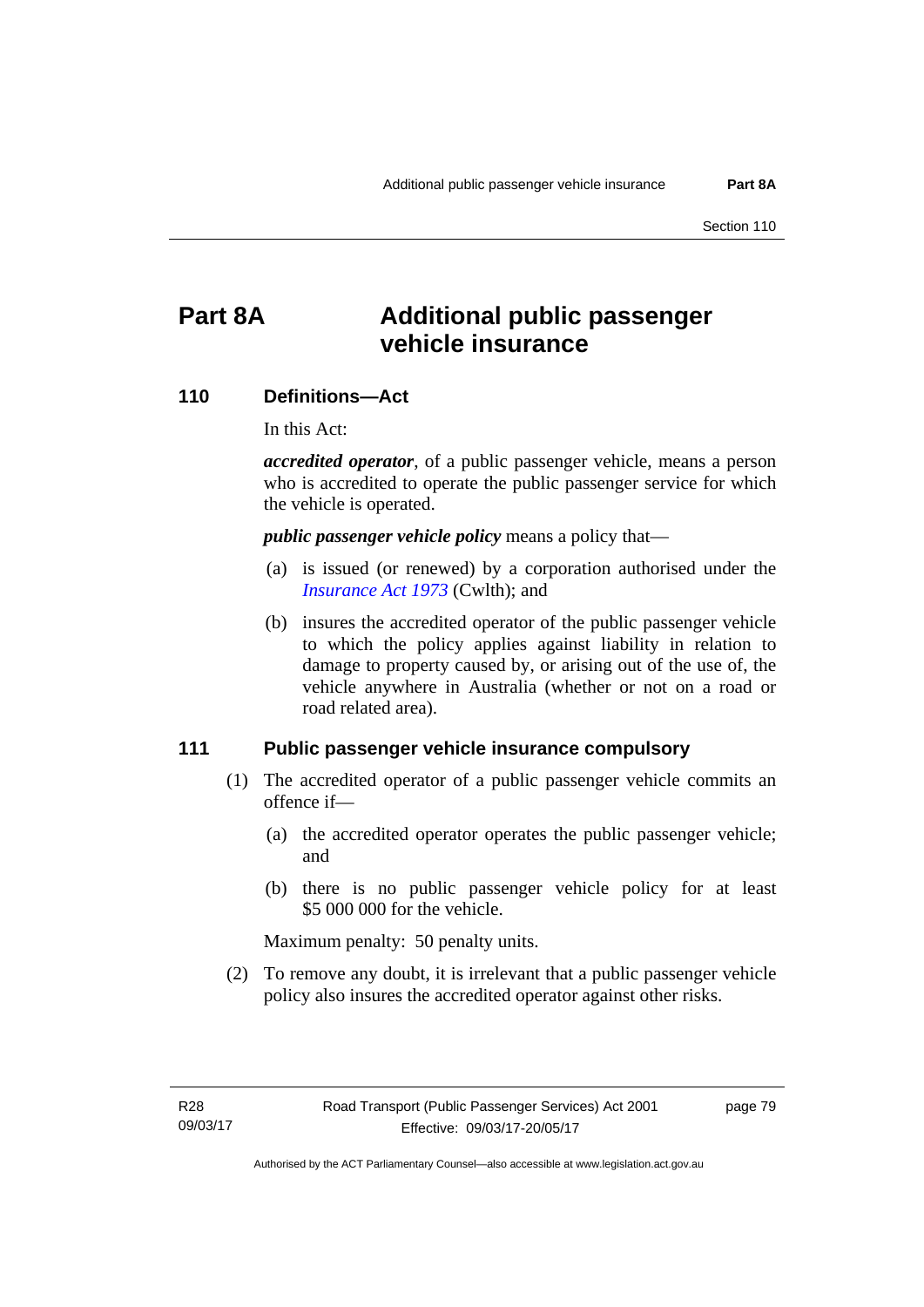Section 112

#### **112 Police officer or authorised person may require evidence of public passenger vehicle insurance**

- (1) A police officer or authorised person may require the accredited operator of a public passenger vehicle to produce evidence that a public passenger vehicle policy is in force for the vehicle.
- (2) The accredited operator must not fail to produce the evidence when required to do so.

Maximum penalty: 20 penalty units.

- (3) It is a defence to an offence against subsection (2) if—
	- (a) the accredited operator has a reasonable excuse for failing to produce the evidence when required to do so; and
	- (b) within 3 days after being required to produce the evidence, produces the evidence at a place prescribed by regulation or as directed by the police officer or authorised person.

page 80 Road Transport (Public Passenger Services) Act 2001 Effective: 09/03/17-20/05/17

R28 09/03/17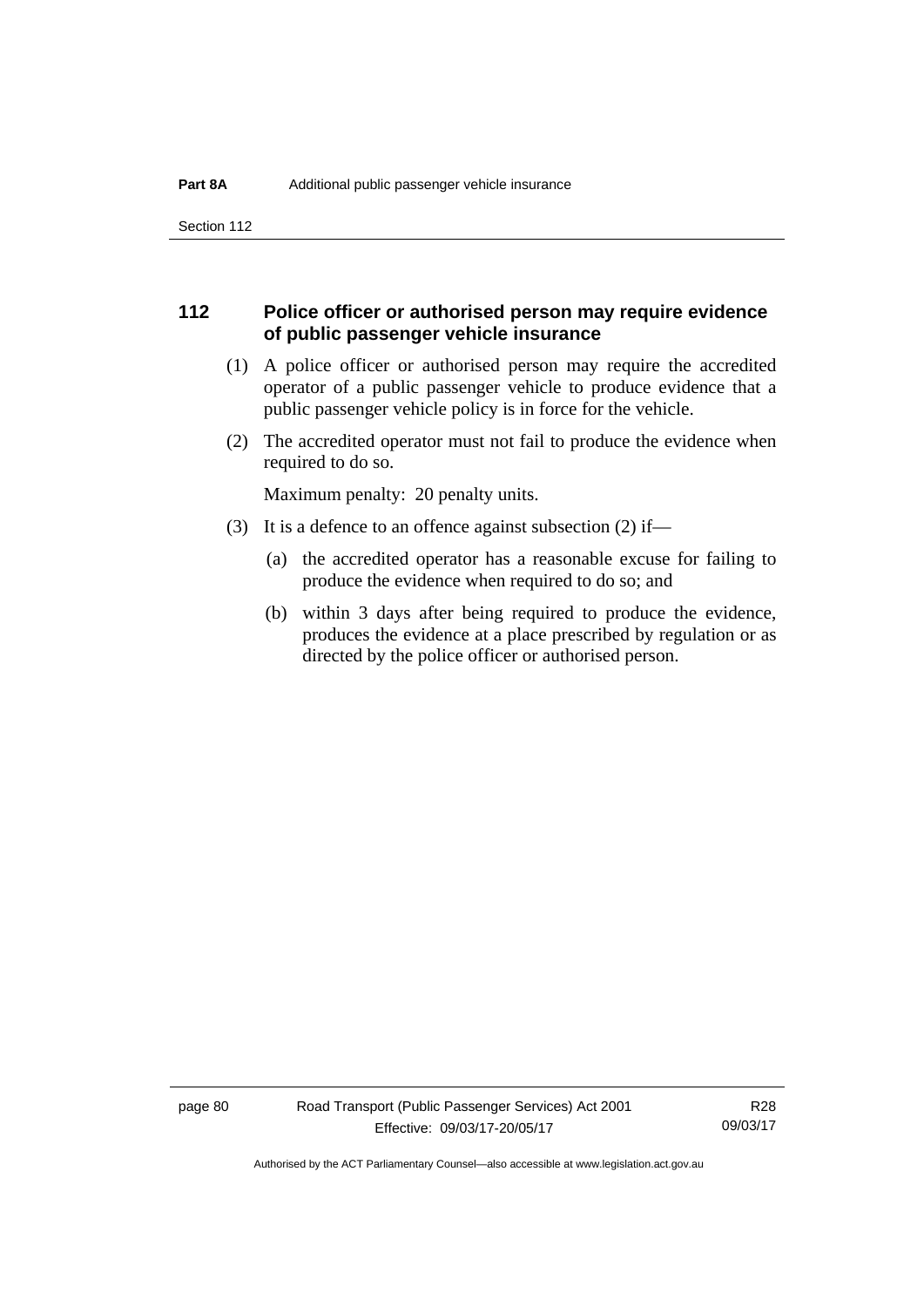# **Part 9 Enforcement**

#### **115 Purpose of powers under pt 9**

The powers under this part may be exercised by the road transport authority, a police officer or an authorised person to decide whether—

- (a) there has been compliance with, or a contravention of, this Act (including, for example, the conditions of an accreditation, taxi licence, rideshare vehicle licence or hire car licence); or
- (b) a public passenger vehicle complies with the *[Road Transport](http://www.legislation.act.gov.au/a/1999-81)  [\(Vehicle Registration\) Act 1999](http://www.legislation.act.gov.au/a/1999-81)*.
- *Note 1* A reference to an Act includes a reference to the statutory instruments made or in force under the Act, including any regulation (see [Legislation Act,](http://www.legislation.act.gov.au/a/2001-14) s 104).
- *Note 2* An example is part of the regulation, is not exhaustive and may extend, but does not limit, the meaning of the provision in which it appears (see [Legislation Act,](http://www.legislation.act.gov.au/a/2001-14) s 126 and s 132).

### **116 Power to require records or information**

- (1) The road transport authority, a police officer or an authorised person may, by written notice, require a person to provide records or information within the reasonable time stated in the notice.
- (2) The notice may only require a person to provide records that are in the person's possession or control.
- (3) The road transport authority, police officer or authorised person may take copies of any record provided in response to the notice.
- (4) A record required by a notice must be provided in written form except as provided by the notice.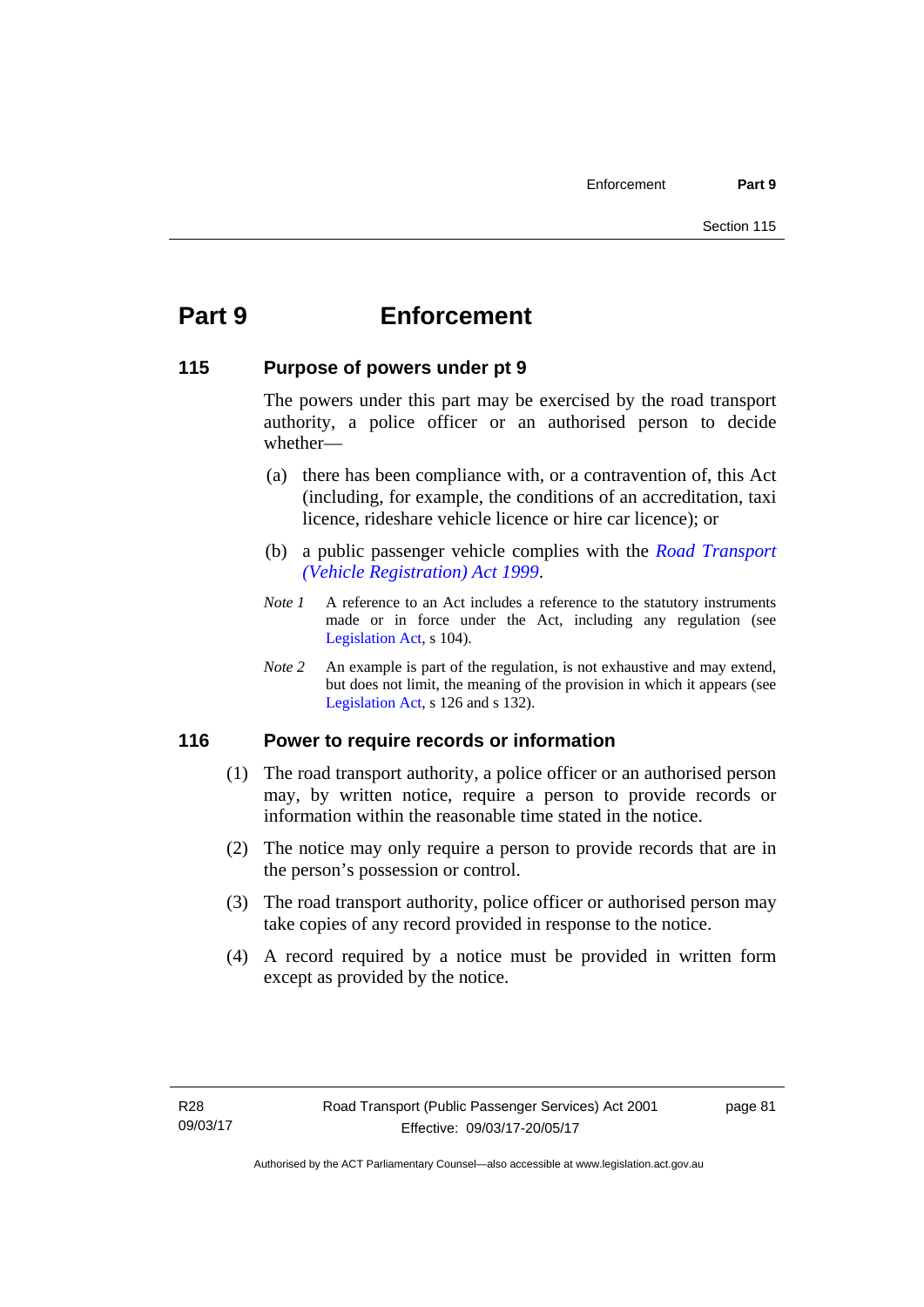Section 117

 (5) A person commits an offence if the person fails to comply with a notice given to the person under this section.

Maximum penalty: 20 penalty units.

(6) An offence against this section is a strict liability offence.

#### **117 Power to inspect maintenance facilities**

- (1) For this part, a police officer or authorised person may, at any reasonable time, enter any premises used for or in relation to the maintenance of a public passenger vehicle (other than any part of premises being used solely for residential purposes).
- (2) The police officer or authorised person may—
	- (a) inspect records in the premises relating to the maintenance of public passenger vehicles carried out at the premises; and
	- (b) inspect the premises; and
	- (c) inspect or test any equipment in the premises used or proposed to be used for or in relation to the maintenance of a public passenger vehicle.
	- *Note* The dictionary definition of *inspect* a vehicle includes observe the performance of the vehicle or any of its equipment, with or without the use of instruments.
- (3) For subsection (2) (a), the police officer or authorised person may—
	- (a) require the person apparently in charge of the premises, or anyone else who has the custody or control of the records, to produce them to the police officer or authorised person for inspection; and
	- (b) make copies of, or take extracts from, a record and, for that purpose, may take possession of the record and, if necessary, keep it for not longer than 7 days.

R28 09/03/17

Authorised by the ACT Parliamentary Counsel—also accessible at www.legislation.act.gov.au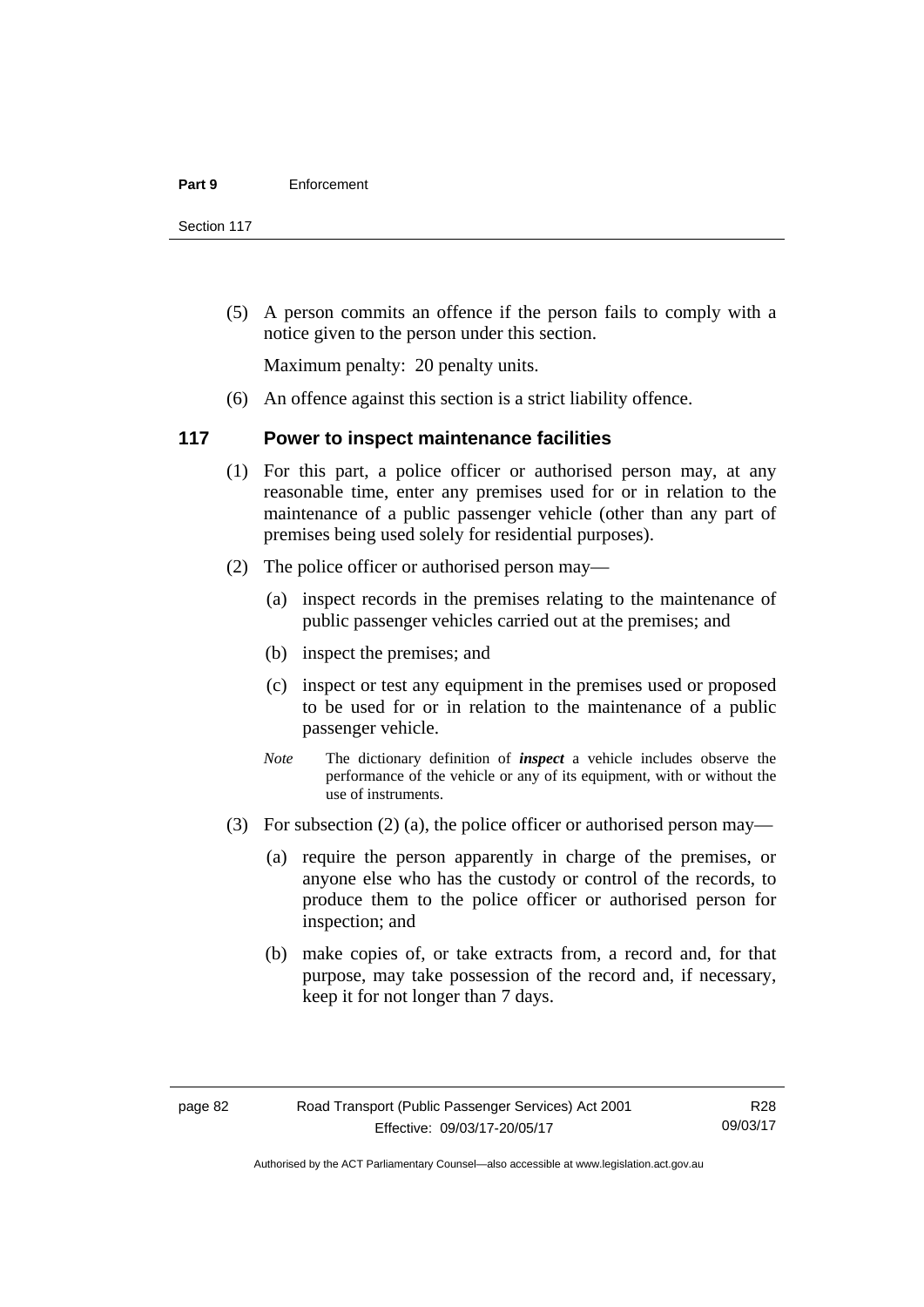- (4) For subsection (2) (c), the police officer or authorised person may do 1 or more of the following:
	- (a) operate any equipment in the premises;
	- (b) require the person apparently in charge of the premises to give the police officer or authorised person any information the police officer or authorised person reasonably needs to inspect or test any equipment in the premises;
	- (c) require the person apparently in charge of the premises to do anything else the police officer or authorised person reasonably needs to inspect or test any equipment in the premises.
- (5) A person commits an offence if the person fails to comply with a requirement made by a police officer or authorised person under this section.

Maximum penalty: 20 penalty units.

- (6) An offence against this section is a strict liability offence.
- (7) An authorised person who enters premises under this section is not authorised to remain in the premises if, when asked by the person in charge of the premises, the authorised person does not produce his or her identity card for inspection.

#### **118 Power to inspect and test vehicles**

- (1) A police officer or authorised person may inspect a public passenger vehicle, or any other vehicle that the police officer or authorised person believes, on reasonable grounds, is operating, or has operated, as a public passenger vehicle, and may inspect and test its equipment and fittings.
	- *Note* The dictionary definition of *inspect* a vehicle includes observe the performance of the vehicle or any of its equipment, with or without the use of instruments.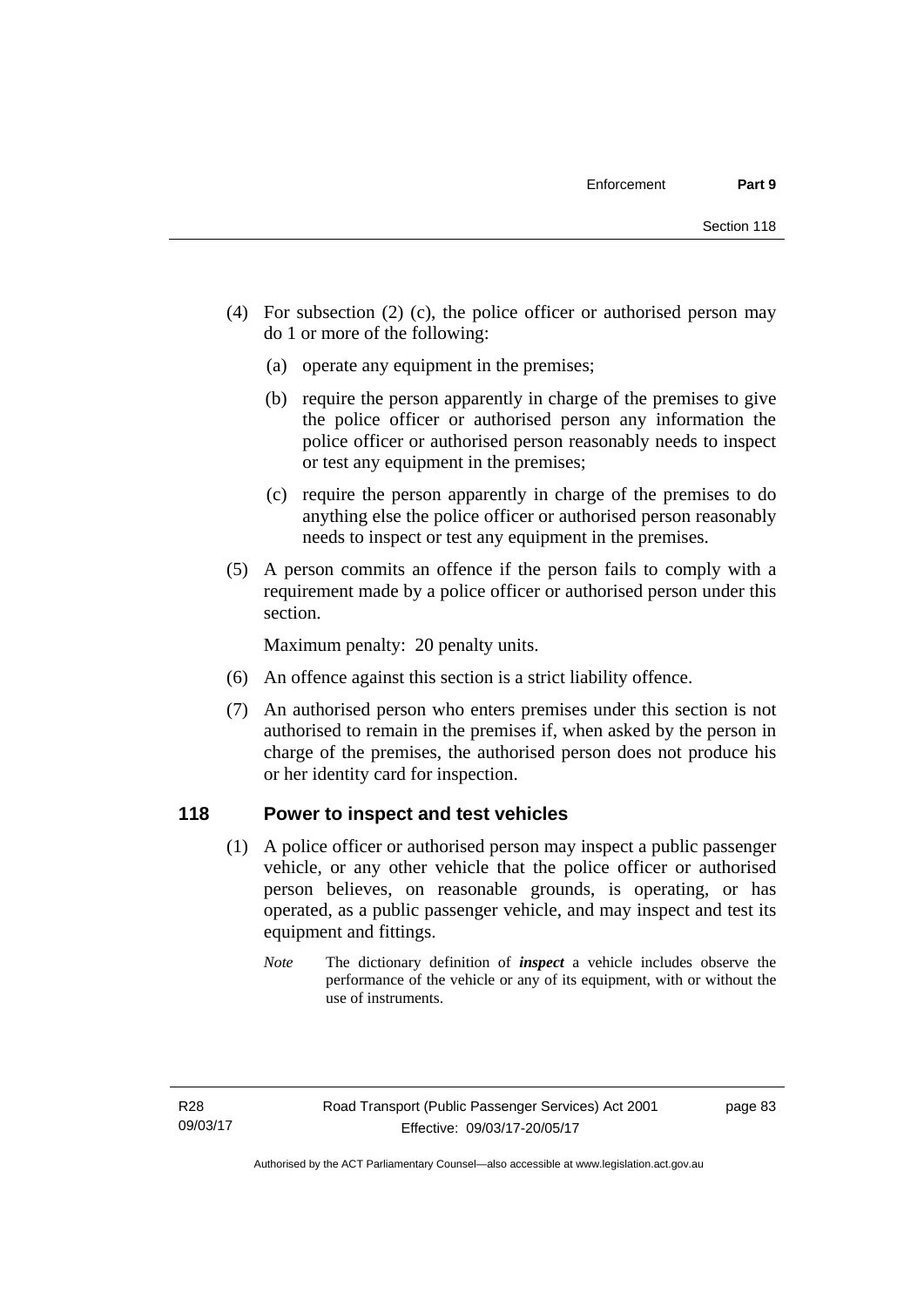Section 118

- (2) Without limiting subsection (1), the police officer or authorised person may, for that subsection, do 1 or more of the following:
	- (a) if the vehicle is being driven—ask or signal the driver of the vehicle to stop the vehicle;
	- (b) get into or onto the vehicle and remain in or on the vehicle;
	- (c) operate the vehicle and any of its equipment;
	- (d) ask the driver or anyone else apparently in charge of the vehicle to—
		- (i) give the police officer or authorised person any information the police officer or authorised person reasonably requires to inspect or test the vehicle; or
		- (ii) do anything else the police officer or authorised person reasonably requires to inspect or test the vehicle.
- (3) If a vehicle is stopped because of a request or signal under subsection (2) (a), any inspection or testing of the vehicle must be carried out—
	- (a) at, or as near as practicable to, the place where the request or signal is made or given; and
	- (b) as soon as practicable, and in any case within 1 hour, after the vehicle is stopped.
- (4) A person commits an offence if the person fails to comply with a request or signal made or given by a police officer or authorised person under this section.

Maximum penalty: 20 penalty units.

(5) An offence against this section is a strict liability offence.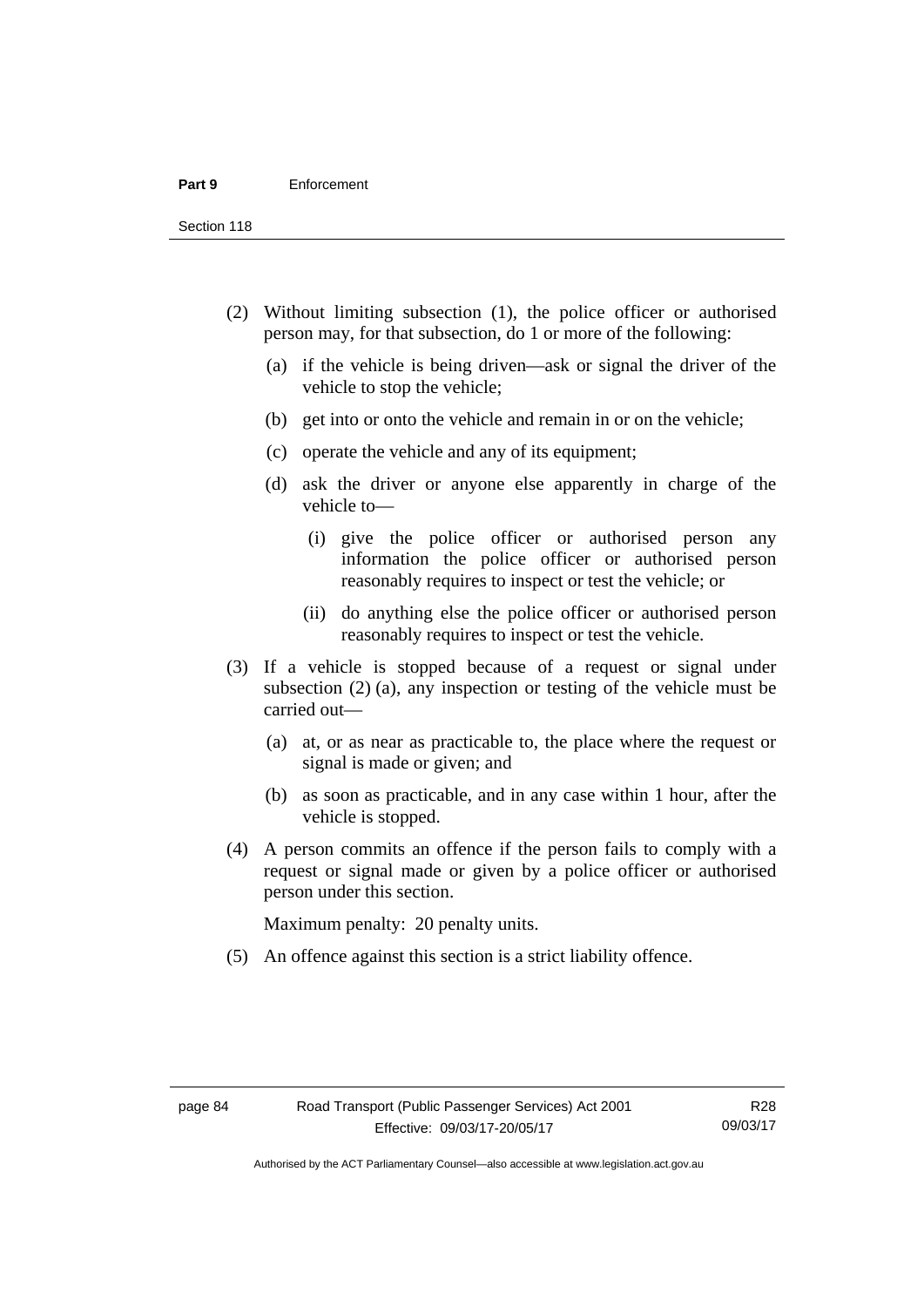## **119 Power to require vehicles or equipment to be inspected and tested**

- (1) A police officer or authorised person may, by written notice given to the operator of a public passenger vehicle, or any other vehicle that the police officer or authorised person believes, on reasonable grounds, is operating, or has operated, as a public passenger vehicle, require the person to have the vehicle and its equipment and fittings (or stated equipment) inspected or tested.
- (2) The notice may require any of the following:
	- (a) the inspection and testing to be carried out within or at a stated reasonable time;
	- (b) the inspection and testing to be carried out by or in the presence of a police officer, an authorised person or anyone else;
	- (c) the inspection and testing to be carried out at a stated reasonable place;
	- (d) a report of the inspection and testing to be given to a police officer, an authorised person or the road transport authority within a stated reasonable time;
	- (e) anything else reasonably necessary or convenient for the inspection and testing.
- (3) A person commits an offence if the person fails to comply with a notice given to the person under subsection (1).

Maximum penalty: 20 penalty units.

(4) An offence against this section is a strict liability offence.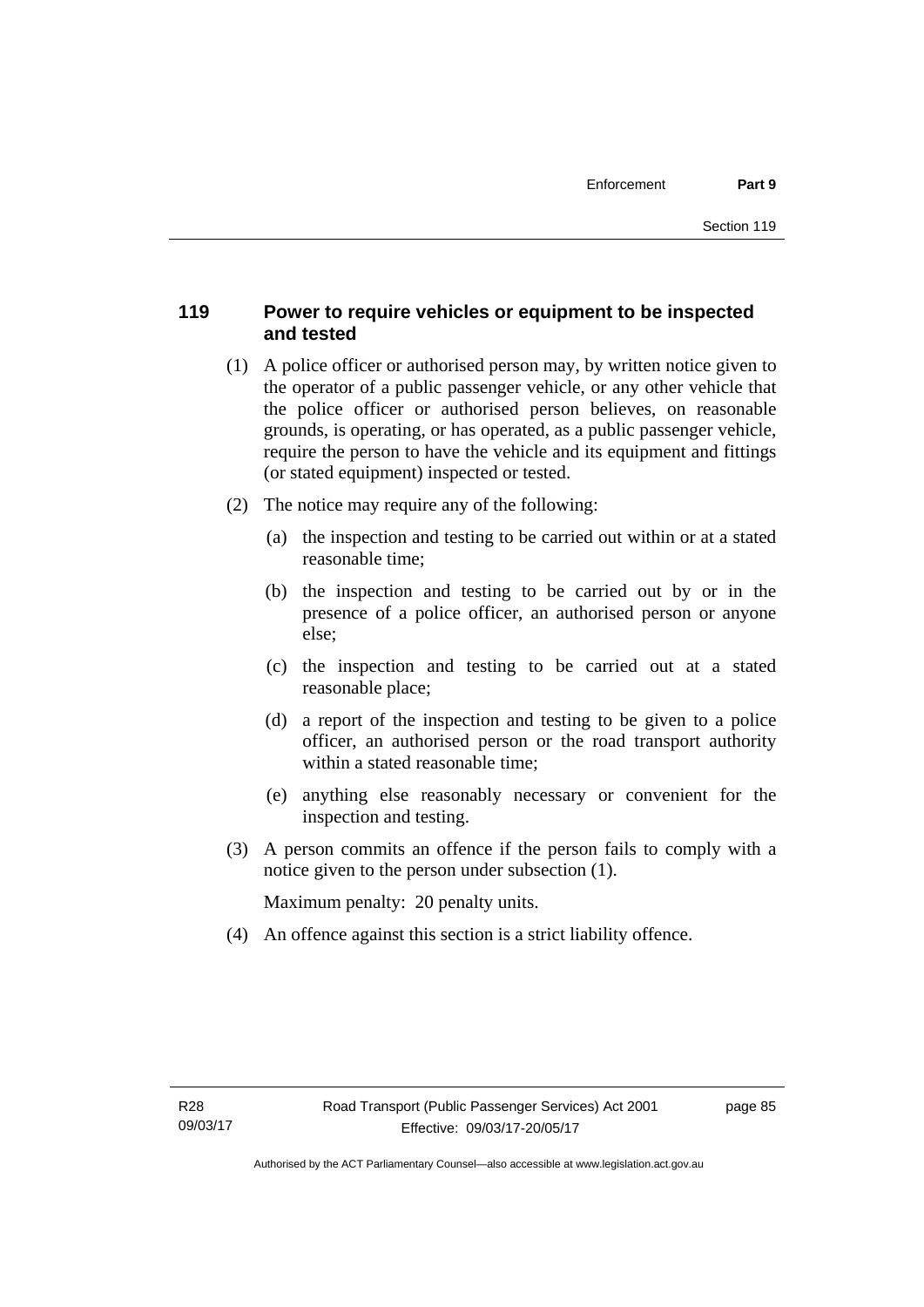(5) In subsection (1):

*equipment*, for a vehicle that is a bookable vehicle, includes any device used by the driver of the vehicle to communicate with a transport booking service.

#### **Examples—device used to communicate with a transport booking service**

- the driver's mobile phone
- the driver's iPad
- *Note 1 Bookable vehicle* means a taxi, a rideshare vehicle or a hire car (see s 29).
- *Note 2* An example is part of the Act, is not exhaustive and may extend, but does not limit, the meaning of the provision in which it appears (see [Legislation Act,](http://www.legislation.act.gov.au/a/2001-14) s 126 and s 132).

*operator*, of a vehicle, includes the responsible person for the vehicle within the meaning of the *[Road Transport \(General\) Act](http://www.legislation.act.gov.au/a/1999-77)  [1999](http://www.legislation.act.gov.au/a/1999-77)*, section 10 and section 11.

#### **120 Attachment and removal of noncompliance notices**

- (1) A police officer or authorised person, or a person inspecting a vehicle under this part, may attach a notice (a *noncompliance notice*) to the vehicle if the officer or person suspects, on reasonable grounds, that—
	- (a) the vehicle or its equipment or fittings, or its servicing or maintenance, do not comply with this Act; or
	- (b) the vehicle (including its equipment and fittings) does not comply with the *[Road Transport \(Vehicle Registration\) Act](http://www.legislation.act.gov.au/a/1999-81)  [1999](http://www.legislation.act.gov.au/a/1999-81)*.
	- *Note* A reference to an Act includes a reference to the statutory instruments made or in force under the Act, including any regulation (see [Legislation Act,](http://www.legislation.act.gov.au/a/2001-14) s 104).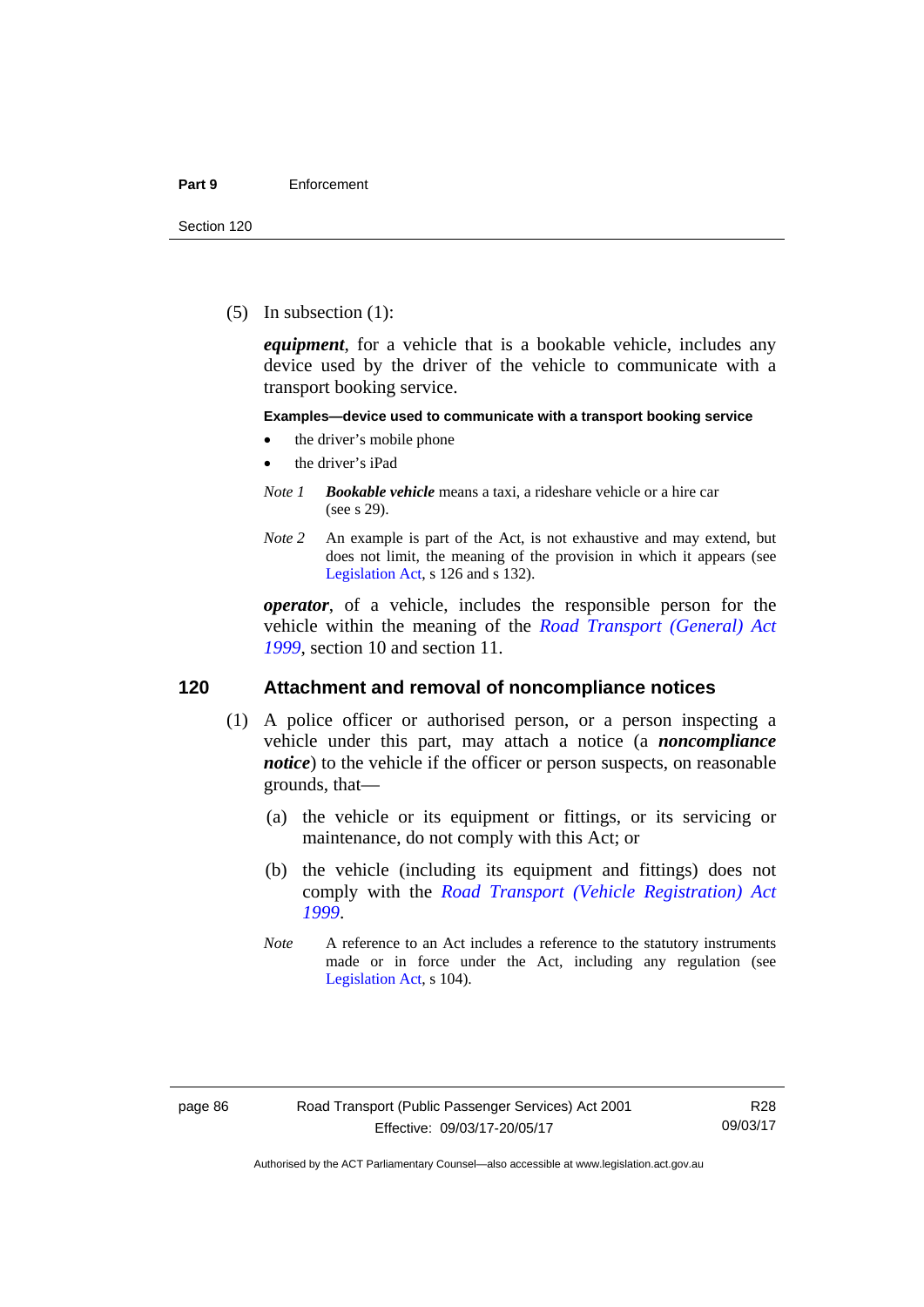- (2) The notice must state—
	- (a) the action necessary for the vehicle, equipment or fittings, or its servicing or maintenance, to comply with this Act or the *[Road Transport \(Vehicle Registration\) Act 1999](http://www.legislation.act.gov.au/a/1999-81)*; and
	- (b) a date and time (the *time of effect*) after which the vehicle must not be operated as a public passenger vehicle if the notice has not been removed by a police officer or authorised person.
- (3) A police officer or authorised person may remove the noncompliance notice from the vehicle, or direct in writing that it be taken to have been removed, if satisfied on inspection or testing of the vehicle or its equipment or fittings that the necessary action mentioned in the notice has been taken.
- (4) A person other than a police officer or authorised person commits an offence if the person removes a noncompliance notice from a public passenger vehicle.

Maximum penalty: 20 penalty units.

- (5) An offence against this section is a strict liability offence.
- (6) A police officer's or authorised person's power to issue a noncompliance notice for a public passenger vehicle under this section is additional to the power of the police officer or authorised person to issue a defect notice under the *[Road Transport \(Vehicle](http://www.legislation.act.gov.au/sl/2000-12)  [Registration\) Regulation 2000](http://www.legislation.act.gov.au/sl/2000-12)* for a public passenger vehicle.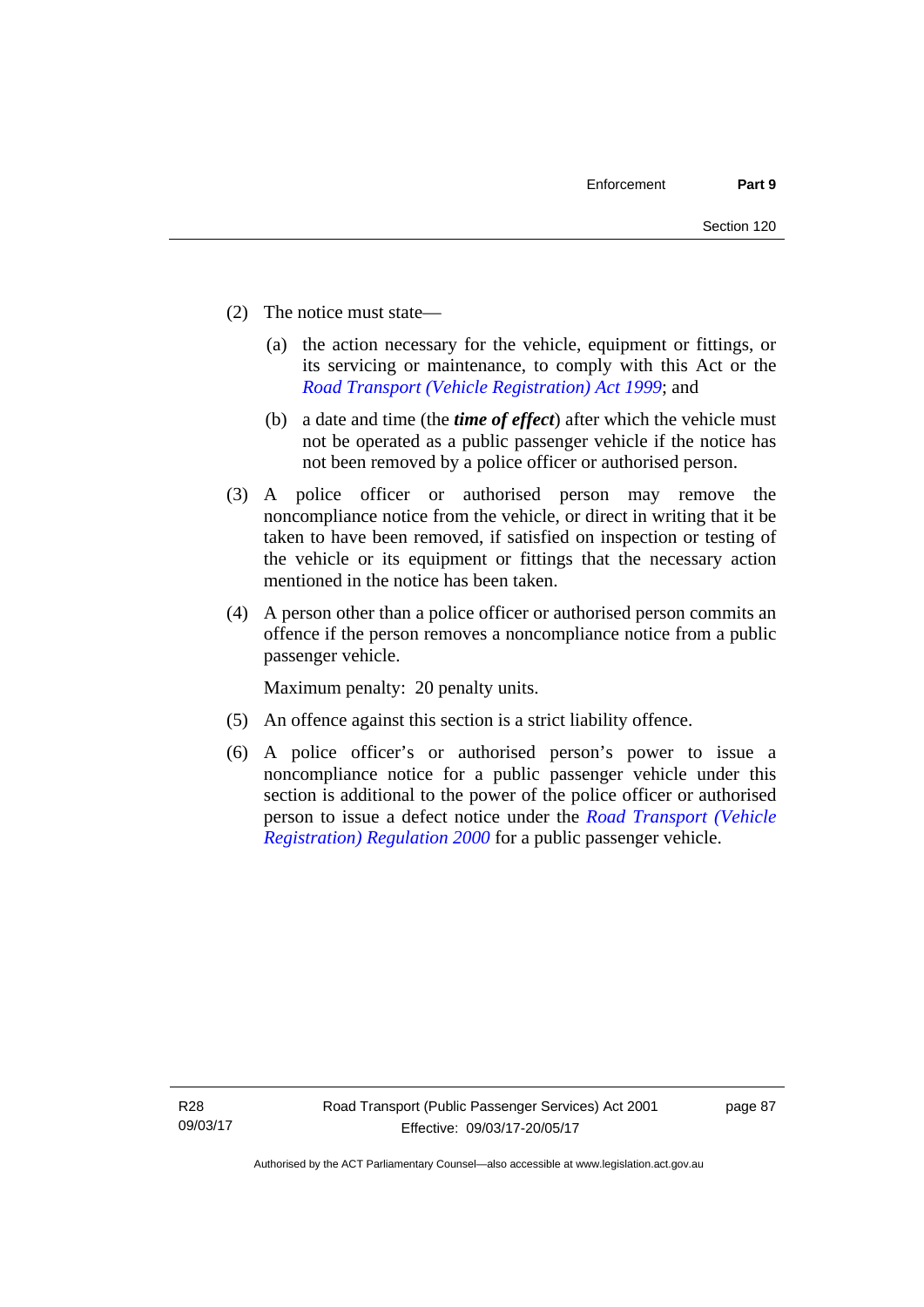#### **121 Police officer or authorised person—power to require name and address etc**

- (1) A police officer or authorised person may require a person to state the person's name and home address if the police officer or authorised person believes, on reasonable grounds, that the person is committing or has committed an offence against this Act.
	- *Note* A reference to an Act includes a reference to the statutory instruments made or in force under the Act, including any regulation (see [Legislation Act,](http://www.legislation.act.gov.au/a/2001-14) s 104).
- (2) The police officer or authorised person must tell the person the reason for the requirement and, as soon as practicable, record the reason.
- (3) The person may ask the police officer or authorised person to produce his or her identity card for inspection by the person.
- (4) A person must comply with a requirement made of the person under subsection (1) if—
	- (a) the police officer or authorised person tells the person the reason for the requirement; and
	- (b) for a request made by an authorised person—the authorised person has complied with the *[Road Transport \(General\) Act](http://www.legislation.act.gov.au/a/1999-77)  [1999](http://www.legislation.act.gov.au/a/1999-77)*, section 21 (Power not to be exercised before identity card shown).

Maximum penalty: 10 penalty units.

(5) An offence against this section is a strict liability offence.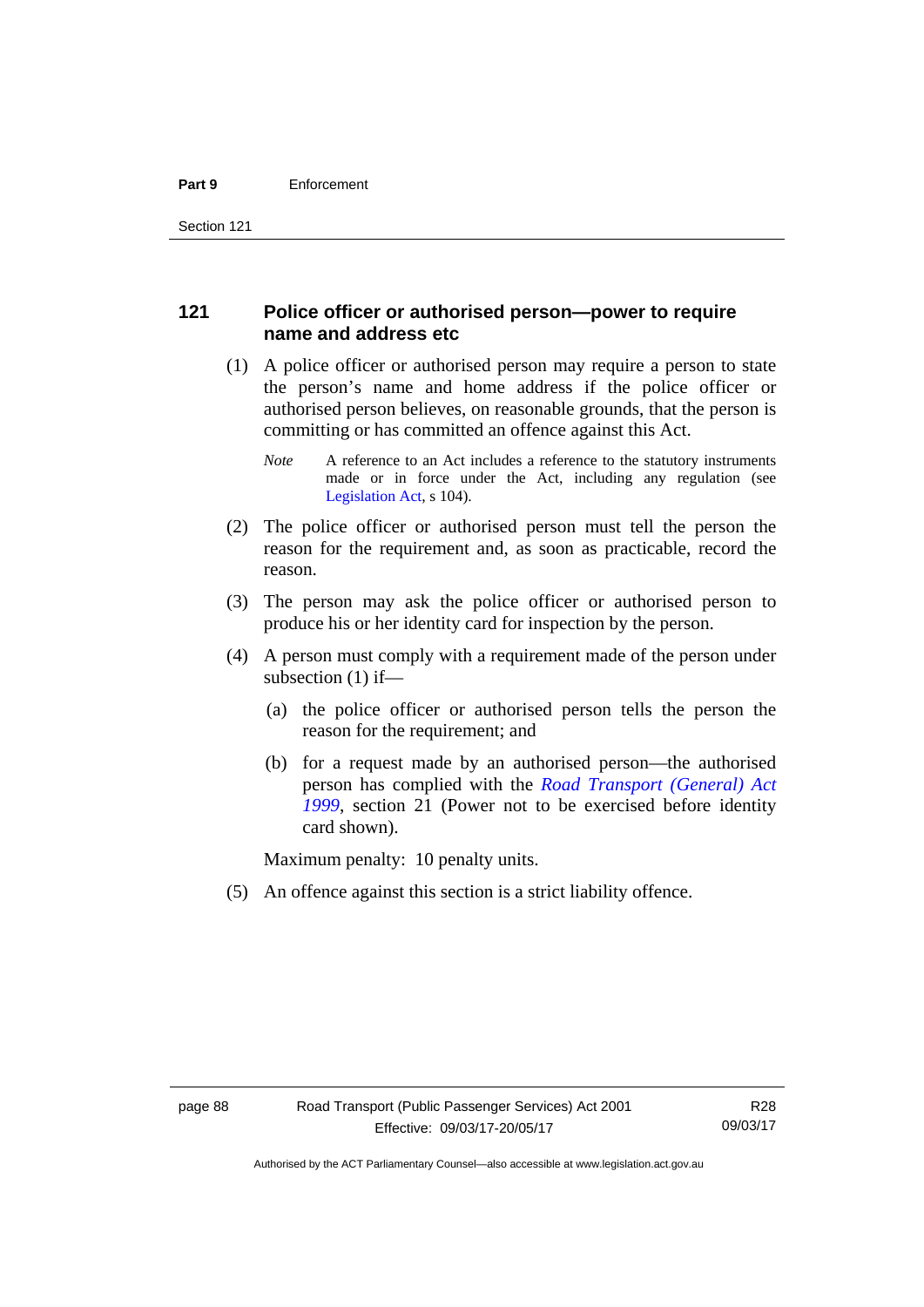# **Part 10 Miscellaneous**

#### **125 Unauthorised public passenger services**

 (1) A person must not use a vehicle for the transport of passengers for a fare or other consideration along a road or road related area.

Maximum penalty: 50 penalty units.

- (2) This section does not apply to the person if—
	- (a) the monetary or other consideration receivable by the person is not more than the cost of operating the vehicle to transport the passengers; or
	- (b) the person is entitled under this Act to operate the public passenger service being operated by the person.

#### **Examples for par (a)**

- 1 A car pool in which participants share the costs of operating the vehicle for the car pool.
- 2 Helen is a member of Bush Hikers Anonymous. She carries 2 other members in her car to a club walk. The 2 other members pay Helen part of the costs of operating her car for the club walk.
- *Note 1* For the entitlement of a person to operate a public passenger service, see the following provisions:
	- s 18 (Entitlement to regular route services)
	- s 19 (Entitlement to operate tour and charter services)
	- s 51 (Entitlement to operate taxi services)
	- s 60D (Entitlement to operate rideshare services)
	- s 73 (Entitlement to operate hire car services)
	- s 90 (Entitlement to operate demand responsive services).
- *Note 2* This section also does not apply if the person is exempted from the operation of this section under s 127 or s 128.
- *Note 3* An example is part of the Act, is not exhaustive and may extend, but does not limit, the meaning of the provision in which it appears (see [Legislation Act,](http://www.legislation.act.gov.au/a/2001-14) s 126 and s 132).

R28 09/03/17 page 89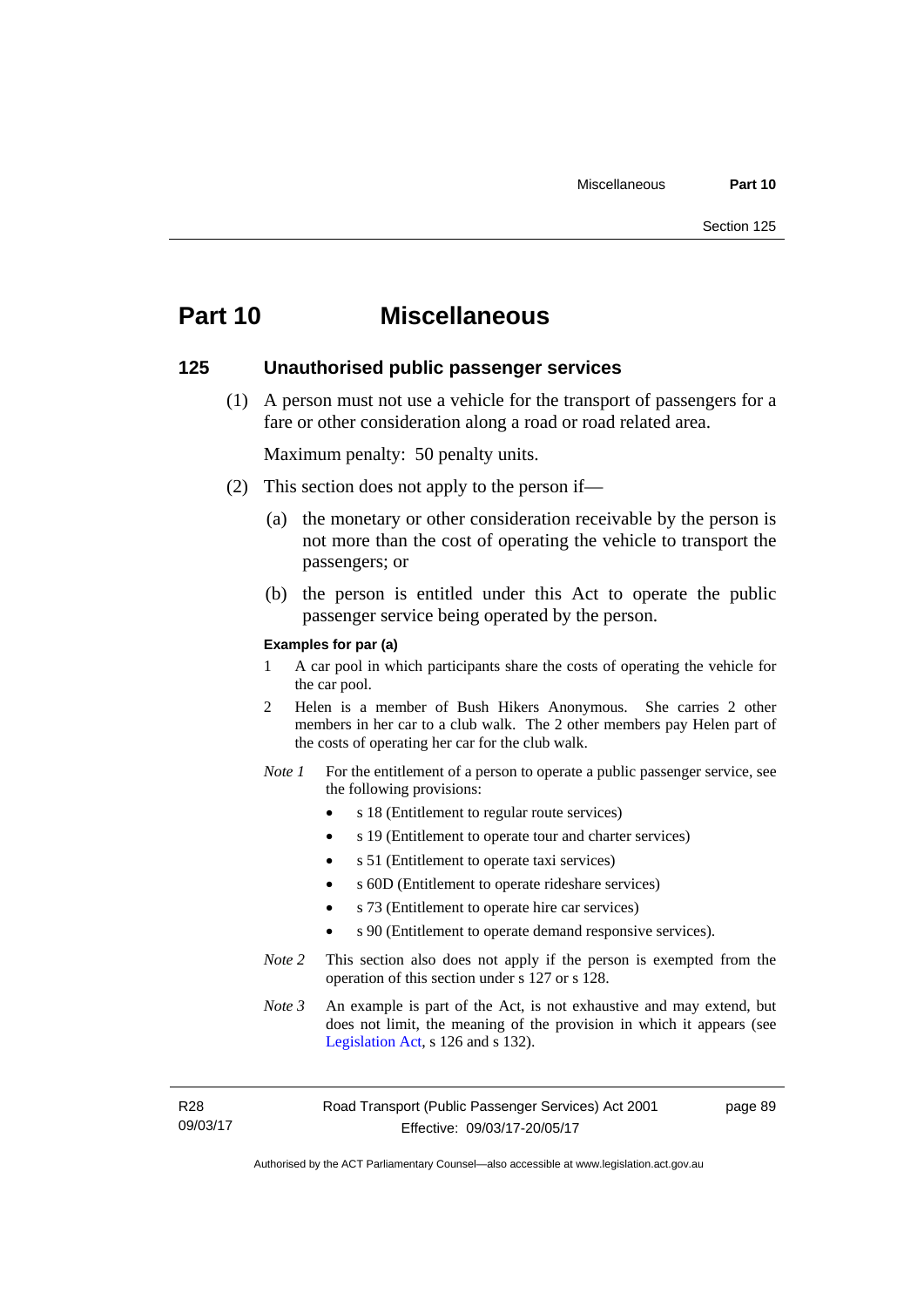#### **Part 10** Miscellaneous

Section 126

(3) An offence against this section is a strict liability offence.

### **126 Regulation-making power**

- (1) The Executive may make regulations for this Act.
	- *Note* Regulations must be notified and presented to the Legislative Assembly, under the [Legislation Act.](http://www.legislation.act.gov.au/a/2001-14)
- (2) A regulation may apply, adopt or incorporate a law of another jurisdiction or an instrument, or a provision of a law of another jurisdiction or instrument, as in force from time to time.
	- *Note 1* The text of an applied, adopted or incorporated law or instrument, whether applied as in force from time to time or as at a particular time, is taken to be a notifiable instrument if the operation of the [Legislation](http://www.legislation.act.gov.au/a/2001-14)  [Act](http://www.legislation.act.gov.au/a/2001-14), s 47 (5) or (6) is not disapplied (see s 47 (7)).
	- *Note 2* A notifiable instrument must be notified under the [Legislation Act](http://www.legislation.act.gov.au/a/2001-14).
- (3) A regulation may make provision in relation to the powers and duties of police officers and authorised people in relation to public passenger services, including, for example, in relation to public passenger vehicles, drivers of public passenger vehicles and passengers.
	- *Note* An example is part of the Act, is not exhaustive and may extend, but does not limit, the meaning of the provision in which it appears (see [Legislation Act,](http://www.legislation.act.gov.au/a/2001-14) s 126 and s 132).
- (4) A regulation may make provision in relation to insurance against liability for damage to property caused by, or arising out of the use of, a public passenger vehicle.
- (5) A regulation may create offences and fix maximum penalties of not more than 20 penalty units for the offences.
- (6) In this section:

*law of another jurisdiction*—see the [Legislation Act](http://www.legislation.act.gov.au/a/2001-14), section 47 (10).

Authorised by the ACT Parliamentary Counsel—also accessible at www.legislation.act.gov.au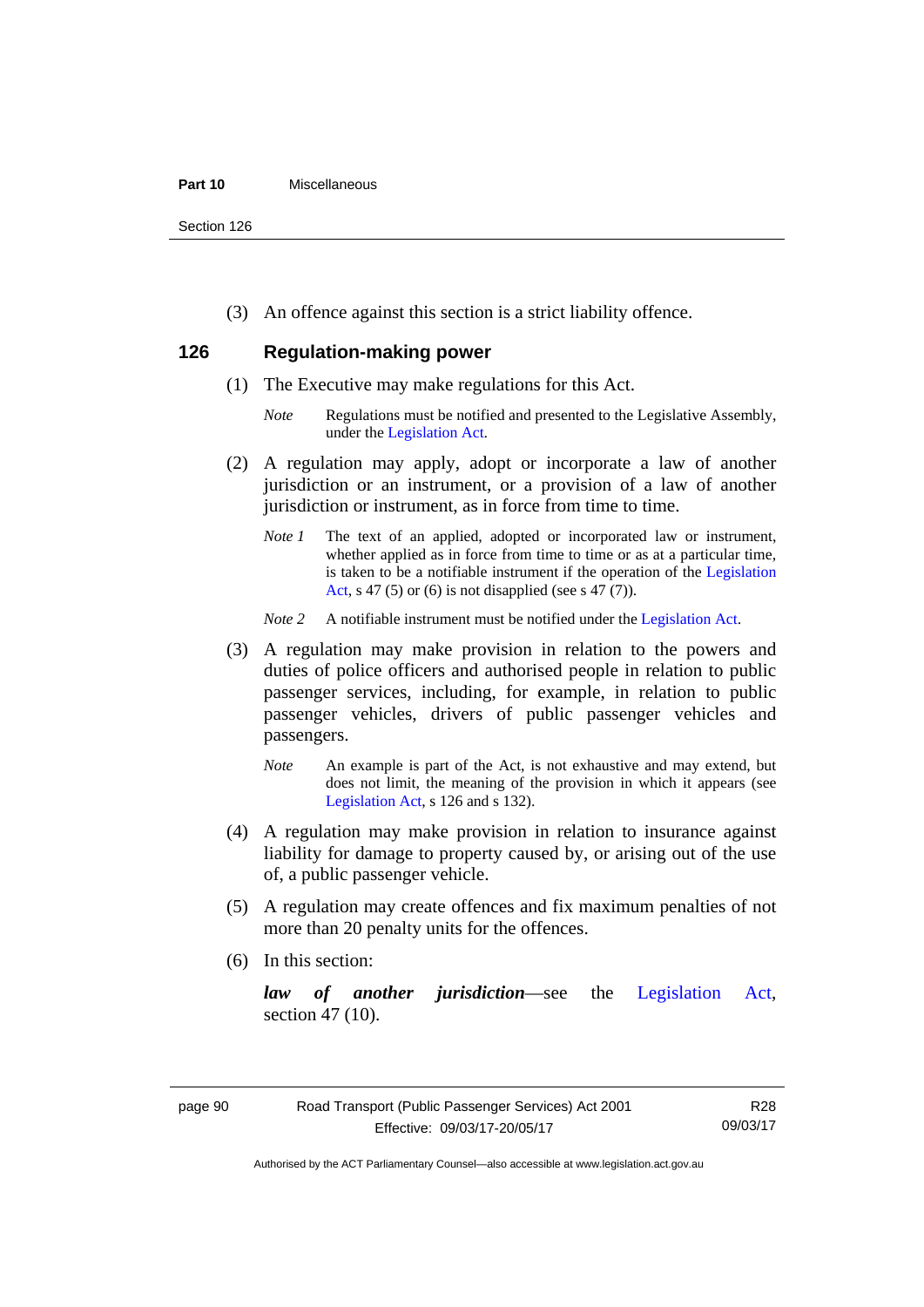#### **127 Minister may exempt vehicles and people from Act**

- (1) The Minister may exempt a vehicle or person from this Act (or a stated provision of this Act).
- (2) An exemption is a disallowable instrument.
	- *Note* A disallowable instrument must be notified, and presented to the Legislative Assembly, under the [Legislation Act.](http://www.legislation.act.gov.au/a/2001-14)

#### **128 Regulations may exempt vehicles and people from Act**

- (1) A regulation may—
	- (a) exempt a vehicle or person, or a kind of vehicle or person, prescribed by regulation from this Act (or a stated provision of this Act); or
	- (b) authorise the road transport authority to exempt a vehicle or person, or a kind of vehicle or person, by regulation from this Act (or a stated provision of this Act).
- (2) An exemption given under a regulation mentioned in subsection (1) may be conditional.
- (3) A regulation may provide for the road transport authority to—
	- (a) suspend the operation of a regulation mentioned in subsection (1) (a) in the way and circumstances prescribed by regulation; or
	- (b) suspend the operation of an exemption given by the authority to a vehicle or person in the way and circumstances prescribed by regulation.

### **129 References to Motor Traffic Act, Traffic Act etc**

(1) In any Act, instrument made under an Act or document, a reference to an earlier law is, in relation to anything to which this Act applies, a reference to this Act.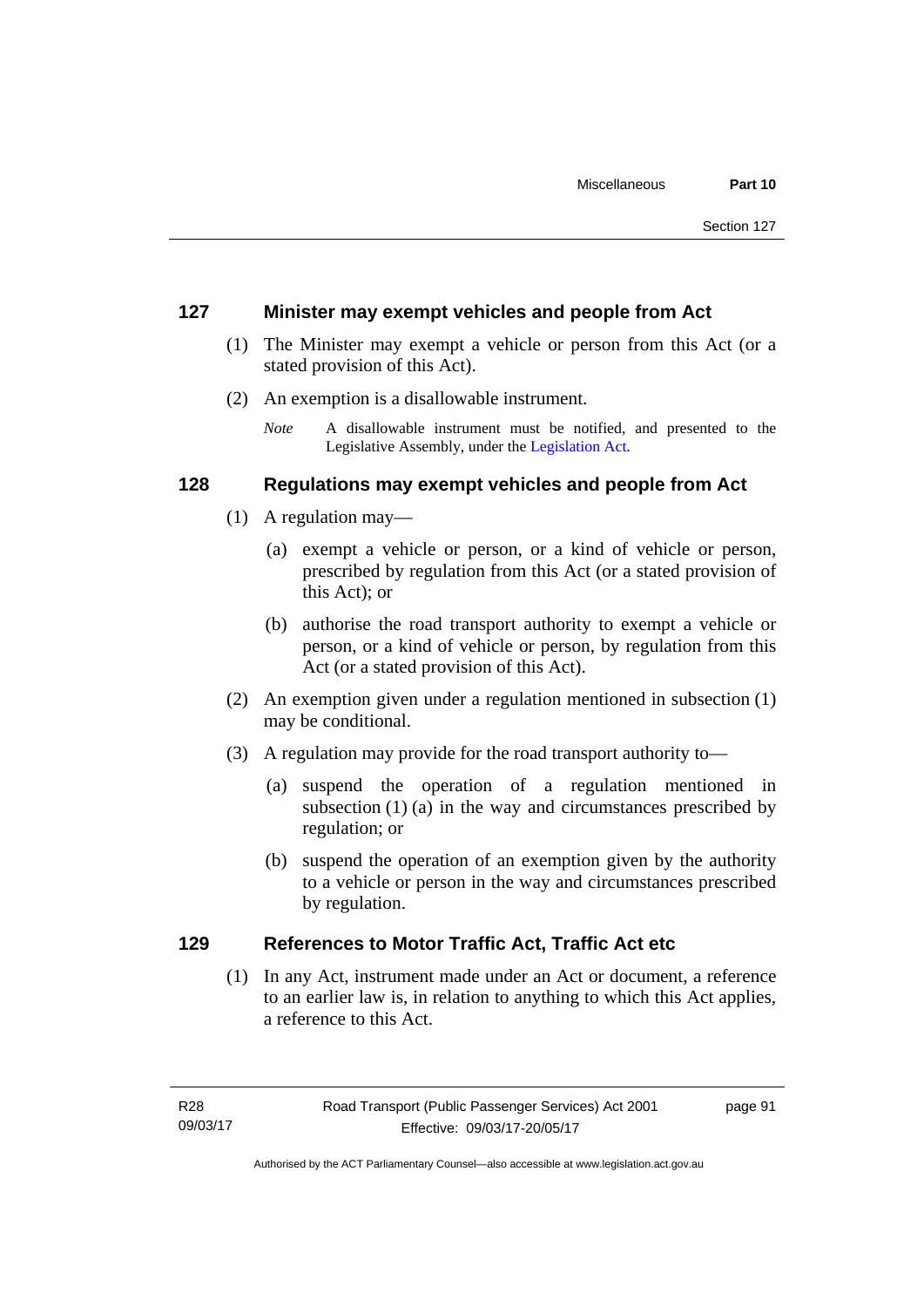#### **Part 10** Miscellaneous

(2) In this section:

*earlier law* means any of the following:

- (a) *[Motor Traffic Act 1936](http://www.legislation.act.gov.au/a/1936-45)*;
- (b) *[Motor Traffic Regulations 1934](http://www.legislation.act.gov.au/sl/1934-6)*;
- (c) *[Road Transport \(Bus Services\) Regulations 2000](http://www.legislation.act.gov.au/sl/2000-9)*;
- (d) *[Road Transport \(General\) Act 1999](http://www.legislation.act.gov.au/a/1999-77)*;
- (e) *[Road Transport \(Hire Vehicle Services\) Regulations 2000](http://www.legislation.act.gov.au/sl/2000-4)*;
- (f) *[Road Transport \(Taxi Services\) Regulations 2000](http://www.legislation.act.gov.au/sl/2000-5)*.

#### **130 Transitional regulations**

- (1) A regulation may prescribe transitional matters necessary or convenient to be prescribed because of the enactment of the *[Road](http://www.legislation.act.gov.au/a/2015-47/default.asp)  [Transport \(Public Passenger Services\) \(Taxi Industry Innovation\)](http://www.legislation.act.gov.au/a/2015-47/default.asp)  [Amendment Act 2015](http://www.legislation.act.gov.au/a/2015-47/default.asp)*.
- (2) A regulation may modify this part (including in relation to another territory law) to make provision in relation to anything that, in the Executive's opinion, is not, or is not adequately or appropriately, dealt with in this part.
- (3) A regulation under subsection (2) has effect despite anything elsewhere in this Act or another territory law.
- (4) This section expires 1 year after the day it commences.
	- *Note* Transitional provisions are kept in the Act for a limited time. A transitional provision is repealed on its expiry but continues to have effect after its repeal (see [Legislation Act,](http://www.legislation.act.gov.au/a/2001-14) s 88).

R28 09/03/17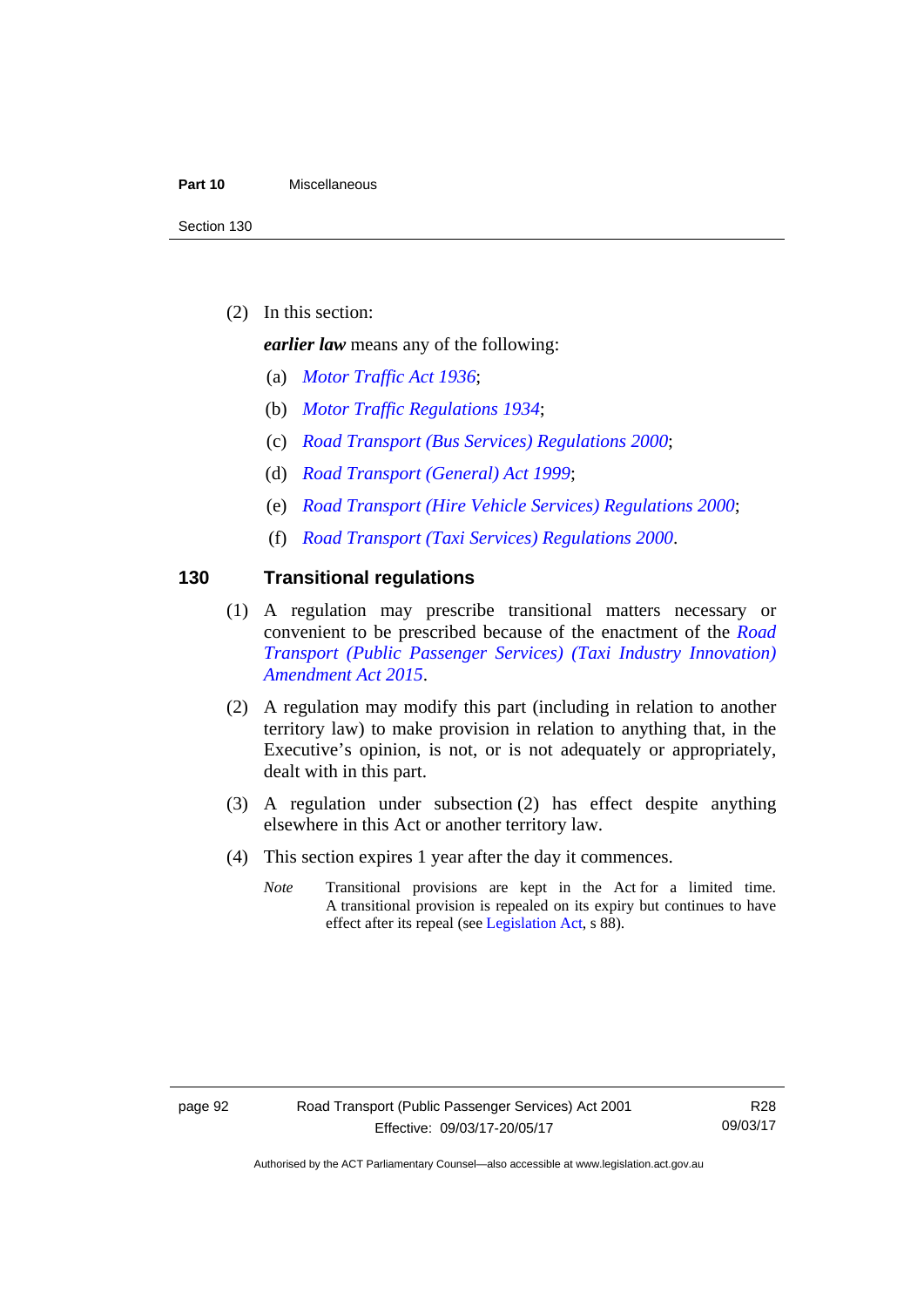# **Dictionary**

(see s 4)

- Note 1 The [Legislation Act](http://www.legislation.act.gov.au/a/2001-14) contains definitions and other provisions relevant to this Act.
- *Note 2* In particular, the [Legislation Act,](http://www.legislation.act.gov.au/a/2001-14) dict, pt 1, defines the following terms:
	- ACT
	- exercise
	- function
	- home address
	- the Territory.
- *Note 3* The *[Road Transport \(General\) Act 1999](http://www.legislation.act.gov.au/a/1999-77)* contains definitions relevant to this Act. For example, the following terms are defined in the *[Road](http://www.legislation.act.gov.au/a/1999-77)  [Transport \(General\) Act 1999](http://www.legislation.act.gov.au/a/1999-77)*, dictionary:
	- another jurisdiction
	- Australian Road Rules
	- driver
	- jurisdiction
	- motor vehicle
	- road transport authority (or authority) (see s 16)
	- road transport legislation (see s 6)
	- use (in relation to a vehicle)
	- vehicle.
- *Note 4* If a word or expression is defined in an Act (but not a regulation or another publication) included in the road transport legislation, the definition applies to each use of the word or expression in other road transport legislation unless the contrary intention appears (see *[Road](http://www.legislation.act.gov.au/a/1999-77)  [Transport \(General\) Act 1999](http://www.legislation.act.gov.au/a/1999-77)*, s 8).

*accredited*, in relation to a kind of public passenger service, means accredited under the regulations to operate that kind of public passenger service.

*accredited demand responsive service operator* means accredited under a regulation to operate a demand responsive service.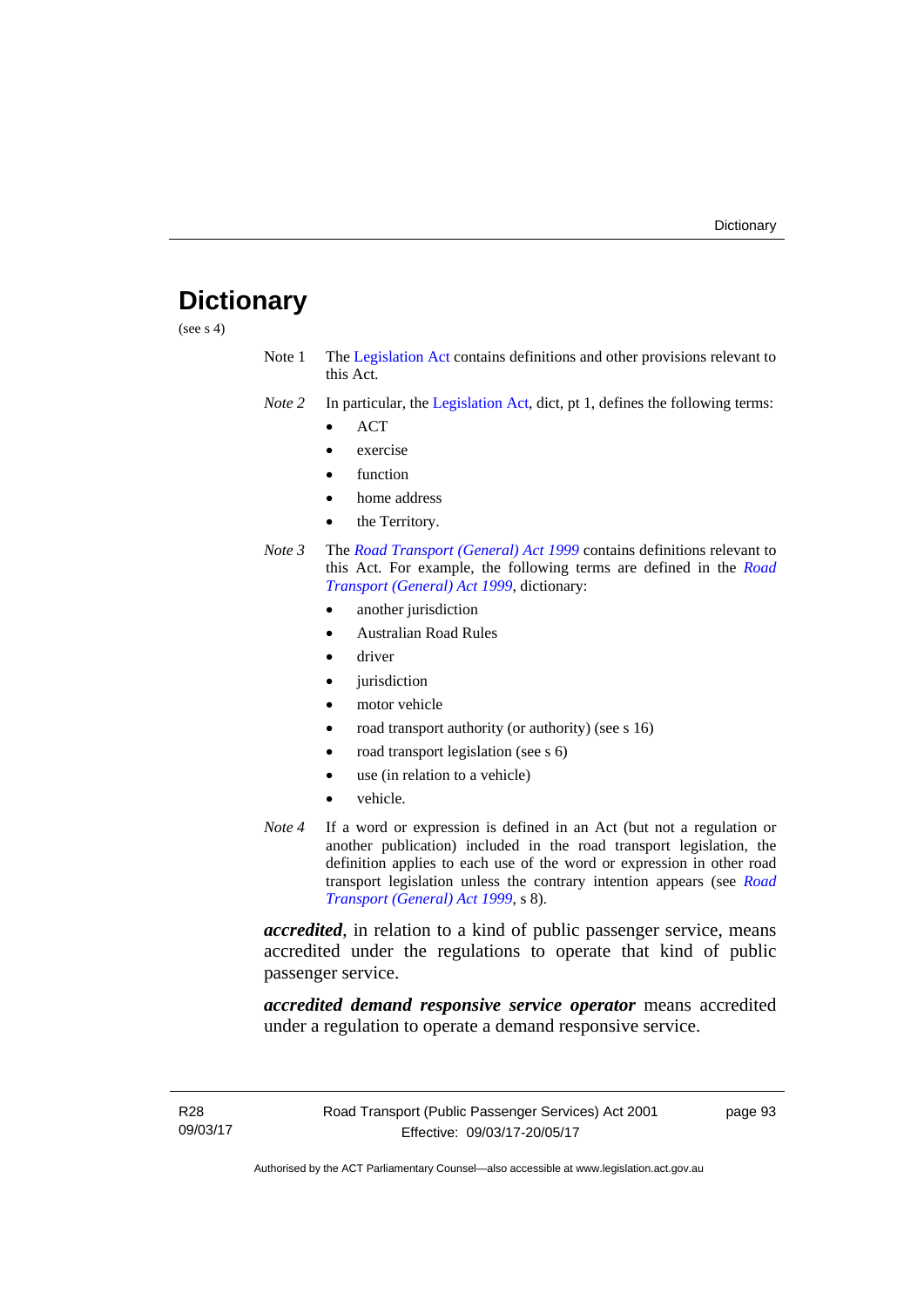*accredited hire car service operator* means accredited under the regulations to operate a hire car service.

*accredited operator*, of a public passenger vehicle—see section 110.

*accredited rideshare driver* means a person accredited under regulation to operate a rideshare service.

*accredited taxi service operator* means accredited under the regulations to operate a taxi service.

*accredited transport booking service* means a transport booking service accredited under regulation to operate a transport booking service.

*affiliated driver*, for a transport booking service—see section 35.

*affiliated driver agreement*—see section 36.

*affiliated operator*, for a transport booking service—see section 36B.

*affiliated operator agreement*—see section 36C.

*authorisation*, in relation to a demand responsive service, means an authorisation under this Act to operate a demand responsive service.

*authorised demand responsive service operator* means a person who is authorised under this Act to operate a demand responsive service.

*bookable vehicle*—see section 29.

*bookable vehicle driver*—see section 29.

*bus*—see section 10A.

*bus service*—see section 11.

*demand responsive service—*see section 80.

*demand responsive service vehicle—*see section 81.

*fare* means the amount payable by passengers for transport, or for the transport of passengers' luggage or other goods, on public passenger vehicles.

page 94 Road Transport (Public Passenger Services) Act 2001 Effective: 09/03/17-20/05/17

R28 09/03/17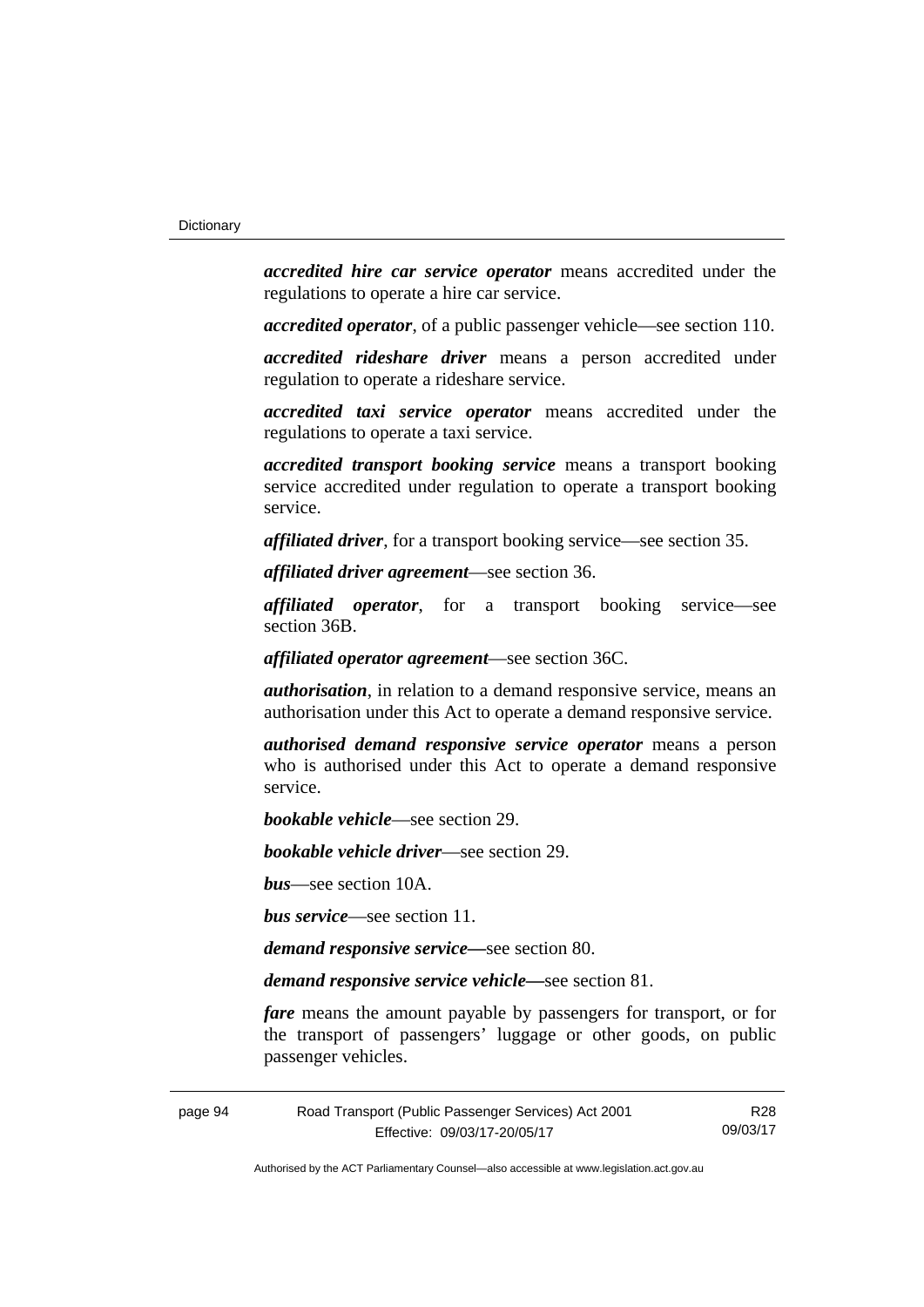*fittings*, of a vehicle, includes the seats, seat covers and floor coverings of the vehicle.

*hire car*—see section 67.

*hire car licence*—see section 61.

*hire car service*—see section 69.

*independent taxi service operator* means a taxi service operator approved under regulation as an independent taxi service operator.

*inspect* a vehicle includes observe the performance of the vehicle or any of its equipment, with or without the use of instruments.

*licensed rideshare vehicle* means a vehicle that is the subject of a rideshare vehicle licence.

*long-distance service*—see section 14.

*noncompliance notice*—see section 120 (1).

*public bus*—see section 10A.

*public passenger service*—see section 10.

*public passenger vehicle* means a public bus, taxi, rideshare vehicle, hire car or demand responsive service vehicle.

*public passenger vehicle policy*—see section 110.

*public vehicle licence*—see the *[Road Transport \(Driver Licensing\)](http://www.legislation.act.gov.au/a/1999-78)  [Act 1999](http://www.legislation.act.gov.au/a/1999-78)*, dictionary.

*regular route service*—see section 12.

*restricted hire car*—see section 68.

*restricted hire car licence*—see section 62.

*restricted hire car service*—see section 70.

*restricted taxi*—see section 46.

*restricted taxi licence*—see section 38.

*restricted taxi service*—see section 48.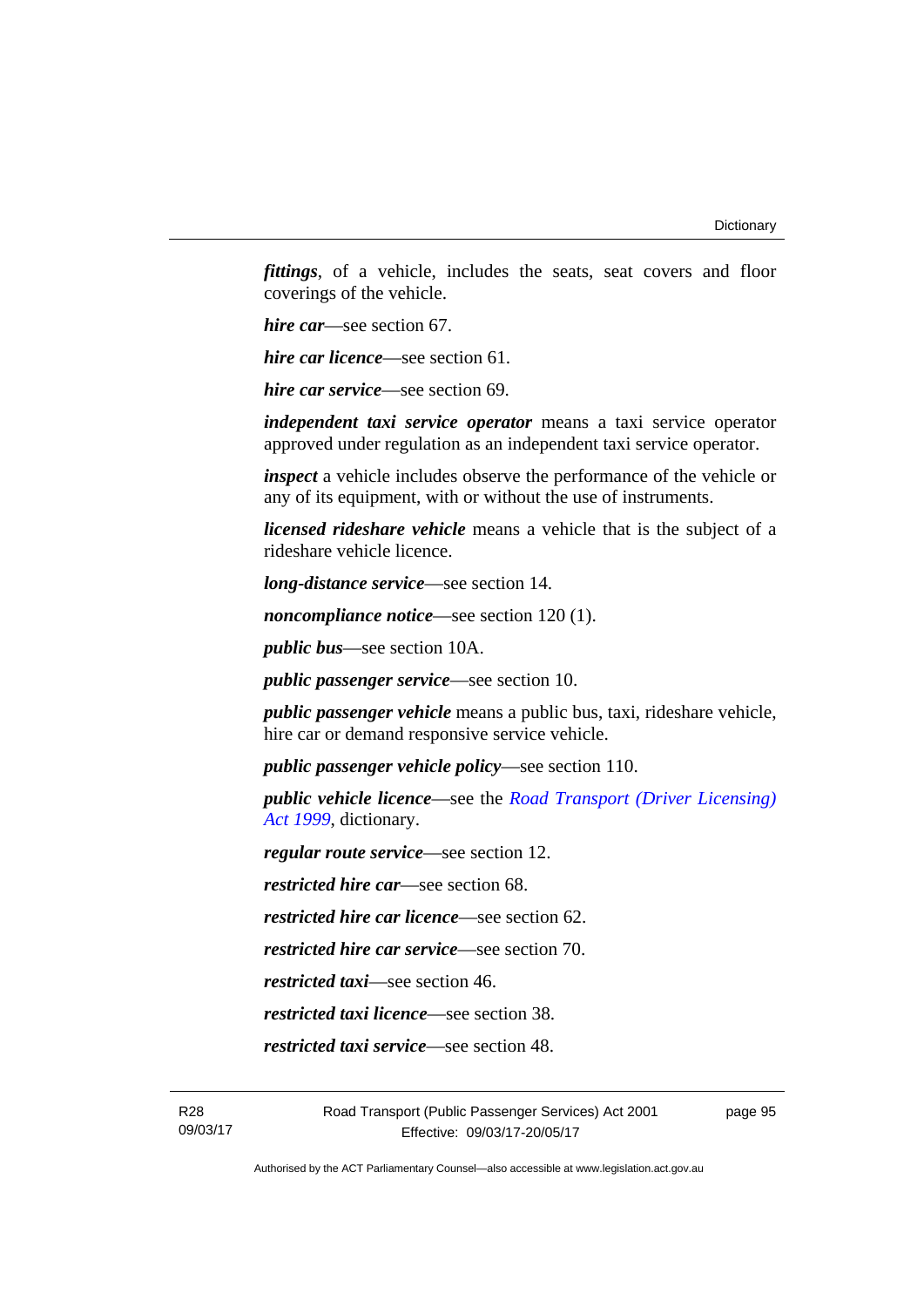*rideshare*—see section 60A. *rideshare driver*—see section 60A. *rideshare service*—see section 60A. *rideshare vehicle*—see section 60A. *rideshare vehicle licence*—see section 60J.

*road* means an area that is open to or used by the public and is developed for, or has as 1 of its main uses, the driving or riding of motor vehicles, but does not include an area that would otherwise be a road so far as a declaration under the *[Road Transport \(General\)](http://www.legislation.act.gov.au/a/1999-77)  [Act 1999](http://www.legislation.act.gov.au/a/1999-77)*, section 12 (Power to include or exclude areas in road transport legislation) declares that this Act does not apply to the area.

#### *road related area* means—

- (a) an area that divides a road; or
- (b) a footpath or nature strip adjacent to a road; or
- (c) an area that is open to the public and is designated for use by cyclists or animals; or
- (d) an area that is not a road and that is open to or used by the public for driving, riding or parking vehicles; or
- (e) a shoulder of a road; or
- (f) any other area that is open to or used by the public so far as a declaration under the *[Road Transport \(General\) Act 1999](http://www.legislation.act.gov.au/a/1999-77)*, section 12 (Power to include or exclude areas in road transport legislation) declares that this Act applies to the area;

but does not include an area that would otherwise be a road related area so far as a declaration under that section declares that this Act does not apply to the area.

#### *service contract—*

(a) for part 2 (Bus services)—see section 17; and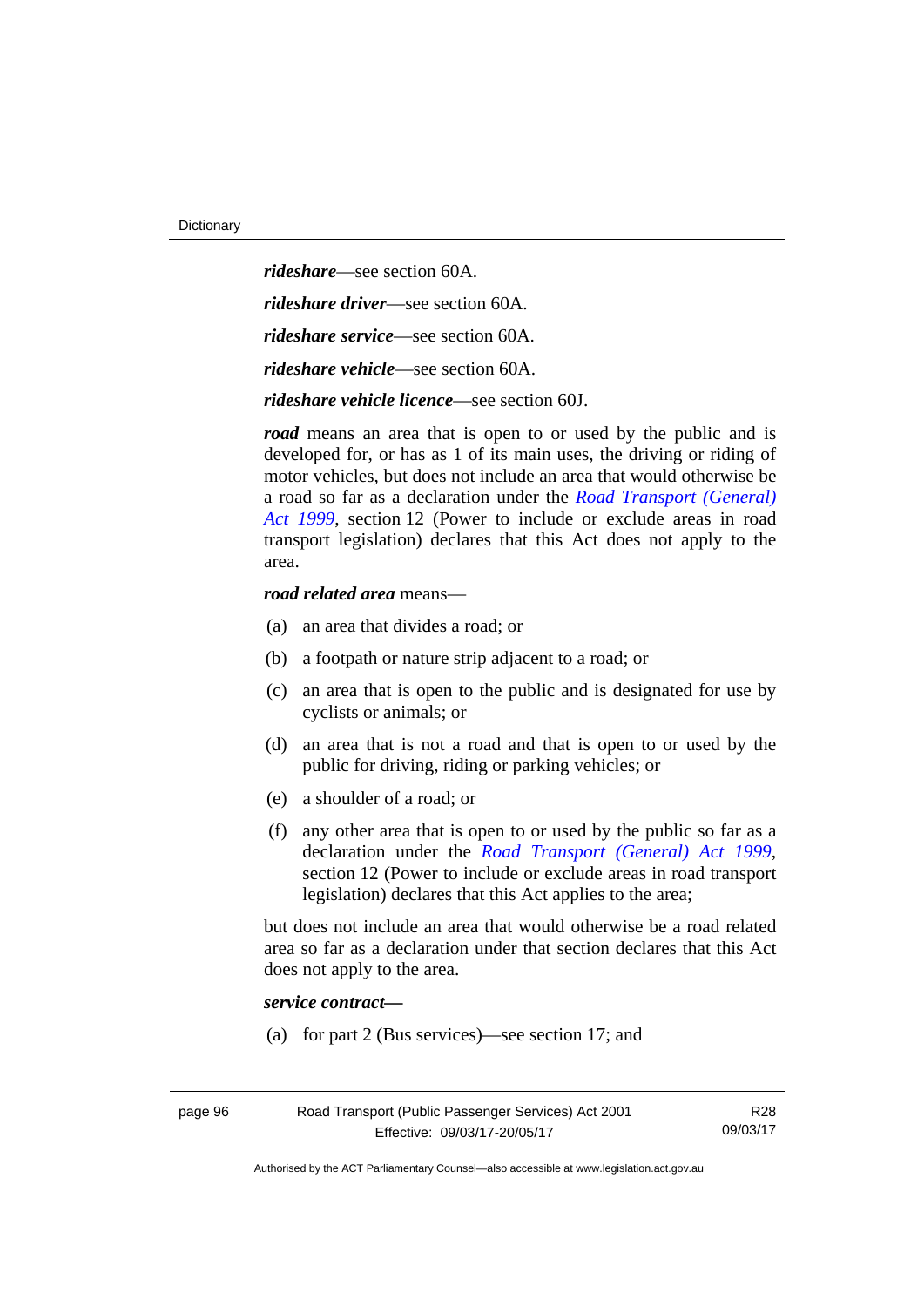(b) for part 8 (Demand responsive services)—see section 89.

*taxi*—see section 45.

*taxi driver* means the person driving a taxi if the person holds a public vehicle licence authorising the person to drive the taxi for hire or reward.

*taxi licence*—see section 37.

*taxi service*—see section 47.

*taxi zone*—see the [Australian Road Rules](http://www.legislation.act.gov.au//ni/db_37271/default.asp), rule 182.

*time of effect*, for a noncompliance notice—see section 120 (2) (b).

*tour and charter service*—see section 13.

*transport booking service*—see section 28.

R28 09/03/17 page 97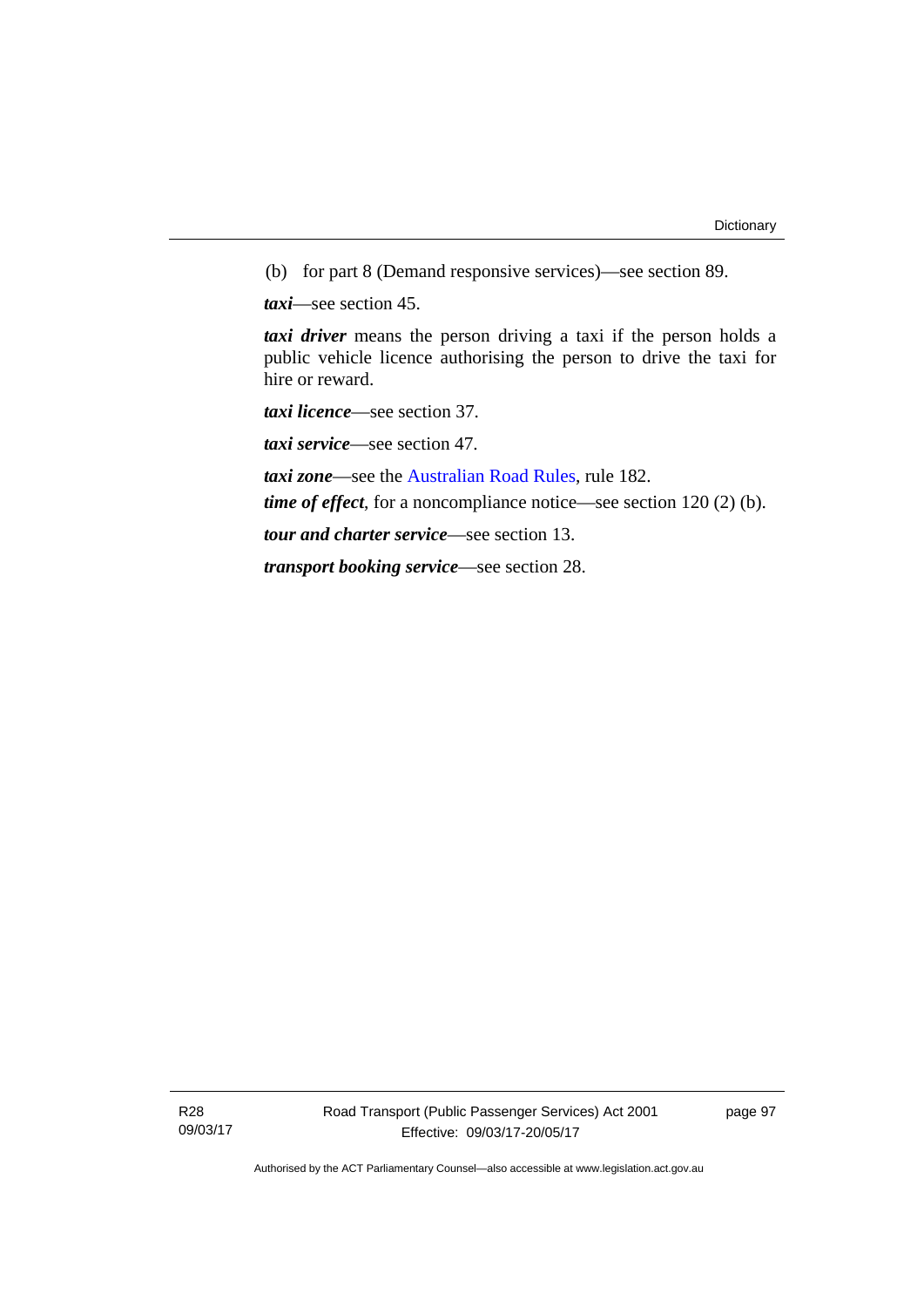#### **Endnotes**

1 About the endnotes

## **Endnotes**

#### **1 About the endnotes**

Amending and modifying laws are annotated in the legislation history and the amendment history. Current modifications are not included in the republished law but are set out in the endnotes.

Not all editorial amendments made under the *[Legislation Act 2001](http://www.legislation.act.gov.au/a/2001-14/default.asp)*, part 11.3 are annotated in the amendment history. Full details of any amendments can be obtained from the Parliamentary Counsel's Office.

Uncommenced amending laws are not included in the republished law. The details of these laws are underlined in the legislation history. Uncommenced expiries are underlined in the legislation history and amendment history.

If all the provisions of the law have been renumbered, a table of renumbered provisions gives details of previous and current numbering.

The endnotes also include a table of earlier republications.

| $A = Act$                                    | NI = Notifiable instrument                  |
|----------------------------------------------|---------------------------------------------|
| $AF =$ Approved form                         | $o = order$                                 |
| $am = amended$                               | $om = omitted/repealed$                     |
| $amdt = amendment$                           | $ord = ordinance$                           |
| $AR = Assembly resolution$                   | $orig = original$                           |
| $ch = chapter$                               | $par = paragraph/subparagraph$              |
| $CN =$ Commencement notice                   | $pres = present$                            |
| $def = definition$                           | $prev = previous$                           |
| $DI = Disallowable instrument$               | $(\text{prev}) = \text{previously}$         |
| $dict = dictionary$                          | $pt = part$                                 |
| disallowed = disallowed by the Legislative   | $r = rule/subrule$                          |
| Assembly                                     | $reloc = relocated$                         |
| $div = division$                             | $remum = renumbered$                        |
| $exp = expires/expired$                      | $R[X]$ = Republication No                   |
| $Gaz = gazette$                              | $RI = reissue$                              |
| $hdg =$ heading                              | $s = section/subsection$                    |
| $IA = Interpretation Act 1967$               | $sch = schedule$                            |
| $ins = inserted/added$                       | $sdiv = subdivision$                        |
| $LA =$ Legislation Act 2001                  | $SL = Subordinate$ law                      |
| $LR =$ legislation register                  | $sub =$ substituted                         |
| $LRA =$ Legislation (Republication) Act 1996 | $underlining = whole or part not commenced$ |
| $mod = modified/modification$                | or to be expired                            |

#### **2 Abbreviation key**

page 98 Road Transport (Public Passenger Services) Act 2001 Effective: 09/03/17-20/05/17

R28 09/03/17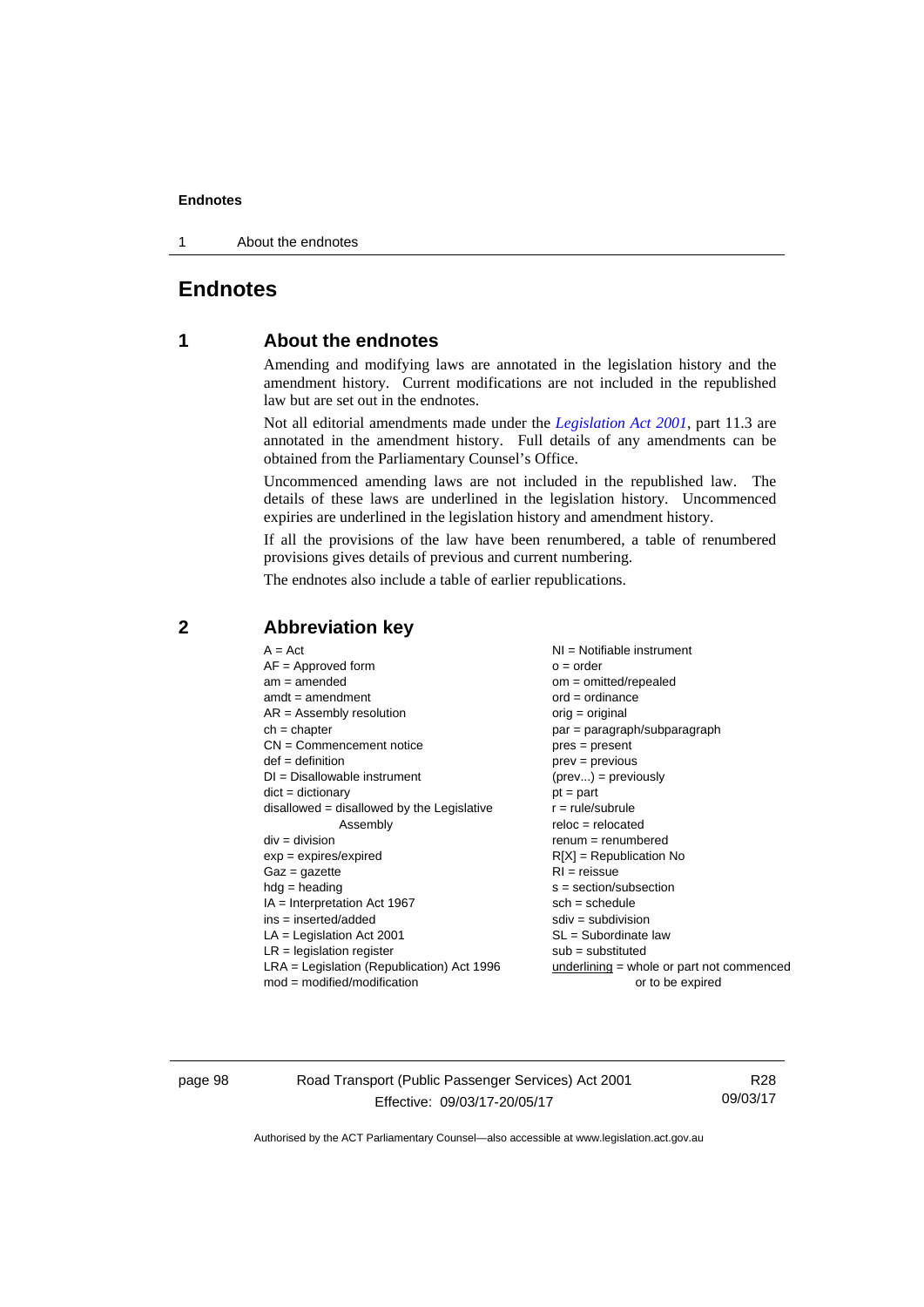# **3 Legislation history**

# **Road Transport (Public Passenger Services) Act 2001 A2001-62**

notified 10 September 2001 [\(Gaz 2001 No S66\)](http://www.legislation.act.gov.au/gaz/2001-S66/default.asp)

s 1, s 2 commenced 10 September 2001 (IA s 10B) remainder commenced 1 December 2001 (s 2 and [CN2001-2\)](http://www.legislation.act.gov.au/cn/2001-2/default.asp)

as amended by

# **[Road Transport \(Public Passenger Services\) Amendment Act 2001](http://www.legislation.act.gov.au/a/2001-94) A2001-94**

notified LR 27 September 2001

s 1, s 2 commenced 27 September 2001 (LA s 75) remainder commenced 1 March 2002 (s 2 and [CN2002-2\)](http://www.legislation.act.gov.au/cn/2002-2/default.asp)

# **[Statute Law Amendment Act 2002](http://www.legislation.act.gov.au/a/2002-30) A2002-30 pt 3.70**

notified LR 16 September 2002

s 1, s 2 taken to have commenced 19 May 1997 (LA s 75 (2))

pt 3.70 commenced 17 September 2002 (s 2 (1))

# **[Statute Law Amendment Act 2002 \(No 2\)](http://www.legislation.act.gov.au/a/2002-49) A2002-49 pt 3.23**

notified LR 20 December 2002 s 1, s 2 taken to have commenced 7 October 1994 (LA s 75 (2)) pt 3.23 commenced 17 January 2003 (s 2 (1))

### **[Road Transport \(Public Passenger Services\) \(Hire Cars\) Amendment](http://www.legislation.act.gov.au/a/2004-69)  [Act 2004](http://www.legislation.act.gov.au/a/2004-69) A2004-69 pt 2**

notified LR 9 September 2004 s 1, s 2 commenced 9 September 2004 (LA s 75 (1)) pt 2 commenced 9 March 2005 (s 2 and LA s 79)

as modified by

# **[Road Transport \(Public Passenger Services\) Regulation 2002](http://www.legislation.act.gov.au/sl/2002-3) SL2002-3 (as am by [SL2005-4](http://www.legislation.act.gov.au/sl/2005-4) s 12)**

notified LR 27 February 2002

s 1, s 2 commenced 27 February 2002 (LA s 75 (1))

s 132 (4) commenced 1 March 2003 (s 2 (2))

remainder commenced 1 March 2002 (s 2 (1) and see [CN2002-2](http://www.legislation.act.gov.au/cn/2002-2/default.asp))

R28 09/03/17 Road Transport (Public Passenger Services) Act 2001 Effective: 09/03/17-20/05/17

page 99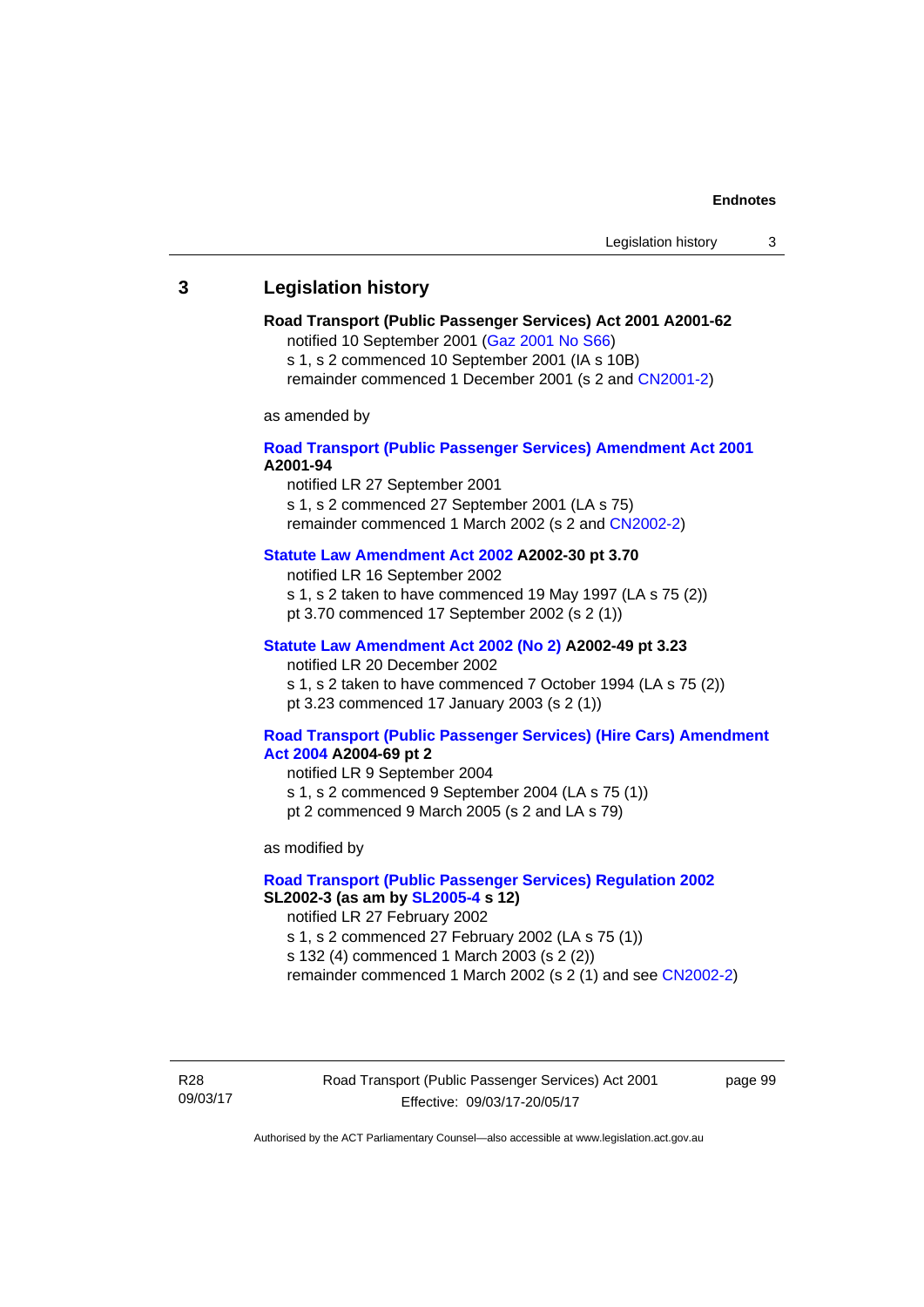3 Legislation history

# **[Road Transport Legislation \(Hire Cars\) Amendment Regulation 2005](http://www.legislation.act.gov.au/sl/2005-4)  [\(No 1\)](http://www.legislation.act.gov.au/sl/2005-4) SL2005-4 s 12**

notified LR 7 March 2005

s 1, s 2 commenced 7 March 2005 (LA s 75 (1))

s 12 commenced 9 March 2005 (s 2 and see [Road Transport \(Public](http://www.legislation.act.gov.au/a/2004-69)  [Passenger Services\) \(Hire Cars\) Amendment Act 2004](http://www.legislation.act.gov.au/a/2004-69) A2004-69, s 2 and LA s 79)

*Note* This regulation only amends the [Road Transport \(Public](http://www.legislation.act.gov.au/sl/2002-3)  [Passenger Services\) Regulation 2002](http://www.legislation.act.gov.au/sl/2002-3) SL2002-3.

as amended by

### **[Statute Law Amendment Act 2005](http://www.legislation.act.gov.au/a/2005-20) A2005-20 sch 3 pt 3.57**

notified LR 12 May 2005

s 1, s 2 taken to have commenced 8 March 2005 (LA s 75 (2)) amdt 3.372, amdt 3.374 commenced 2 June 2005 (s 2 (2)) sch 3 pt 3.57 remainder commenced 2 June 2005 (s 2 (1))

# **[Road Transport \(Public Passenger Services\) Amendment Act 2006](http://www.legislation.act.gov.au/a/2006-9) A2006-9**

notified LR 15 March 2006 s 1, s 2 commenced 15 March 2006 (LA s 75 (1)) remainder commenced 1 July 2006 (s 2 and [CN2006-13](http://www.legislation.act.gov.au/cn/2006-13/default.asp))

# **[Road Transport Legislation Amendment Act 2006](http://www.legislation.act.gov.au/a/2006-26) A2006-26 pt 2, s 31**

notified LR 14 June 2006 s 1, s 2 commenced 14 June 2006 (LA s 75 (1)) pt 2, s 31 commenced 2 July 2006 (s 2 and [CN2006-12](http://www.legislation.act.gov.au/cn/2006-12/default.asp))

**[Administrative \(Miscellaneous Amendments\) Act 2006](http://www.legislation.act.gov.au/a/2006-30) A2006-30 sch 1 pt 1.10** 

notified LR 16 June 2006 s 1, s 2 commenced 16 June 2006 (LA s 75 (1)) amdt 1.84 commenced 3 July 2006 (s 2 (2)) sch 1 pt 1.10 remainder commenced 1 July 2006 (s 2 (1))

# **[Road Transport \(Third-Party Insurance\) Act 2008](http://www.legislation.act.gov.au/a/2008-1) A2008-1 sch 1 pt 1.9 (as am by [A2008-39](http://www.legislation.act.gov.au/a/2008-39) s 4)**

notified LR 26 February 2008

s 1, s 2 commenced 26 February 2008 (LA s 75 (1))

sch 1 pt 1.9 commenced 1 October 2008 (s 2 as am by [A2008-39](http://www.legislation.act.gov.au/a/2008-39) s 4)

| page 100 | Road Transport (Public Passenger Services) Act 2001 | R28      |
|----------|-----------------------------------------------------|----------|
|          | Effective: 09/03/17-20/05/17                        | 09/03/17 |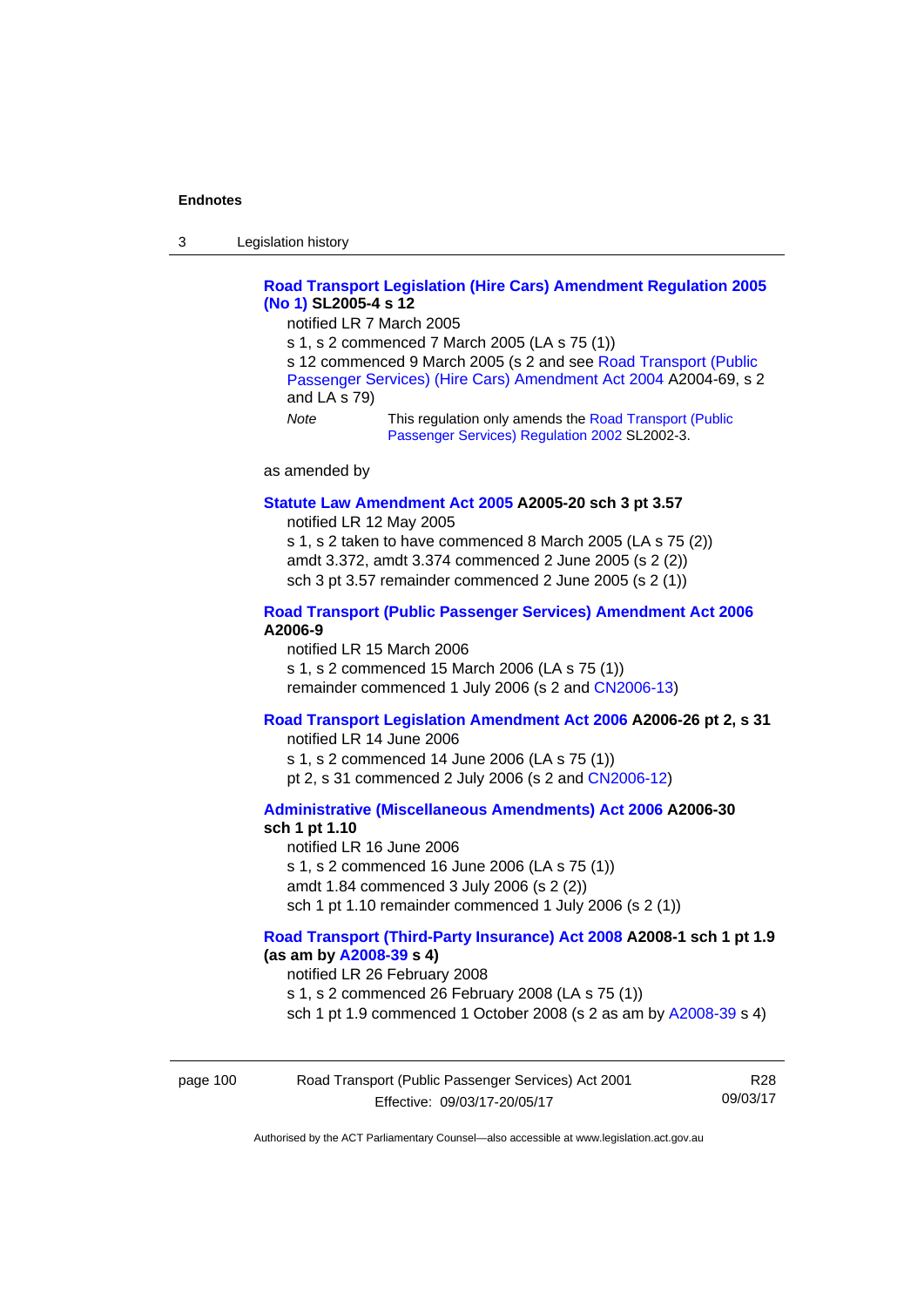# **[Road Transport \(Third-Party Insurance\) Amendment Act 2008](http://www.legislation.act.gov.au/a/2008-39) A2008-39**

notified LR 22 August 2008

s 1, s 2 commenced 22 August 2008 (LA s 75 (1))

remainder commenced 23 August 2008 (s 2)

*Note* This Act only amends the [Road Transport \(Third-Party](http://www.legislation.act.gov.au/a/2008-1)  [Insurance\) Act 2008](http://www.legislation.act.gov.au/a/2008-1) A2008-1.

as modified by

# **[Road Transport \(Third-Party Insurance\) Regulation 2008](http://www.legislation.act.gov.au/sl/2008-37) SL2008-37 s 103 and sch 20 mod 20.1**

notified LR 25 August 2008

s 1, s 2 commenced 25 August 2008 (LA s 75 (1)) s 103 and sch 20 mod 20.1 commenced 1 October 2008 (s 2 and see [Road Transport \(Third-Party Insurance\) Act 2008](http://www.legislation.act.gov.au/a/2008-1) A2008-1 s 2 (as am by [A2008-39](http://www.legislation.act.gov.au/a/2008-39) s 4))

as amended by

### **[Road Transport \(Third-Party Insurance\) Amendment Act 2009](http://www.legislation.act.gov.au/a/2009-16) A2009-16 sch 3 pt 3.3**

notified LR 30 June 2009 s 1, s 2 commenced 30 June 2009 (LA s 75 (1)) sch 3 pt 3.3 commenced 5 July 2009 (s 2)

# **[Road Transport \(Mass, Dimensions and Loading\) Act 2009](http://www.legislation.act.gov.au/a/2009-22/default.asp) A2009-22**

# **sch 1 pt 1.8**

notified LR 3 September 2009

s 1, s 2 commenced 3 September 2009 (LA s 75 (1))

sch 1 pt 1.8 commenced 3 March 2010 (s 2 and LA s 79)

# **[Statute Law Amendment Act 2009 \(No 2\)](http://www.legislation.act.gov.au/a/2009-49) A2009-49 sch 3 pt 3.63**

notified LR 26 November 2009 s 1, s 2 commenced 26 November 2009 (LA s 75 (1)) sch 3 pt 3.63 commenced 17 December 2009 (s 2)

#### **[Statute Law Amendment Act 2010](http://www.legislation.act.gov.au/a/2010-18) A2010-18 sch 3 pt 3.18**

notified LR 13 May 2010

s 1, s 2 commenced 13 May 2010 (LA s 75 (1))

sch 3 pt 3.18 commenced 3 June 2010 (s 2)

R28 09/03/17 Road Transport (Public Passenger Services) Act 2001 Effective: 09/03/17-20/05/17

page 101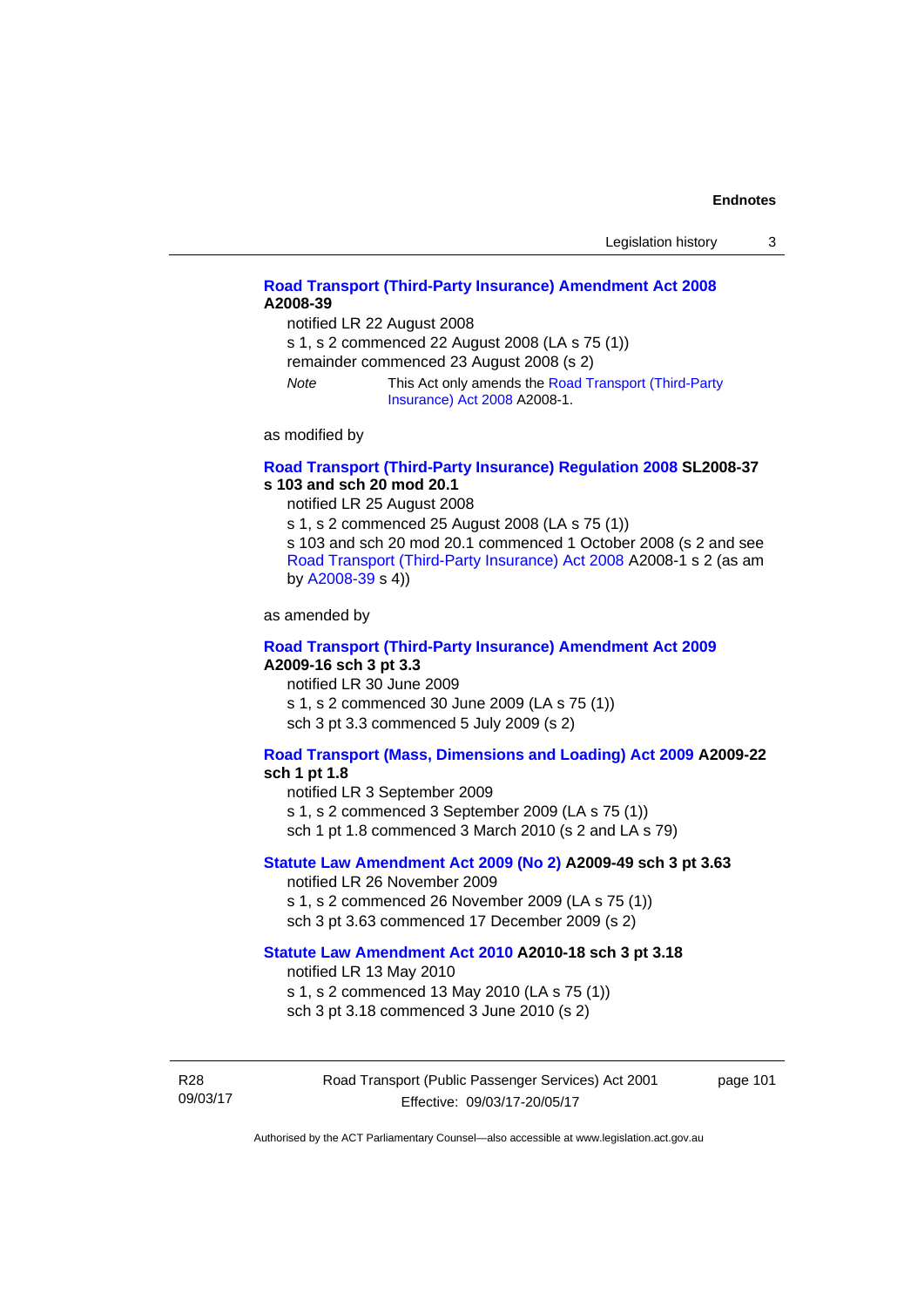| -3 | Legislation history |  |
|----|---------------------|--|
|----|---------------------|--|

# **[Fair Trading \(Australian Consumer Law\) Amendment Act 2010](http://www.legislation.act.gov.au/a/2010-54) A2010-54 sch 3 pt 3.21**

notified LR 16 December 2010 s 1, s 2 commenced 16 December 2010 (LA s 75 (1)) sch 3 pt 3.21 commenced 1 January 2011 (s 2 (1))

#### **[Statute Law Amendment Act 2013](http://www.legislation.act.gov.au/a/2013-19) A2013-19 sch 3 pt 3.42**

notified LR 24 May 2013

s 1, s 2 commenced 24 May 2013 (LA s 75 (1))

sch 3 pt 3.42 commenced 14 June 2013 (s 2)

#### **[Heavy Vehicle National Law \(Consequential Amendments\) Act 2013](http://www.legislation.act.gov.au/a/2013-52) A2013-52 pt 11**

notified LR 9 December 2013

s 1, s 2 commenced 9 December 2013 (LA s 75 (1)) pt 11 commenced 10 February 2014 (s 2 and see [Heavy Vehicle](http://www.legislation.act.gov.au/a/2013-51/default.asp)  [National Law \(ACT\) Act 2013](http://www.legislation.act.gov.au/a/2013-51/default.asp) A2013-51, s 2 (1) and [CN2014-2](http://www.legislation.act.gov.au/cn/2014-2/default.asp))

# **[Justice and Community Safety Legislation Amendment Act 2014](http://www.legislation.act.gov.au/a/2014-49)**

**[\(No 2\)](http://www.legislation.act.gov.au/a/2014-49) A2014-49 sch 1 pt 1.19** 

notified LR 10 November 2014

s 1, s 2 commenced 10 November 2014 (LA s 75 (1))

sch 1 pt 1.19 commenced 17 November 2014 (s 2)

### **[Road Transport \(Public Passenger Services\) \(Taxi Industry](http://www.legislation.act.gov.au/a/2015-47/default.asp)  [Innovation\) Amendment Act 2015](http://www.legislation.act.gov.au/a/2015-47/default.asp) A2015-47**

notified LR 24 November 2015

s 1, s 2 commenced 24 November 2015 (LA s 75 (1))

s 3 commenced 20 May 2016 (LA s 75AA)

s 30 commenced 20 May 2016 (s 2 and [CN2016-9](http://www.legislation.act.gov.au/cn/2016-9/default.asp))

remainder commenced 1 August 2016 (s 2, [CN2016-9](http://www.legislation.act.gov.au/cn/2016-9/default.asp) and see mod of [A2001-62](http://www.legislation.act.gov.au/a/2001-62/default.asp) by [SL2016-12](http://www.legislation.act.gov.au/sl/2016-12/default.asp) s 3)

as modified by

# **[Road Transport \(Public Passenger Services\) \(Transitional](http://www.legislation.act.gov.au/sl/2016-12/default.asp)  [Provisions\) Regulation 2016](http://www.legislation.act.gov.au/sl/2016-12/default.asp) SL2016-12**

notified LR 19 May 2016

s 1, s 2 commenced 19 May 2016 (LA s 75 (1)) remainder commenced 20 May 2016 (s 2)

page 102 Road Transport (Public Passenger Services) Act 2001 Effective: 09/03/17-20/05/17

R28 09/03/17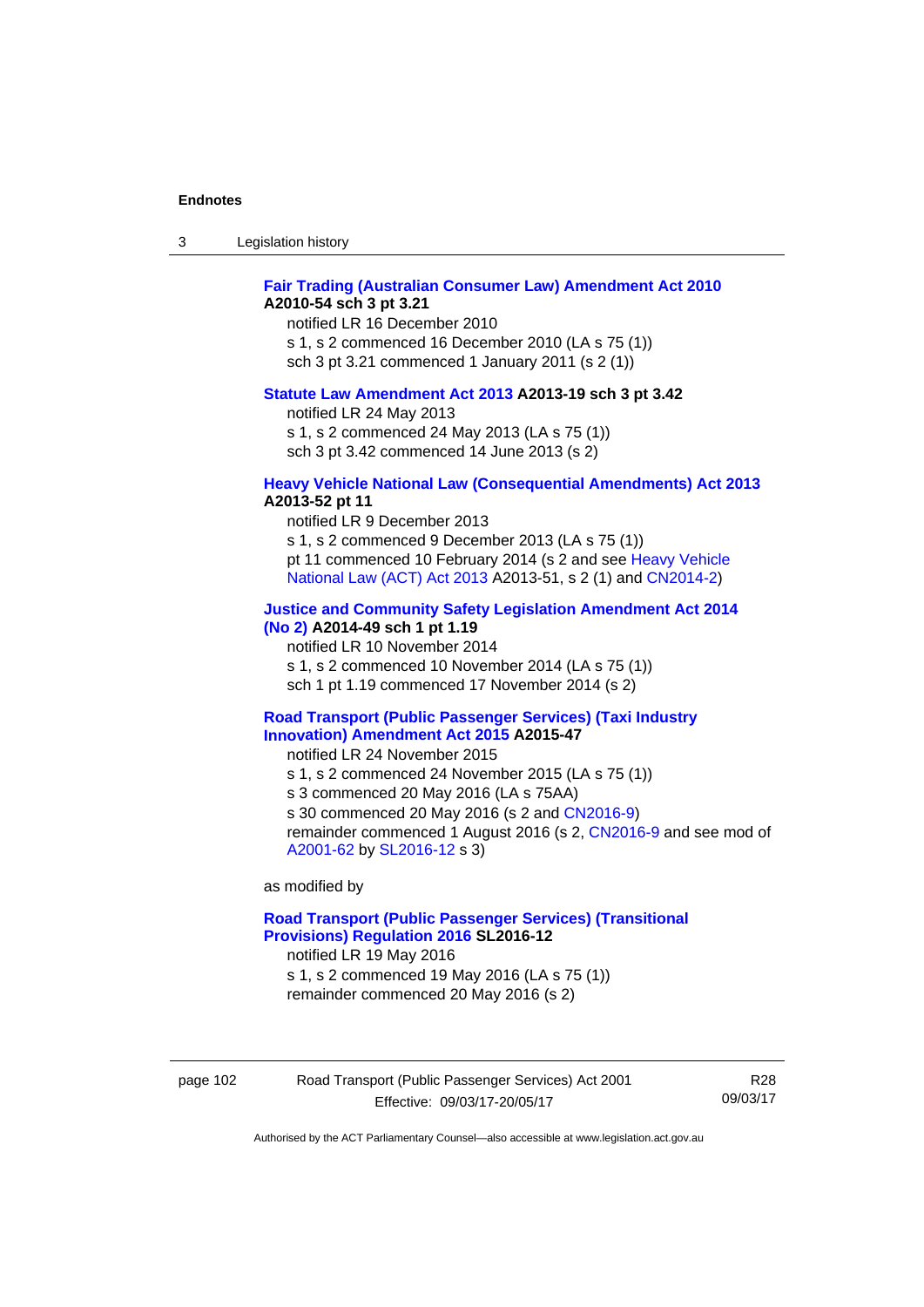Legislation history 3

# **[Freedom of Information Act 2016](http://www.legislation.act.gov.au/a/2016-55/default.asp) A2016-55 sch 4 pt 4.24**

notified LR 26 August 2016 s 1, s 2 commenced 26 August 2016 (LA s 75 (1)) sch 4 pt 4.24 commences 1 July 2017 (s 2)

# **[Statute Law Amendment Act 2017](http://www.legislation.act.gov.au/a/2017-4/default.asp) A2017-4 sch 3 pt 3.28**

notified LR 23 February 2017 s 1, s 2 commenced 23 February 2017 (LA s 75 (1)) sch 3 pt 3.28 commenced 9 March 2017 (s 2)

R28 09/03/17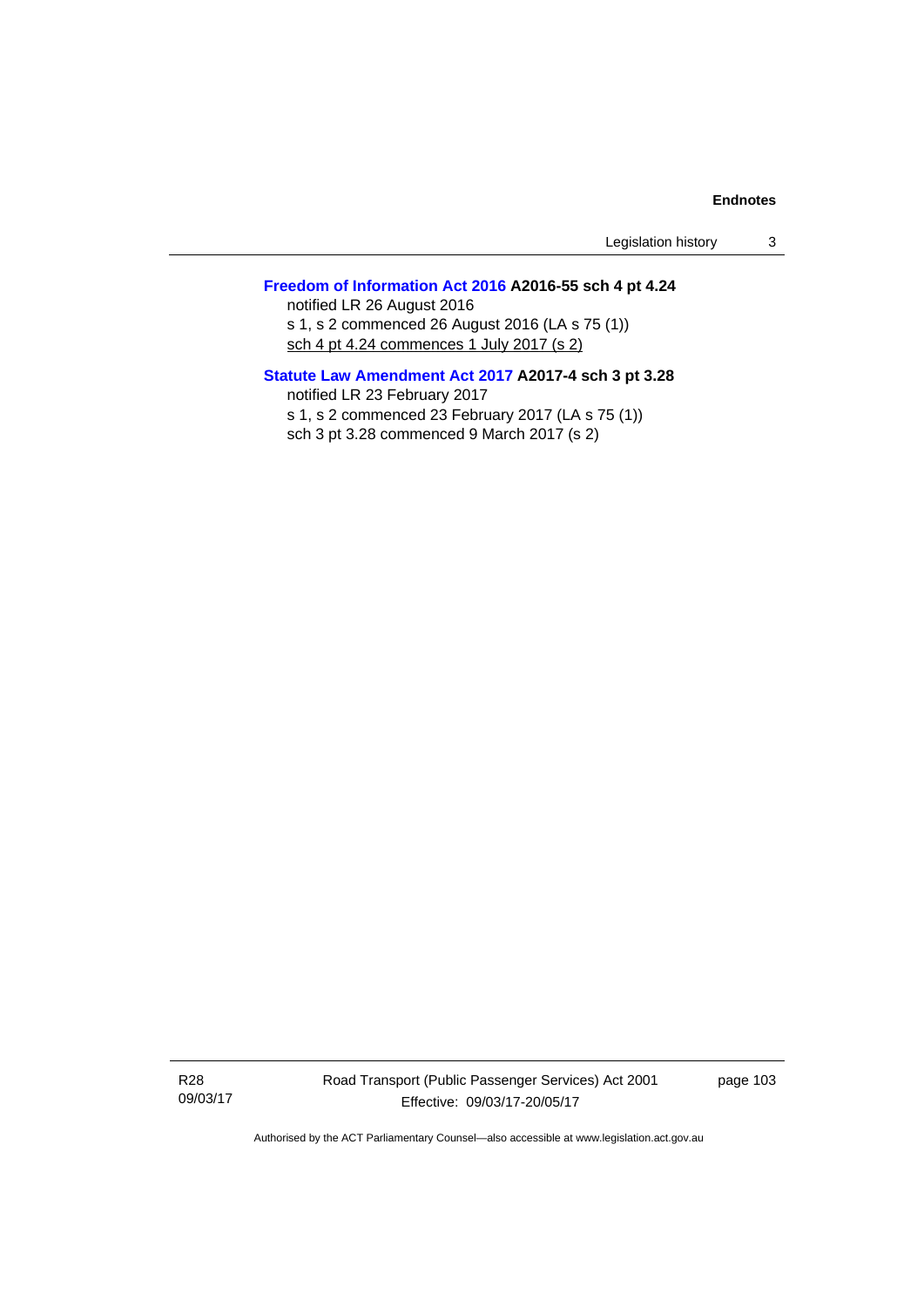4 Amendment history

# **4 Amendment history**

|          | <b>Preliminary</b><br>pt 1 hdg note                | om A2005-20 amdt 3.369                                                                                                                                                                         |                 |
|----------|----------------------------------------------------|------------------------------------------------------------------------------------------------------------------------------------------------------------------------------------------------|-----------------|
|          | <b>Name of Act</b><br>s 1                          | am A2005-20 amdt 3.370; A2009-22 amdt 1.23; A2013-52<br>s 61, s 62                                                                                                                             |                 |
|          | <b>Objects of Act</b><br>s 2 hdg<br>s <sub>2</sub> | bracketed note exp 30 June 2002 (s 4 (3))<br>orig s 2 om R1 LA (s 89 (4))<br>(prev s 3) sub A2001-94 s 4<br>renum as s 2 R1 LA (see A2001-94 s 17)<br>am A2004-69 s 4<br>sub A2015-47 s 4      |                 |
|          | <b>Dictionary</b><br>s 3                           | (prev s 4) renum as s 3 R1 LA (see A2001-94 s 17)                                                                                                                                              |                 |
|          | <b>Notes</b>                                       |                                                                                                                                                                                                |                 |
|          | s <sub>4</sub>                                     | (prev s 5) sub A2001-94 s 5<br>renum as s 4 R1 LA (see A2001-94 s 17)<br>ss (2), (3) exp 30 June 2002 (s 4 (3))                                                                                |                 |
|          | s 4A                                               | Offences against Act-application of Criminal Code etc<br>ins A2004-69 s 5<br>am A2006-9 s 4; A2006-26 s 4; A2015-47 s 5; A2017-4<br>amdt 3.179                                                 |                 |
|          | s <sub>5</sub>                                     | <b>Functions of road transport authority</b><br>(prev s 6) sub A2001-94 s 5<br>renum as s 5 R1 LA (see A2001-94 s 17)<br>am A2004-69 s 6; A2006-9 ss 5-7; pars renum R13 LA;<br>A2015-47 s 6   |                 |
|          | <b>Registers under this Act</b>                    |                                                                                                                                                                                                |                 |
|          | s 6 hda<br>s 6                                     | sub A2006-9 s 8; A2015-47 s 7<br>(prev s 7) sub A2001-94 s 5<br>renum as s 6 R1 LA (see A2001-94 s 17)<br>am A2004-69 s 7; A2006-9 s 9; A2015-47 s 8                                           |                 |
|          | s 7                                                | Security and disclosure of information in registers<br>(prev s 8) sub A2001-94 s 5<br>renum as s 7 R1 LA (see A2001-94 s 17)<br>sub A2002-49 amdt 3.229<br>am A2006-9 s 10; A2014-49 amdt 1.40 |                 |
|          | s 8 hdg<br>s 8                                     | <b>Competition and Consumer Act authorisation</b><br>am A2010-54 amdt 3.50<br>(prev s 9) renum as s 8 R1 LA (see A2001-94 s 17)                                                                |                 |
| page 104 |                                                    | Road Transport (Public Passenger Services) Act 2001<br>Effective: 09/03/17-20/05/17                                                                                                            | R28<br>09/03/17 |
|          |                                                    |                                                                                                                                                                                                |                 |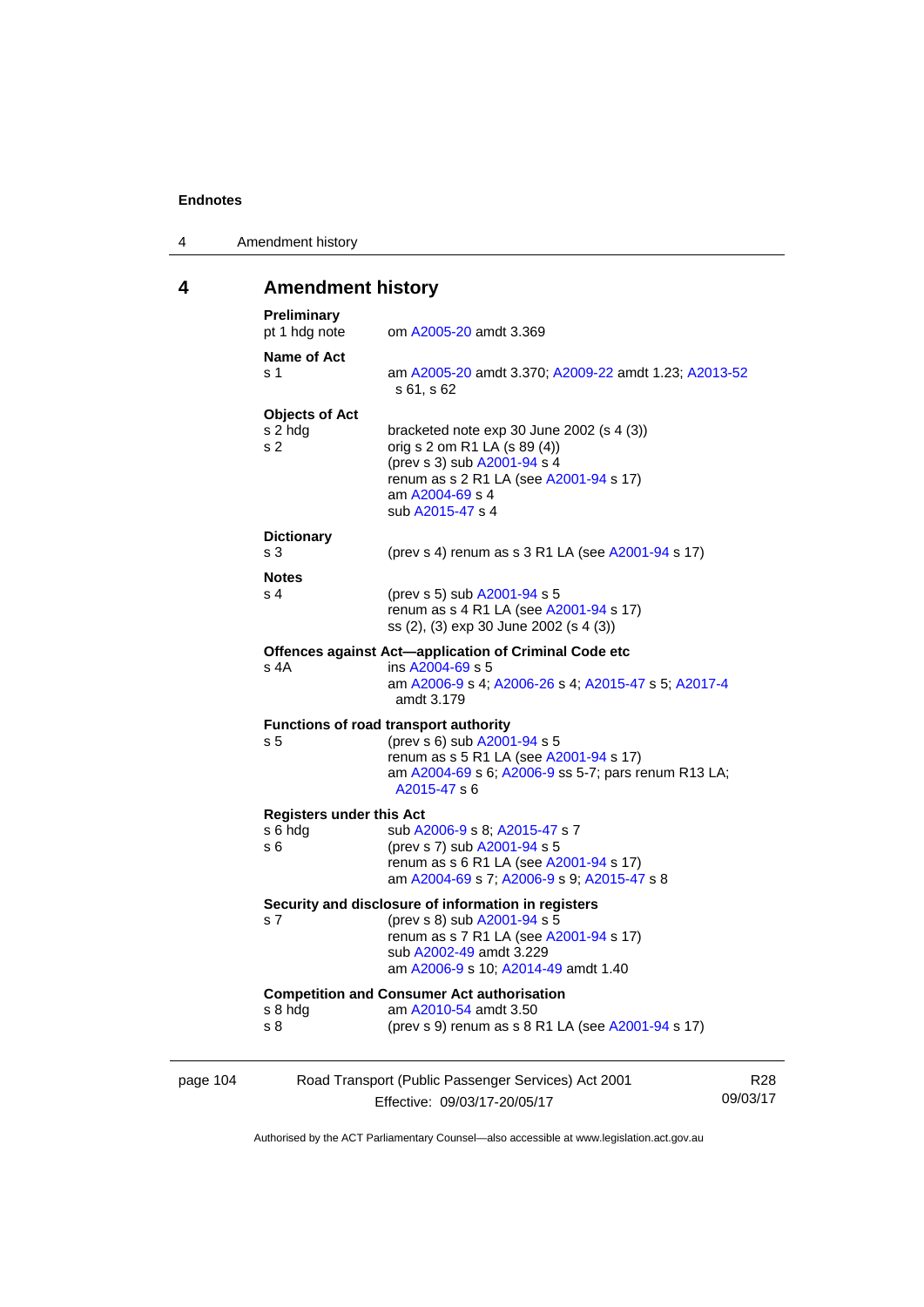Amendment history 4

# Road Transport (Public Passenger Services) Act 2001 am [A2010-54](http://www.legislation.act.gov.au/a/2010-54) amdt 3.51 **Combinations of accreditations, authorisations and licences**  s 9 (prev s 9A) ins [A2001-94](http://www.legislation.act.gov.au/a/2001-94) s 6 renum as s 9 R1 LA (see [A2001-94](http://www.legislation.act.gov.au/a/2001-94) s 17) sub [A2006-9](http://www.legislation.act.gov.au/a/2006-9) s 11 **Combinations of accreditations and licences**  s 9A renum as s 9 **Meaning of** *bus* **and** *public bus* s 10A ins [A2005-20](http://www.legislation.act.gov.au/a/2005-20) amdt 3.371 am [A2015-47](http://www.legislation.act.gov.au/a/2015-47) s 9 **Meaning of** *bus service* s 11 hdg bracketed note exp 30 June 2002 (s 4 (3)) s 11 sub [A2006-9](http://www.legislation.act.gov.au/a/2006-9) s 12 **What is a** *regular route service***?**  s 12 hdg bracketed note exp 30 June 2002 (s 4 (3)) **What is a** *long-distance service***?**  s 14 hdg bracketed note exp 30 June 2002 (s 4 (3)) **Bus operators—purposes of accreditation**  s 15 hdg bracketed note exp 30 June 2002 (s 4 (3)) **Regulations about accreditation system**  s 16 am [A2002-30](http://www.legislation.act.gov.au/a/2002-30) amdt 3.748; [A2006-9](http://www.legislation.act.gov.au/a/2006-9) amdt 1.9 **Service contracts—regular route services**  s 17 hdg bracketed note exp 30 June 2002 (s 4 (3)) sub [A2006-9](http://www.legislation.act.gov.au/a/2006-9) s 13 s 17 am [A2002-49](http://www.legislation.act.gov.au/a/2002-49) amdt 3.230; [A2005-20](http://www.legislation.act.gov.au/a/2005-20) amdt 3.372 **Entitlement to operate regular route services**  s 18 am [A2006-30](http://www.legislation.act.gov.au/a/2006-30) amdt 1.78 **Entitlement to operate tour and charter services**  s 19 am [A2006-30](http://www.legislation.act.gov.au/a/2006-30) amdt 1.79 **Territory's entitlement to operate bus service**  s 19A ins [A2006-30](http://www.legislation.act.gov.au/a/2006-30) amdt 1.80 **Unaccredited operators not to operate certain bus services**  bracketed note exp 30 June 2002 (s  $4$  (3)) s 20 am [A2006-30](http://www.legislation.act.gov.au/a/2006-30) amdt 1.81 **Pretending to be an accredited bus service operator**  s 21 sub [A2002-30](http://www.legislation.act.gov.au/a/2002-30) amdt 3.749 **Operators of regular route services to hold service contracts**  s 22 hdg bracketed note exp 30 June 2002 (s 4 (3)) s 22 am [A2006-30](http://www.legislation.act.gov.au/a/2006-30) amdt 1.82

R28 09/03/17

Effective: 09/03/17-20/05/17

page 105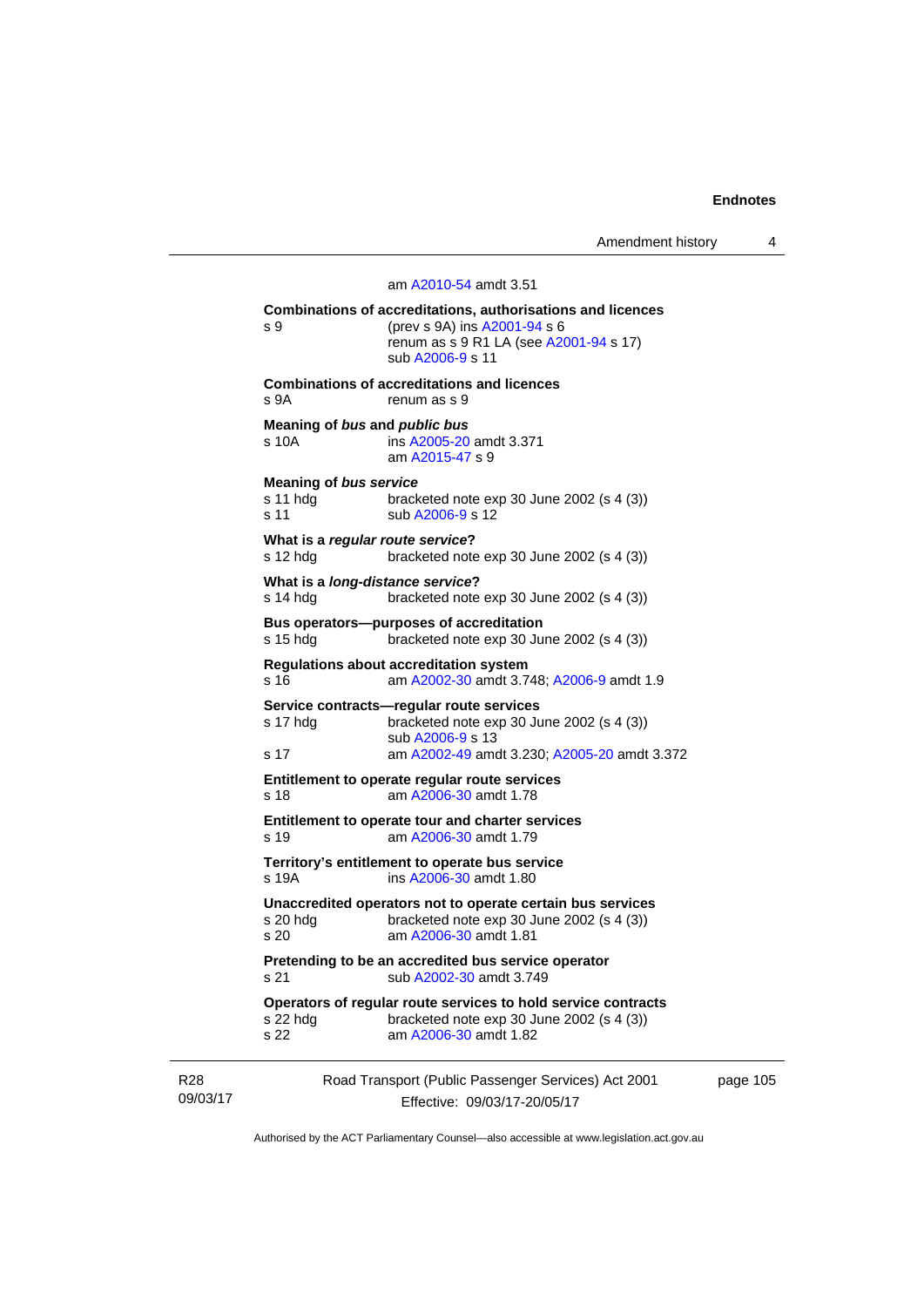4 Amendment history

|          | s 24                                          | Regulations about operation of bus services by accredited people<br>am A2004-69 s 8; A2006-9 amdt 1.1                                                                                                                   |                 |
|----------|-----------------------------------------------|-------------------------------------------------------------------------------------------------------------------------------------------------------------------------------------------------------------------------|-----------------|
|          | s 25                                          | Regulations about operation of public buses<br>am A2006-9 amdt 1.2, amdt 1.3                                                                                                                                            |                 |
|          | <b>Regulations about bus drivers</b><br>s 26  | am A2002-49 amdt 3.230                                                                                                                                                                                                  |                 |
|          | s 27                                          | Regulations about conduct of passengers<br>am A2002-49 amdt 3.230                                                                                                                                                       |                 |
|          | <b>Transport booking services</b><br>pt 3 hdg | sub A2001-94 s 8; A2015-47 s 10                                                                                                                                                                                         |                 |
|          | <b>Basic concepts</b><br>div 3.1 hdg          | ins A2001-94 s 8; A2015-47 s 10                                                                                                                                                                                         |                 |
|          | s 28 hdg<br>s 28                              | <b>Meaning of transport booking service</b><br>bracketed note $exp 30$ June 2002 (s 4 (3))<br>orig s 28 om A2001-94 s 7<br>(prev s 29) sub A2001-94 s 8<br>renum as s 28 R1 LA (see A2001-94 s 17)<br>sub A2015-47 s 10 |                 |
|          | s 29 hdg<br>s 29                              | Meaning of bookable vehicle and bookable vehicle driver<br>bracketed note $exp 30$ June 2002 (s 4 (3))<br>(prev s 29A) ins A2001-94 s 8<br>renum as s 29 R1 LA (see A2001-94 s 17)<br>sub A2015-47 s 10                 |                 |
|          | Meaning of taxi booking service<br>s 29A      | renum as s 29                                                                                                                                                                                                           |                 |
|          | s 29B                                         | Taxi network providers--purposes of accreditation<br>renum as s 30                                                                                                                                                      |                 |
|          | s 29C                                         | Taxi network providers-regulations about accreditation system<br>renum as s 31                                                                                                                                          |                 |
|          | s 29D                                         | Entitlement to operate taxi networks<br>renum as s 32                                                                                                                                                                   |                 |
|          | s 29E                                         | Unaccredited persons not to operate taxi network<br>renum as s 33                                                                                                                                                       |                 |
|          | s 29F                                         | Pretending to be an accredited taxi network provider<br>renum as s 34                                                                                                                                                   |                 |
|          | s 29G                                         | Regulations about operation of taxi networks by accredited people<br>renum as s 35                                                                                                                                      |                 |
|          | s 29H                                         | Regulations about operation of taxi networks<br>renum as s 36                                                                                                                                                           |                 |
| page 106 |                                               | Road Transport (Public Passenger Services) Act 2001<br>Effective: 09/03/17-20/05/17                                                                                                                                     | R28<br>09/03/17 |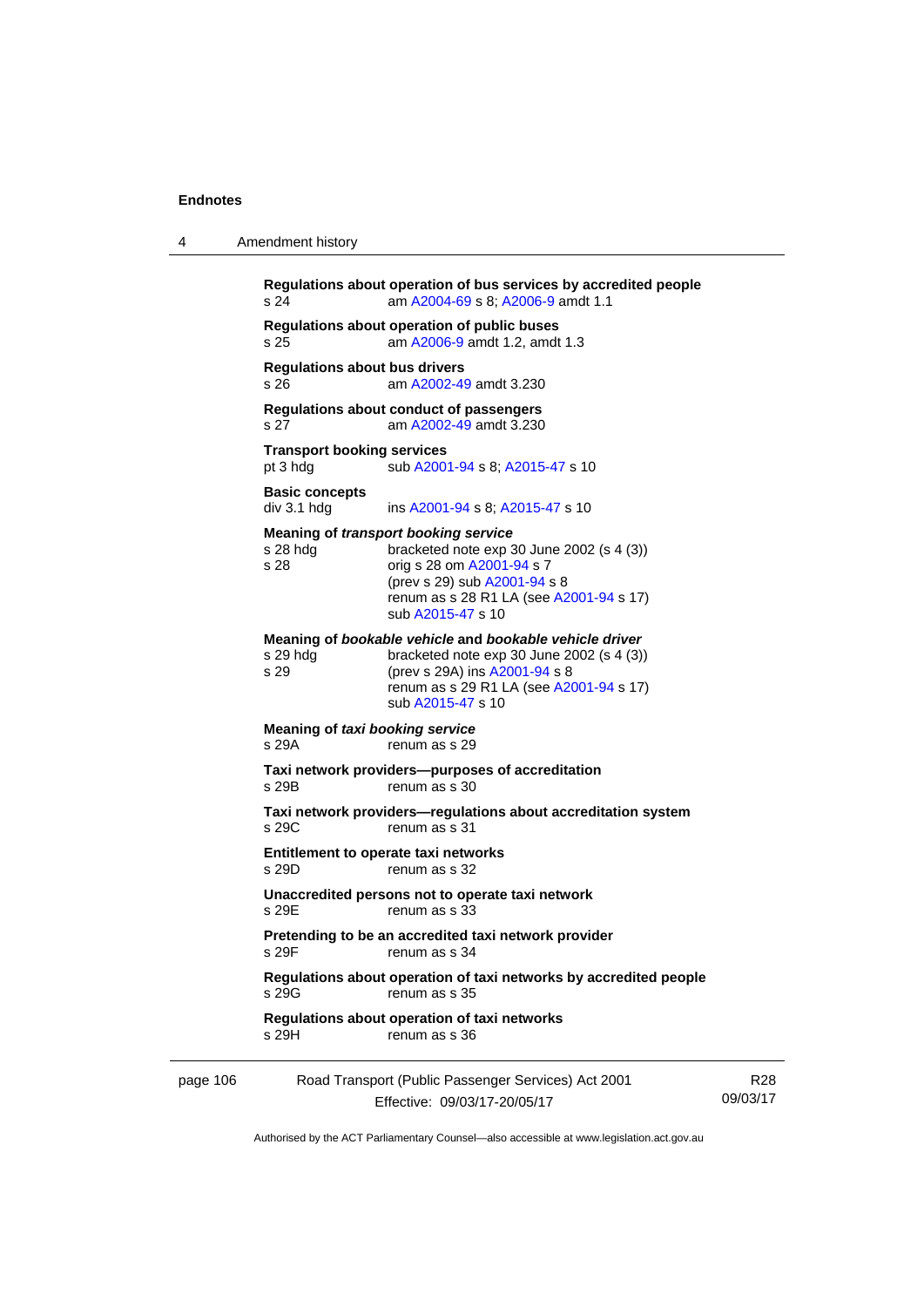**Transport booking service—accreditation**<br>div 3.2 hdg ins A2001-94 s 8  $\overline{a}$  ins [A2001-94](http://www.legislation.act.gov.au/a/2001-94) s 8 sub [A2015-47](http://www.legislation.act.gov.au/a/2015-47) s 10 **Transport booking service—purpose of accreditation**  s 30 hdg bracketed note exp 30 June 2002 (s 4 (3)) s 30 (prev s 29B) ins [A2001-94](http://www.legislation.act.gov.au/a/2001-94) s 8 renum as s 30 R1 LA (see [A2001-94](http://www.legislation.act.gov.au/a/2001-94) s 17) sub [A2015-47](http://www.legislation.act.gov.au/a/2015-47) s 10 **Meaning of** *restricted taxi licence*  s 30A renum as s 38 **Maximum numbers of taxi licences**<br>s 30B renum as s 39 renum as s 39 **Issue of taxi licences**  s 30C renum as s 40 **Transferability of taxi licences**  s 30D renum as s 41 **Use of vehicles as taxis**  s 30E renum as s 42 **Pretending vehicles are licensed taxis**  renum as s 43 **Regulations about taxi licences**  s 30G renum as s 44 **Transport booking service—regulations about accreditation**  s 31 hdg bracketed note exp 30 June 2002 (s 4 (3))<br>s 31 (prev s 29C) ins  $\frac{\text{A2001-94 s}}{8}$ (prev s 29C) ins [A2001-94](http://www.legislation.act.gov.au/a/2001-94) s 8 renum as s 31 R1 LA (see [A2001-94](http://www.legislation.act.gov.au/a/2001-94) s 17) am [A2006-9](http://www.legislation.act.gov.au/a/2006-9) amdt 1.9; [A2006-26](http://www.legislation.act.gov.au/a/2006-26) s 5; pars renum [A2006-26](http://www.legislation.act.gov.au/a/2006-26) s 6 sub [A2015-47](http://www.legislation.act.gov.au/a/2015-47) s 10 **Meaning of** *restricted taxi*<br>s 31A renum a renum as s 46 **Meaning of** *taxi service*  s 31B renum as s 47 **Meaning of** *restricted taxi service*  s 31C renum as s 48 **Taxi service operators—purposes of accreditation**  s 31D renum as s 49 **Taxi service operators—regulations about accreditation system**  s 31E renum as s 50

R28 09/03/17 Road Transport (Public Passenger Services) Act 2001 Effective: 09/03/17-20/05/17

page 107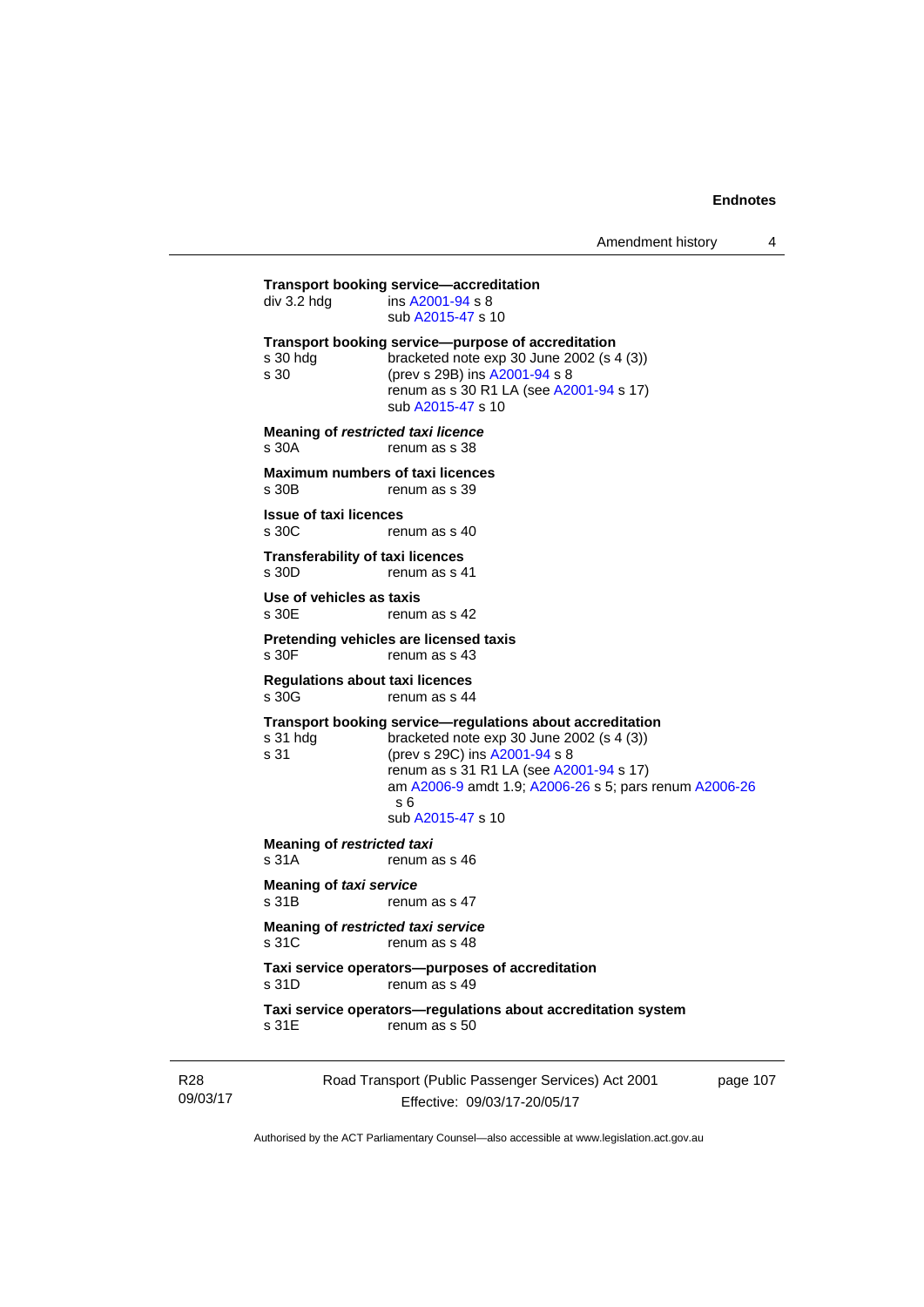|                                                                                                                                                                                                                                                                          | Amendment history                              | 4 |
|--------------------------------------------------------------------------------------------------------------------------------------------------------------------------------------------------------------------------------------------------------------------------|------------------------------------------------|---|
| <b>Entitlement to operate taxi services</b><br>renum as s 51                                                                                                                                                                                                             | s 31F                                          |   |
| Unaccredited operators not to operate taxi services<br>renum as s 52                                                                                                                                                                                                     | s 31G                                          |   |
| Pretending to be an accredited taxi service operator<br>renum as s 53                                                                                                                                                                                                    | s 31H                                          |   |
| Taxi service operators to be affiliated with taxi network<br>renum as s 54                                                                                                                                                                                               | s 311                                          |   |
| Pretending to be affiliated with taxi network<br>renum as s 55                                                                                                                                                                                                           | s 31J                                          |   |
| Regulations about operation of taxi services by accredited people<br>renum as s 56                                                                                                                                                                                       | s 31K                                          |   |
| <b>Regulations about operation of taxis</b><br>renum as s 57                                                                                                                                                                                                             | s 31L                                          |   |
| renum as s 58                                                                                                                                                                                                                                                            | <b>Regulations about taxi drivers</b><br>s 31M |   |
| Regulations about conduct of taxi passengers<br>renum as s 59                                                                                                                                                                                                            | s 31N                                          |   |
| Power to determine maximum taxi fares<br>renum as s 60                                                                                                                                                                                                                   | s 31O                                          |   |
| Transport booking service must be accredited<br>(prev s 29D) ins A2001-94 s 8<br>renum as s 32 R1 LA (see A2001-94 s 17)<br>sub A2006-26 s 7; A2015-47 s 10                                                                                                              | s 32                                           |   |
| Regulations may apply certain laws and instruments<br>renum as s 62 and then s 82                                                                                                                                                                                        | s 32A                                          |   |
| renum as s 63 and then s 83                                                                                                                                                                                                                                              | <b>Regulations about enforcement</b><br>s 32B  |   |
| Minister may exempt vehicles and people from Act<br>renum as s 64 and then s 84                                                                                                                                                                                          | s 32C                                          |   |
| Regulations may exempt vehicles and people from Act<br>renum as s 65 and then s 85                                                                                                                                                                                       | s 32D                                          |   |
| Transport booking service must comply with accreditation conditions<br>bracketed note exp 30 June 2002 (s 4 (3))<br>orig s 33 renum as s 66 and then s 87<br>(prev s 29E) ins A2001-94 s 8<br>renum as s 33 R1 LA (see A2001-94 s 17)<br>sub A2006-26 s 7; A2015-47 s 10 | s 33 hdg<br>s 33                               |   |
|                                                                                                                                                                                                                                                                          |                                                |   |

page 108 Road Transport (Public Passenger Services) Act 2001 Effective: 09/03/17-20/05/17

R28 09/03/17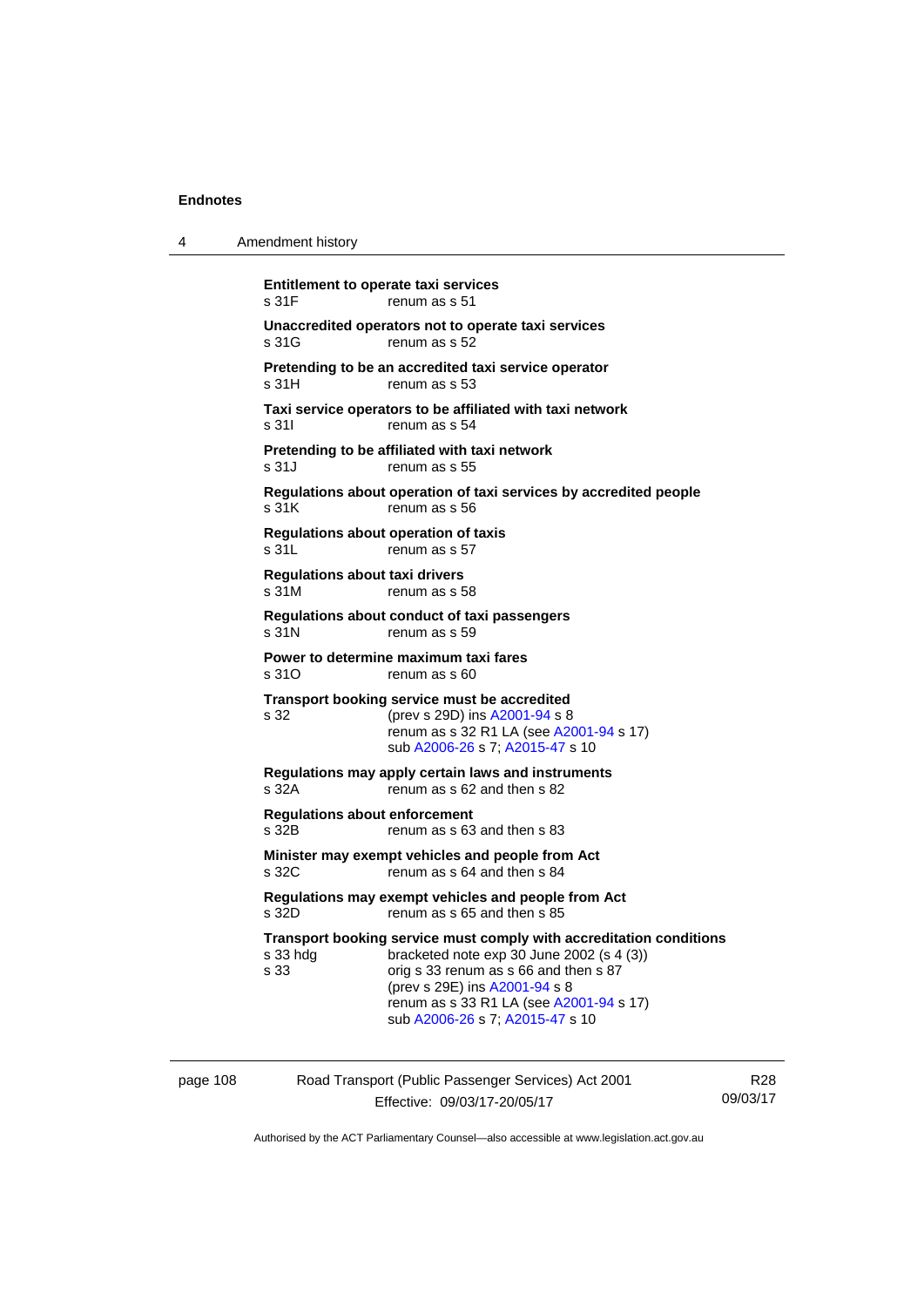# **Pretend to be accredited transport booking service**<br>s 34 corig s 34 renum as s 67 and then s

orig s 34 renum as s 67 and then s 88 (prev s 29F) ins [A2001-94](http://www.legislation.act.gov.au/a/2001-94) s 8 renum as s 34 R1 LA (see [A2001-94](http://www.legislation.act.gov.au/a/2001-94) s 17) am [A2006-26](http://www.legislation.act.gov.au/a/2006-26) s 8 sub [A2015-47](http://www.legislation.act.gov.au/a/2015-47) s 10

**Transport booking service—affiliated drivers and affiliated operators** 

div 3.3 hdg ins [A2001-94](http://www.legislation.act.gov.au/a/2001-94) s 8 sub [A2015-47](http://www.legislation.act.gov.au/a/2015-47) s 10

#### **Meaning of** *affiliated driver*

| orig s 35 renum as s 68 and then s 89   |
|-----------------------------------------|
|                                         |
| renum as s 35 R1 LA (see A2001-94 s 17) |
|                                         |
|                                         |

**Meaning of** *affiliated driver agreement*

| s 36 | orig s 36 renum as s 69 and then s 90   |
|------|-----------------------------------------|
|      | (prev s 29H) ins A2001-94 s 8           |
|      | renum as s 36 R1 LA (see A2001-94 s 17) |
|      | sub A2015-47 s 10                       |
|      |                                         |

**Pretend to be affiliated driver** 

s 36A ins [A2015-47](http://www.legislation.act.gov.au/a/2015-47) s 10

**Meaning of** *affiliated operator* s 36B ins [A2015-47](http://www.legislation.act.gov.au/a/2015-47) s 10

**Meaning of** *affiliated operator agreement*<br>s 36C ins A2015-47 s 10 ins [A2015-47](http://www.legislation.act.gov.au/a/2015-47) s 10

**Pretend to be affiliated operator**  s 36D ins [A2015-47](http://www.legislation.act.gov.au/a/2015-47) s 10

**Taxi driver or taxi service operator must be affiliated with transport booking service** 

ins [A2015-47](http://www.legislation.act.gov.au/a/2015-47) s 10

**Rideshare driver must be affiliated with transport booking service**  s 36F ins [A2015-47](http://www.legislation.act.gov.au/a/2015-47) s 10

**Transport booking service—operation**<br>div 3.4 hdg ins A2001-94 s 8  $\overline{a}$  ins [A2001-94](http://www.legislation.act.gov.au/a/2001-94) s 8 sub [A2015-47](http://www.legislation.act.gov.au/a/2015-47) s 10

**Transport booking service—responsibilities**  s 36G ins [A2015-47](http://www.legislation.act.gov.au/a/2015-47) s 10

**Transport booking services—regulations about operation**  s 36H ins [A2015-47](http://www.legislation.act.gov.au/a/2015-47) s 10

R28 09/03/17 Road Transport (Public Passenger Services) Act 2001 Effective: 09/03/17-20/05/17

page 109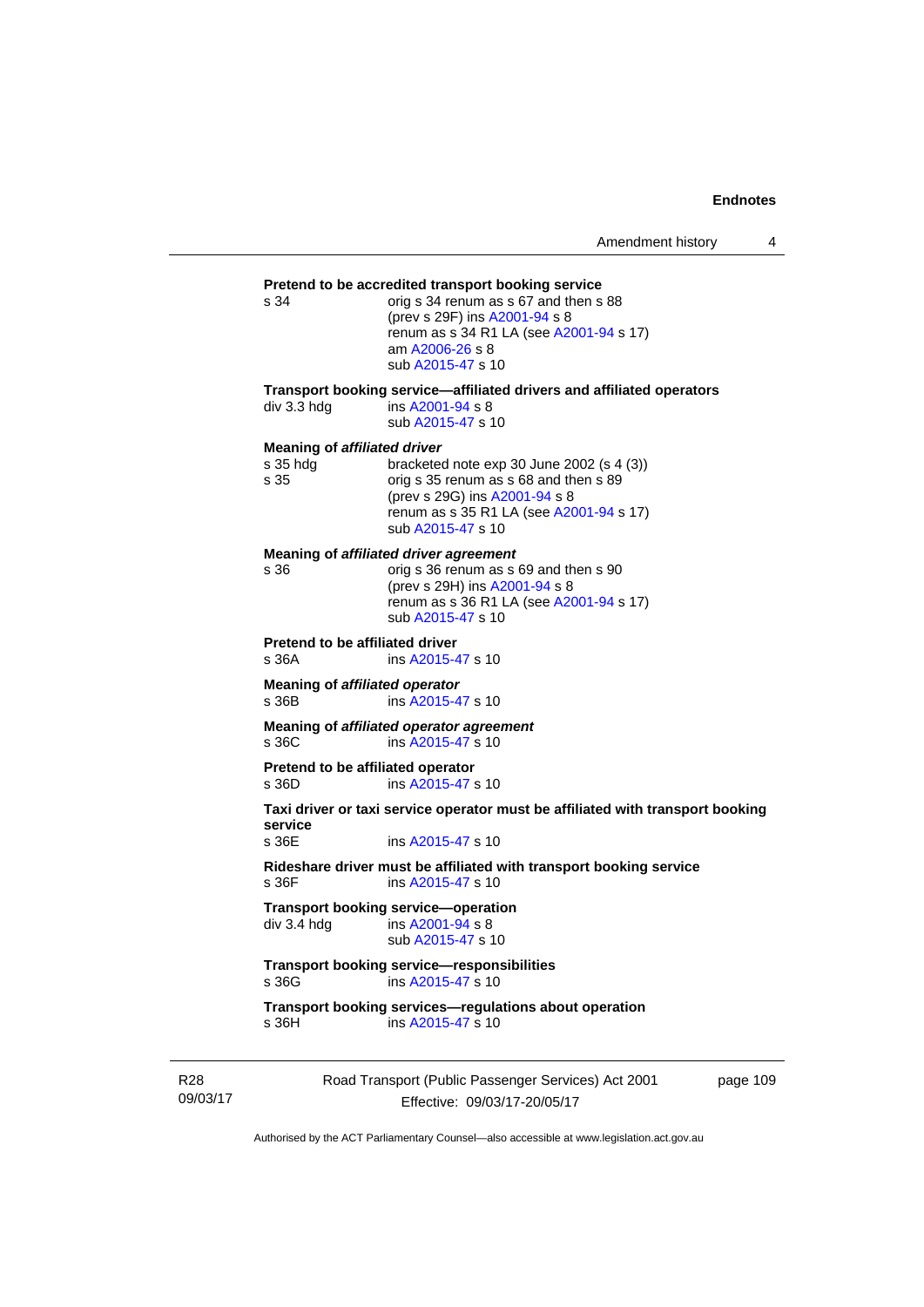| 4 | Amendment history                                           |                                                                                                                                                                                         |
|---|-------------------------------------------------------------|-----------------------------------------------------------------------------------------------------------------------------------------------------------------------------------------|
|   | s 361                                                       | Court may order transport booking service to take certain actions<br>ins A2015-47 s 10                                                                                                  |
|   | <b>Licensing of taxi vehicles</b><br>pt 4 hdg               | orig pt 4 hdg renum as pt 7 hdg (see A2001-94 s 9)<br>ins A2001-94 s 8                                                                                                                  |
|   | <b>Basic concepts</b><br>div 4.1 hdg                        | orig div 4.1 hdg renum as div 7.1 hdg<br>ins A2001-94 s 8                                                                                                                               |
|   | <b>Meaning of taxi licence</b><br>s 37 hdg<br>s 37          | bracketed note $exp 30$ June 2002 (s 4 (3))<br>orig s 37 renum as s 70 and then s 91<br>(prev s 30) sub A2001-94 s 8<br>renum as s 37 R1 LA (see A2001-94 s 17)<br>sub A2004-69 s 37    |
|   | Meaning of restricted taxi licence<br>s 38 hdg<br>s 38      | bracketed note exp 30 June 2002 (s 4 (3))<br>orig s 38 renum as s 71 and then s 92<br>(prev s 30A) ins A2001-94 s 8<br>renum as s 38 R1 LA (see A2001-94 s 17)                          |
|   | <b>Taxi licences</b><br>div 4.2 hdg                         | orig div 4.2 hdg renum as div 7.2 hdg<br>ins A2001-94 s 8                                                                                                                               |
|   | Maximum numbers of taxi licences<br>s 39 hdg<br>s 39        | bracketed note exp 30 June 2002 (s 4 (3))<br>orig s 39 renum as s 72 and then s 93<br>(prev s 30B) ins A2001-94 s 8<br>renum as s 39 R1 LA (see A2001-94 s 17)<br>am A2017-4 amdt 3.180 |
|   | <b>Issue of taxi licences</b><br>s 40 hdg<br>s 40           | bracketed note $exp 30$ June 2002 (s 4 (3))<br>orig s 40 renum as s 73<br>(prev s 30C) ins A2001-94 s 8<br>renum as s 40 R1 LA (see A2001-94 s 17)                                      |
|   | <b>Transferability of taxi licences</b><br>s 41 hdg<br>s 41 | bracketed note exp 30 June 2002 (s 4 (3))<br>orig s 41 renum as s 74<br>(prev s 30D) ins A2001-94 s 8<br>renum as s 41 R1 LA (see A2001-94 s 17)<br>sub A2006-26 s 9                    |

# page 110 Road Transport (Public Passenger Services) Act 2001 Effective: 09/03/17-20/05/17

R28 09/03/17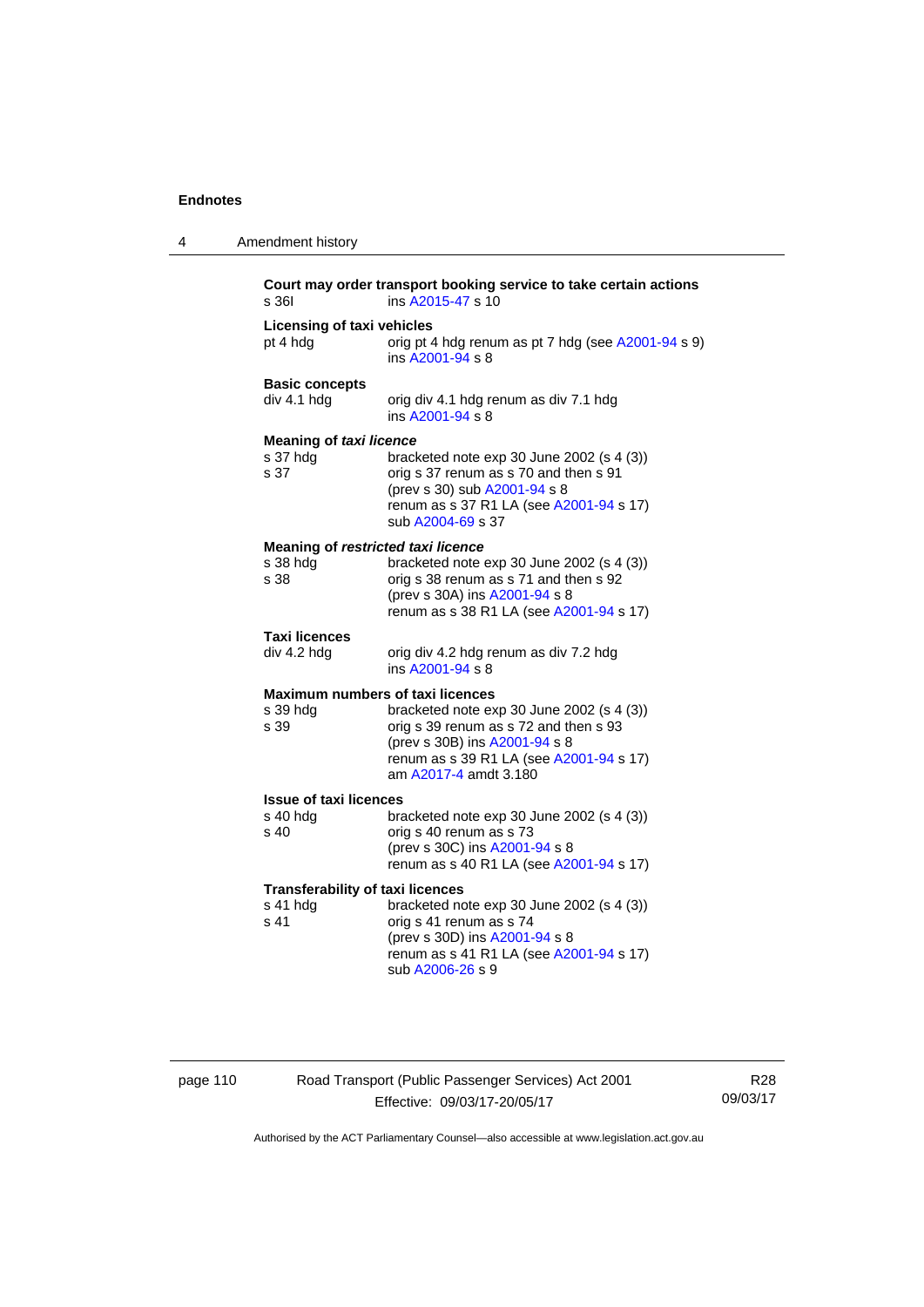|                             | Use of vehicles as taxis                                     |                                                                                                                                                                                        |
|-----------------------------|--------------------------------------------------------------|----------------------------------------------------------------------------------------------------------------------------------------------------------------------------------------|
|                             | s 42 hda<br>s 42                                             | bracketed note exp 30 June 2002 (s 4 (3))<br>orig s 42 renum as s 75<br>(prev s 30E) ins A2001-94 s 8<br>renum as s 42 R1 LA (see A2001-94 s 17)<br>am A2004-69 s 10                   |
|                             | s 43                                                         | Pretending vehicles are licensed taxis<br>orig s 43 renum as s 76<br>(prev s 30F) ins A2001-94 s 8<br>renum as s 43 R1 LA (see A2001-94 s 17)                                          |
|                             | <b>Regulations about taxi licences</b><br>$s$ 44 hdg<br>s 44 | bracketed note exp 30 June 2002 (s 4 (3))<br>orig s 44 renum as s 77<br>(prev s 30G) ins A2001-94 s 8<br>renum as s 44 R1 LA (see A2001-94 s 17)<br>am A2006-9 amdt 1.9; A2006-26 s 10 |
|                             | Taxi services<br>pt 5 hdg                                    | orig pt 5 hdg om R1 LA $(s 89 (3))$ but see s 54)<br>prev pt 5 hdg exp 31 December 2001 (s 54)<br>ins A2001-94 s 8                                                                     |
|                             | <b>Basic concepts</b><br>div 5.1 hdg                         | ins A2001-94 s 8                                                                                                                                                                       |
|                             | Meaning of taxi<br>$s$ 45 hdg<br>s 45                        | bracketed note $exp 30$ June 2002 (s 4 (3))<br>orig s 45 renum as s 78<br>(prev s 31) sub A2001-94 s 8<br>renum as s 45 R1 LA (see A2001-94 s 17)<br>sub A2004-69 s 11                 |
|                             | <b>Meaning of restricted taxi</b><br>$s$ 46 hdg<br>s 46      | bracketed note exp 30 June 2002 (s 4 (3))<br>orig s 46 renum as s 79<br>(prev s 31A) ins A2001-94 s 8<br>renum as s 46 R1 LA (see A2001-94 s 17)<br>am A2006-9 s 15                    |
|                             | <b>Meaning of taxi service</b>                               |                                                                                                                                                                                        |
|                             | s 47 hdg<br>s 47                                             | bracketed note $exp 30$ June 2002 (s 4 (3))<br>orig s 47 renum as s 80<br>(prev s 31B) ins A2001-94 s 8<br>renum as s 47 R1 LA (see A2001-94 s 17)                                     |
|                             | Meaning of restricted taxi service<br>s 48                   | orig s 48 renum as s 81<br>(prev s 31C) ins A2001-94 s 8<br>renum as s 48 R1 LA (see A2001-94 s 17)                                                                                    |
| R <sub>28</sub><br>09/03/17 |                                                              | Road Transport (Public Passenger Services) Act 2001<br>Effective: 09/03/17-20/05/17                                                                                                    |

page 111

Authorised by the ACT Parliamentary Counsel—also accessible at www.legislation.act.gov.au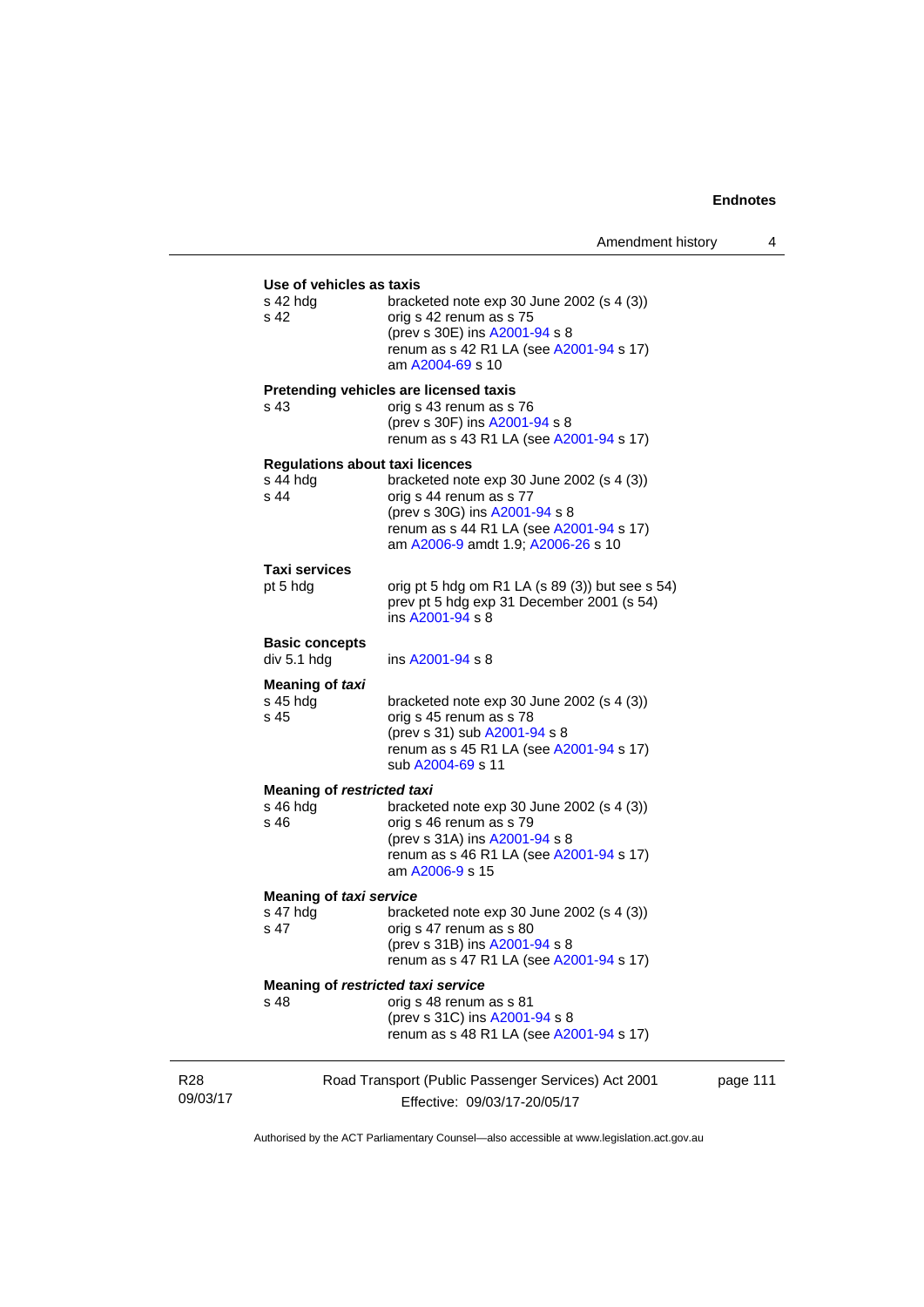| 4 | Amendment history |  |
|---|-------------------|--|
|   |                   |  |

# **Accreditation of taxi service operators**   $div 5.2$  hdg ins  $A2001 - 94$  s 8 **Taxi service operators—purposes of accreditation**  s 49 hdg bracketed note exp 30 June 2002 (s 4 (3)) s 49 orig s 49 renum as s 82 (prev s 31D) ins [A2001-94](http://www.legislation.act.gov.au/a/2001-94) s 8 renum as s 49 R1 LA (see [A2001-94](http://www.legislation.act.gov.au/a/2001-94) s 17) **Taxi service operators—regulations about accreditation system**<br>s 50 hdg bracketed note exp 30 June 2002 (s 4 (3)) bracketed note exp 30 June 2002 (s 4  $(3)$ ) s 50 orig s 50 renum as s 83 (prev s 31E) ins [A2001-94](http://www.legislation.act.gov.au/a/2001-94) s 8 renum as s 50 R1 LA (see [A2001-94](http://www.legislation.act.gov.au/a/2001-94) s 17) am [A2006-9](http://www.legislation.act.gov.au/a/2006-9) amdt 1.9 **Entitlement to operate taxi services**<br>div 5.3 hdg ins A2001-94 s 8 ins  $A2001 - 94$  s 8 **Entitlement to operate taxi services**  s 51 hdg bracketed note exp 30 June 2002 (s 4 (3)) s 51 orig s 51 renum as s 84 (prev s 31F) ins [A2001-94](http://www.legislation.act.gov.au/a/2001-94) s 8 renum as s 51 R1 LA (see [A2001-94](http://www.legislation.act.gov.au/a/2001-94) s 17) am [A2006-26](http://www.legislation.act.gov.au/a/2006-26) s 11; [A2015-47](http://www.legislation.act.gov.au/a/2015-47) s 11 **Existing approved taxi networks**  s 51A renum as s 85 **Existing taxi licences and restricted taxi licences**  s 51B renum as s 86 **Interim accreditation of existing taxi operators**  s 51C renum as s 87 **Determination about maximum number of taxi licences**  s 51D renum as s 88 **Determination about maximum number of restricted taxi licences**  s 51E renum as s 89 **Application to transfer taxi licence**  s 51F renum as s 90 **Determination about maximum taxi fares**  s 51G renum as s 91 **Expiry of div 7.7**  s 51H renum as s 92

page 112 Road Transport (Public Passenger Services) Act 2001 Effective: 09/03/17-20/05/17

R28 09/03/17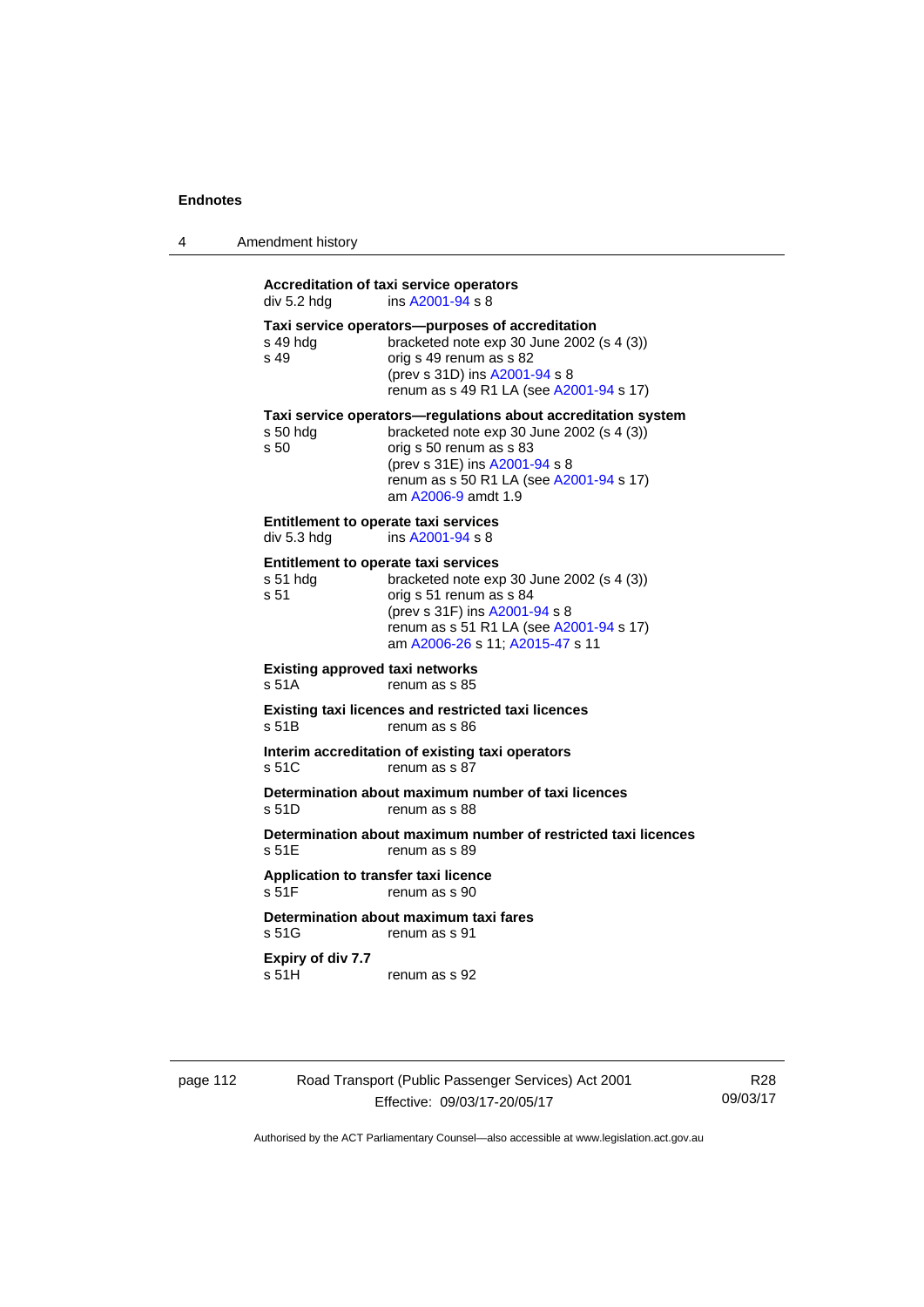# **Unaccredited operators not to operate taxi services**  s 52 hdg bracketed note exp 30 June 2002 (s 4 (3)) s 52 orig s 52 exp 31 December 2001 (s 54) (prev s 31G) ins [A2001-94](http://www.legislation.act.gov.au/a/2001-94) s 8 renum as s 52 R1 LA (see [A2001-94](http://www.legislation.act.gov.au/a/2001-94) s 17) am [A2004-69](http://www.legislation.act.gov.au/a/2004-69) s 12 **Pretending to be an accredited taxi service operator**  s 53 orig s 53 exp 31 December 2001 (s 54) (prev s 31H) ins [A2001-94](http://www.legislation.act.gov.au/a/2001-94) s 8 renum as s 53 R1 LA (see [A2001-94](http://www.legislation.act.gov.au/a/2001-94) s 17) **Taxi service operators to be affiliated with taxi network**  s 54 orig s 54 exp 31 December 2001 (s 54) (prev s 31I) ins [A2001-94](http://www.legislation.act.gov.au/a/2001-94) s 8 renum as s 54 R1 LA (see [A2001-94](http://www.legislation.act.gov.au/a/2001-94) s 17) sub [A2006-26](http://www.legislation.act.gov.au/a/2006-26) s 12 om [A2015-47](http://www.legislation.act.gov.au/a/2015-47) s 12 **Pretending to be affiliated with taxi network**  s 55 (prev s 31J) ins [A2001-94](http://www.legislation.act.gov.au/a/2001-94) s 8 renum as s 55 R1 LA (see [A2001-94](http://www.legislation.act.gov.au/a/2001-94) s 17) om [A2015-47](http://www.legislation.act.gov.au/a/2015-47) s 12 **Regulation of taxi services**  div 5.4 hdg ins [A2001-94](http://www.legislation.act.gov.au/a/2001-94) s 8 **Regulations about operation of taxi services by accredited people**  s 56 hdg bracketed note exp 30 June 2002 (s 4 (3)) s 56 (prev s 31K) ins [A2001-94](http://www.legislation.act.gov.au/a/2001-94) s 8 renum as s 56 R1 LA (see [A2001-94](http://www.legislation.act.gov.au/a/2001-94) s 17) am [A2006-9](http://www.legislation.act.gov.au/a/2006-9) amdt 1.4, amdt 1.5; [A2010-18](http://www.legislation.act.gov.au/a/2010-18) amdt 3.77; [A2015-47](http://www.legislation.act.gov.au/a/2015-47) ss 13-15 **Regulations about operation of taxis**  (prev s 31L) ins [A2001-94](http://www.legislation.act.gov.au/a/2001-94) s 8 renum as s 57 R1 LA (see [A2001-94](http://www.legislation.act.gov.au/a/2001-94) s 17) am [A2015-47](http://www.legislation.act.gov.au/a/2015-47) s 16; pars renum R26 LA **Regulations about taxi drivers**  s 58 (prev s 31M) ins [A2001-94](http://www.legislation.act.gov.au/a/2001-94) s 8 renum as s 58 R1 LA (see [A2001-94](http://www.legislation.act.gov.au/a/2001-94) s 17) **Regulations about conduct of taxi passengers**  s 59 (prev s 31N) ins [A2001-94](http://www.legislation.act.gov.au/a/2001-94) s 8 renum as s 59 R1 LA (see [A2001-94](http://www.legislation.act.gov.au/a/2001-94) s 17) am [A2015-47](http://www.legislation.act.gov.au/a/2015-47) s 17

page 113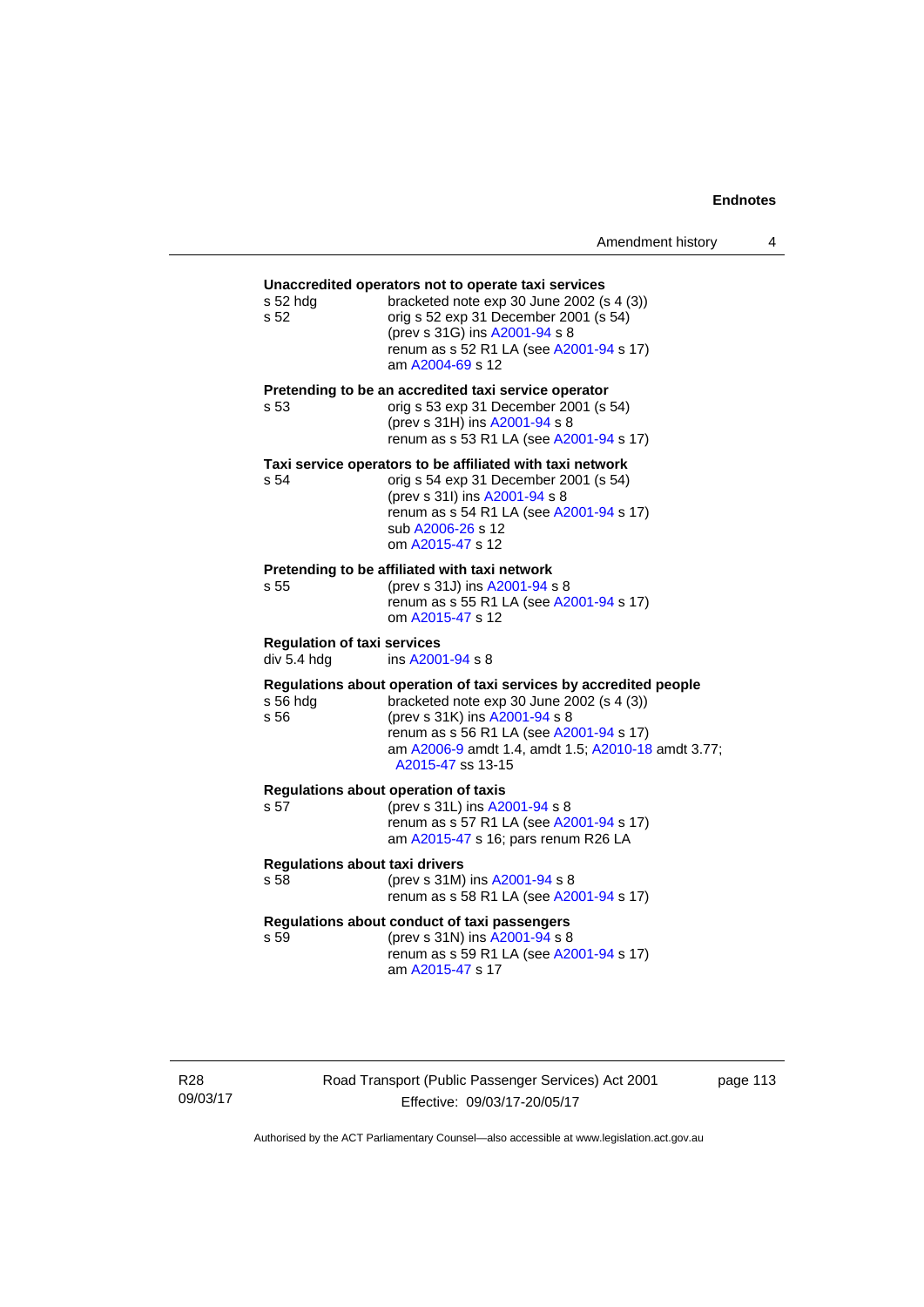4 Amendment history

# **Power to determine taxi fares**<br>s 60 hdg bracketed n bracketed note exp 30 June 2002 (s  $4$  (3)) s 60 (prev s 31O) ins [A2001-94](http://www.legislation.act.gov.au/a/2001-94) s 8 renum as s 60 R1 LA (see [A2001-94](http://www.legislation.act.gov.au/a/2001-94) s 17) sub [A2015-47](http://www.legislation.act.gov.au/a/2015-47) s 18 **Ridesharing**  pt 5A hdg **orig pt 5A hdg** renum as pt 6 hdg **pres pt 5A hdg**  ins [A2015-47](http://www.legislation.act.gov.au/a/2015-47) s 19 **Basic concepts**  div 5A.1 hdg **orig div 5A.1 hdg**  renum as div 6.1 hdg **pres div 5A.1 hdg**  ins [A2015-47](http://www.legislation.act.gov.au/a/2015-47) s 19 **Meaning of** *rideshare service***,** *rideshare driver***,** *rideshare* **and** *rideshare vehicle*  s 60A **orig s 60A**  renum as s 61 **pres s 60A**  ins [A2015-47](http://www.legislation.act.gov.au/a/2015-47) s 19 **Rideshare drivers**  div 5A.2 hdg **orig div 5A.2 hdg**  renum as div 6.2 hdg **pres div 5A.2 hdg**  ins [A2015-47](http://www.legislation.act.gov.au/a/2015-47) s 19 **Rideshare drivers—accreditation**  sdiv 5A.2.1 hdg ins [A2015-47](http://www.legislation.act.gov.au/a/2015-47) s 19 **Rideshare driver—purposes of accreditation** s 60B **orig s 60B**  renum as s 62 **pres s 60B**  ins [A2015-47](http://www.legislation.act.gov.au/a/2015-47) s 19 **Rideshare driver—regulations about accreditation system**  s 60C **orig s 60C**  renum as s 63 **pres s 60C**  ins [A2015-47](http://www.legislation.act.gov.au/a/2015-47) s 19 **Entitlement to operate rideshare services**  s 60D **orig s 60D**  renum as s 64 **pres s 60D**  ins [A2015-47](http://www.legislation.act.gov.au/a/2015-47) s 19

page 114 Road Transport (Public Passenger Services) Act 2001 Effective: 09/03/17-20/05/17

R28 09/03/17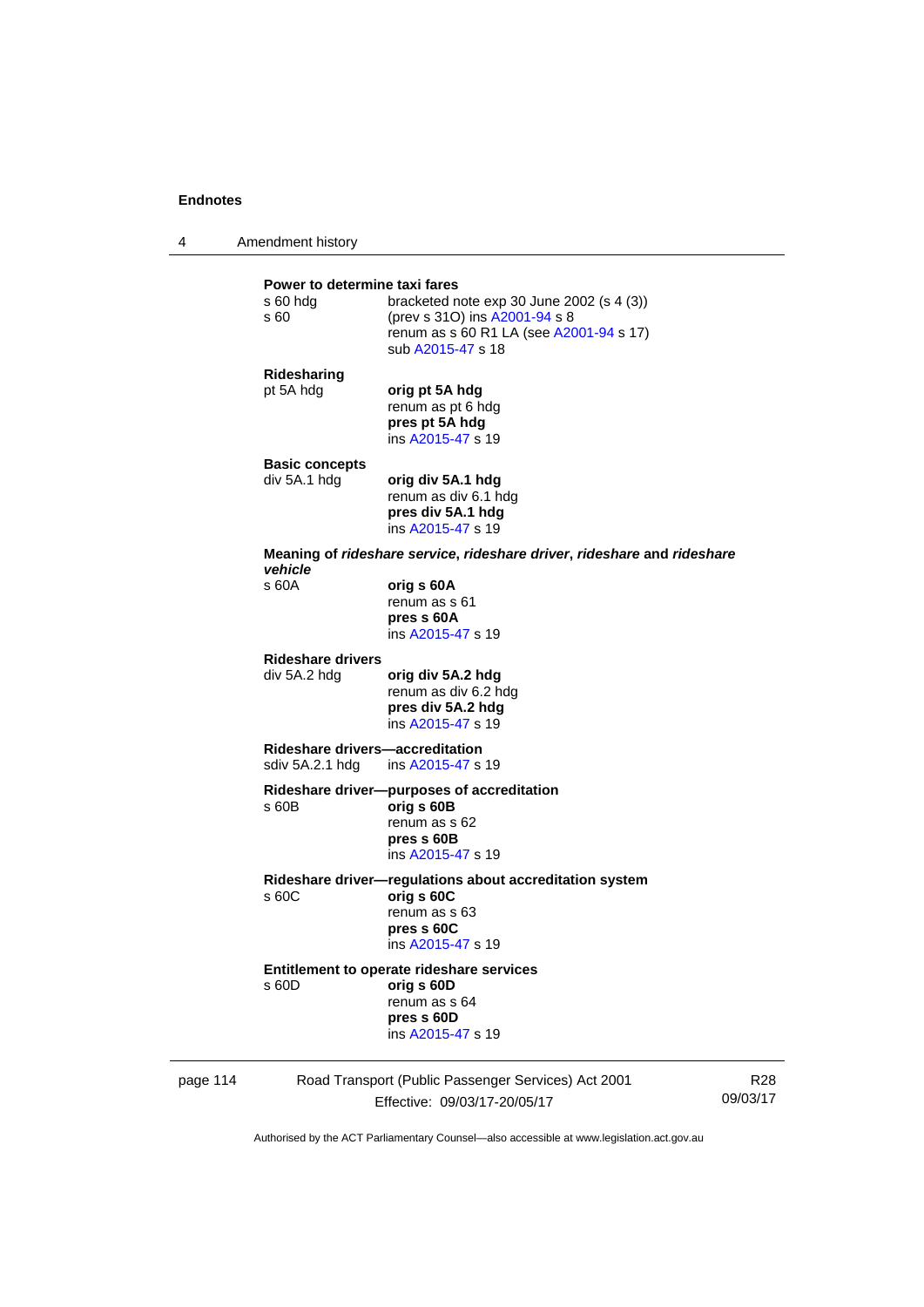Amendment history 4

**Rideshare driver must be accredited**  s 60E **orig s 60E**  renum as s 65 **pres s 60E**  ins [A2015-47](http://www.legislation.act.gov.au/a/2015-47) s 19 **Pretend to be accredited rideshare driver**  s 60F **orig s 60F**  renum as s 66 **pres s 60F**  ins [A2015-47](http://www.legislation.act.gov.au/a/2015-47) s 19 **Rideshare drivers—regulation**  sdiv 5A.2.2 hdg ins [A2015-47](http://www.legislation.act.gov.au/a/2015-47) s 19 **Rideshare driver must not use unlicensed rideshare vehicle** s 60G **orig s 60G**  renum as s 67 **pres s 60G**  ins [A2015-47](http://www.legislation.act.gov.au/a/2015-47) s 19 **Regulations about operation of rideshare service** s 60H **orig s 60H**  renum as s 68 **pres s 60H**  ins [A2015-47](http://www.legislation.act.gov.au/a/2015-47) s 19 **Regulations about rideshare drivers** s 60I **orig s 60I**  renum as s 69 **pres s 60I**  ins [A2015-47](http://www.legislation.act.gov.au/a/2015-47) s 19 **Rideshare vehicles**  ins [A2015-47](http://www.legislation.act.gov.au/a/2015-47) s 19 **Meaning of** *rideshare vehicle licence*  s 60J **orig s 60J**  renum as s 70 **pres s 60J**  ins [A2015-47](http://www.legislation.act.gov.au/a/2015-47) s 19 am [A2017-4](http://www.legislation.act.gov.au/a/2017-4/default.asp) amdt 3.181 **Rideshare vehicle licence not transferable**  s 60K **orig s 60K**  renum as s 71

> **pres s 60K**  ins [A2015-47](http://www.legislation.act.gov.au/a/2015-47) s 19

R28 09/03/17 Road Transport (Public Passenger Services) Act 2001 Effective: 09/03/17-20/05/17

page 115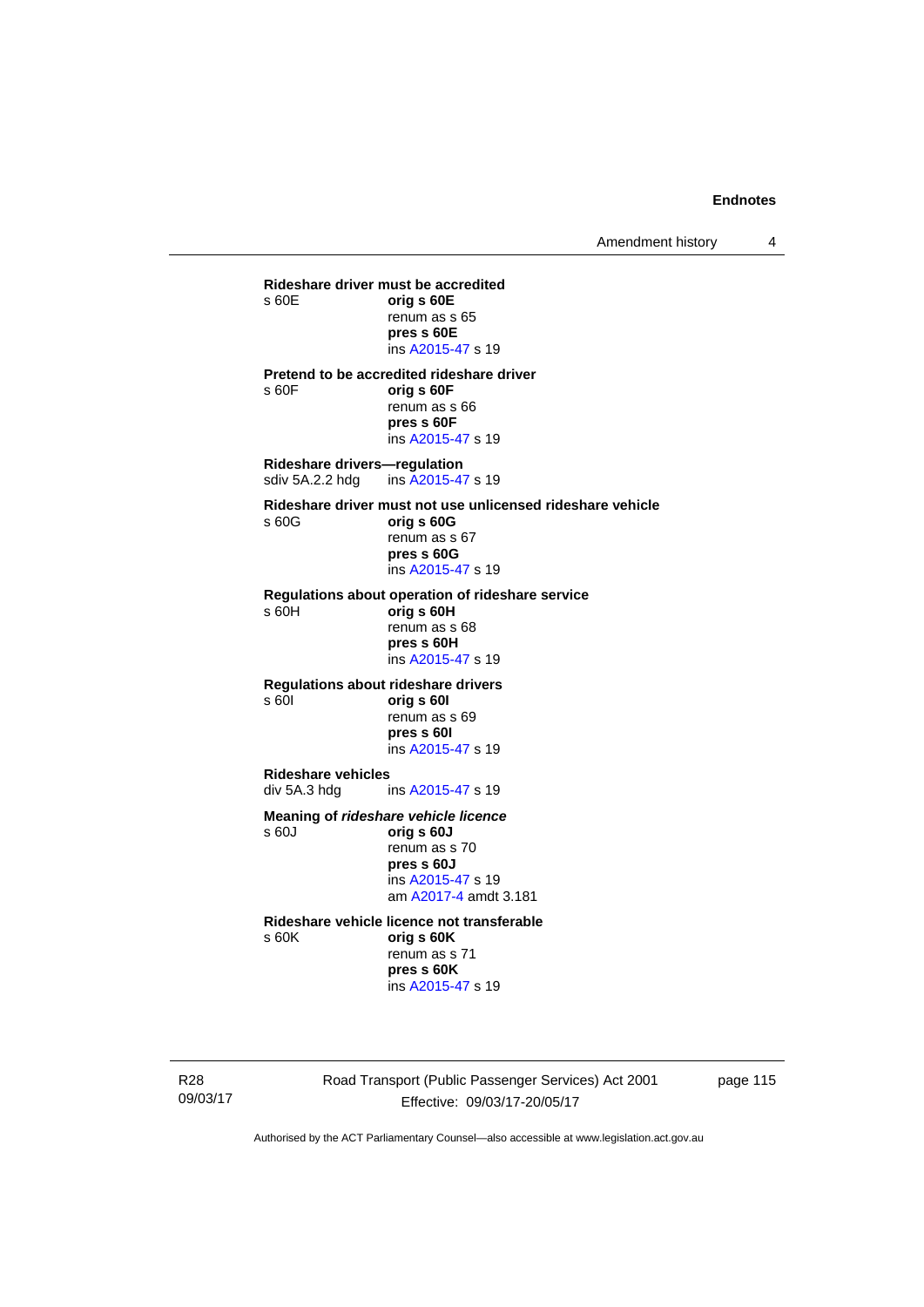4 Amendment history page 116 Road Transport (Public Passenger Services) Act 2001 R28 **Pretend vehicle is licensed rideshare vehicle**  s 60L **orig s 60L**  renum as s 72 **pres s 60L**  ins [A2015-47](http://www.legislation.act.gov.au/a/2015-47) s 19 **Licensed rideshare vehicle not to be used by unlicensed or unaccredited driver**  s 60M **orig s 60M**  renum as s 73 **pres s 60M**  ins [A2015-47](http://www.legislation.act.gov.au/a/2015-47) s 19 **Licensed rideshare vehicle not to be used unless insured**  s 60N **orig s 60M**  renum as s 74 **pres s 60M**  ins [A2015-47](http://www.legislation.act.gov.au/a/2015-47) s 19 **Regulations about rideshare vehicles**  s 60O **orig s 60O**  renum as s 75 **pres s 60O**  ins [A2015-47](http://www.legislation.act.gov.au/a/2015-47) s 19 **Rideshare passengers and fares**   $ins A2015-47 s 19$  $ins A2015-47 s 19$  $ins A2015-47 s 19$ **Regulations about conduct of rideshare vehicle passengers**  s 60P **orig s 60P**  renum as s 76 **pres s 60P**  ins [A2015-47](http://www.legislation.act.gov.au/a/2015-47) s 19 **Power to determine rideshare fares**<br>  $\frac{60Q}{q}$  orig **s** 60Q s 60Q **orig s 60Q**  renum as s 77 **pres s 60Q**  ins [A2015-47](http://www.legislation.act.gov.au/a/2015-47) s 19 **Hire car services**  pt 5B hdg renum as pt 7 hdg **Basic concepts**  div 5B.1 hdg renum as div 7.1 hdg **Accreditation of hire car service operators**  div 5B.2 hdg renum as div 7.2 hdg **Entitlement to operate hire car services**  div 5B.3 hdg renum as div 7.3 hdg

> Effective: 09/03/17-20/05/17 Authorised by the ACT Parliamentary Counsel—also accessible at www.legislation.act.gov.au

09/03/17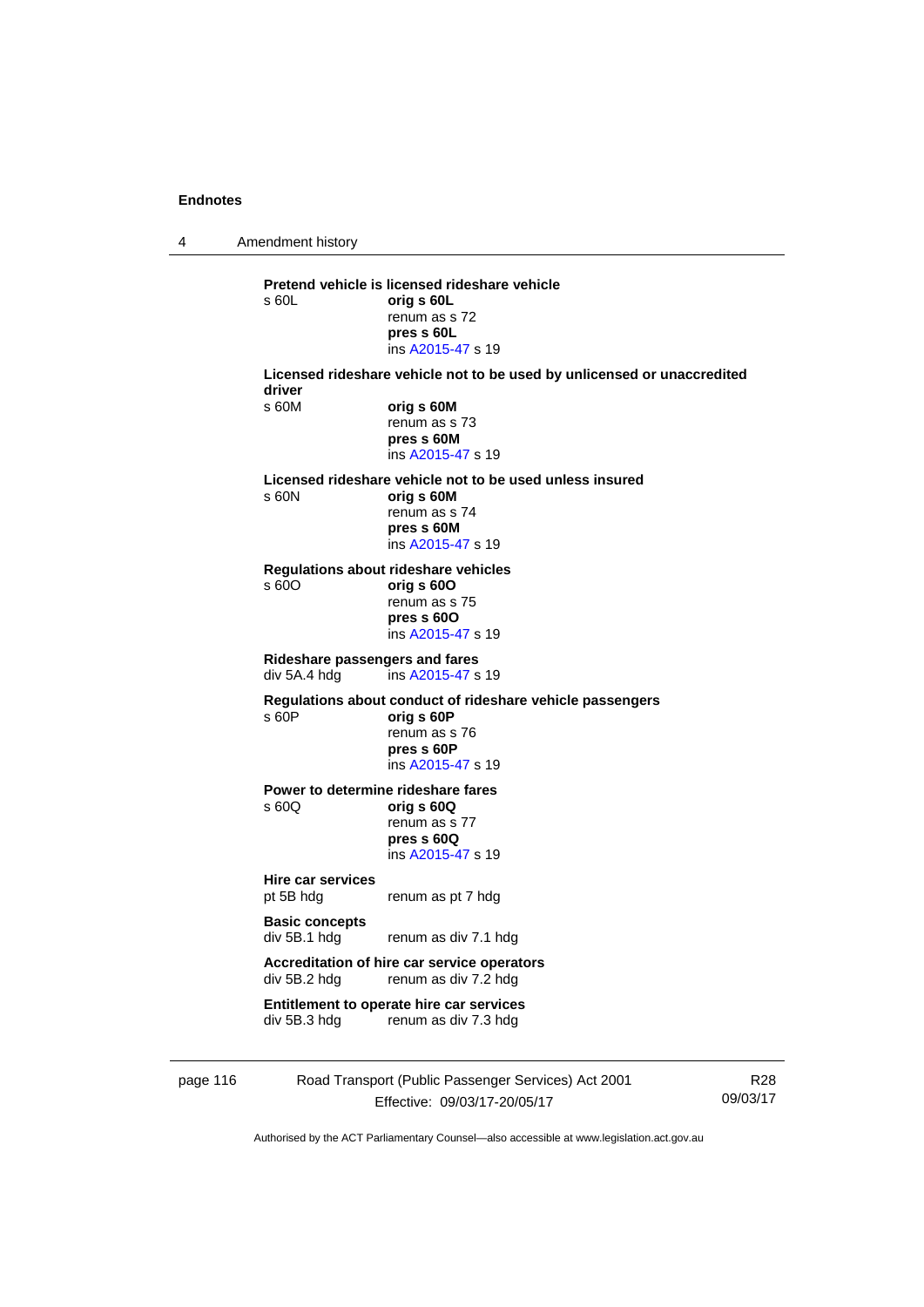| div 5B.4 hdg                              | renum as div 7.4 hdg                                                                                                                                                 |
|-------------------------------------------|----------------------------------------------------------------------------------------------------------------------------------------------------------------------|
| <b>Licensing of hire cars</b><br>pt 6 hdg | orig pt 6 hdg renum as pt 8 hdg<br>(prev pt 5A hdg) ins A2004-69 s 13<br>renum as pt 6 hdg R10 LA (see A2004-69 s 17)                                                |
| <b>Basic concepts</b><br>div 6.1 hdg      | (prev div 5A.1 hdg) ins A2004-69 s 13<br>renum as div 6.1 hdg R10 LA (see A2004-69 s 17)                                                                             |
| s 60R                                     | <b>Regulations about hire car drivers</b><br>renum as s 78                                                                                                           |
| s 60S                                     | Regulations about conduct of hire car passengers<br>renum as s 79                                                                                                    |
| s 60T                                     | Unauthorised public passenger services<br>renum as s 80                                                                                                              |
| Meaning of hire car licence<br>s 61       | (prev s 32) renum as s 61 and then s 81<br>(prev s 60A) ins A2004-69 s 13<br>renum as s 61 R10 LA (see A2004-69 s 17)                                                |
| \$62                                      | Meaning of restricted hire car licence<br>(prev s 32A) renum as s 62 and then s 82<br>(prev s 60B) ins A2004-69 s 13<br>renum as s 62 R10 LA (see A2004-69 s 17)     |
| <b>Hire car licences</b><br>div 6.2 hdg   | (prev div 5A.2 hdg) ins A2004-69 s 13<br>renum as div 6.2 hdg R10 LA (see A2004-69 s 17)                                                                             |
| s 63                                      | Transferability of hire car licences<br>(prev s 32B) renum as s 63 and then s 83<br>(prev s 60C) ins A2004-69 s 13<br>renum as s 63 R10 LA (see A2004-69 s 17)       |
| Use of vehicles as hire cars<br>s 64      | (prev s 32C) renum as s 64 and then s 84<br>(prev s 60D) ins A2004-69 s 13<br>renum as s 64 R10 LA (see A2004-69 s 17)                                               |
| s 65                                      | Pretending vehicles are licensed hire cars<br>(prev s 32D) renum as s 65 and then s 85<br>(prev s 60E) ins A2004-69 s 13<br>renum as s 65 R10 LA (see A2004-69 s 17) |
| s 65A                                     | References to Motor Traffic Act, Traffic Act etc<br>renum as s 86                                                                                                    |

R28 09/03/17 Road Transport (Public Passenger Services) Act 2001 Effective: 09/03/17-20/05/17

page 117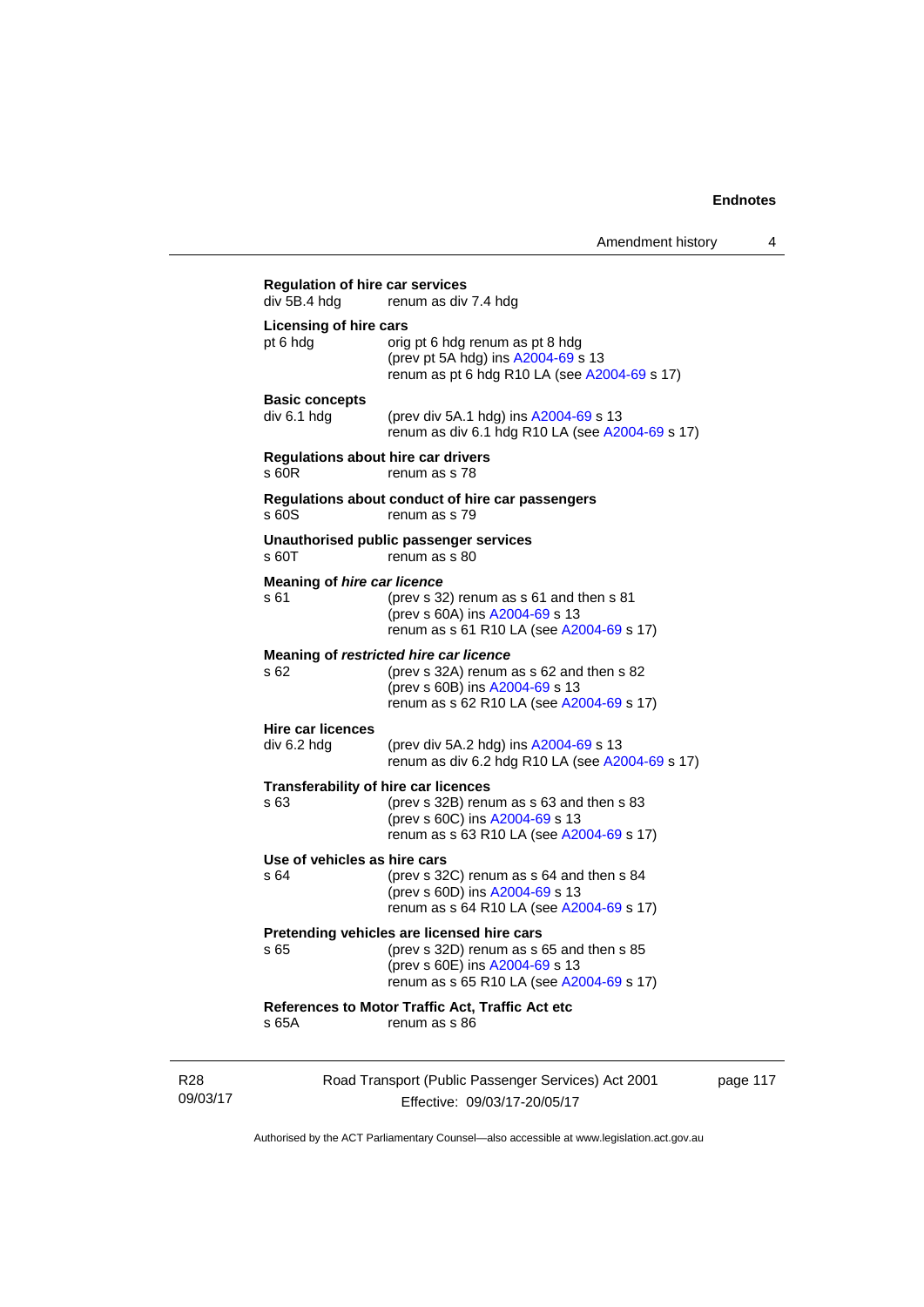4 Amendment history

| <b>Regulations about hire car licences</b><br>s 66 | orig s 66 (prev s 33) def restricted taxi operator's licence ins<br>A2001-94 s 10<br>def taxi operator's licence ins A2001-94 s 10<br>renum as s 66 R1 LA (see A2001-94 s 17)<br>exp 1 June 2003 (s 69)<br>prev s 66 renum as s 87<br>pres s 66 (prev s 60F) ins A2004-69 s 13<br>renum as s 66 R10 LA (see A2004-69 s 17)<br>am A2006-9 amdt 1.9 |
|----------------------------------------------------|---------------------------------------------------------------------------------------------------------------------------------------------------------------------------------------------------------------------------------------------------------------------------------------------------------------------------------------------------|
| Hire car services                                  |                                                                                                                                                                                                                                                                                                                                                   |
| pt 7 hdg                                           | orig pt 7 hdg<br>(prev pt 4 hdg) renum as pt 7 hdg A2001-94 s 9<br>om R9 LA<br>prev pt 7 hdg<br>renum as pt 9 hdg<br>pres pt 7 hdg<br>(prev pt 5B hdg) ins A2004-69 s 13<br>renum as pt 7 hdg R10 LA (see A2004-69 s 17)                                                                                                                          |
| <b>Basic concepts</b>                              |                                                                                                                                                                                                                                                                                                                                                   |
| div 7.1 hdg                                        | (prev div 4.1 hdg) renum $A2001 - 94$ s 9<br>exp 1 June 2003 (s 69)<br>(prev div 5B.1 hdg) ins A2004-69 s 13<br>renum as div 7.1 hdg R10 LA (see A2004-69 s 17)                                                                                                                                                                                   |
| <b>Meaning of hire car</b>                         |                                                                                                                                                                                                                                                                                                                                                   |
| s 67                                               | orig s 67 (prev s 34) renum as s 67 R1 LA (see A2001-94<br>s 17)<br>exp 1 June 2003 (s 69)<br>prev s 67 renum as s 88<br>pres s 67 (prev s 60G) ins A2004-69 s 13<br>renum as s 67 R10 LA (see A2004-69 s 17)<br>am A2006-9 s 16; A2015-47 s 20                                                                                                   |
| Meaning of restricted hire car                     |                                                                                                                                                                                                                                                                                                                                                   |
| s 68                                               | orig s 68 (prev s 35) renum as s 68 R1 LA (see A2001-94<br>s 17)<br>am A2002-49 amdt 3.231<br>exp 1 June 2003 (s 69)<br>prev s 68 renum as s 89<br>pres s 68 (prev s 60H) ins A2004-69 s 13<br>renum as s 68 R10 LA (see A2004-69 s 17)<br>am A2006-9 s 17; A2015-47 s 21                                                                         |

page 118 Road Transport (Public Passenger Services) Act 2001 Effective: 09/03/17-20/05/17

R28 09/03/17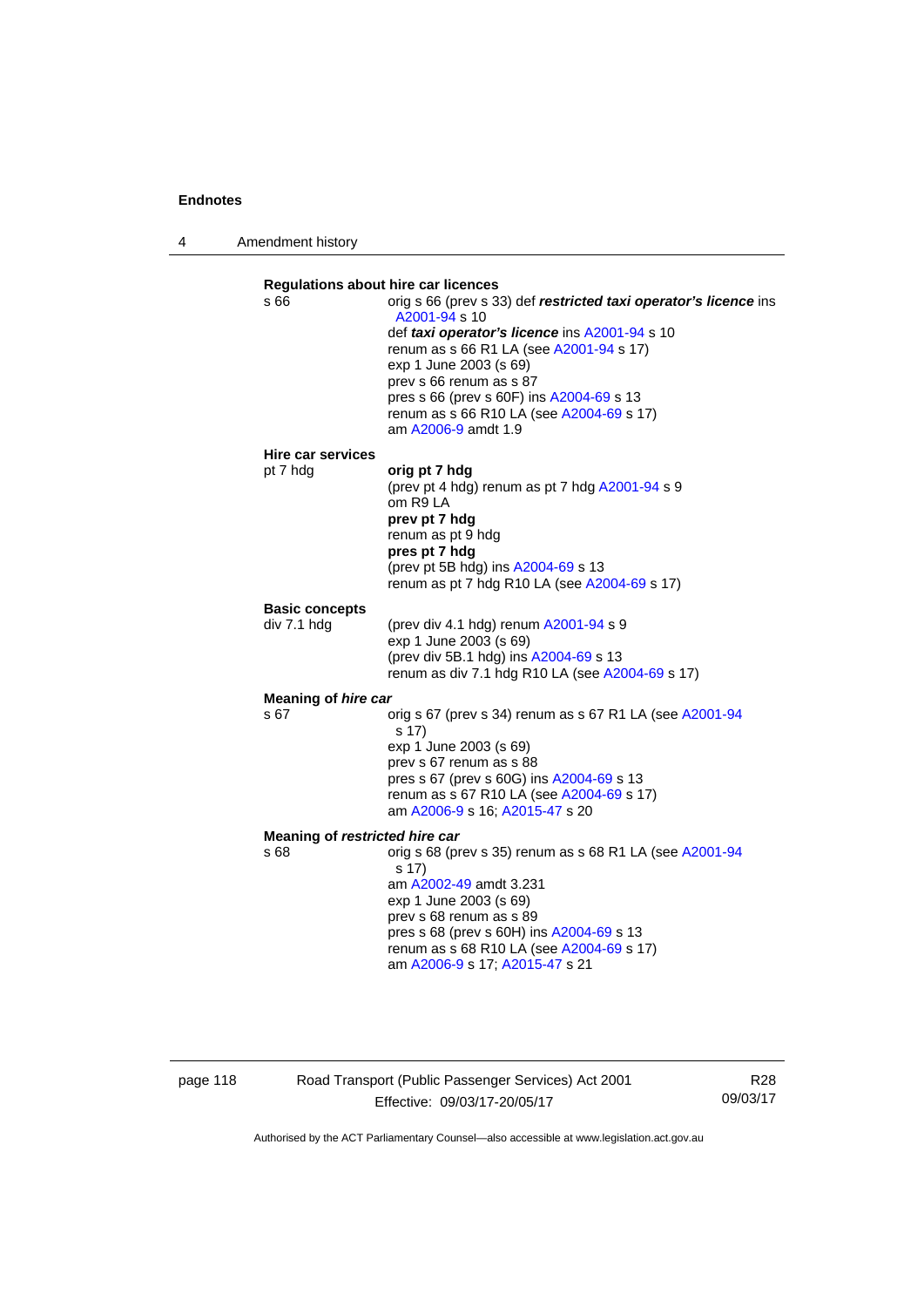#### **Meaning of** *hire car service*

s 69 orig s 69 (prev s 36) renum as s 69 R1 LA (see [A2001-94](http://www.legislation.act.gov.au/a/2001-94) s 17) sub [A2002-30](http://www.legislation.act.gov.au/a/2002-30) amdt 3.751 exp 1 June 2003 (s 69) prev s 69 renum as s 90 pres s 69 (prev s 60I) ins [A2004-69](http://www.legislation.act.gov.au/a/2004-69) s 13 renum as s 69 R10 LA (see [A2004-69](http://www.legislation.act.gov.au/a/2004-69) s 17)

#### **Meaning of** *restricted hire car service*

s 70 orig s 70 (prev s 37) renum as s 70 R1 LA (see [A2001-94](http://www.legislation.act.gov.au/a/2001-94) s 17) exp 1 December 2002 (s 72) prev s 70 renum as s 91 pres s 70 (prev s 60J) ins [A2004-69](http://www.legislation.act.gov.au/a/2004-69) s 13 renum as s 70 R10 LA (see [A2004-69](http://www.legislation.act.gov.au/a/2004-69) s 17)

#### **Accreditation of hire car service operators**

div 7.2 hdg (prev div 4.2 hdg) renum [A2001-94](http://www.legislation.act.gov.au/a/2001-94) s 9 exp 1 December 2002 (s 72) (prev div 5B.2 hdg) ins [A2004-69](http://www.legislation.act.gov.au/a/2004-69) s 13 renum as div 7.2 hdg R10 LA (see [A2004-69](http://www.legislation.act.gov.au/a/2004-69) s 17)

#### **Hire car service operators—purposes of accreditation**

s 71 orig s 71 (prev s 38) renum as s 71 R1 LA (see [A2001-94](http://www.legislation.act.gov.au/a/2001-94) s 17) exp 1 December 2002 (s 72) prev s 71 renum as s 92 pres s 71 (prev s 60K) ins [A2004-69](http://www.legislation.act.gov.au/a/2004-69) s 13 renum as s 71 R10 LA (see [A2004-69](http://www.legislation.act.gov.au/a/2004-69) s 17)

# **Hire car service operators—regulations about accreditation system s 72**<br>s 72<br>**compared 39** renum as s 72 R1 LA (see A200

orig s 72 (prev s 39) renum as s 72 R1 LA (see [A2001-94](http://www.legislation.act.gov.au/a/2001-94) s 17) exp 1 December 2002 (s 72) prev s 72 renum as s 93 pres s 72 (prev s 60L) ins [A2004-69](http://www.legislation.act.gov.au/a/2004-69) s 13 renum as s 72 R10 LA (see [A2004-69](http://www.legislation.act.gov.au/a/2004-69) s 17) am [A2006-9](http://www.legislation.act.gov.au/a/2006-9) amdt 1.9

### **Entitlement to operate hire car services**

div 7.3 hdg (prev div 4.3 hdg) renum [A2001-94](http://www.legislation.act.gov.au/a/2001-94) s 9 exp 1 June 2002 (s 78) (prev div 5B.3 hdg) ins [A2004-69](http://www.legislation.act.gov.au/a/2004-69) s 13 renum as div 7.3 hdg R10 LA (see [A2004-69](http://www.legislation.act.gov.au/a/2004-69) s 17)

R28 09/03/17 Road Transport (Public Passenger Services) Act 2001 Effective: 09/03/17-20/05/17

page 119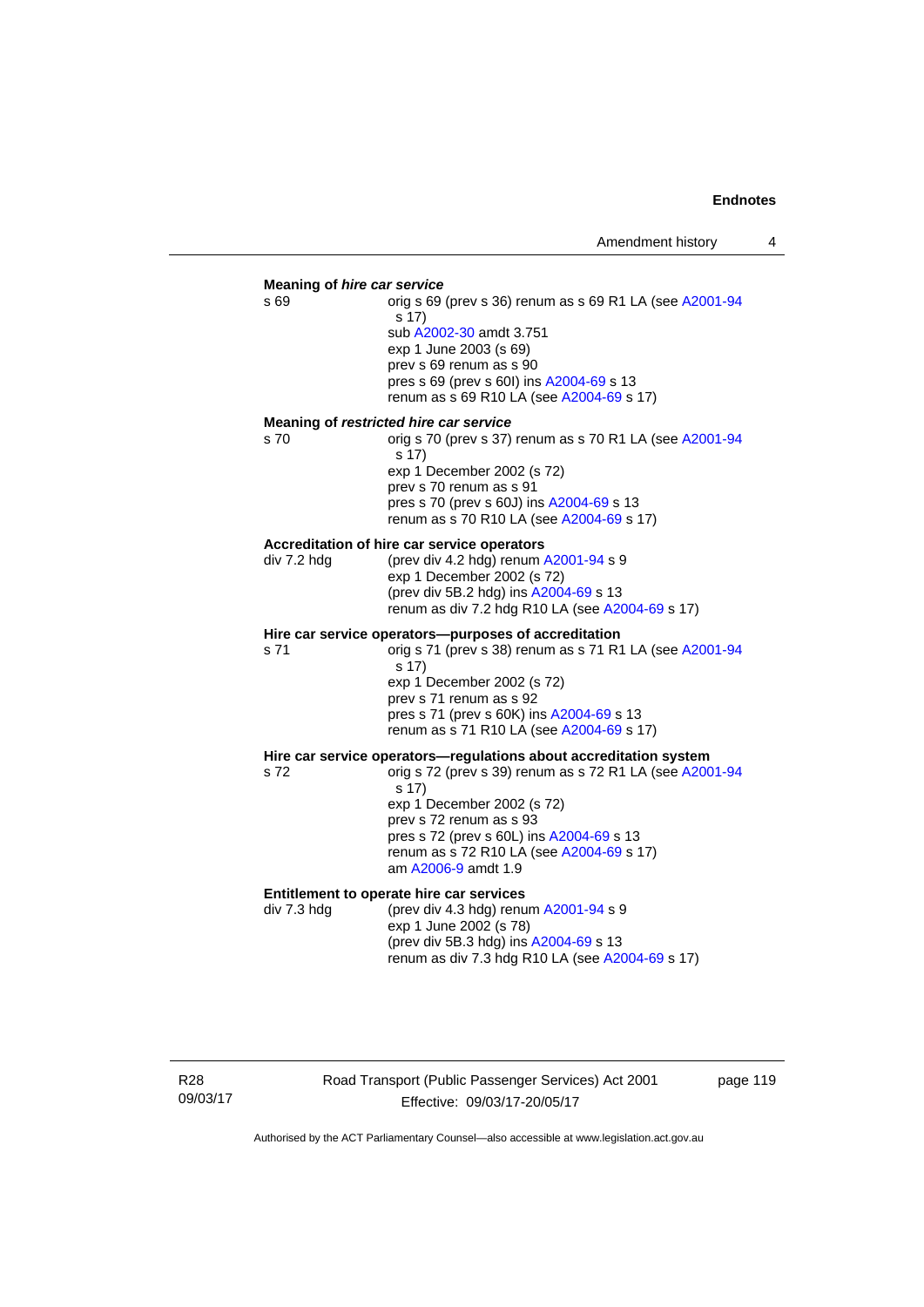4 Amendment history

| s 73        | (prev s 40) renum R1 LA (see A2001-94 s 17)<br>exp 1 June 2002 (s 78)<br>(prev s 60M) ins A2004-69 s 13<br>renum as s 73 R10 LA (see A2004-69 s 17)                                                                                                           |
|-------------|---------------------------------------------------------------------------------------------------------------------------------------------------------------------------------------------------------------------------------------------------------------|
| s 74        | Unaccredited operators not to operate hire car services<br>(prev s 41) renum R1 LA (see A2001-94 s 17)<br>exp 1 June 2002 (s 78)<br>(prev s 60N) ins A2004-69 s 13<br>renum as s 74 R10 LA (see A2004-69 s 17)                                                |
| s 75        | Pretending to be an accredited hire car service operator<br>(prev s 42) renum R1 LA (see A2001-94 s 17)<br>exp 1 June 2002 (s 78)<br>(prev s 600) ins A2004-69 s 13<br>renum as s 75 R10 LA (see A2004-69 s 17)                                               |
| div 7.4 hdg | <b>Regulation of hire car services</b><br>(prev div 4.4 hdg) renum A2001-94 s 9<br>exp 1 December 2002 (s 80)<br>(prev div 5B.4 hdg) ins A2004-69 s 13<br>renum as div 7.4 hdg R10 LA (see A2004-69 s 17)                                                     |
| s 76        | Regulations about operation of hire car services by accredited people<br>(prev s 43) renum R1 LA (see A2001-94 s 17)<br>exp 1 June 2002 (s 78)<br>(prev s 60P) ins A2004-69 s 13<br>renum as s 76 R10 LA (see A2004-69 s 17)<br>am A2006-9 amdt 1.6, amdt 1.7 |
| s 77        | Regulations about operation of hire cars<br>(prev s 44) renum R1 LA (see A2001-94 s 17)<br>exp 1 June 2002 (s 78)<br>(prev s 60Q) ins A2004-69 s 13<br>renum as s 77 R10 LA (see A2004-69 s 17)<br>am A2006-9 amdt 1.8; A2015-47 s 22; pars renum R26 LA      |
| s 78        | <b>Regulations about hire car drivers</b><br>(prev s 45) renum R1 LA (see A2001-94 s 17)<br>exp 1 June 2002 (s 78)<br>(prev s 60R) ins A2004-69 s 13<br>renum as s 78 R10 LA (see A2004-69 s 17)                                                              |
| s 79        | Regulations about conduct of hire car passengers<br>(prev s 46) renum R1 LA (see A2001-94 s 17)<br>exp 1 December 2002 (s 80)<br>(prev s 60S) ins A2004-69 s 13<br>renum as s 79 R10 LA (see A2004-69 s 17)<br>sub A2015-47 s 23                              |

| page 120 | Road Transport (Public Passenger Services) Act 2001 | R28      |
|----------|-----------------------------------------------------|----------|
|          | Effective: 09/03/17-20/05/17                        | 09/03/17 |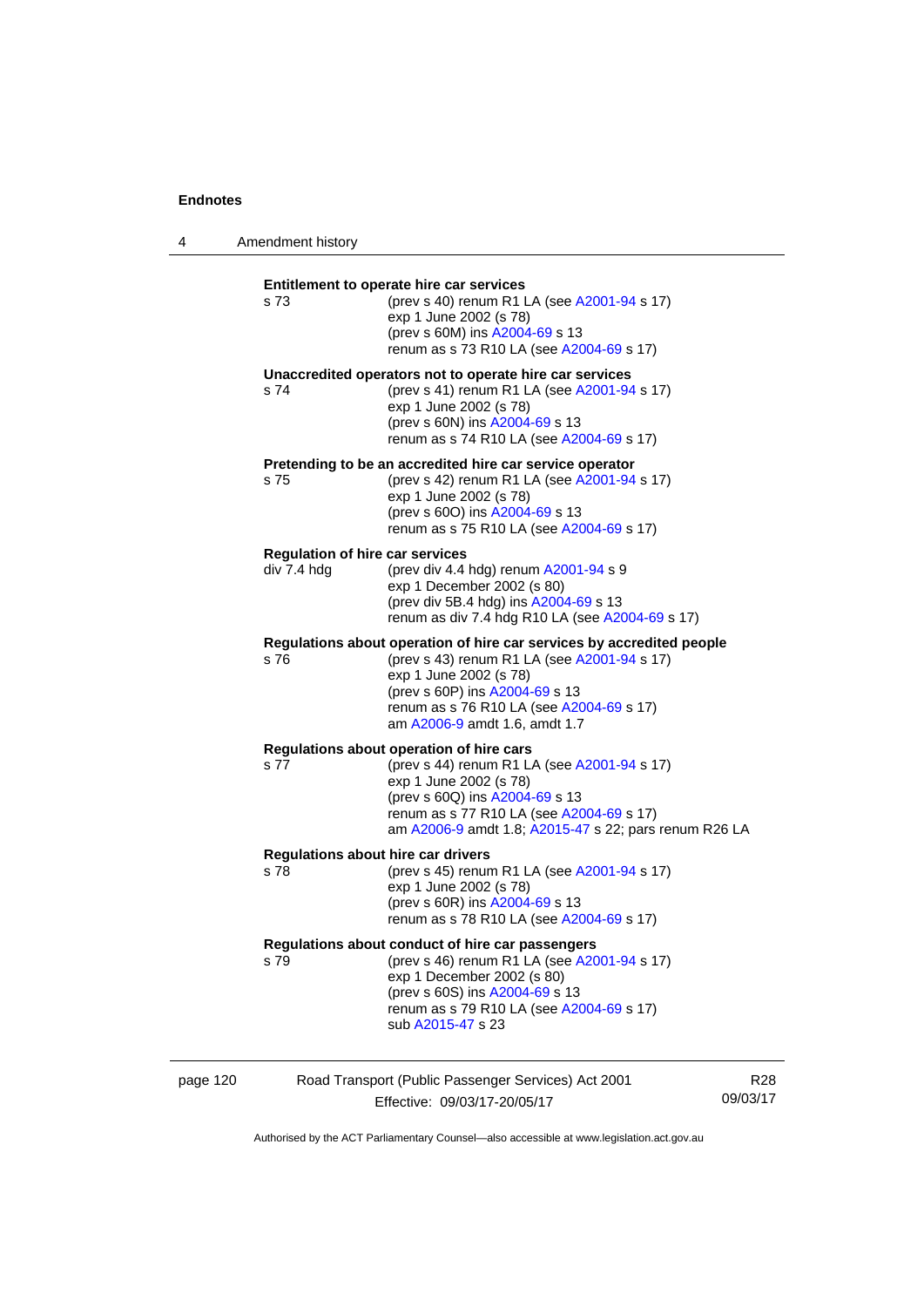| s 79A                                | ins A2015-47 s 24                                                                                                                                                                                                                                                 |
|--------------------------------------|-------------------------------------------------------------------------------------------------------------------------------------------------------------------------------------------------------------------------------------------------------------------|
| <b>Bus service licences</b>          |                                                                                                                                                                                                                                                                   |
| div 7.5 hdg                          | (prev div 4.5 hdg) renum R1 LA (see A2001-94 s 17)<br>exp 1 December 2002 (s 82)                                                                                                                                                                                  |
| <b>Small buses</b>                   |                                                                                                                                                                                                                                                                   |
| div 7.6 hdg                          | (prev div 4.6 hdg) renum R1 LA (see A2001-94 s 17)<br>exp 1 June 2003 (s 84)                                                                                                                                                                                      |
| Taxis                                |                                                                                                                                                                                                                                                                   |
| div 7.7 hdg                          | ins A2001-94 s 11<br>exp 2 March 2003 (s 92)                                                                                                                                                                                                                      |
| <b>Demand responsive services</b>    |                                                                                                                                                                                                                                                                   |
| pt 8 hdg                             | (prev pt 6 hdg) ins A2001-94 s 8<br>renum as pt 8 hdg R10 LA (see A2004-69 s 17)<br>sub A2006-9 s 18                                                                                                                                                              |
| <b>Basic concepts</b><br>div 8.1 hdg | ins A2006-9 s 18                                                                                                                                                                                                                                                  |
|                                      | Meaning of demand responsive service                                                                                                                                                                                                                              |
| s 80                                 | (prev s 47) renum R1 LA (see A2001-94 s 17)<br>sub A2002-30 amdt 3.753<br>exp 1 December 2002 (s 80)<br>(prev s 60T) ins A2004-69 s 14<br>renum as s 80 R10 LA (see A2004-69 s 17)<br>sub A2006-9 s 18                                                            |
|                                      | Meaning of demand responsive service vehicle                                                                                                                                                                                                                      |
| s 81 hdg<br>s 81                     | bracketed note exp 30 June 2002 (s 4 (3))<br>(prev s 48) renum R1 LA (see A2001-94 s 17)<br>exp 1 December 2002 (s 82)<br>(prev s 32) sub A2001-94 s 8<br>renum as s 61 R1 LA (see A2001-94 s 17)<br>renum as s 81 R10 LA (see A2004-69 s 17)<br>sub A2006-9 s 18 |
| div 8.2 hdg                          | Authorisations to operate demand responsive services<br>ins A2006-9 s 18                                                                                                                                                                                          |
|                                      | Demand responsive service authorisations                                                                                                                                                                                                                          |
| s 82                                 | (prev s 32A) ins A2001-94 s 8<br>renum as s 62 R1 LA (see A2001-94 s 17)<br>sub A2002-30 amdt 3.750<br>renum as s 82 R10 LA (see A2004-69 s 17)<br>sub A2006-9 s 18                                                                                               |

R28 09/03/17 Road Transport (Public Passenger Services) Act 2001 Effective: 09/03/17-20/05/17

page 121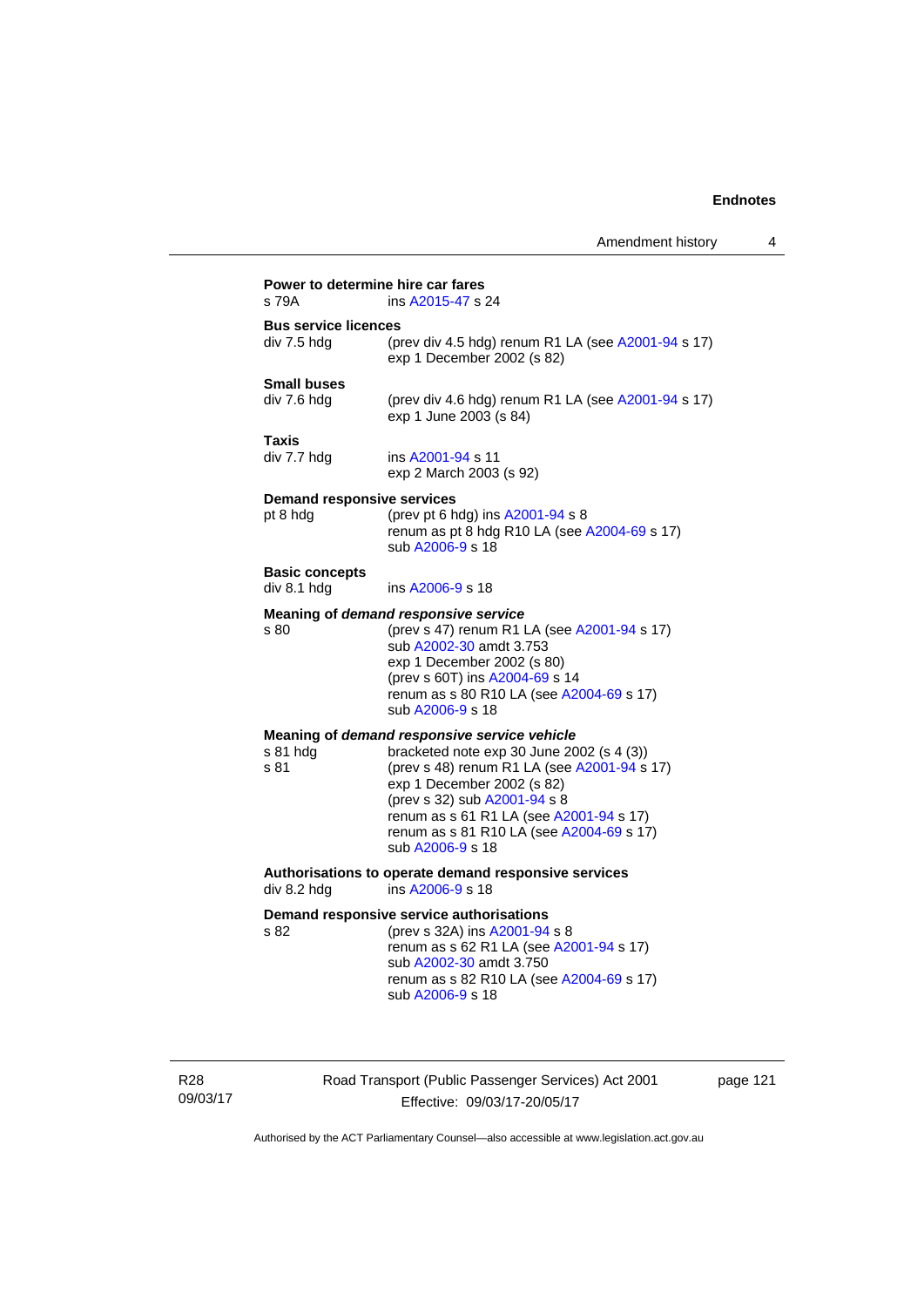| 4 | Amendment history |  |
|---|-------------------|--|
|---|-------------------|--|

## **Territory's entitlement to operate demand responsive service**  s 82A ins [A2006-30](http://www.legislation.act.gov.au/a/2006-30) amdt 1.83 om [A2006-9](http://www.legislation.act.gov.au/a/2006-9) s 18 **Demand responsive services—guidelines for giving authorisations**  s 83 (prev s 50) renum R1 LA (see [A2001-94](http://www.legislation.act.gov.au/a/2001-94) s 17) exp 1 June 2003 (s 84) (prev s 32B) ins [A2001-94](http://www.legislation.act.gov.au/a/2001-94) s 8 renum as s 63 R1 LA (see [A2001-94](http://www.legislation.act.gov.au/a/2001-94) s 17) renum as s 83 R10 LA (see [A2004-69](http://www.legislation.act.gov.au/a/2004-69) s 17) sub [A2006-9](http://www.legislation.act.gov.au/a/2006-9) s 18 **Demand responsive services—regulations about authorisations**  s 84 (prev s 51) renum R1 LA (see [A2001-94](http://www.legislation.act.gov.au/a/2001-94) s 17) sub [A2002-30](http://www.legislation.act.gov.au/a/2002-30) amdt 3.755 exp 1 June 2003 (s 84) (prev s 32C) ins [A2001-94](http://www.legislation.act.gov.au/a/2001-94) s 8 renum as s 64 R1 LA (see [A2001-94](http://www.legislation.act.gov.au/a/2001-94) s 17) renum as s 84 R10 LA (see [A2004-69](http://www.legislation.act.gov.au/a/2004-69) s 17) sub [A2006-9](http://www.legislation.act.gov.au/a/2006-9) s 18 **Use of vehicles for demand responsive services**  s 85 hdg bracketed note exp 30 June 2002 (s 4 (3)) s 85 (prev s 51A) ins [A2001-94](http://www.legislation.act.gov.au/a/2001-94) s 11 renum R1 LA (see [A2001-94](http://www.legislation.act.gov.au/a/2001-94) s 17) exp 2 March 2003 (s 92) (prev s 32D) ins [A2001-94](http://www.legislation.act.gov.au/a/2001-94) s 8 renum as s 65 R1 LA (see [A2001-94](http://www.legislation.act.gov.au/a/2001-94) s 17) renum as s 85 R10 LA (see [A2004-69](http://www.legislation.act.gov.au/a/2004-69) s 17) sub [A2006-9](http://www.legislation.act.gov.au/a/2006-9) s 18 **Representing vehicle as demand responsive service vehicle**  (prev s 51B) ins [A2001-94](http://www.legislation.act.gov.au/a/2001-94) s 11 renum R1 LA (see [A2001-94](http://www.legislation.act.gov.au/a/2001-94) s 17) exp 2 March 2003 (s 92) (prev s 65A) ins [A2004-69](http://www.legislation.act.gov.au/a/2004-69) s 15 renum as s 86 R10 LA (see [A2004-69](http://www.legislation.act.gov.au/a/2004-69) s 17) sub [A2006-9](http://www.legislation.act.gov.au/a/2006-9) s 18

Accreditation of demand responsive service operators<br>div 8.3 hdg ins A2006-9 s 18 ins [A2006-9](http://www.legislation.act.gov.au/a/2006-9) s 18

page 122 Road Transport (Public Passenger Services) Act 2001 Effective: 09/03/17-20/05/17

R28 09/03/17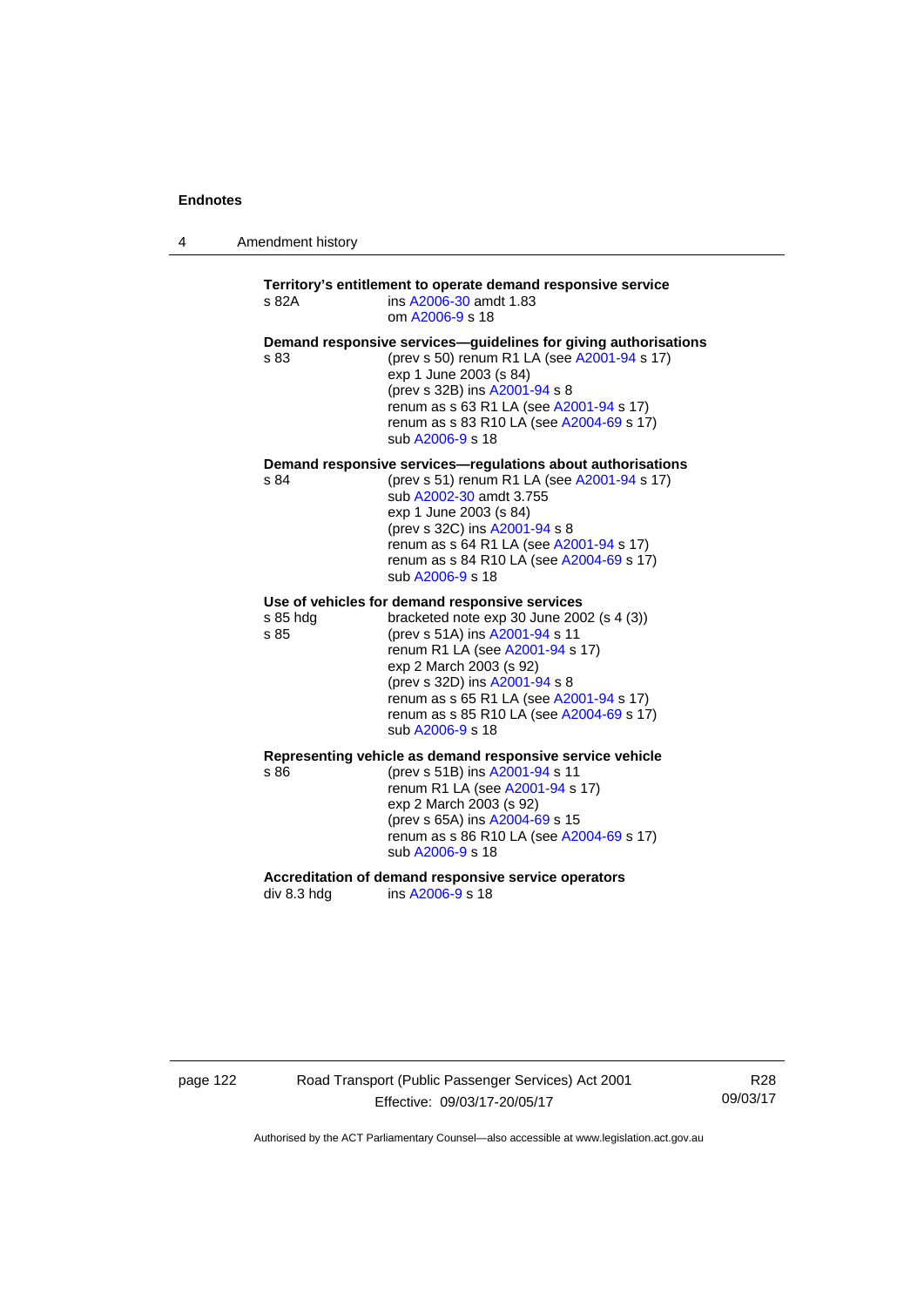### **Demand responsive service operators—purposes of accreditation**

s 87 (prev s 51C) ins [A2001-94](http://www.legislation.act.gov.au/a/2001-94) s 11 renum R1 LA (see [A2001-94](http://www.legislation.act.gov.au/a/2001-94) s 17) exp 2 March 2003 (s 92) (prev s 66) ins [A2004-69](http://www.legislation.act.gov.au/a/2004-69) s 16 def *annual weddings and school formals licence* ins [A2004-69](http://www.legislation.act.gov.au/a/2004-69) s 16 def *commencement* ins [A2004-69](http://www.legislation.act.gov.au/a/2004-69) s 16 def *General Act* ins [A2004-69](http://www.legislation.act.gov.au/a/2004-69) s 16 renum as s 87 R10 LA (see [A2004-69](http://www.legislation.act.gov.au/a/2004-69) s 17) exp 9 March 2006 (s 93) ins [A2006-9](http://www.legislation.act.gov.au/a/2006-9) s 18

# **Demand responsive service operators—regulations about accreditation system**

(prev s 51D) ins [A2001-94](http://www.legislation.act.gov.au/a/2001-94) s 11 renum R1 LA (see [A2001-94](http://www.legislation.act.gov.au/a/2001-94) s 17) exp 2 March 2003 (s 92) (prev s 67) ins [A2004-69](http://www.legislation.act.gov.au/a/2004-69) s 16 renum as s 88 R10 LA (see [A2004-69](http://www.legislation.act.gov.au/a/2004-69) s 17) exp 9 March 2006 (s 93) ins [A2006-9](http://www.legislation.act.gov.au/a/2006-9) s 18

#### **Service contracts for demand responsive services**  div 8.4 hdg ins [A2006-9](http://www.legislation.act.gov.au/a/2006-9) s 18

#### **Service contracts—demand responsive services**

s 89 (prev s 51E) ins [A2001-94](http://www.legislation.act.gov.au/a/2001-94) s 11 renum R1 LA (see [A2001-94](http://www.legislation.act.gov.au/a/2001-94) s 17) exp 2 March 2003 (s 92) (prev s 68) ins [A2004-69](http://www.legislation.act.gov.au/a/2004-69) s 16 renum as s 89 R10 LA (see [A2004-69](http://www.legislation.act.gov.au/a/2004-69) s 17) exp 9 March 2006 (s 93) ins [A2006-9](http://www.legislation.act.gov.au/a/2006-9) s 18

#### **Entitlement to operate demand responsive services**  div 8.5 hdg ins [A2006-9](http://www.legislation.act.gov.au/a/2006-9) s 18

#### **Entitlement to operate demand responsive services**

s 90 (prev s 51F) ins [A2001-94](http://www.legislation.act.gov.au/a/2001-94) s 11 renum R1 LA (see [A2001-94](http://www.legislation.act.gov.au/a/2001-94) s 17) exp 2 March 2003 (s 92) (prev s 69) ins [A2004-69](http://www.legislation.act.gov.au/a/2004-69) s 16 renum as s 90 R10 LA (see [A2004-69](http://www.legislation.act.gov.au/a/2004-69) s 17) mod [SL2002-3](http://www.legislation.act.gov.au/sl/2002-3) s 246 (as am by [SL2005-4](http://www.legislation.act.gov.au/sl/2005-4) s 12) exp 9 March 2006 (s 93) ins [A2006-9](http://www.legislation.act.gov.au/a/2006-9) s 18 am [A2006-30](http://www.legislation.act.gov.au/a/2006-30) amdt 1.84

R28 09/03/17 Road Transport (Public Passenger Services) Act 2001 Effective: 09/03/17-20/05/17

page 123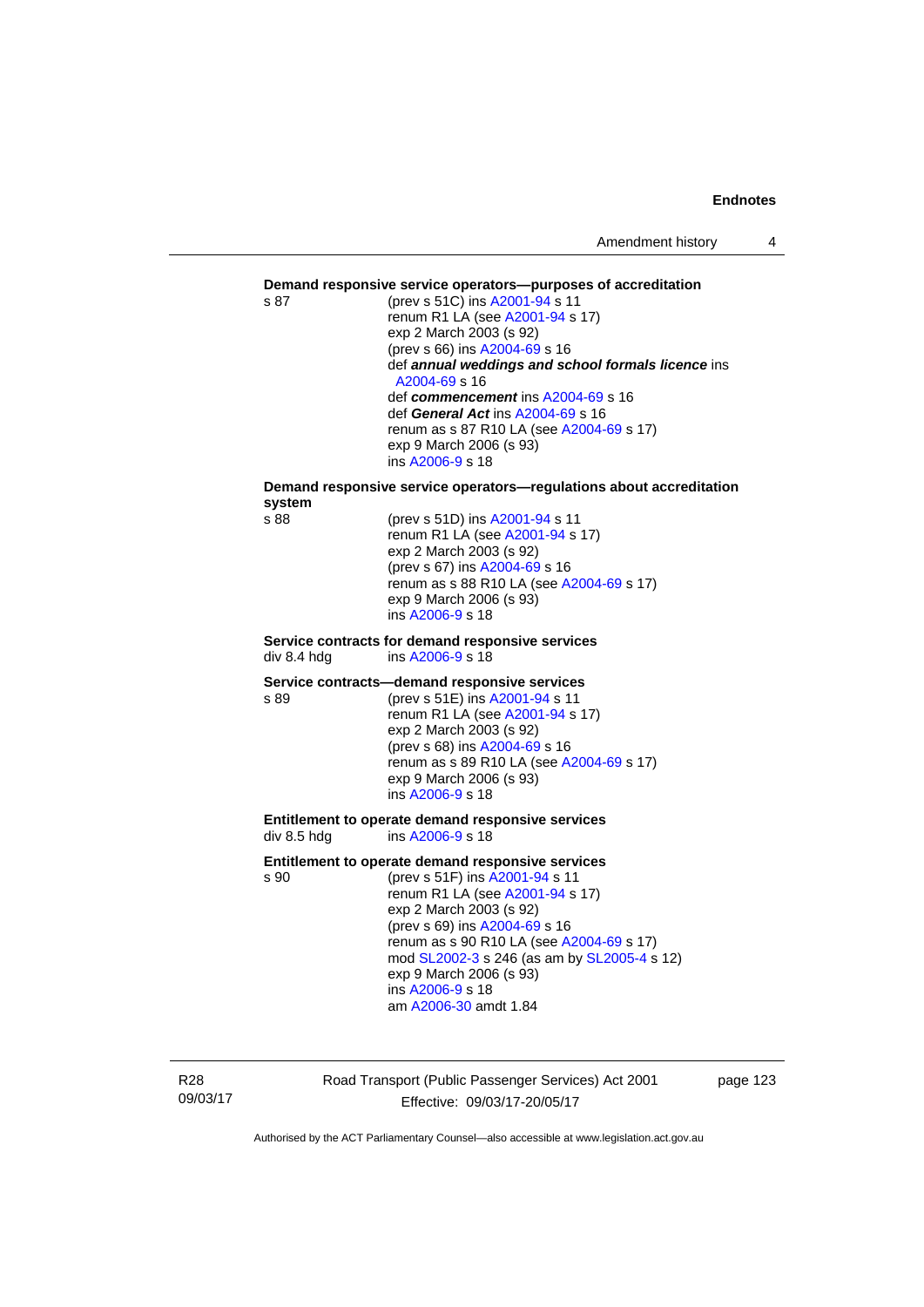4 Amendment history

#### **Operating demand responsive service without entitlement**  s 91 (prev s 51G) ins [A2001-94](http://www.legislation.act.gov.au/a/2001-94) s 11

renum R1 LA (see [A2001-94](http://www.legislation.act.gov.au/a/2001-94) s 17) exp 2 March 2003 (s 92) (prev s 70) ins [A2004-69](http://www.legislation.act.gov.au/a/2004-69) s 16 renum as s 91 R10 LA (see [A2004-69](http://www.legislation.act.gov.au/a/2004-69) s 17) exp 9 March 2006 (s 93) ins [A2006-9](http://www.legislation.act.gov.au/a/2006-9) s 18 am [A2006-30](http://www.legislation.act.gov.au/a/2006-30) amdt 1.85

#### **Representing entitlement to operate demand responsive service**

s 92 (prev s 51H) ins [A2001-94](http://www.legislation.act.gov.au/a/2001-94) s 11 renum R1 LA (see [A2001-94](http://www.legislation.act.gov.au/a/2001-94) s 17) sub [A2002-30](http://www.legislation.act.gov.au/a/2002-30) amdt 3.756 exp 2 March 2003 (s 92) (prev s 71) ins [A2004-69](http://www.legislation.act.gov.au/a/2004-69) s 16 renum as s 92 R10 LA (see [A2004-69](http://www.legislation.act.gov.au/a/2004-69) s 17) exp 9 March 2006 (s 93) ins [A2006-9](http://www.legislation.act.gov.au/a/2006-9) s 18

# **Regulation of demand responsive services**

div 8.6 hdg ins [A2006-9](http://www.legislation.act.gov.au/a/2006-9) s 18

#### **Demand responsive services—minimum fares**

s 93 (prev s 72) ins [A2004-69](http://www.legislation.act.gov.au/a/2004-69) s 16 renum as s 93 R10 LA (see [A2004-69](http://www.legislation.act.gov.au/a/2004-69) s 17) exp 9 March 2006 (s 93) ins [A2006-9](http://www.legislation.act.gov.au/a/2006-9) s 18

**Regulations about operation of demand responsive services**  s 94 ins [A2006-9](http://www.legislation.act.gov.au/a/2006-9) s 18

**Regulations about operation of demand responsive service vehicles**  s 95 ins [A2006-9](http://www.legislation.act.gov.au/a/2006-9) s 18

**Regulations about demand responsive service vehicle drivers**  s 96 ins [A2006-9](http://www.legislation.act.gov.au/a/2006-9) s 18

#### **Regulations about conduct of demand responsive vehicle passengers**  ins [A2006-9](http://www.legislation.act.gov.au/a/2006-9) s 18

**Additional public passenger vehicle insurance** 

pt 8A hdg ins as mod [SL2008-37](http://www.legislation.act.gov.au/sl/2008-37) mod 20.1 mod lapsed 5 July 2009 when sch 20 [SL2008-37](http://www.legislation.act.gov.au/sl/2008-37) om by [A2009-16](http://www.legislation.act.gov.au/a/2009-16) amdt 2.21

# page 124 Road Transport (Public Passenger Services) Act 2001 Effective: 09/03/17-20/05/17

R28 09/03/17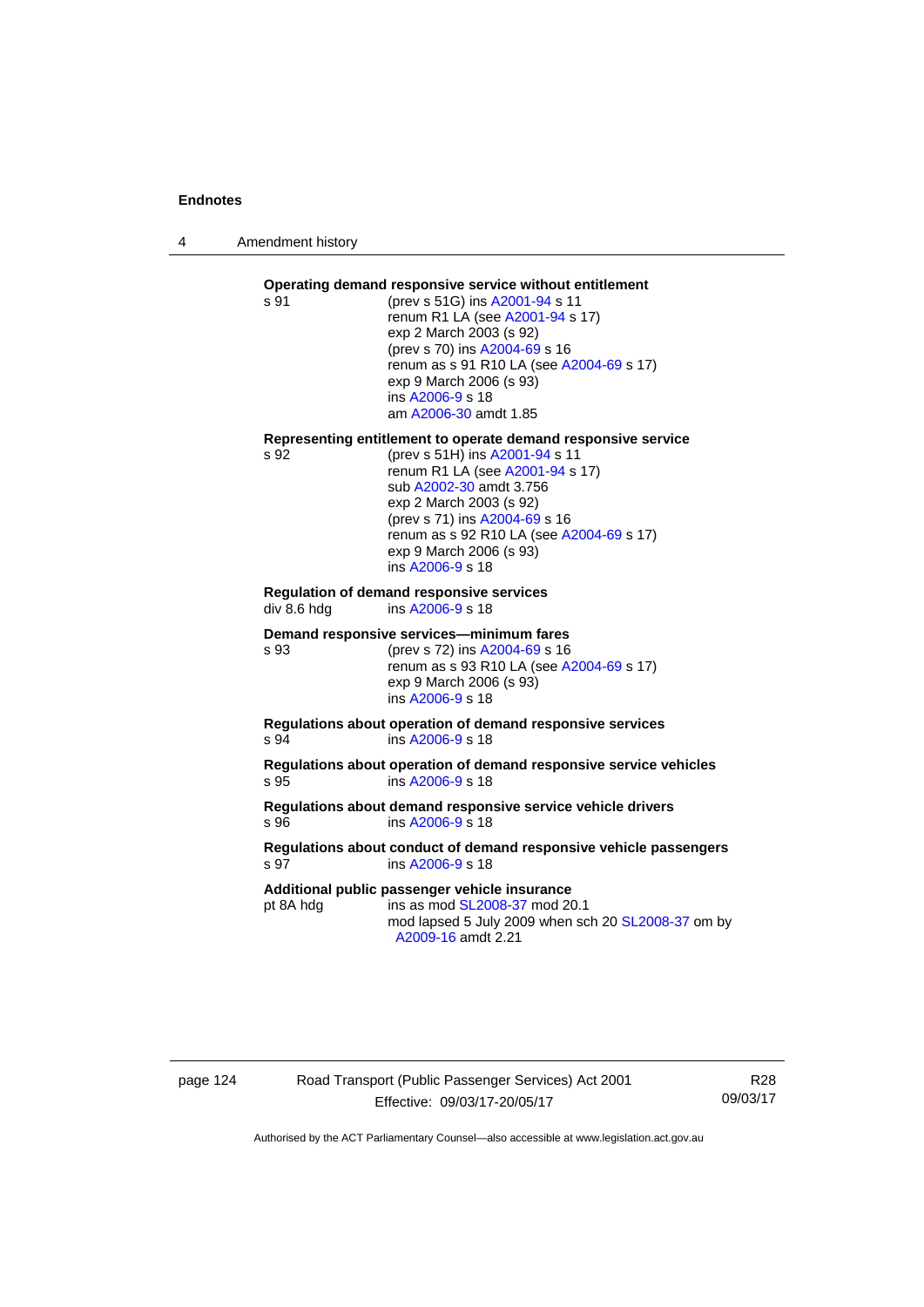

R28 09/03/17 Road Transport (Public Passenger Services) Act 2001 Effective: 09/03/17-20/05/17

page 125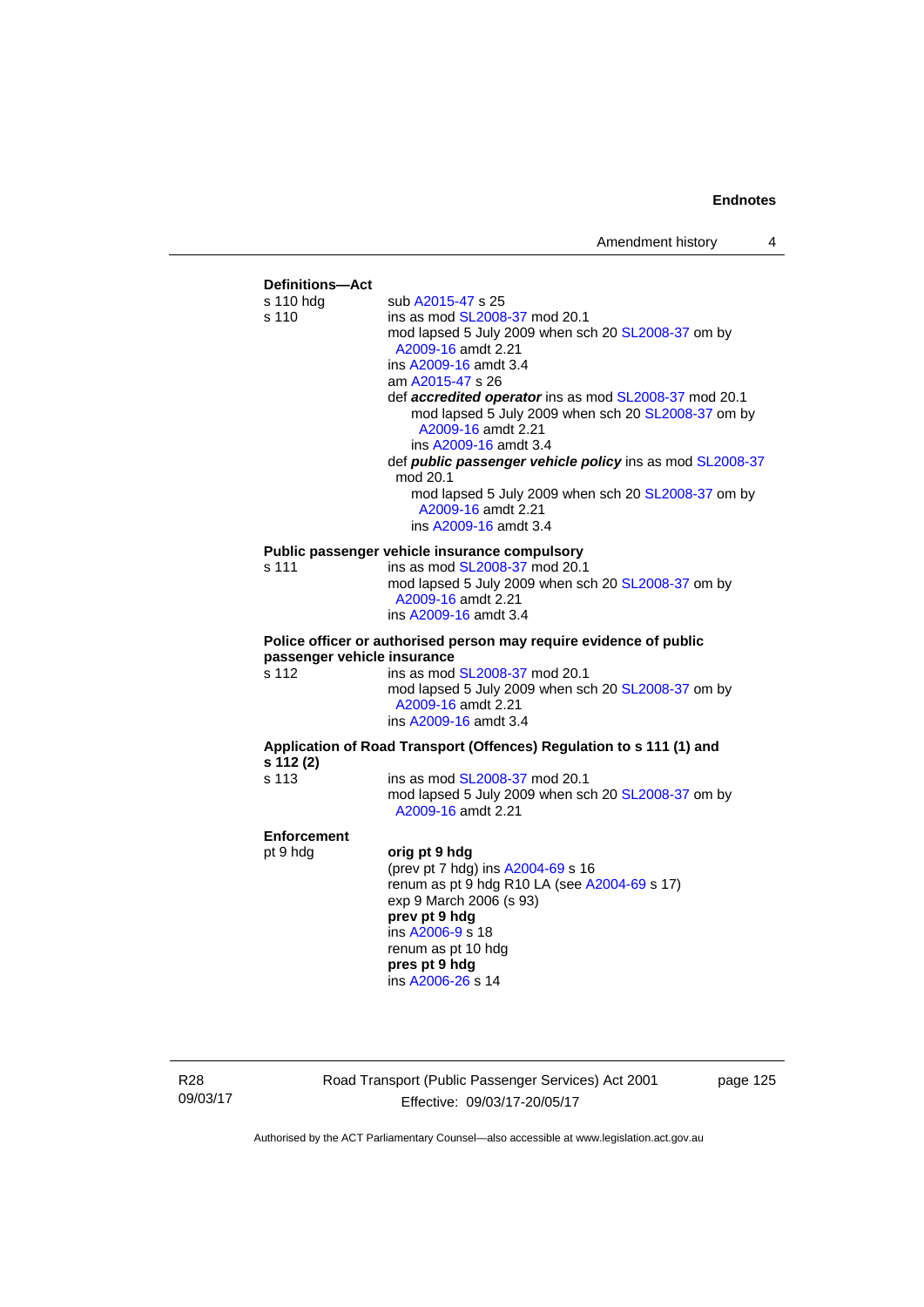| 4        | Amendment history                       |                                                                                                                                                                                                         |                 |
|----------|-----------------------------------------|---------------------------------------------------------------------------------------------------------------------------------------------------------------------------------------------------------|-----------------|
|          | Purpose of powers under pt 9<br>s 115   | reloc from Road Transport (Public Passenger Services)<br>Regulation 2002 s 229 by A2006-26 s 31<br>am A2015-47 s 27                                                                                     |                 |
|          | s 116                                   | Power to require records or information<br>reloc from Road Transport (Public Passenger Services)<br>Regulation 2002 s 230 by A2006-26 s 31                                                              |                 |
|          | s 117                                   | Power to inspect maintenance facilities<br>reloc from Road Transport (Public Passenger Services)<br>Regulation 2002 s 231 by A2006-26 s 31<br>am A2017-4 amdt 3.182                                     |                 |
|          | s 118                                   | Power to inspect and test vehicles<br>reloc from Road Transport (Public Passenger Services)<br>Regulation 2002 s 232 by A2006-26 s 31<br>am A2017-4 amdt 3.182                                          |                 |
|          | s 119                                   | Power to require vehicles or equipment to be inspected and tested<br>reloc from Road Transport (Public Passenger Services)<br>Regulation 2002 s 233 by A2006-26 s 31<br>am A2015-47 s 28                |                 |
|          | s 120                                   | Attachment and removal of noncompliance notices<br>reloc from Road Transport (Public Passenger Services)<br>Regulation 2002 s 234 by A2006-26 s 31                                                      |                 |
|          | s 121                                   | Police officer or authorised person--power to require name and address etc<br>reloc from Road Transport (Public Passenger Services)<br>Regulation 2002 s 235 by A2006-26 s 31<br>am A2009-49 amdt 3.153 |                 |
|          | <b>Miscellaneous</b><br>pt 10 hdg       | (prev pt 9 hdg) ins A2006-9 s 18<br>renum as pt 10 hdg A2006-26 s 13                                                                                                                                    |                 |
|          | s 125                                   | Unauthorised public passenger services<br>ins A2006-9 s 18<br>am A2015-47 s 29                                                                                                                          |                 |
|          | <b>Regulation-making power</b><br>s 126 | ins A2006-9 s 18<br>am A2008-1 amdt 1.33; ss renum R16 LA; A2010-18<br>amdt 3.78                                                                                                                        |                 |
|          | s 127                                   | Minister may exempt vehicles and people from Act<br>ins A2006-9 s 18                                                                                                                                    |                 |
|          | s 128                                   | Regulations may exempt vehicles and people from Act<br>ins A2006-9 s 18                                                                                                                                 |                 |
| page 126 |                                         | Road Transport (Public Passenger Services) Act 2001<br>Effective: 09/03/17-20/05/17                                                                                                                     | R28<br>09/03/17 |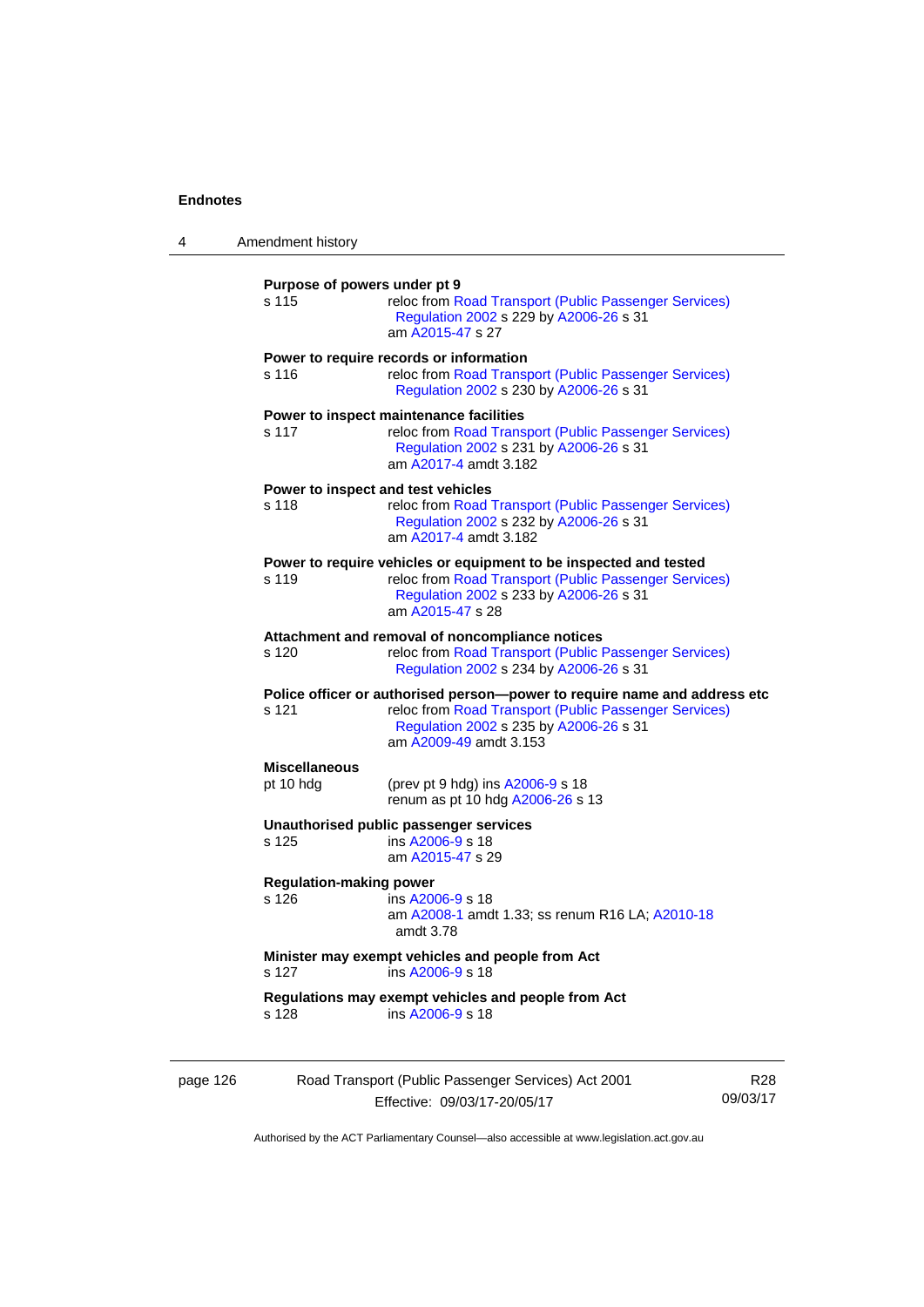```
References to Motor Traffic Act, Traffic Act etc 
s 129 ins A2006-9 s 18 
Transitional regulations 
s 130 ins A2015-47 s 30 
                   exp 20 May 2017 (s 130 (4))
Transitional—Road Transport (Public Passenger Services) (Taxi Industry 
Innovation) Amendment Act 2015 
s 131 ins as mod SL2016-12 s 3
                   exp 2 August 2016 (s 131 (2)) 
Dictionary 
dict am A2002-30 amdt 3.757; A2009-49 amdt 3.154; A2010-18
                    amdt 3.79; A2013-19 amdt 3.429 
                    def accredited sub A2001-94 s 12 
                    def accredited bus operators register om A2001-94 s 14 
                    def accredited demand responsive service operator ins 
                    A2006-9 s 19 
                    def accredited hire car service operator ins A2004-69 s 18 
                    def accredited operator ins A2015-47 s 31 
                    def accredited rideshare driver ins A2015-47 s 31 
                    def accredited taxi network provider ins A2001-94 s 13 
                        om A2015-47 s 32 
                    def accredited taxi service operator ins A2001-94 s 13 
                    def accredited transport booking service ins A2015-47 s 33 
                    def affiliated ins A2001-94 s 13 
                       om A2015-47 s 34 
                    def affiliated driver ins A2015-47 s 35 
                    def affiliated driver agreement ins A2015-47 s 35 
                    def affiliated operator ins A2015-47 s 35 
                    def affiliated operator agreement ins A2015-47 s 35 
                    def another jurisdiction om A2010-18 amdt 3.80 
                    def authorisation ins A2006-9 s 19 
                    def authorised demand responsive service operator ins 
                    A2006-9 s 19 
                    def authority om A2010-18 amdt 3.81 
                    def bookable vehicle ins A2015-47 s 35 
                    def bookable vehicle driver ins A2015-47 s 35 
                    def bus sub A2005-20 amdt 3.373 
                    def demand responsive service ins A2006-9 s 19 
                    def demand responsive service vehicle ins A2006-9 s 19 
                    def fittings ins A2006-26 s 15 
                    def function om A2002-30 amdt 3.758 
                    def hire car ins A2004-69 s 18 
                    def hire car licence ins A2004-69 s 18 
                    def hire car service ins A2004-69 s 18 
                    def holder sub A2001-94 s 12; A2004-69 s 19 
                       om A2005-20 amdt 3.374
```
R28 09/03/17 Road Transport (Public Passenger Services) Act 2001 Effective: 09/03/17-20/05/17

page 127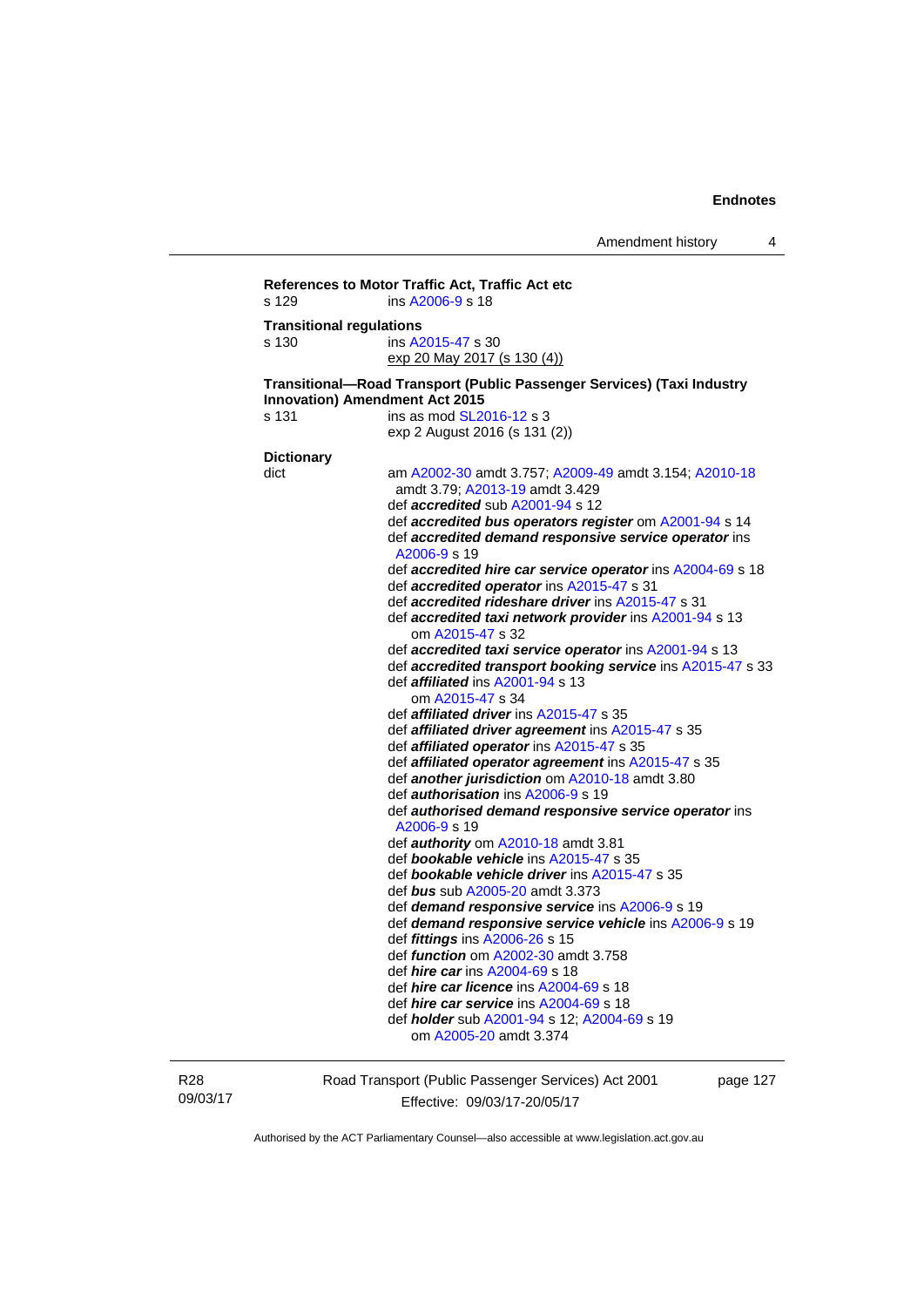4 Amendment history

 def *independent taxi service operator* ins [A2015-47](http://www.legislation.act.gov.au/a/2015-47) s 35 def *inspect* ins [A2006-26](http://www.legislation.act.gov.au/a/2006-26) s 15 def *jurisdiction* om [A2010-18](http://www.legislation.act.gov.au/a/2010-18) amdt 3.82 def *licence* ins [A2001-94](http://www.legislation.act.gov.au/a/2001-94) s 13 om [A2004-69](http://www.legislation.act.gov.au/a/2004-69) s 20 def *licensed rideshare vehicle* ins [A2015-47](http://www.legislation.act.gov.au/a/2015-47) s 35 def *motor vehicle* om [A2010-18](http://www.legislation.act.gov.au/a/2010-18) amdt 3.82 def *noncompliance notice* ins [A2006-26](http://www.legislation.act.gov.au/a/2006-26) s 15 def *public bus* sub [A2005-20](http://www.legislation.act.gov.au/a/2005-20) amdt 3.375 def *public passenger vehicle* sub [A2001-94](http://www.legislation.act.gov.au/a/2001-94) s 12; [A2004-69](http://www.legislation.act.gov.au/a/2004-69) s 21 am [A2006-9](http://www.legislation.act.gov.au/a/2006-9) s 20 sub [A2015-47](http://www.legislation.act.gov.au/a/2015-47) s 36 def *public passenger vehicle policy* ins [A2015-47](http://www.legislation.act.gov.au/a/2015-47) s 37 def *public vehicle licence* ins [A2001-94](http://www.legislation.act.gov.au/a/2001-94) s 13 def *restricted hire car* ins [A2004-69](http://www.legislation.act.gov.au/a/2004-69) s 22 def *restricted hire car licence* ins [A2004-69](http://www.legislation.act.gov.au/a/2004-69) s 22 def *restricted hire car service* ins [A2004-69](http://www.legislation.act.gov.au/a/2004-69) s 22 def *restricted taxi* ins [A2001-94](http://www.legislation.act.gov.au/a/2001-94) s 13 def *restricted taxi licence* ins [A2001-94](http://www.legislation.act.gov.au/a/2001-94) s 13 def *restricted taxi service* ins [A2001-94](http://www.legislation.act.gov.au/a/2001-94) s 13 def *rideshare* ins [A2015-47](http://www.legislation.act.gov.au/a/2015-47) s 37 def *rideshare driver* ins [A2015-47](http://www.legislation.act.gov.au/a/2015-47) s 37 def *rideshare service* ins [A2015-47](http://www.legislation.act.gov.au/a/2015-47) s 37 def *rideshare vehicle* ins [A2015-47](http://www.legislation.act.gov.au/a/2015-47) s 37 def *rideshare vehicle licence* ins [A2015-47](http://www.legislation.act.gov.au/a/2015-47) s 37 def *road* am [A2002-30](http://www.legislation.act.gov.au/a/2002-30) amdt 3.759, amdt 3.760 def *road related area* am [A2002-30](http://www.legislation.act.gov.au/a/2002-30) amdt 3.759, amdt 3.760 def *road transport authority* om [A2010-18](http://www.legislation.act.gov.au/a/2010-18) amdt 3.82 def *service contract* sub [A2006-9](http://www.legislation.act.gov.au/a/2006-9) s 21 def *taxi* ins [A2001-94](http://www.legislation.act.gov.au/a/2001-94) s 13 def *taxi booking service* ins [A2001-94](http://www.legislation.act.gov.au/a/2001-94) s 13 om [A2015-47](http://www.legislation.act.gov.au/a/2015-47) s 38 def *taxi driver* ins [A2001-94](http://www.legislation.act.gov.au/a/2001-94) s 13 def *taxi licence* ins [A2001-94](http://www.legislation.act.gov.au/a/2001-94) s 13 def *taxi network* ins [A2001-94](http://www.legislation.act.gov.au/a/2001-94) s 13 om [A2015-47](http://www.legislation.act.gov.au/a/2015-47) s 38 def *taxi service* ins [A2001-94](http://www.legislation.act.gov.au/a/2001-94) s 13 def *taxi zone* ins [A2001-94](http://www.legislation.act.gov.au/a/2001-94) s 13 def *time of effect* ins [A2006-26](http://www.legislation.act.gov.au/a/2006-26) s 15 def *transport booking service* ins [A2015-47](http://www.legislation.act.gov.au/a/2015-47) s 39 def *vehicle* om [A2013-19](http://www.legislation.act.gov.au/a/2013-19) amdt 3.430 **Consequential amendments** 

sch 1 om R1 LA (s 89 (3)) but see s 54

page 128 Road Transport (Public Passenger Services) Act 2001 Effective: 09/03/17-20/05/17

R28 09/03/17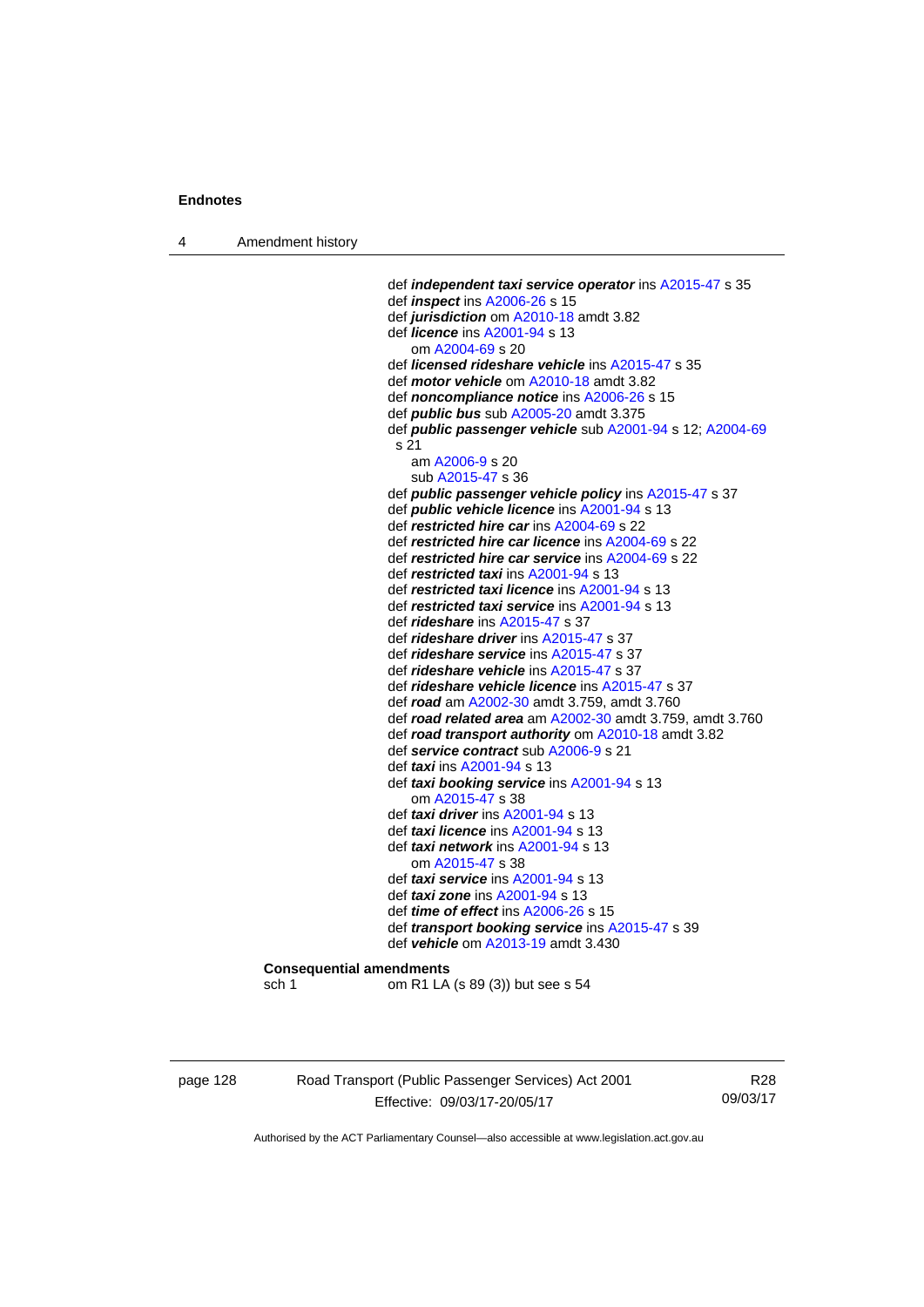# **5 Earlier republications**

Some earlier republications were not numbered. The number in column 1 refers to the publication order.

Since 12 September 2001 every authorised republication has been published in electronic pdf format on the ACT legislation register. A selection of authorised republications have also been published in printed format. These republications are marked with an asterisk (\*) in column 1. Electronic and printed versions of an authorised republication are identical.

| <b>Republication</b><br>No and date | <b>Effective</b>             | Last<br>amendment<br>made by | <b>Republication</b><br>for                                                                       |
|-------------------------------------|------------------------------|------------------------------|---------------------------------------------------------------------------------------------------|
| R1<br>5 Dec 2001                    | 1 Dec 2001-<br>28 Feb 2002   | A2001-94                     | new Act                                                                                           |
| R <sub>2</sub><br>1 Mar 2002        | 1 Mar 2002-<br>1 June 2002   | A2001-94                     | amendments by<br>A2001-94                                                                         |
| R <sub>3</sub><br>3 June 2002       | 2 June 2002-<br>30 June 2002 | A2001-94                     | commenced expiry                                                                                  |
| R4<br>1 July 2002                   | 1 July 2002-<br>16 Sept 2002 | A2001-94                     | commenced expiry                                                                                  |
| R <sub>5</sub><br>3 Oct 2002        | 17 Sept 2002-<br>1 Dec 2002  | A2002-30                     | amendments by<br>A2002-30                                                                         |
| R <sub>6</sub><br>2 Dec 2002        | 2 Dec 2002-<br>16 Jan 2003   | A2002-30                     | commenced expiry                                                                                  |
| R7<br>17 Jan 2003                   | 17 Jan 2003-<br>2 Mar 2003   | A2002-49                     | amendments by<br>A2002-49                                                                         |
| R <sub>8</sub><br>3 Mar 2003        | 3 Mar 2003-<br>1 June 2003   | A2002-49                     | commenced expiry                                                                                  |
| R <sub>9</sub><br>2 June 2003       | 2 June 2003-<br>8 Mar 2005   | A2002-49                     | commenced expiry                                                                                  |
| $R10*$<br>9 Mar 2005                | 9 Mar 2005-<br>1 June 2005   | A2004-69                     | amendments by<br>A2004-69 and<br>modifications by<br>SL2002-3 as<br>amended by<br><b>SL2005-4</b> |
| R <sub>11</sub><br>2 June 2005      | 2 June 2005-<br>9 Mar 2006   | A2005-20                     | amendments by<br>A2005-20                                                                         |
|                                     |                              |                              |                                                                                                   |

#### R28 09/03/17

Road Transport (Public Passenger Services) Act 2001 Effective: 09/03/17-20/05/17

page 129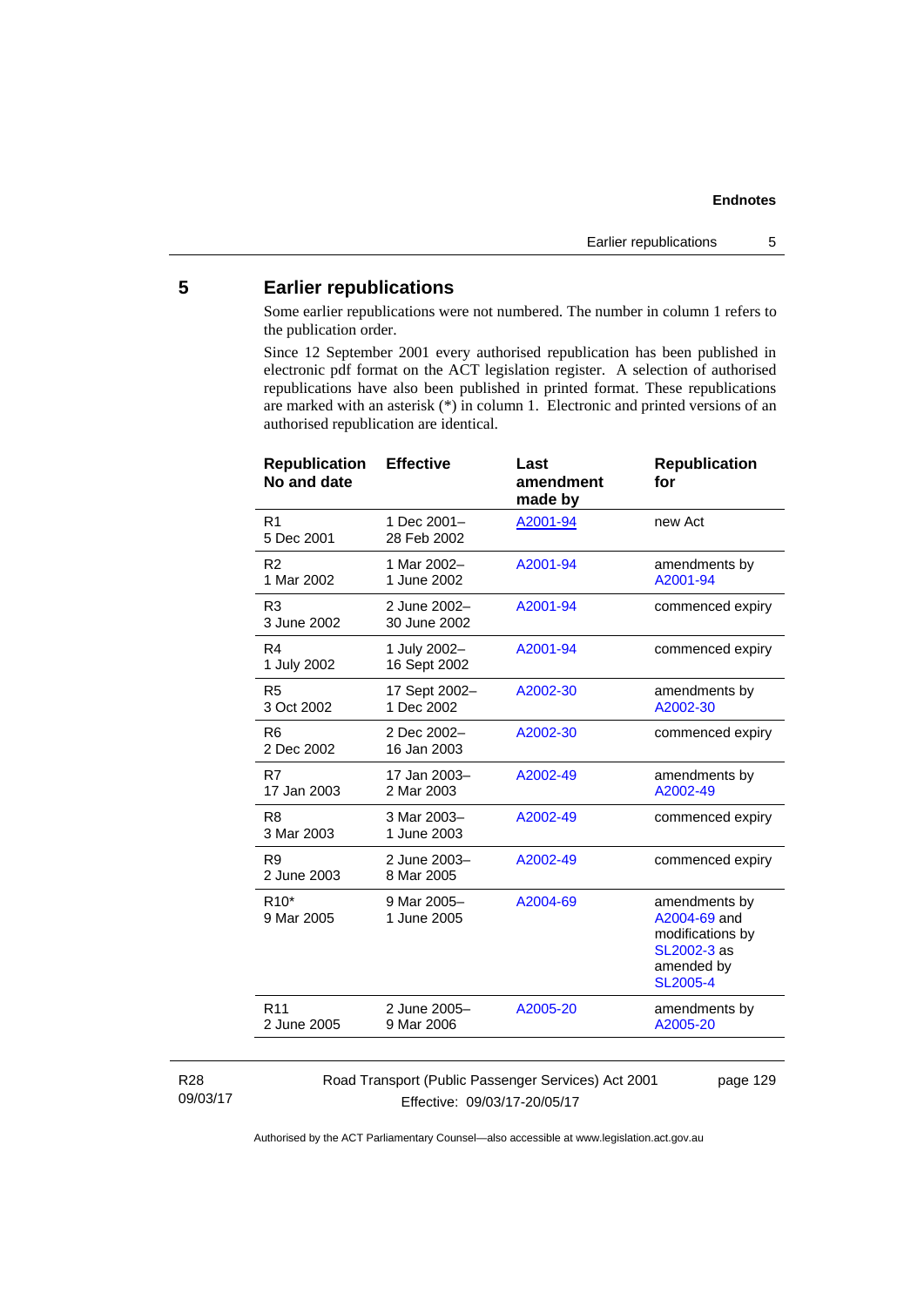| <b>Republication</b><br>No and date | <b>Effective</b>             | Last<br>amendment<br>made by | <b>Republication</b><br>for                                                                |
|-------------------------------------|------------------------------|------------------------------|--------------------------------------------------------------------------------------------|
| R <sub>12</sub><br>10 Mar 2006      | 10 Mar 2006-<br>30 June 2006 | A2005-20                     | commenced expiry                                                                           |
| R <sub>13</sub><br>1 July 2006      | 1 July 2006-<br>1 July 2006  | A2006-30                     | amendments by<br>A2006-9 and<br>A2006-30                                                   |
| R <sub>14</sub>                     | 2 July 2006-                 | A2006-30                     | amendments by                                                                              |
| 2 July 2006                         | 2 July 2006                  |                              | A2006-26                                                                                   |
| R <sub>15</sub>                     | 3 July 2006-                 | A2006-30                     | amendments by                                                                              |
| 3 July 2006                         | 30 Sept 2008                 |                              | A2006-30                                                                                   |
| R <sub>16</sub> *<br>1 Oct 2008     | 1 Oct 2008-<br>4 July 2009   | SL2008-37                    | amendments by<br>A2008-1 as<br>amended by<br>A2008-39 and<br>modifications by<br>SL2008-37 |
| R <sub>17</sub>                     | 5 July 2009-                 | A2009-16                     | amendments by                                                                              |
| 5 July 2009                         | 16 Dec 2009                  |                              | A2009-16                                                                                   |
| R <sub>18</sub>                     | 17 Dec 2009-                 | A2009-49                     | amendments by                                                                              |
| 17 Dec 2009                         | 2 Mar 2010                   |                              | A2009-49                                                                                   |
| R <sub>19</sub>                     | 3 Mar 2010-                  | A2009-49                     | amendments by                                                                              |
| 3 Mar 2010                          | 2 June 2010                  |                              | A2009-22                                                                                   |
| R <sub>20</sub>                     | 3 June 2010-                 | A2010-18                     | amendments by                                                                              |
| 3 June 2010                         | 31 Dec 2010                  |                              | A2010-18                                                                                   |
| R21*                                | 1 Jan 2010–                  | A2010-54                     | amendments by                                                                              |
| 1 Jan 2010                          | 13 June 2013                 |                              | A2010-54                                                                                   |
| R <sub>22</sub>                     | 14 June 2013-                | A2013-19                     | amendments by                                                                              |
| 14 June 2013                        | 9 Feb 2014                   |                              | A2013-19                                                                                   |
| R <sub>23</sub>                     | 10 Feb 2014-                 | A2013-52                     | amendments by                                                                              |
| 10 Feb 2014                         | 16 Nov 2014                  |                              | A2013-52                                                                                   |
| R <sub>24</sub>                     | 17 Nov 2014-                 | A2014-49                     | amendments by                                                                              |
| 17 Nov 2014                         | 19 May 2016                  |                              | A2014-49                                                                                   |
| R <sub>25</sub><br>20 May 2016      | 20 May 2016-<br>31 July 2016 | A2015-47                     | amendments by<br>A2015-47 and<br>modifications by<br>SL2016-12                             |

# 5 Earlier republications

page 130 Road Transport (Public Passenger Services) Act 2001 Effective: 09/03/17-20/05/17

R28 09/03/17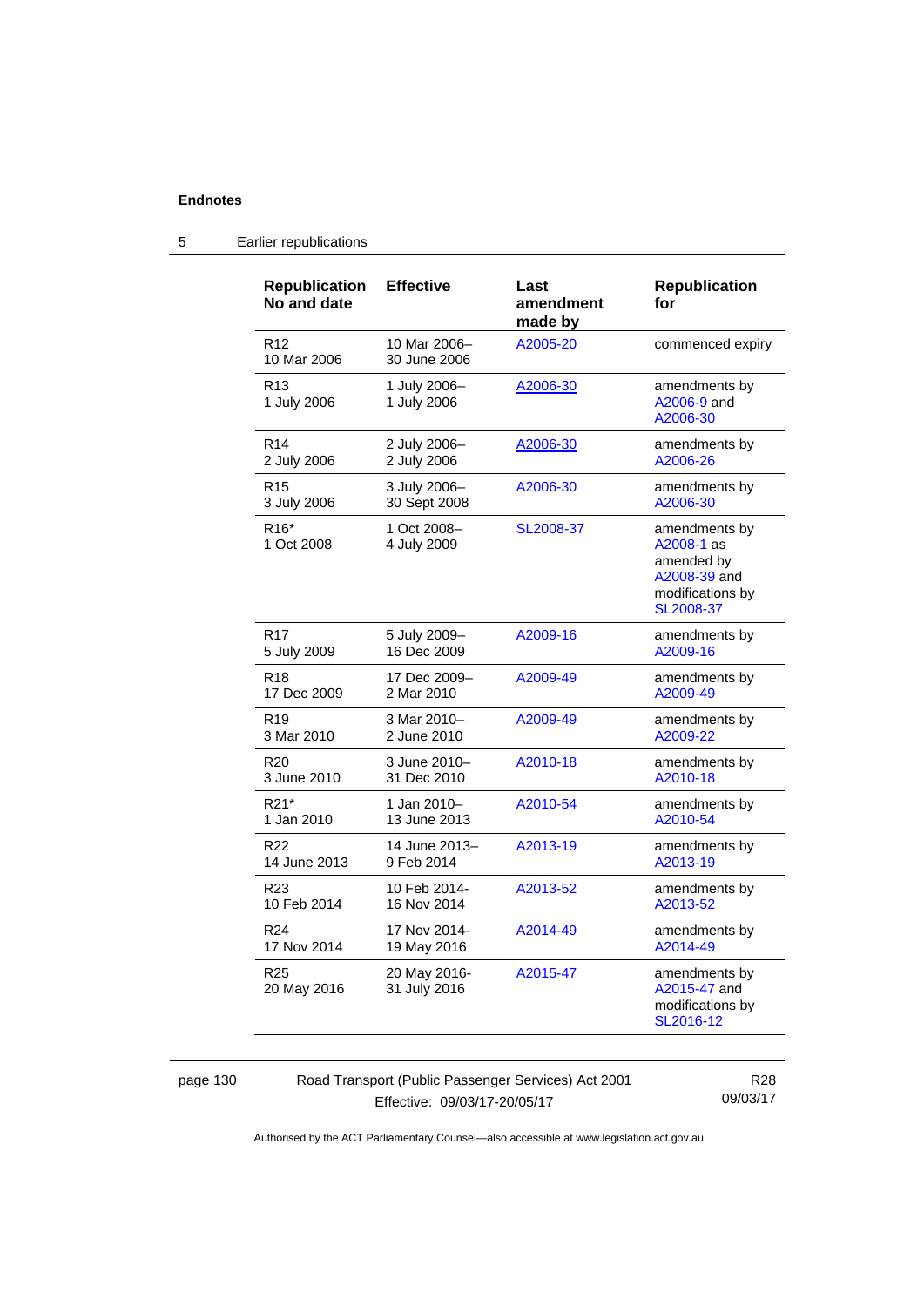|                                     |                           | Earlier republications       |                                      |  |
|-------------------------------------|---------------------------|------------------------------|--------------------------------------|--|
| <b>Republication</b><br>No and date | <b>Effective</b>          | Last<br>amendment<br>made by | <b>Republication</b><br>for          |  |
| R <sub>26</sub><br>1 Aug 2016       | 1 Aug 2016-<br>2 Aug 2016 | A2015-47                     | amendments by<br>A2015-47            |  |
| R <sub>27</sub><br>3 Aug 2016       | 3 Aug 2016-<br>8 Mar 2017 | A2015-47                     | expiry of<br>modification<br>(s 131) |  |

R28 09/03/17 Road Transport (Public Passenger Services) Act 2001 Effective: 09/03/17-20/05/17

page 131